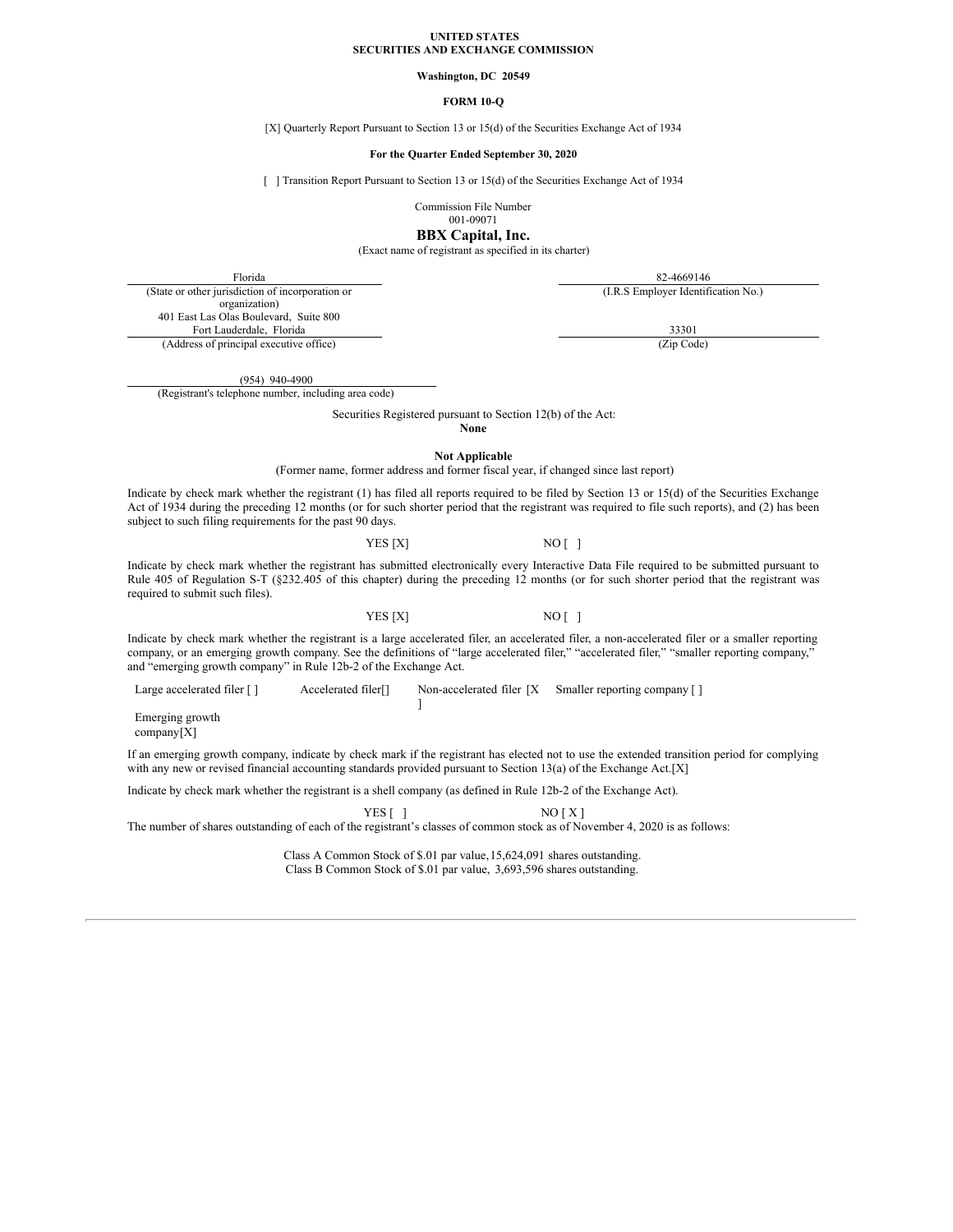# **BBX Capital, Inc. TABLE OF CONTENTS**

| Part I.  |                                                                                                                          |    |
|----------|--------------------------------------------------------------------------------------------------------------------------|----|
| Item 1.  | <b>Financial Statements</b>                                                                                              |    |
|          |                                                                                                                          |    |
|          | Condensed Consolidated Statements of Financial Condition as of September 30, 2020 and December 31, 2019 - Unaudited      |    |
|          | Condensed Consolidated Statements of Operations and Comprehensive Income for the Three and Nine Months Ended September   |    |
|          | 30, 2020 and 2019 - Unaudited                                                                                            |    |
|          | Condensed Consolidated Statements of Changes in Equity for the Three and Nine Months Ended September 30, 2020 and 2019 - | 3  |
|          | Unaudited                                                                                                                |    |
|          | Condensed Consolidated Statements of Cash Flows for the Nine Months Ended September 30, 2020 and 2019 - Unaudited        | 5  |
|          | Notes to Condensed Consolidated Financial Statements - Unaudited                                                         |    |
| Item 2.  | Management's Discussion and Analysis of Financial Condition and Results of Operations                                    | 36 |
| Item 3.  | <b>Ouantitative and Qualitative Disclosure About Market Risk</b>                                                         | 55 |
| Item 4.  | <b>Controls and Procedures</b>                                                                                           | 56 |
|          |                                                                                                                          |    |
| Part II. | <b>OTHER INFORMATION</b>                                                                                                 |    |
|          |                                                                                                                          |    |
| Item 1.  | <b>Legal Proceedings</b>                                                                                                 | 56 |
| Item 1A. | <b>Risk Factors</b>                                                                                                      | 56 |
| Item 6.  | <b>Exhibits</b>                                                                                                          | 57 |
|          | <b>Signatures</b>                                                                                                        | 58 |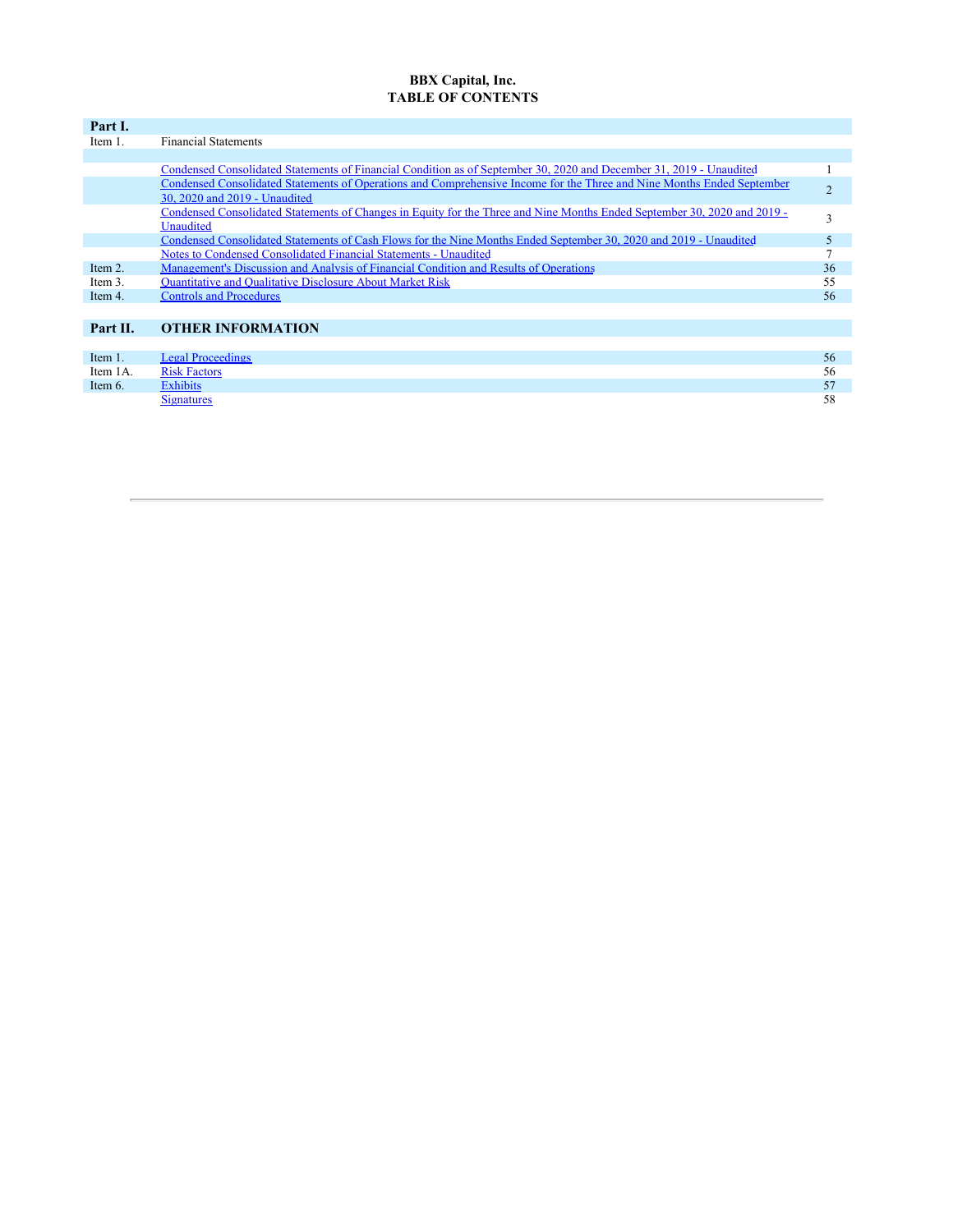# **PART I – FINANCIAL INFORMATION**

# <span id="page-2-0"></span>**Item 1. Financial Statements**

|                                                                          | September 30,<br>2020 |                          | December 31,<br>2019 |  |
|--------------------------------------------------------------------------|-----------------------|--------------------------|----------------------|--|
| (in thousands, except share data)                                        |                       |                          |                      |  |
| <b>ASSETS</b><br>Cash and cash equivalents                               | \$                    | 96,592                   | 20,723               |  |
| Restricted cash                                                          |                       | 250                      | 529                  |  |
|                                                                          |                       | 15,337                   | 13,104               |  |
| Trade accounts receivable, net                                           |                       | 16,351                   | 22,843               |  |
| Trade inventory                                                          |                       |                          |                      |  |
| Real estate (\$9,342 in 2020 and \$11,297 in 2019 held for sale)         |                       | 59,495                   | 65,818               |  |
| Investments in and advances to unconsolidated real estate joint ventures |                       | 60,648                   | 57,330               |  |
| Investment in and advances to IT'SUGAR, LLC                              |                       | 18,942                   |                      |  |
| Note receivable from Bluegreen Vacations Holding Corporation             |                       | 75,000                   |                      |  |
| Property and equipment, net                                              |                       | 6,122                    | 29,836               |  |
| Goodwill                                                                 |                       |                          | 37,248               |  |
| Intangible assets, net                                                   |                       | 3,045                    | 6,671                |  |
| Operating lease assets                                                   |                       | 11,889                   | 87,082               |  |
| Deferred tax asset, net                                                  |                       | 8,696                    | 3,280                |  |
| Other assets                                                             |                       | 15,080                   | 16,051               |  |
| Discontinued operations total assets                                     |                       |                          | 992                  |  |
| <b>Total assets</b>                                                      | \$                    | 387,447                  | 361,507              |  |
| <b>LIABILITIES AND EQUITY</b>                                            |                       |                          |                      |  |
| <b>Liabilities:</b>                                                      |                       |                          |                      |  |
| Accounts payable                                                         | $\mathbb{S}$          | 5,848                    | 10,104               |  |
| Accrued expenses                                                         |                       | 13,384                   | 14,115               |  |
| Other liabilities                                                        |                       | 6,097                    | 6,336                |  |
| Due to parent                                                            |                       |                          | 1,362                |  |
| Operating lease liabilities                                              |                       | 12,199                   | 99,568               |  |
| Notes payable and other borrowings                                       |                       | 36,000                   | 42,736               |  |
| Discontinued operations total liabilities                                |                       |                          | 1,041                |  |
| <b>Total liabilities</b>                                                 |                       | 73,528                   | 175,262              |  |
| Commitments and contingencies (See Note 10)                              |                       |                          |                      |  |
| Redeemable noncontrolling interest                                       |                       |                          | 4,009                |  |
| <b>Equity:</b>                                                           |                       |                          |                      |  |
| Bluegreen Vacations Holding Corporation equity                           |                       |                          | 179,681              |  |
| Preferred stock of \$0.01 par value; authorized 10,000,000 shares        |                       | $\overline{\phantom{0}}$ |                      |  |
| Class A Common Stock of \$0.01 par value; authorized 30,000,000 shares;  |                       |                          |                      |  |
| issued and outstanding 15,624,091 in 2020                                |                       | 156                      |                      |  |
| Class B Common Stock of \$0.01 par value; authorized 4,000,000 shares;   |                       |                          |                      |  |
| issued and outstanding 3,693,596 in 2020                                 |                       | 37                       |                      |  |
| Additional paid-in capital                                               |                       | 312,153                  |                      |  |
| Retained earnings                                                        |                       |                          |                      |  |
| Accumulated other comprehensive income                                   |                       | 1,375                    | 1,554                |  |
| Total shareholders' equity                                               |                       | 313,721                  | 181,235              |  |
|                                                                          |                       |                          |                      |  |
| Noncontrolling interests                                                 |                       | 198                      | 1,001                |  |
| <b>Total equity</b>                                                      |                       | 313,919                  | 182,236              |  |
| <b>Total liabilities and equity</b>                                      | \$                    | 387,447                  | 361,507              |  |

#### **BBX Capital, Inc. Condensed Consolidated Statements of Financial Condition - Unaudited**

**See Notes to Condensed Consolidated Financial Statements - Unaudited**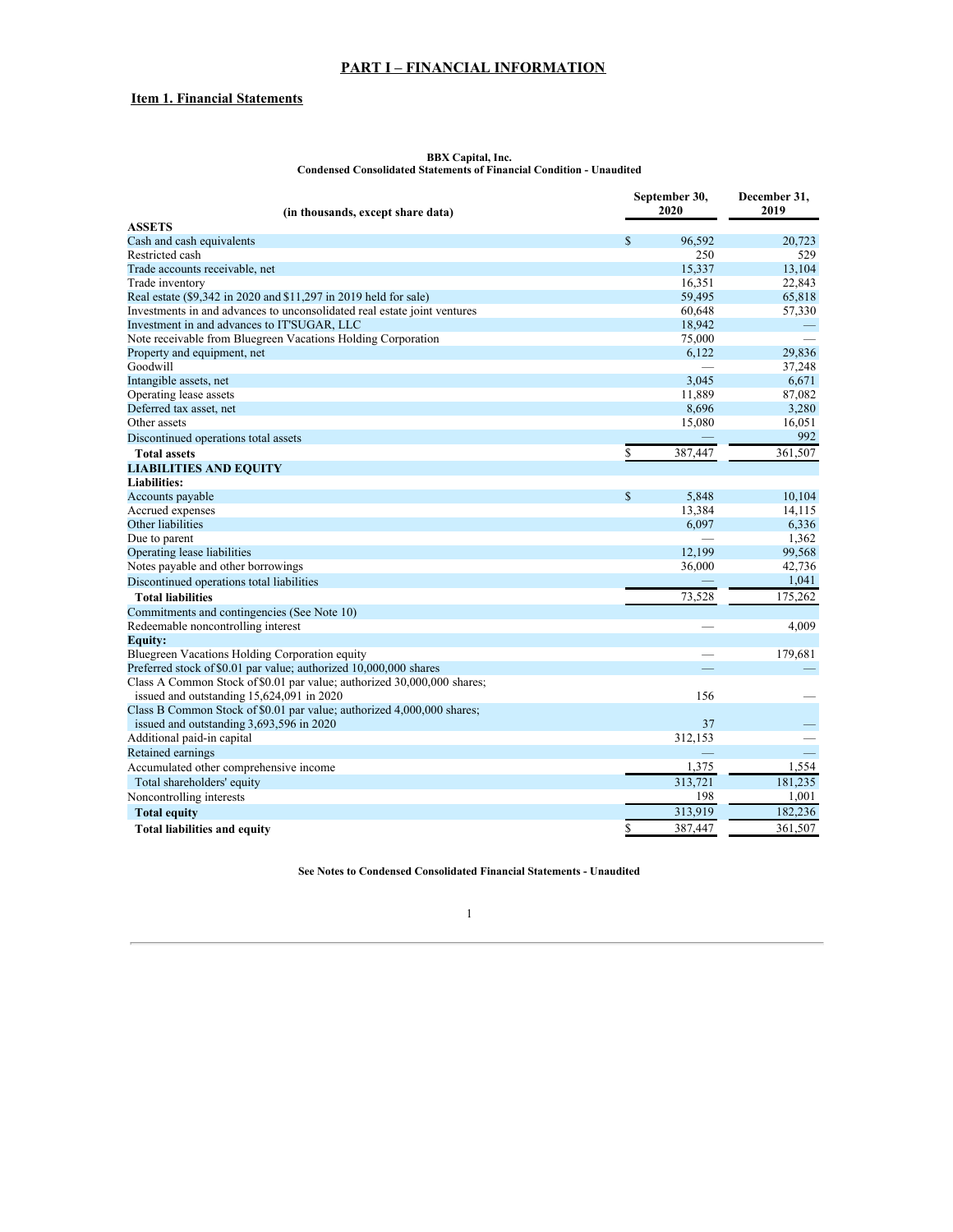#### **BBX Capital, Inc. Condensed Consolidated Statements of Operations and Comprehensive Income - Unaudited**

<span id="page-3-0"></span>

|                                                                     |              | September 30, | <b>For the Three Months Ended</b> | For the Nine Months Ended<br>September 30, |          |  |
|---------------------------------------------------------------------|--------------|---------------|-----------------------------------|--------------------------------------------|----------|--|
| (In thousands, except share data)                                   |              | 2020          | 2019                              | 2020                                       | 2019     |  |
| <b>Revenues:</b>                                                    |              |               |                                   |                                            |          |  |
| Trade sales                                                         | $\mathbb{S}$ | 35.692        | 45.603                            | 99.628                                     | 132,677  |  |
| Sales of real estate inventory                                      |              | 4,970         | 370                               | 14,248                                     | 5,030    |  |
| Interest income                                                     |              | 387           | 178                               | 586                                        | 674      |  |
| Net gains on sales of real estate assets                            |              | 164           | 399                               | 130                                        | 11,395   |  |
| Other revenue                                                       |              | 992           | 1,142                             | 2,398                                      | 3,052    |  |
| <b>Total revenues</b>                                               |              | 42,205        | 47,692                            | 116,990                                    | 152,828  |  |
| <b>Costs and Expenses:</b>                                          |              |               |                                   |                                            |          |  |
| Cost of trade sales                                                 |              | 27,981        | 30,704                            | 80,154                                     | 91,845   |  |
| Cost of real estate inventory sold                                  |              | 3,367         |                                   | 9,473                                      | 2,643    |  |
| Interest expense                                                    |              |               | 118                               |                                            | 409      |  |
| Recoveries from loan losses, net                                    |              | (807)         | (1,821)                           | (5, 844)                                   | (4,206)  |  |
| Impairment losses                                                   |              |               | 37                                | 30,740                                     | 37       |  |
| Selling, general and administrative expenses                        |              | 18,110        | 23,194                            | 54,024                                     | 68,504   |  |
| <b>Total costs and expenses</b>                                     |              | 48,651        | 52,232                            | 168,547                                    | 159,232  |  |
| <b>Operating losses</b>                                             |              | (6, 446)      | (4,540)                           | (51, 557)                                  | (6, 404) |  |
| Equity in net (losses) earnings of unconsolidated real estate joint |              |               |                                   |                                            |          |  |
| ventures                                                            |              | (646)         | 28,534                            | 50                                         | 37,276   |  |
| Loss on the deconsolidation of IT'SUGAR, LLC                        |              | (3,326)       |                                   | (3,326)                                    |          |  |
| Other income                                                        |              | 81            | 67                                | 192                                        | 621      |  |
| Foreign exchange (loss) gain                                        |              | (58)          | $\mathbf{1}$                      | 214                                        | (23)     |  |
| (Loss) income before income taxes                                   |              | (10, 395)     | 24,062                            | (54, 427)                                  | 31,470   |  |
| Benefit (provision) for income taxes                                |              | 1,633         | (6, 893)                          | 10,847                                     | (9,041)  |  |
| Net (loss) income from continuing operations                        |              | (8, 762)      | 17,169                            | (43, 580)                                  | 22,429   |  |
| Discontinued operations                                             |              |               |                                   |                                            |          |  |
| Loss from operations                                                |              |               | (4,829)                           | (91)                                       | (9, 473) |  |
| Benefit for income taxes                                            |              |               | 1,175                             | 17                                         | 2,296    |  |
| Loss from discontinued operations                                   |              |               | (3,654)                           | (74)                                       | (7, 177) |  |
| Net (loss) income                                                   |              | (8, 762)      | 13,515                            | (43, 654)                                  | 15,252   |  |
| Less: Net loss attributable to noncontrolling interests             |              | 510           | 97                                | 4,822                                      | 165      |  |
| Net (loss) income attributable to shareholders                      | $\mathbf{s}$ | (8, 252)      | 13,612                            | (38, 832)                                  | 15,417   |  |
|                                                                     |              |               |                                   |                                            |          |  |
|                                                                     |              |               |                                   |                                            |          |  |
| Basic and diluted (loss) earnings per share from continuing         | $\mathbb{S}$ |               | 0.89                              |                                            | 1.17     |  |
| operations                                                          |              | (0.43)        | (0.19)                            | (2.01)                                     | (0.37)   |  |
| Basic and diluted loss per share from discontinued operations       |              | (0.43)        | 0.70                              | (2.01)                                     | 0.80     |  |
| Total basic and diluted (loss) earnings per share                   |              |               |                                   |                                            |          |  |
| Weighted average number of common shares outstanding                |              | 19,318        | 19,318                            | 19.318                                     | 19,318   |  |
| Net (loss) income                                                   | $\mathbf{S}$ | (8, 762)      | 13,515                            | (43, 654)                                  | 15,252   |  |
| Other comprehensive income (loss), net of tax:                      |              |               |                                   |                                            |          |  |
| Unrealized gain on securities available for sale                    |              | 15            | 17                                | 19                                         | 54       |  |
| Foreign currency translation adjustments                            |              | 157           | (75)                              | (198)                                      | 151      |  |
| Other comprehensive income (loss), net                              |              | 172           | (58)                              | (179)                                      | 205      |  |
| Comprehensive (loss) income, net of tax                             |              | (8, 590)      | 13,457                            | (43, 833)                                  | 15,457   |  |
| Less: Comprehensive income attributable to noncontrolling           |              |               |                                   |                                            |          |  |
| interests                                                           |              | 510           | 97                                | 4,822                                      | 165      |  |
| Comprehensive (loss) income attributable to shareholders            | \$           | (8,080)       | 13,554                            | (39,011)                                   | 15,622   |  |

**See Notes to Condensed Consolidated Financial Statements - Unaudited**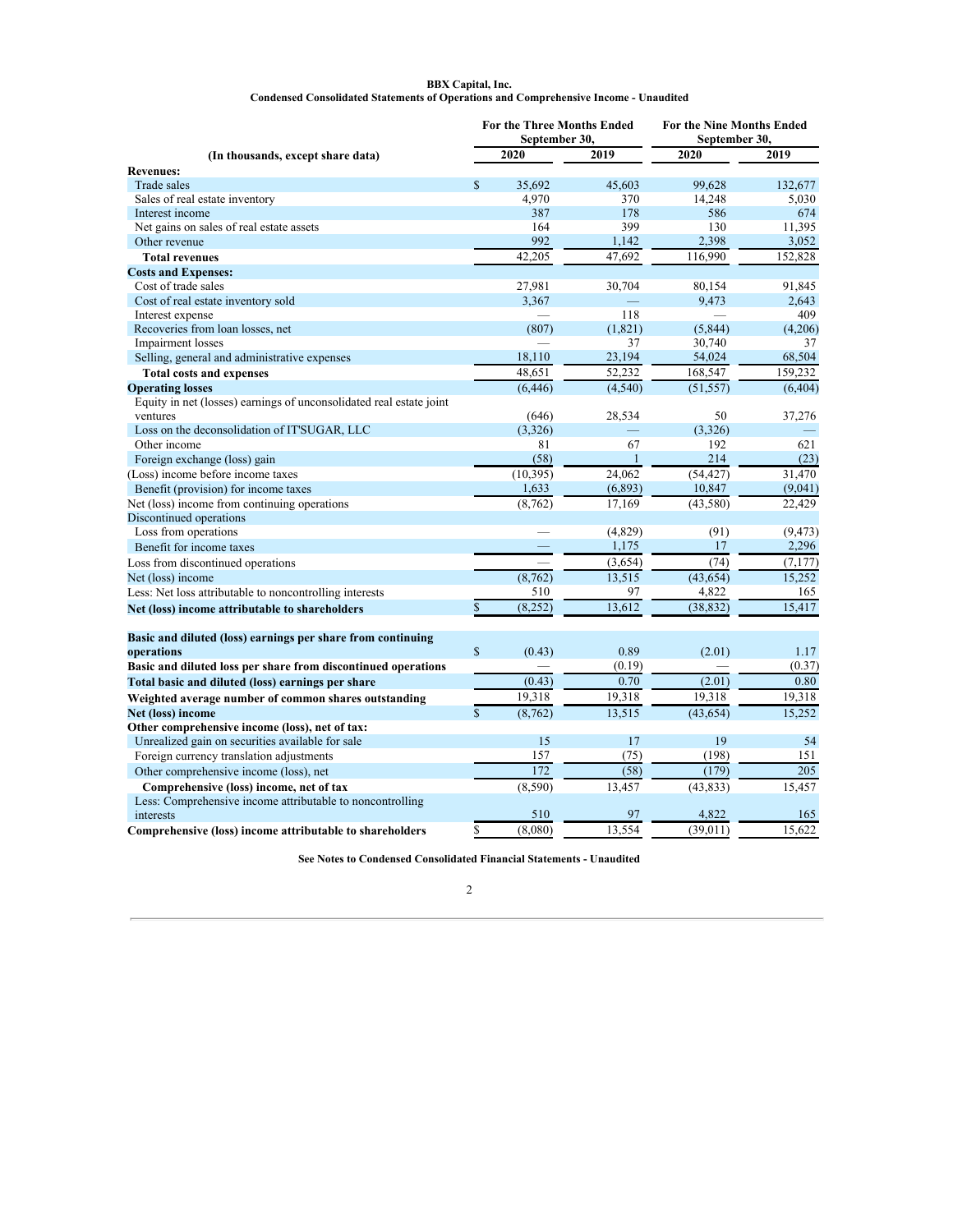# BBX Capital, Inc.<br>Condensed Consolidated Statements of Changes in Equity - Unaudited<br>For the Three Months Ended September 30, 2019 and 2020<br>In thousands)

<span id="page-4-0"></span>

|                                                                                        | <b>Shares</b> of<br><b>Common Stock</b> |       |   | Common       |    |            |                   | Accumulated<br>Other |                  |           |
|----------------------------------------------------------------------------------------|-----------------------------------------|-------|---|--------------|----|------------|-------------------|----------------------|------------------|-----------|
|                                                                                        | Outstanding                             |       |   | <b>Stock</b> |    |            | <b>Additional</b> | Comprehen-           | Non-             |           |
|                                                                                        | <b>Class</b>                            |       |   | <b>Class</b> |    | Parent     | Paid-in           | sive                 | controlling      | Total     |
|                                                                                        | A                                       | B     |   | A            | В  | Equity     | Capital           | Income               | <b>Interests</b> | Equity    |
| <b>Balance, June 30, 2019</b>                                                          |                                         |       | S |              |    | 207,742    |                   | 1,479                | 1,071            | 210,292   |
| Net income excluding \$82 of loss<br>attributable to redeemable noncontrolling         |                                         |       |   |              |    |            |                   |                      |                  |           |
| interest                                                                               |                                         |       |   |              |    | 13,612     |                   |                      | (179)            | 13,433    |
| Other comprehensive loss                                                               |                                         |       |   |              |    |            |                   | (58)                 |                  | (58)      |
| Net transfers to Parent                                                                |                                         |       |   |              |    | (28, 726)  |                   |                      |                  | (28, 726) |
| Balance, September 30, 2019                                                            |                                         |       |   |              |    | 192,628    |                   | 1.421                | 892              | 194,941   |
|                                                                                        |                                         |       |   |              |    |            |                   |                      |                  |           |
| <b>Balance, June 30, 2020</b>                                                          |                                         |       |   |              |    | 242,932    |                   | 1,203                | 278              | 244,413   |
| Net loss excluding \$484 of loss attributable<br>to redeemable noncontrolling interest |                                         |       |   |              |    | (8,252)    |                   |                      | (26)             | (8,278)   |
| Other comprehensive income                                                             |                                         |       |   |              |    |            |                   | 172                  |                  | 172       |
| Distributions to noncontrolling interests                                              |                                         |       |   |              |    |            |                   |                      | (54)             | (54)      |
| Reversal of accretion of redeemable<br>noncontrolling interest                         |                                         |       |   |              |    | 3,150      |                   |                      |                  | 3,150     |
| Net transfers from Parent                                                              |                                         |       |   |              |    | 74,516     |                   |                      |                  | 74,516    |
| Issuance of common stock                                                               | 15,624                                  | 3,694 |   | 156          | 37 | (193)      |                   |                      |                  |           |
| Transfer to additional paid-in capital                                                 |                                         |       |   |              |    | (312, 153) | 312,153           |                      |                  |           |
| Balance, September 30, 2020                                                            | 15,624                                  | 3,694 |   | 156          | 37 |            | 312,153           | 1,375                | 198              | 313,919   |

**See Notes to Condensed Consolidated Financial Statements - Unaudited**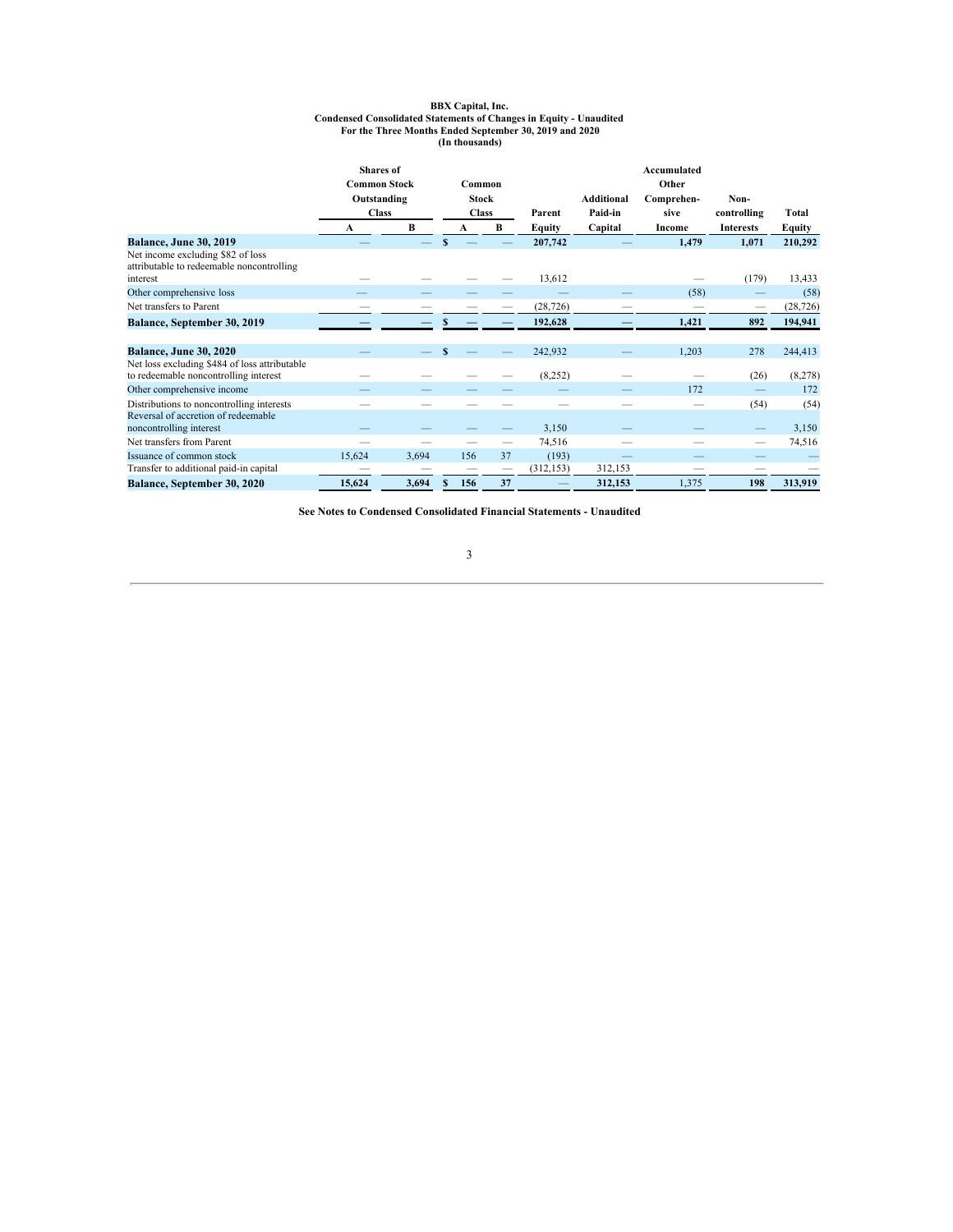# BBX Capital, Inc.<br>Condensed Consolidated Statements of Changes in Equity - Unaudited<br>For the Nine Months Ended September 30, 2019 and 2020<br>In thousands)

|                                                                                           | <b>Shares</b> of<br><b>Common Stock</b> |       |              | Common       |        |            |                   | Accumulated<br>Other |                  |           |
|-------------------------------------------------------------------------------------------|-----------------------------------------|-------|--------------|--------------|--------|------------|-------------------|----------------------|------------------|-----------|
|                                                                                           | Outstanding                             |       |              | <b>Stock</b> |        |            | <b>Additional</b> | Comprehen-           | Non-             |           |
|                                                                                           | <b>Class</b>                            |       | <b>Class</b> |              | Parent | Paid-in    | sive              | controlling          | Total            |           |
|                                                                                           | A                                       | B     |              | A            | B      | Equity     | Capital           | Income               | <b>Interests</b> | Equity    |
| Balance, December 31, 2018                                                                |                                         |       |              |              |        | 235,415    |                   | 1,216                | 899              | 237,530   |
| Cumulative effect from the adoption of ASU<br>2016-02, net of income taxes and redeemable |                                         |       |              |              |        |            |                   |                      |                  |           |
| noncontrolling interest                                                                   |                                         |       |              |              |        | (2,202)    |                   |                      |                  | (2,202)   |
| Net income excluding \$158 of loss attributable<br>to redeemable noncontrolling interest  |                                         |       |              |              |        | 15,417     |                   |                      | (7)              | 15,410    |
| Other comprehensive income                                                                |                                         |       |              |              |        |            |                   | 205                  |                  | 205       |
| Net transfers to Parent                                                                   |                                         |       |              |              |        | (56,002)   |                   |                      |                  | (56,002)  |
| Balance, September 30, 2019                                                               |                                         |       |              |              |        | 192,628    |                   | 1,421                | 892              | 194,941   |
|                                                                                           |                                         |       |              |              |        |            |                   |                      |                  |           |
| Balance, December 31, 2019                                                                |                                         |       | \$           |              |        | 179,681    |                   | 1,554                | 1,001            | 182,236   |
| Net loss excluding \$4,073 of loss attributable to<br>redeemable noncontrolling interest  |                                         |       |              |              |        | (38, 832)  |                   |                      | (749)            | (39, 581) |
| Other comprehensive loss                                                                  |                                         |       |              |              |        |            |                   | (179)                |                  | (179)     |
| Distributions to noncontrolling interests                                                 |                                         |       |              |              |        |            |                   |                      | (54)             | (54)      |
| Accretion of redeemable noncontrolling interest                                           |                                         |       |              |              |        | (1,248)    |                   |                      | $\qquad \qquad$  | (1,248)   |
| Reversal of accretion of redeemable<br>noncontrolling interest                            |                                         |       |              |              |        | 3,150      |                   |                      |                  | 3,150     |
| Net transfers from Parent                                                                 |                                         |       |              |              |        | 169,595    |                   |                      |                  | 169,595   |
| Issuance of common stock                                                                  | 15,624                                  | 3,694 |              | 156          | 37     | (193)      |                   |                      |                  |           |
| Transfer to additional paid-in capital                                                    |                                         |       |              |              |        | (312, 153) | 312,153           |                      |                  |           |
| Balance, September 30, 2020                                                               | 15,624                                  | 3,694 |              | 156          | 37     |            | 312,153           | 1,375                | 198              | 313,919   |

**See Notes to Condensed Consolidated Financial Statements - Unaudited**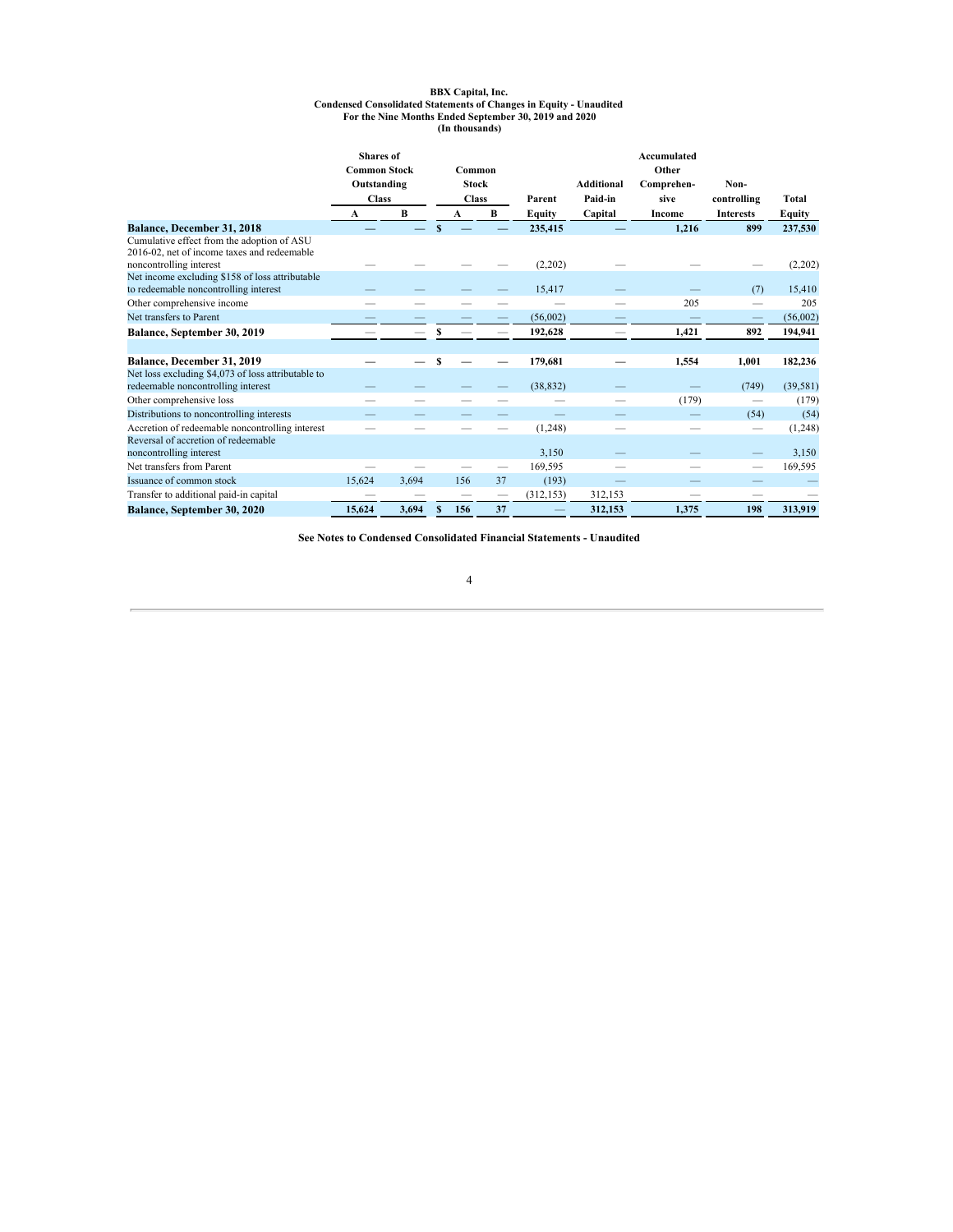# **BBX Capital, Inc. Condensed Consolidated Statements of Cash Flows - Unaudited (In thousands)**

<span id="page-6-0"></span>

|                                                                   | For the Nine Months Ended September 30, |           |             |
|-------------------------------------------------------------------|-----------------------------------------|-----------|-------------|
|                                                                   |                                         | 2020      | 2019        |
| <b>Operating activities:</b>                                      |                                         |           |             |
| Net (loss) income                                                 | \$                                      | (43, 654) | 15,252      |
| Adjustment to reconcile net (loss) income to net cash             |                                         |           |             |
| (used in) provided by operating activities:                       |                                         |           |             |
| Recoveries from loan losses, net                                  |                                         | (5,844)   | (4,206)     |
| Depreciation, amortization and accretion, net                     |                                         | 5,468     | 6,519       |
| Net gains on sales of real estate and property and equipment      |                                         | (130)     | (11, 105)   |
| Equity earnings of unconsolidated real estate joint ventures      |                                         | (50)      | (37,276)    |
| Return on investment in unconsolidated real estate joint ventures |                                         | 3,934     | 38,020      |
| Loss from the deconsolidation of IT'SUGAR, LLC                    |                                         | 3,326     |             |
| (Increase) decrease in deferred income tax asset, net             |                                         | (5, 402)  | 6,277       |
| <b>Impairment</b> losses                                          |                                         | 31,588    | 6,786       |
| Decrease (increase) in trade inventory                            |                                         | 279       | (5,016)     |
| (Increase) decrease in trade receivables                          |                                         | (2,336)   | 5,042       |
| Decrease (increase) in real estate inventory                      |                                         | 925       | (2,865)     |
| Net change in operating lease asset and operating lease liability |                                         | (964)     | 683         |
| (Increase) decrease in other assets                               |                                         | (1,388)   | 3,744       |
| Increase (decrease) in accrued liabilities                        |                                         | 12,376    | (3,227)     |
| (Decrease) increase in due to parent                              |                                         | (1,362)   | 582         |
| Decrease in accounts payable                                      |                                         | (4,256)   | (1, 554)    |
| (Decrease) increase in other liabilities                          |                                         | (246)     | 3,716       |
| Net cash (used in) provided by operating activities               |                                         | (7, 736)  | 21,372      |
| <b>Investing activities:</b>                                      |                                         |           |             |
| Return of investment in unconsolidated real estate joint ventures |                                         | 4,631     | 30,331      |
| Investments in unconsolidated real estate joint ventures          |                                         | (14,009)  | (20,076)    |
| Proceeds from repayment of loans receivable                       |                                         | 5,960     | 4,935       |
| Proceeds from sales of real estate held-for-sale                  |                                         | 2,151     | 32,136      |
| Additions to real estate held-for-sale and held-for-investment    |                                         | (70)      | (438)       |
| Purchases of property and equipment                               |                                         | (4.032)   | (7,765)     |
| Decrease in cash from other investing activities                  |                                         | (1,065)   | (73)        |
| Net cash (used in) provided by investing activities               |                                         | (6, 434)  | 39,050      |
|                                                                   |                                         |           | (Continued) |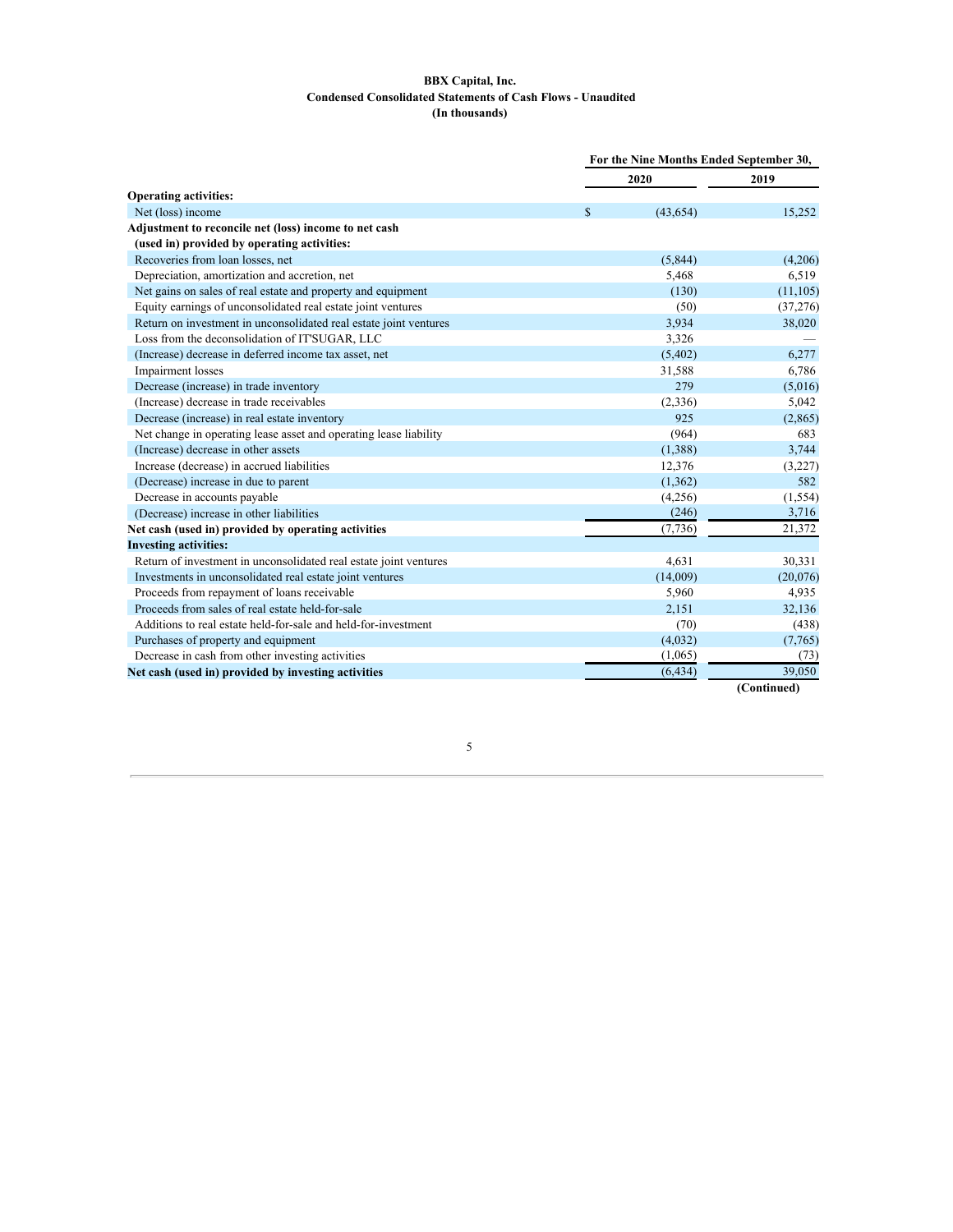#### **BBX Capital, Inc. Condensed Consolidated Statements of Cash Flows - Unaudited (In thousands)**

|                                                                                 | For the Nine Months Ended September 30, |           |          |  |
|---------------------------------------------------------------------------------|-----------------------------------------|-----------|----------|--|
|                                                                                 |                                         | 2020      | 2019     |  |
| <b>Financing activities:</b>                                                    |                                         |           |          |  |
| Repayments of notes payable and other borrowings                                |                                         | (15, 415) | (2,699)  |  |
| Proceeds from notes payable and other borrowings                                |                                         | 10,919    | 663      |  |
| Distributions to noncontrolling interests                                       |                                         | (54)      |          |  |
| Net transfers from (to) Parent                                                  |                                         | 94,275    | (56,002) |  |
| Net cash provided by (used in) financing activities                             |                                         | 89,725    | (58,038) |  |
| Increase in cash, cash equivalents and restricted cash                          |                                         | 75,555    | 2,384    |  |
| Cash, cash equivalents and restricted cash at beginning of period               |                                         | 21,287    | 30,082   |  |
| Cash, cash equivalents and restricted cash at end of period                     |                                         | 96.842    | 32,466   |  |
| Supplemental cash flow information:                                             |                                         |           |          |  |
| Interest paid on borrowings, net of amounts capitalized                         | $\mathbb{S}$                            |           |          |  |
| Income taxes paid                                                               |                                         | 330       | 1,016    |  |
| Supplementary disclosure of non-cash investing and financing activities:        |                                         |           |          |  |
| Construction funds receivable transferred to real estate                        |                                         |           | 15,890   |  |
| Bluegreen Vacations Holding Corporation note receivable                         |                                         | 75,000    |          |  |
| Operating lease assets recognized upon adoption of ASC 842                      |                                         |           | 86,431   |  |
| Operating lease liabilities recognized upon adoption of ASC 842                 |                                         |           | 95,296   |  |
| Operating lease assets obtained in exchange for new operating lease liabilities |                                         | 4.921     | 21,448   |  |
| Increase in other assets upon issuance of Community Development District Bonds  |                                         | 827       | 8,110    |  |
| Assumption of Community Development District Bonds by homebuilders              |                                         | 3,137     | 1,035    |  |
| Reconciliation of cash, cash equivalents and restricted cash:                   |                                         |           |          |  |
| Cash and cash equivalents                                                       |                                         | 96,592    | 25,935   |  |
| Restricted cash                                                                 |                                         | 250       | 528      |  |
| Cash discontinued operations                                                    |                                         |           | 6,003    |  |
| Total cash, cash equivalents, and restricted cash                               | \$                                      | 96.842    | 32,466   |  |

**See Notes to Condensed Consolidated Financial Statements - Unaudited**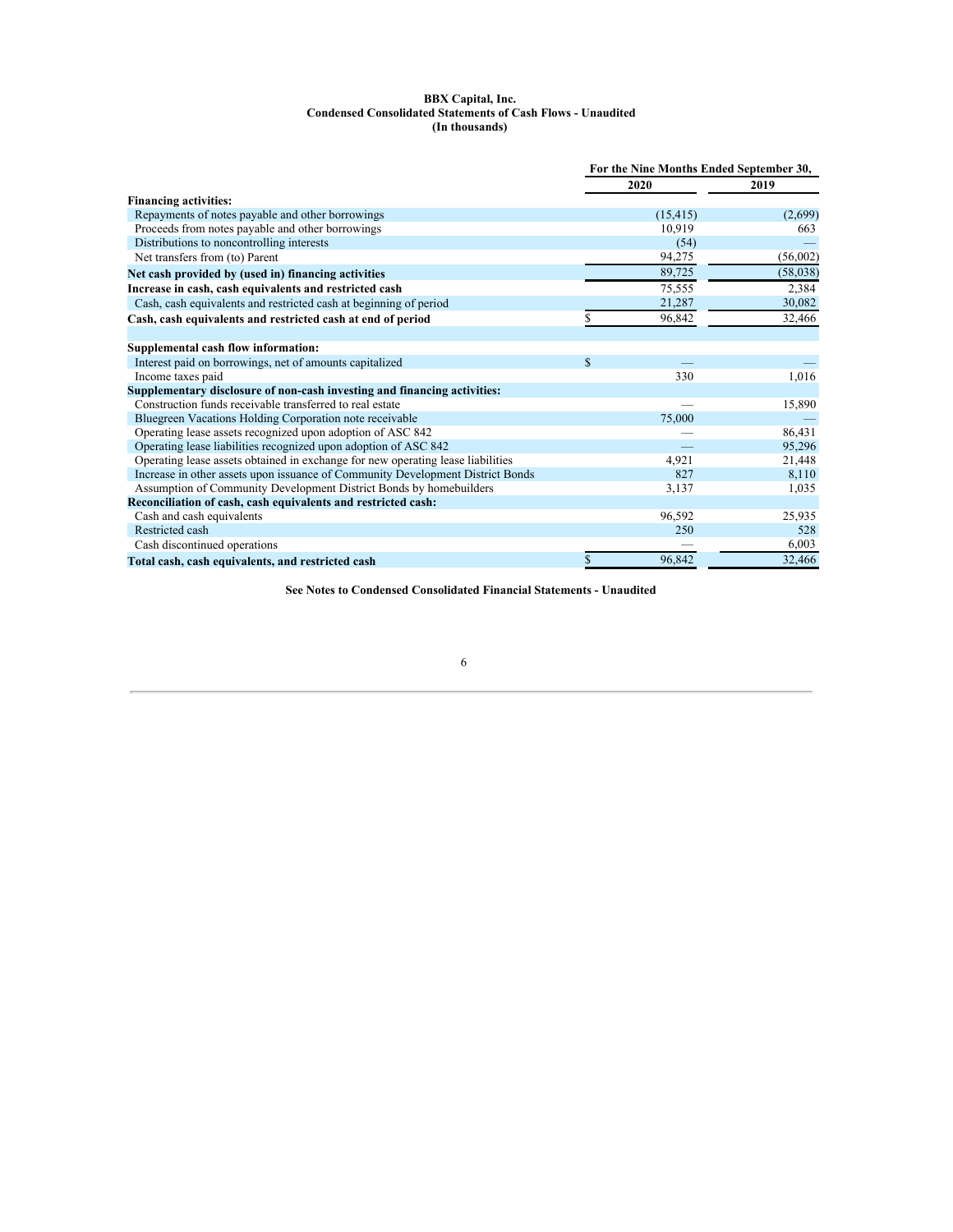# <span id="page-8-0"></span>**BBX Capital, Inc. N otes to Condensed Consolidated Financial Statements - Unaudited**

#### **1. Organization and Basis of Financial Statement Presentation**

#### *Organization*

BBX Capital, Inc. and its subsidiaries (the "Company" or, unless otherwise indicated or the context otherwise requires, "we," "us," or "our") is a Florida-based diversified holding company. BBX Capital, Inc. as a standalone entity without its subsidiaries is referred to as "BBX Capital." Prior to September 30, 2020, the Company was a wholly owned subsidiary of Bluegreen Vacations Holding Corporation ("Parent" or "BVH"), which was formerly known as BBX Capital Corporation.

#### *Spin-Of from BVH*

Prior to September 30, 2020, BVH was a Florida-based diversified holding company whose principal holdings were Bluegreen Vacations Corporation ("Bluegreen"), BBX Capital Real Estate LLC ("BBX Capital Real Estate" or "BBXRE"), BBX Sweet Holdings, LLC ("BBX Sweet Holdings"), and Renin Holdings, LLC ("Renin"). On September 30, 2020, BVH completed the spin-off of the Company, which separated BVH's business, activities, and investments into two separate, publicly-traded companies: (i) BVH, which continues to hold its investment in Bluegreen, and (ii) BBX Capital, which continues to hold all of BVH's other businesses and investments, including BBX Capital Real Estate, BBX Sweet Holdings, and Renin. The spin-off was consummated on September 30, 2020 with the distribution by BVH to its shareholders all of the outstanding shares of BBX Capital's Common Stock through the distribution of one share of BBX Capital's Class A Common Stock for each share of its Class A Common Stock held on September 22, 2020, the record date for the distribution, and one share of BBX Capital's Class B Common Stock for each share of its Class B Common Stock held on the record date. Accordingly, as of the close of business on September 30, 2020, BVH ceased to have an ownership interest in the Company, and BVH's shareholders who received shares of BBX Capital's Common Stock in the distribution became shareholders of the Company following the spin-off.

In connection with the spin-off, BBX Capital was converted from a Florida limited liability company into a Florida corporation and changed its name from BBX Capital Florida LLC to BBX Capital, Inc., and BVH changed its name from BBX Capital Corporation to Bluegreen Vacations Holding Corporation. In addition, in connection with the spin-off, BVH issued a \$75.0 million note payable to the Company that accrues interest at a rate of 6% per annum and requires payments of interest on a quarterly basis. Under the terms of the note, BVH will have the option in its discretion to defer interest payments under the note, with interest on the entire outstanding balance thereafter to accrue at a cumulative, compounded rate of 8% per annum until such time as BVH is current on all accrued payments under the note, including deferred interest. All outstanding amounts under the note will become due and payable in five years or earlier upon certain other events.

In October 2020, BBX Capital's Class A Common Stock commenced trading on the OTCQX Best Market under the ticker symbol "BBXIA," and its Class B Common Stock commenced trading on the OTC Pink Market under the ticker symbol "BBXIB."

BBX Capital has two classes of common stock. Holders of BBX Capital's Class A Common Stock are entitled to one vote per share, which in the aggregate represents 22% of the combined voting power of BBX Capital's Class A Common Stock and the Class B Common Stock. BBX Capital's Class B Common Stock represents the remaining 78% of the combined vote. As of September 30, 2020, the percentage of total common equity represented by the Class A and Class B Common Stock was 81% and 19%, respectively. BBX Capital's Class B Common Stock is convertible into its Class A Common Stock on a share for share basis at any time at the option of the holder.

#### *Principal Holdings*

BBX Capital's principal holdings include BBX Capital Real Estate, BBX Sweet Holdings, and Renin.

## *BBX Capital Real Estate*

BBX Capital Real Estate is engaged in the acquisition, development, construction, ownership, financing, and management of real estate and investments in real estate joint ventures, including investments in multifamily rental apartment communities, single-family masterplanned for sale housing communities, and commercial properties

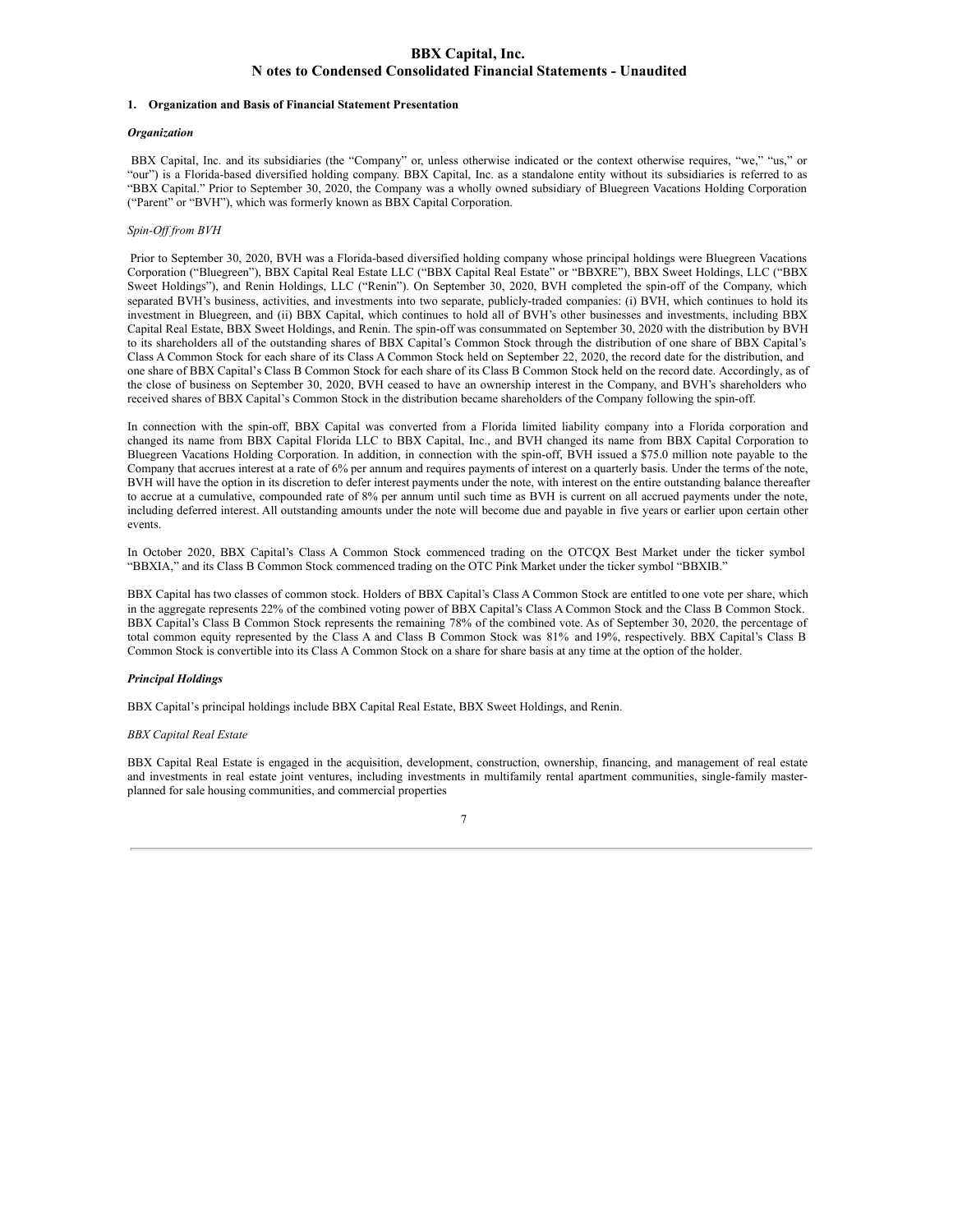located primarily in Florida. In addition, BBX Capital Real Estate owns a 50% equity interest in The Altman Companies, LLC (the "Altman Companies"), a developer and manager of multifamily rental apartment communities, and manages the legacy assets acquired in connection with the Company's sale of BankAtlantic in 2012, including portfolios of loans receivable, real estate properties, and judgments against past borrowers.

## *BBX Sweet Holdings*

BBX Sweet Holdings is engaged in the ownership and management of operating businesses in the confectionery industry, including Hoffman's Chocolates, a retailer of gourmet chocolates with retail locations in South Florida, and Las Olas Confections and Snacks, a manufacturer and wholesaler of chocolate and other confectionery products. BBX Sweet Holdings also owns approximately 93% of the equity interests in IT'SUGAR, a specialty candy retailer whose products include bulk candy, candy in giant packaging, and licensed and novelty items. Prior to September 22, 2020, the Company consolidated the financial statements of IT'SUGAR and its subsidiaries as a result of its 93% ownership of IT'SUGAR. However, as further discussed below, IT'SUGAR and its subsidiaries filed voluntary petitions to reorganize under Chapter 11 of Title 11 of the U.S. Code (the "Bankruptcy Code") in the U.S. Bankruptcy Court for the Southern District of Florida on September 22, 2020, and the Company deconsolidated IT'SUGAR as a result of the filings and the uncertainties surrounding the nature, timing, and specifics of the bankruptcy proceedings.

#### *Renin*

Renin is engaged in the design, manufacture, and distribution of sliding doors, door systems and hardware, and home décor products and operates through its headquarters in Canada and two manufacturing and distribution facilities in the United States and Canada. In addition to its own manufacturing, Renin also sources various products and raw materials from China and Vietnam.

### *Other*

In addition to its principal holdings, the Company has investments in other operating businesses, including a restaurant located in South Florida that was acquired through a loan foreclosure and an insurance agency.

In 2016, Food for Thought Restaurant Group ("FFTRG"), a wholly-owned subsidiary of the Company, entered into area development and franchise agreements with MOD Pizza related to the development of up to approximately 60 MOD Pizza franchised restaurant locations throughout Florida. Through 2019, FFTRG had opened nine restaurant locations. As a result of FFTRG's overall operating performance and the Company's goal of streamlining its investment verticals, the Company entered into an agreement with MOD Pizza to terminate the area development and franchise agreements and transferred seven of its restaurant locations, including the related assets, operations, and lease obligations, to MOD Pizza in September 2019. In addition, the Company closed the remaining two locations and terminated the related lease agreements. FFTRG's operations as a franchisee of MOD Pizza are presented as discontinued operations in the Company's condensed consolidated financial statements.

#### *Basis of Financial Statement Presentation*

The accompanying condensed consolidated financial statements of the Company include the combined financial statements of BBX Capital and its subsidiaries, including BBX Capital Real Estate, BBX Sweet Holdings, Renin, and FFTRG, as well as certain subsidiaries in which ownership was transferred from Parent in connection with the spin-off transaction described above.

Other than the Company's statement of financial condition as of September 30, 2020, which reflects the condensed consolidated statement of financial condition of BBX Capital and its subsidiaries, these condensed consolidated financial statements have been derived from the accounting records of Parent and these companies and should be read with the accompanying notes thereto. Further, the condensed consolidated financial statements do not necessarily reflect what the results of operations, financial position, or cash flows would have been had the Company been a separate entity nor are they indicative of the future results of the Company.

The accompanying condensed consolidated financial statements of the Company have been prepared in accordance with accounting principles generally accepted in the United States of America ("GAAP") for interim financial information. Accordingly, these financial statements do not include all of the information and disclosures required by GAAP for complete financial statements.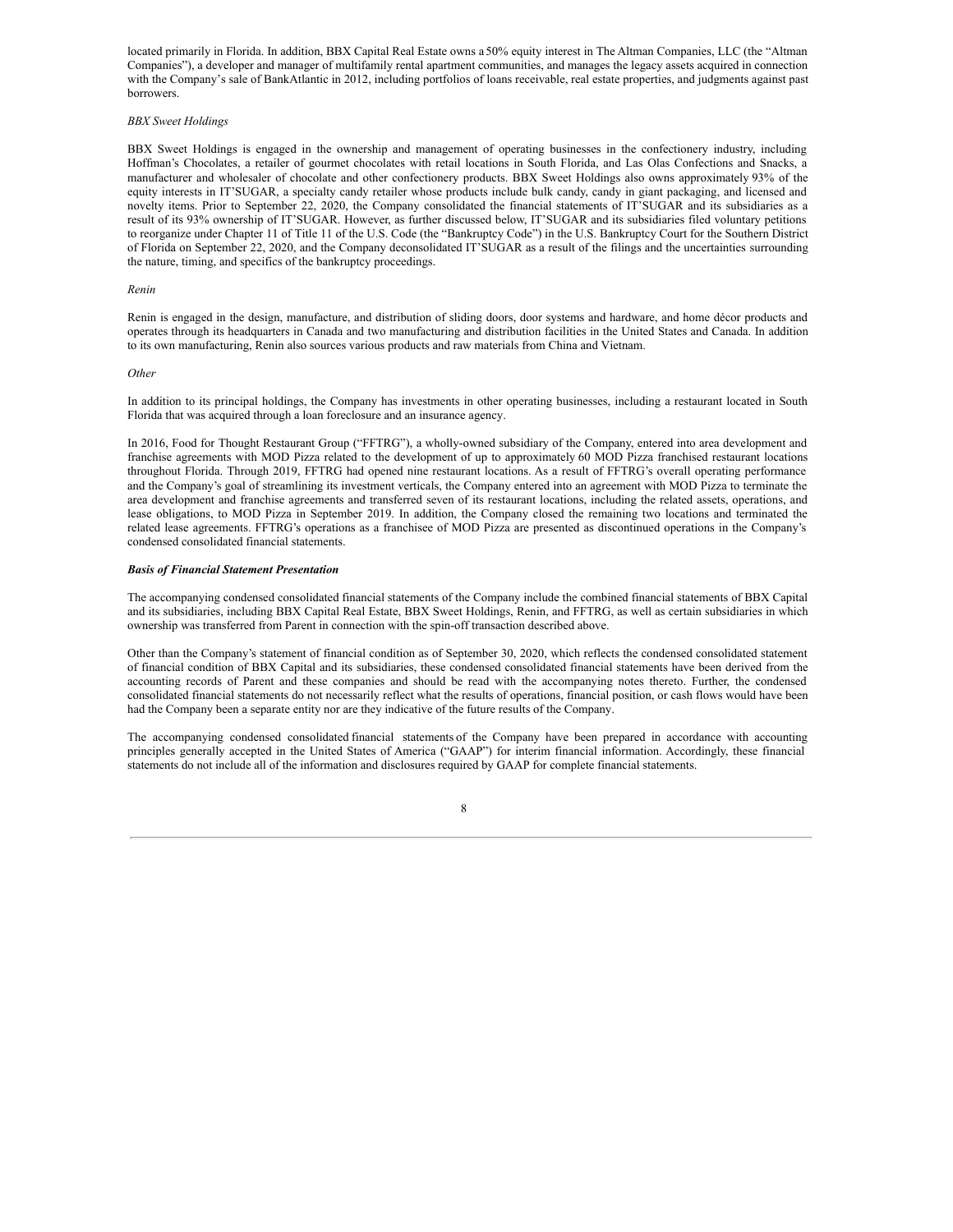Financial statements prepared in conformity with GAAP require the Company to make estimates based on assumptions about current and, for some estimates, future economic and market conditions which affect reported amounts and related disclosures in the Company's financial statements. Due to, among other things, the impact and potential future impact of the ongoing COVID-19 pandemic, which is discussed in more detail below, actual conditions could differ from the Company's expectations and estimates, which could materially affect the Company's results of operations and financial condition. The severity, magnitude, and duration, as well as the economic consequences, of the COVID-19 pandemic, are uncertain, rapidly changing, and difficult to predict. As a result, the Company's accounting estimates and assumptions may change over time in response to the COVID-19 pandemic. Such changes could result in, among other adjustments, future impairments of intangibles, long-lived assets, and investments in unconsolidated subsidiaries and future reserves for inventory and receivables.

The majority of the assets, liabilities, revenues, expenses, and cash flows of the Company have been identified based on the existing legal entities. However, the historical costs and expenses reflected in the financial statements also include an allocation for certain corporate and shared service functions that were historically provided by Parent prior to the spin-off. These expenses have been allocated to the Company on the basis of direct usage when identifiable, while the remainder of the expenses, including costs related to executive compensation, were allocated primarily on a pro-rata basis of combined revenues and equity in earnings of unconsolidated joint ventures of Parent and its subsidiaries. However, the allocation of corporate expenses excludes costs specific to the spin-off and the acceleration of compensation expense in connection with the spin-off. The Company believes that the assumptions underlying the condensed consolidated financial statements, including the assumptions regarding the allocation of general corporate expenses from Parent, are reasonable. However, the condensed consolidated financial statements may not include all of the actual expenses that would have been incurred had the Company been operating as a standalone company during the periods presented. Actual costs that would have been incurred if the Company operated as a standalone company would depend on multiple factors, including organizational structure, technology infrastructure, and strategic direction. In addition, following the spin-off on September 30, 2020, the Company also incurs additional costs associated with being a public company that are not reflected in the accompanying condensed consolidated financial statements.

These unaudited condensed consolidated financial statements and related notes are presented as permitted by Form 10-Q and should be read in conjunction with the Company's audited combined carve-out financial statements and footnotes thereto included in the Company's Information Statement, dated August 27, 2020, attached as Exhibit 99.1 to the Company's Registration Statement on Form 10 filed with the SEC on August 27, 2020 (the "Form 10 Information Statement").

The condensed consolidated financial statements include the accounts of BBX Capital's wholly-owned subsidiaries, other entities in which BBX Capital or its wholly-owned subsidiaries hold controlling financial interests, and any variable interest entities ("VIEs") in which BBX Capital or one of its consolidated subsidiaries is deemed the primary beneficiary of the VIE. All significant inter-company accounts and transactions have been eliminated in consolidation.

#### *Impact of the COVID-19 Pandemic*

The COVID-19 pandemic has resulted in an unprecedented disruption in the U.S. and global economies and the industries in which the Company operates due to, among other things, government ordered "shelter in place" and "stay at home" orders and advisories, travel restrictions, and restrictions on business operations, including government guidance and restrictions with respect to travel, public accommodations, social gatherings, and related matters, as well as the general public's reaction to the pandemic. The disruptions arising from the pandemic and the reaction of the general public had a significant adverse impact on the Company's financial condition and operations during the three and nine months ended September 30, 2020. The duration and severity of the pandemic and related disruptions, as well as the adverse impact on economic and market conditions, are uncertain; however, given the nature of these circumstances, the adverse impact of the pandemic on the Company's condensed consolidated results of operations, cash flows, and financial condition in 2020 has been, and is expected to continue to be, material. Furthermore, although the duration and severity of the effects of the pandemic are uncertain, demand for many of the Company's products and services may remain weak for a significant length of time, and the Company cannot predict if or when the industries in which the Company operates will return to pre-pandemic levels.

Although the impact of the COVID-19 pandemic on the Company's principal holdings and management's efforts to mitigate the effects of the pandemic has varied, as described in further detail below, BBX Capital and its subsidiaries have sought to take steps to manage expenses through cost saving initiatives and reductions in employee head count and actions to increase liquidity and strengthen the Company's financial position, including reducing planned capital expenditures. As of September 30, 2020, the Company's consolidated cash balances were \$96.6 million.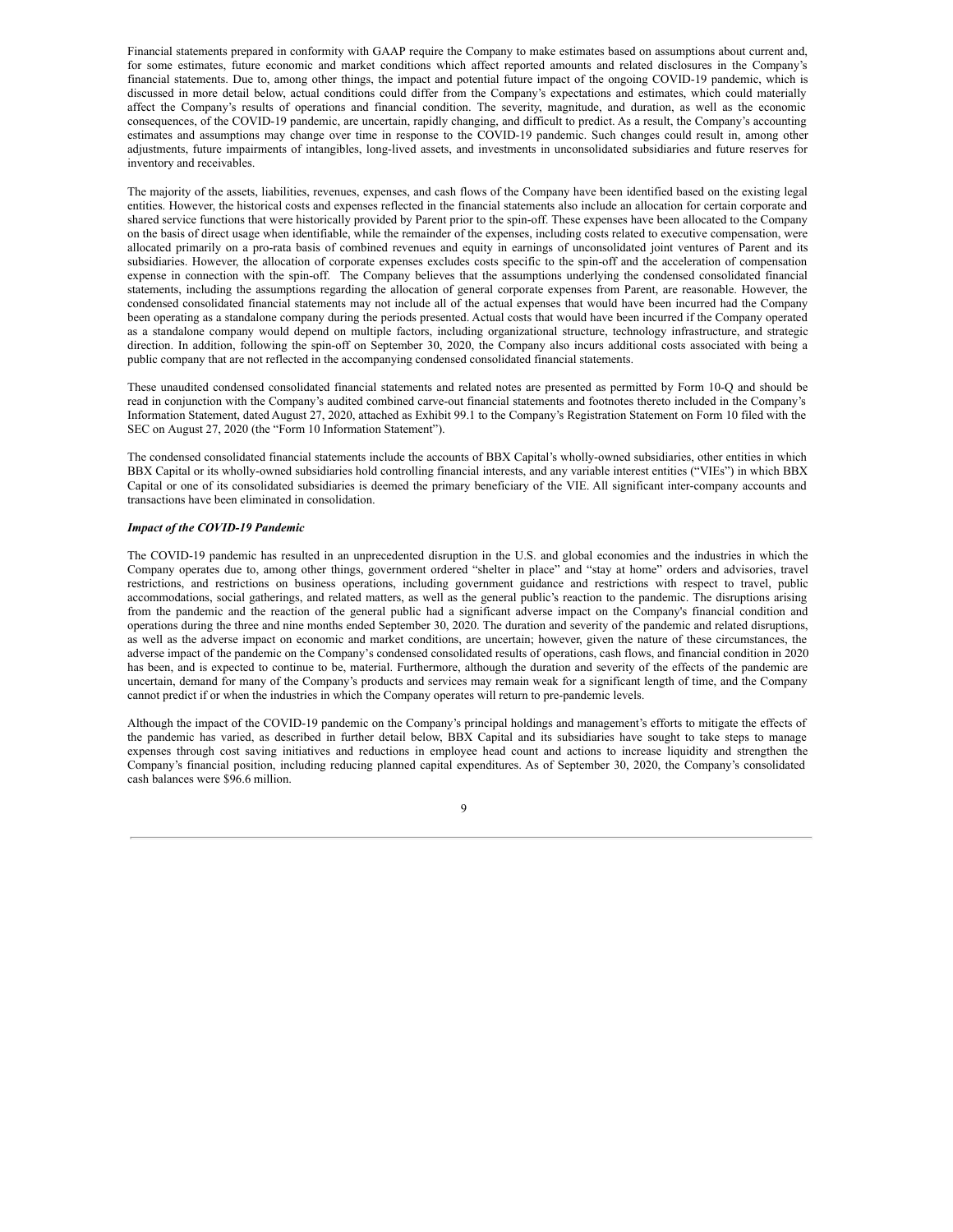## *BBX Capital Real Estate*

Although BBXRE has not to date been as significantly impacted by the COVID-19 pandemic as BBX Sweet Holdings, BBXRE's operations have been impacted by the pandemic, and it is expected that its operations will continue to be impacted by the pandemic in future periods. While recent construction activities have continued at BBXRE's existing projects and sales at its single-family home developments have generally returned to pre-pandemic levels following some disruptions in March and April 2020, the effects of the pandemic, including increased unemployment and economic uncertainty generally and in the real estate and credit markets in particular, as well as increases in the number of COVID-19 cases in Florida and throughout the United States, have impacted rental activities at BBXRE's multifamily apartment developments and increased uncertainty relating to the expected timing and pricing of future sales of multifamily apartment developments, single-family homes, and developed lots at BBXRE's Beacon Lake Community, as well as the timing and financing of new multifamily apartment developments.

While the Company expects that the impact of the COVID-19 pandemic will adversely affect BBXRE's operating results and financial condition for the year ended December 31, 2020, primarily with respect to the expected timing of sales, the Company evaluated various factors, including asset-specific factors, overall economic and market conditions, and the excess of the expected profits associated with real estate assets in relation to their carrying amounts, and concluded that, except as discussed below, there had not been a significant decline in the fair value of most of BBXRE's real estate assets as of September 30, 2020 that should be recognized as an impairment loss. As part of this evaluation, the Company considered the sales at its single-family home developments (which have returned to pre-pandemic levels), continued collection of rent at its multifamily apartment developments, and indications that there has not to date been a significant decline in sales prices for single family homes or an increase in capitalization rates for multifamily apartment communities. However, the Company recognized \$2.7 million of impairment losses during the nine months ended September 30, 2020 primarily related to a decline in the estimated fair values of certain of BBXRE's investments in joint ventures, including i) a joint venture that is developing an office tower, as the market for office space has been more significantly impacted by the pandemic compared to the single family and multifamily markets in which BBXRE primarily invests, and ii) a joint venture invested in a multifamily apartment community in which BBXRE purchased its interest following the stabilization of the underlying asset at a purchase price calculated based on assumptions related to the timing and pricing of the sale of the asset, both of which have been impacted by the pandemic.

There is no assurance that the real estate market will not be materially adversely impacted by the pandemic or otherwise, that the sales prices of single-family homes will not materially decline, that rents will be paid when due or at all, or that market rents will not materially decline. Further, while government efforts to delay or forestall evictions and the availability of judicial remedies have not to date materially impacted BBXRE's operations, they may in the future have an adverse impact on both market values and BBXRE's operating results. In addition, the effects of the pandemic may impact the costs of operating BBXRE's real estate assets, including, but not limited to, an increase in property insurance costs indicated by recently obtained quotes of insurance costs that are higher than pre-pandemic levels, which could also have an adverse impact on market values and BBXRE's operating results. BBXRE will continue to monitor economic and market conditions and may recognize further impairment losses in future periods as a result of various factors, including, but not limited to, material declines in overall real estate values, sales prices for single family homes, and/or rental rates for multifamily apartments.

## *The Altman Companies and Related Investments*

To date, the COVID-19 pandemic has not significantly impacted construction activities which remain ongoing at the existing projects sponsored by the Altman Companies, and as a result, the Altman Companies continues to generate development and general contractor fees from such projects. In addition, through September 30, 2020, the Altman Companies had collected in excess of 97% of the rents at the multifamily apartment communities under its management. While its leasing activities were conducted virtually during March through May 2020, the Altman Companies has reopened its leasing offices for visits by appointment. Although the Altman Companies experienced a decline in tenant demand and in the volume of new leases during the second quarter of 2020, it generally experienced an increase in the volume of new leases at its communities during the third quarter of 2020. However, in an effort to maintain occupancy at its stabilized communities and increase occupancy at its communities under development, commencing in the second quarter and through the third quarter of 2020, the Altman Companies offered an increased number of concessions to prospective and renewing tenants.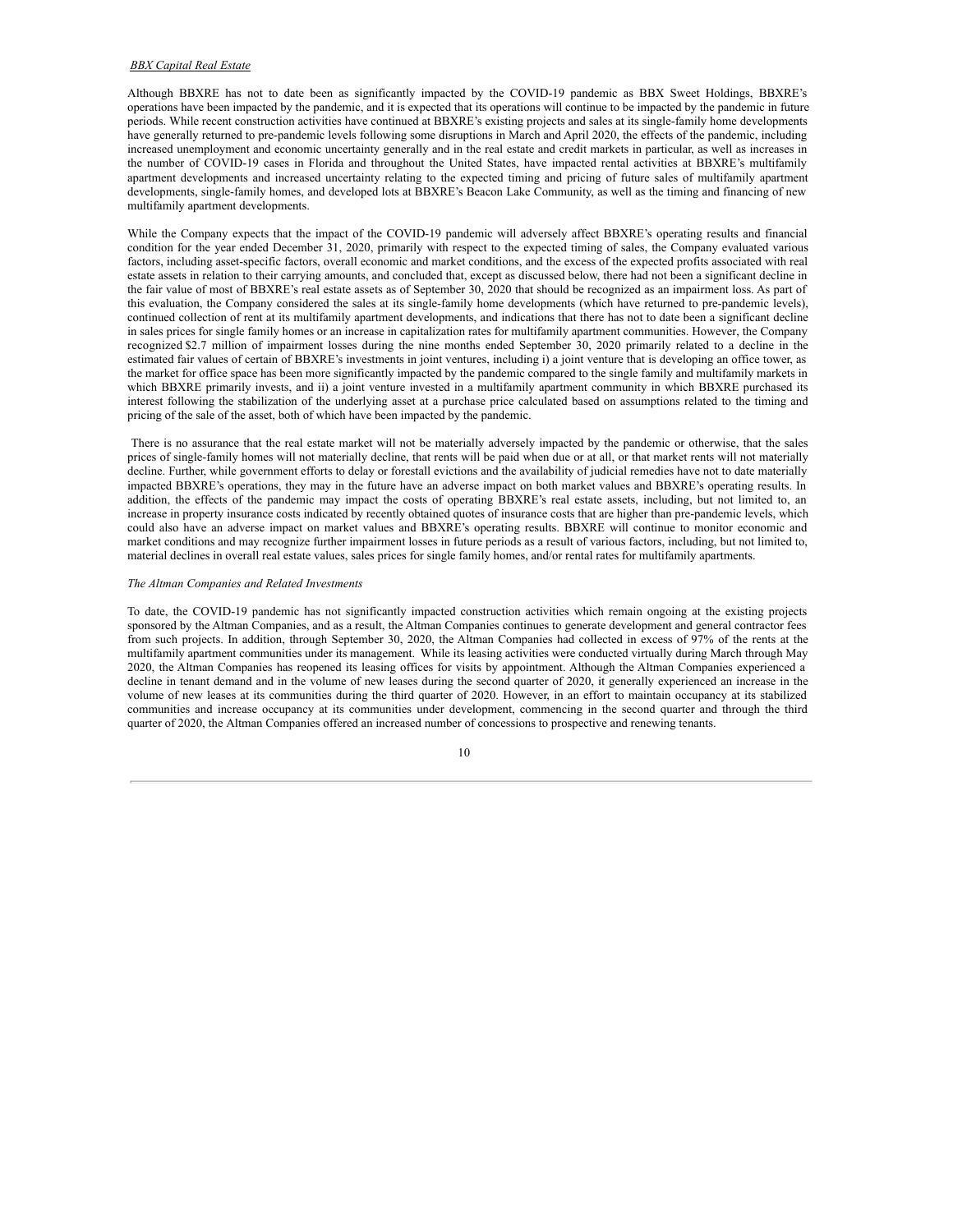The impact of the COVID-19 pandemic on the economy remains uncertain, and the effects of the pandemic, including a prolonged economic downturn, high unemployment, the expiration of or a decrease in government benefits to individuals, and government-mandated moratoriums on tenant evictions, could ultimately have a longer term and more significant impact on rental rates, occupancy levels, and rent collections, including an increase in tenant delinquencies and/or requests for rent abatements. These effects would impact the amount of rental revenues generated from the multifamily apartment communities sponsored and managed by the Altman Companies, the extent of management fees earned by the Altman Companies, and the ability of the related joint ventures to stabilize and successfully sell such communities. Furthermore, a decline in rental revenues at developments sponsored by the Altman Companies could require it, as the sponsor and managing member, to fund operating shortfalls in certain circumstances.

Further, while there are indications that the capitalization rates for multifamily apartment communities similar to those sponsored and managed by the Altman Companies have generally remained steady, the impact of the COVID-19 pandemic on economic conditions in general, including uncertainty regarding the severity and duration of such impact, has adversely impacted the level of real estate sales activity and overall credit markets and may ultimately have a significant adverse impact on capitalization rates and real estate values in future periods, particularly if there is a prolonged economic downturn.

If there is a significant adverse impact on real estate values as a result of lower rental revenues, higher capitalization rates, or otherwise, the joint ventures sponsored by the Altman Companies may be unable to sell their respective multifamily apartment developments within the time frames previously anticipated and/or for the previously forecasted sales prices, if at all, which may impact the profits expected to be earned by BBXRE from its investment in the managing member of such projects and the ability of the joint ventures to repay or refinance construction loans on such projects and could result in the recognition of impairment losses related to BBXRE's investment in such projects. Furthermore, the Altman Companies may be unable to close on the equity and/or debt financing necessary to commence the construction of new projects, including the development of Altis at Lake Willis, which could result in increased operating losses at the Altman Companies due to a decline in development, general contractor, and management fees, the recognition of impairment losses by BBXRE and/or the Altman Companies related to their current investments in predevelopment expenditures and land acquired for development, and the recognition of impairment losses related to BBXRE's overall investment in the Altman Companies, as the profitability and value of the Altman Companies is directly correlated with its ability to source new development opportunities.

#### *Beacon Lake Master Planned Development*

Following the initial outbreak of COVID-19 in March 2020, unaffiliated homebuilders at the Beacon Lake Community experienced a decline in the volume of sales traffic and home sales and requested extensions of their existing agreements for the purchase of additional developed lots from BBXRE, and BBXRE agreed to such extensions. Subsequently, sales activity significantly increased in May 2020 and generally returned to pre-pandemic levels subsequent to May 2020. Based on that activity, BBXRE currently expects the sale of the remaining developed lots to occur pursuant to its purchase agreements with the homebuilders under the modified takedown schedules. However, there is no assurance that this will be the case, and the effects of the COVID-19 pandemic on the economy and demand for single-family housing remain uncertain and could result in further requests by homebuilders to extend the timing of their purchase of developed lots and/or failure of the homebuilders to meet their obligations under these contracts. In addition, a decline in home prices as a result of the economic impacts associated with the COVID-19 pandemic could result in a decrease in contractually owed contingent revenues expected to be earned by BBXRE in connection with sales of homes by homebuilders on developed lots previously sold to them, as well as a decrease in the expected sales prices for the unsold lots comprising the remainder of the Beacon Lakes Community. Although BBXRE does not currently expect that there will be a significant decrease in the sales prices or fair value of its unsold lots, a significant decline in the demand and pricing for single-family homes could result in the recognition of impairment losses in future periods.

*BBX Sweet Holdings*

#### *IT'SUGAR*

In March 2020, as a result of various factors, including government-mandated closures and CDC and WHO advisories in connection with the COVID-19 pandemic, IT'SUGAR closed all of its retail locations and furloughed all store employees and the majority of its corporate employees. Between May 2020 and September 2020, IT'SUGAR reopened nearly all of its approximately 100 locations that were open prior to the pandemic as part of a phased reopening plan which included revised store floor plans, increased sanitation protocols, and the gradual recall of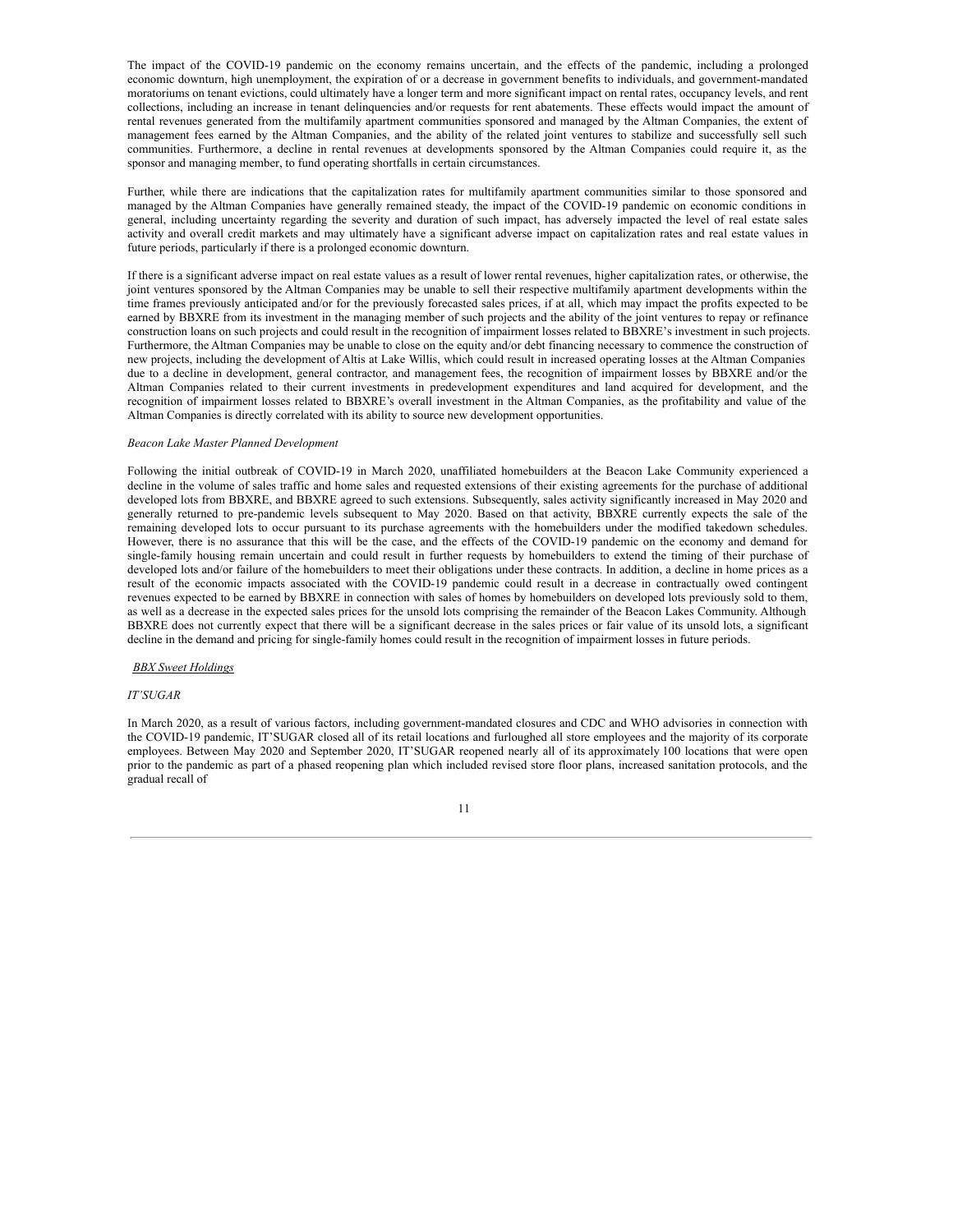furloughed store and corporate employees to full or part-time employment. However, from time to time, IT'SUGAR has been required to close previously reopened locations as a result of various factors, including government- mandated closures and staffing shortages.

IT'SUGAR ceased paying rent to the landlords of its closed locations in April 2020 and engaged in negotiations with its landlords for rent abatements, deferrals, and other modifications for both the period of time that the locations were closed and the subsequent period that the locations have been opened and operating under conditions which have been affected by the pandemic. In addition to its unpaid rental obligations, IT'SUGAR ceased paying various outstanding obligations to its vendors.

Although IT'SUGAR was able to reopen its retail locations and received an advance of\$2.0 million from a subsidiary of BBX Capital (as further described in Note 7), IT'SUGAR was unable to maintain sufficient liquidity to sustain its operations as i) it was unable to obtain significant rent abatements or deferrals from its landlords and amended payment terms from its vendors and ii) its sales volumes had not sufficiently improved and stabilized following the reopening of its locations. In particular, although a significant portion of its retail locations were reopened during the three months ended September 30, 2020, IT'SUGAR's total revenues for the period declined by approximately 50.4% as compared to the comparable period in 2019.As a result, on September 22, 2020, IT'SUGAR and its subsidiaries filed voluntary petitions to reorganize under Chapter 11 of the Bankruptcy Code in the U.S. Bankruptcy Court for the Southern District of Florida (the "Bankruptcy Court") (the cases commenced by such filings, the "Bankruptcy Cases").

Under Section 362 of the Bankruptcy Code, the filing of bankruptcy petitions automatically stays most actions against IT'SUGAR, including most actions to collect pre-petition indebtedness or to exercise control of the property of IT'SUGAR. Accordingly, absent an order of the Bankruptcy Court, substantially all pre-petition liabilities will be subject to settlement under a plan of reorganization, as further described below.

In order to successfully exit the Chapter 11 Bankruptcy Cases, IT'SUGAR will need to propose, and obtain confirmation by the Bankruptcy Court of, a plan of reorganization or liquidation (the "Reorganization Plan") that satisfies the requirements of the Bankruptcy Code. The Reorganization Plan will determine the rights and claims of various creditors and security holders, and under the priority rules established by the Bankruptcy Code, certain post-petition liabilities and pre-petition liabilities will be given priority over pre-petition indebtedness and need to be satisfied before unsecured creditors or stockholders are entitled to any distribution. As provided by the Bankruptcy Code, IT'SUGAR initially has the exclusive right to solicit a plan and plans to submit a Reorganization Plan to the Bankruptcy Court in the near future. In connection with the Chapter 11 Bankruptcy Cases, the Office of the United States Trustee, a division of the Department of Justice, has appointed an official committee of unsecured creditors (the "Creditors' Committee"), which has a right to be heard on all matters that come before the Bankruptcy Court, including the confirmation of the Reorganization Plan.

If IT'SUGAR fails to file a Reorganization Plan or if the Bankruptcy Court does not confirm a Reorganization Plan filed by IT'SUGAR, the Bankruptcy Cases could be converted to cases under Chapter 7 of the Bankruptcy Code. Under Chapter 7 bankruptcy cases, a trustee would be appointed to collect IT'SUGAR's assets, reduce them to cash, and distribute the proceeds to IT'SUGAR's creditors in accordance with the statutory scheme of the Bankruptcy Code. Alternatively, if IT'SUGAR's Reorganization Plan is not confirmed by the Bankruptcy Court, in lieu of the conversion of the Bankruptcy Cases to Chapter 7 bankruptcy cases, the Bankruptcy Court could dismiss the Bankruptcy Cases.

At the current time, IT'SUGAR is continuing to operate its retail locations under the supervision of the Bankruptcy Court and Creditors' Committee and is negotiating with its creditors in relation to a proposed Reorganization Plan and the terms of amendments to the lease agreements associated with its retail locations. In addition, as further described in Note 17, in October 2020, IT'SUGAR obtained a \$4.0 million "debtor in possession" ("DIP") credit facility from a subsidiary of BBX Capital that was approved by the Bankruptcy Court on an interim basis pending a final hearing. As of November 9, 2020, \$2.0 million had been funded to IT'SUGAR under the DIP credit facility.

At this time, it is not possible to predict the ultimate effect of the reorganization process on IT'SUGAR's business and creditors or when, or if, IT'SUGAR may emerge from bankruptcy. While the reorganization process may improve IT'SUGAR's result of operations, cash flows, and financial condition if it obtains relief in relation to its pre-petition liabilities and it is able to negotiate amendments to its lease agreements that lower its ongoing occupancy costs, there is no assurance that it will obtain such relief, and the ultimate impact of the Bankruptcy Cases and the reorganization process on IT'SUGAR and its results of operations, cash flows, or financial condition remains uncertain. Further, the effects of the COVID-19 pandemic on demand, sales levels, and consumer behavior, as well as the current recessionary economic environment, have had and could continue to have a material adverse effect on IT'SUGAR's business, results of operations, and financial condition during the bankruptcy proceedings and thereafter.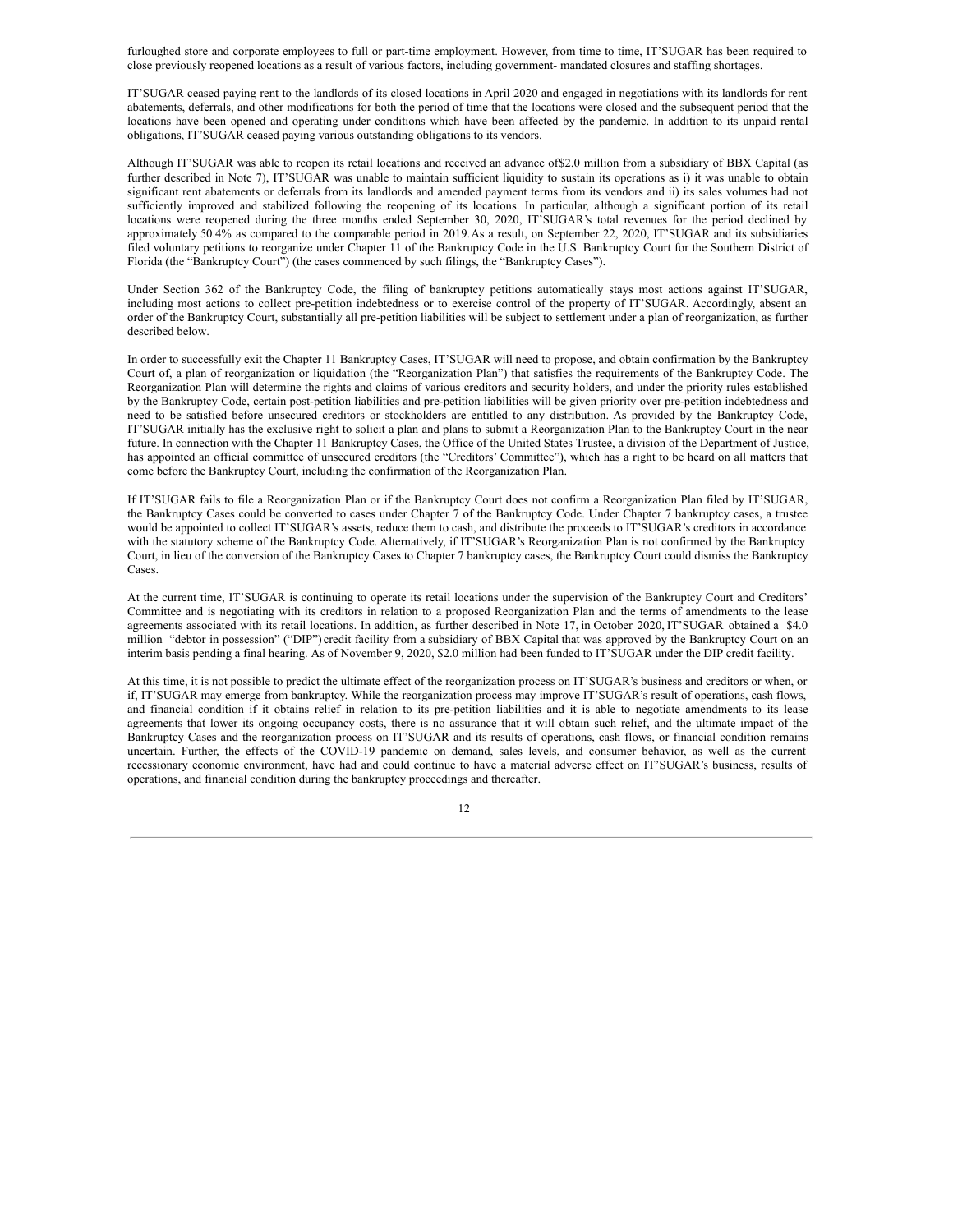As a result of IT'SUGAR filing the Chapter 11 Bankruptcy Cases and theuncertainties surrounding the nature, timing, and specifics of the bankruptcy proceedings, the Company deconsolidated IT'SUGAR as of September 22, 2020 and recognized a loss of \$3.3 million during the three and nine months ended September 30, 2020 in connection with the deconsolidation, as further described in Note 17. Prior to the deconsolidation of IT'SUGAR, the Company recognized \$25.3 million of impairment losses during the nine months ended September 30, 2020 related to IT'SUGAR's goodwill and long-lived assets as a result of the effects of the pandemic, including the recognition of a goodwill impairment loss of \$20.3 million based on a decline in the estimated fair value of IT'SUGAR. The decline in the estimated fair value of IT'SUGAR during the nine months ended September 30, 2020 as compared to the Company's prior valuation of IT'SUGAR as of December 31, 2019 reflected the impact on the Company's estimated future cash flows of the temporary closure of IT'SUGAR's retail locations commencing in March 2020, including the liabilities incurred by IT'SUGAR during the shutdown, and considered scenarios in which IT'SUGAR's business and sales volumes would stabilize following the phased reopening of its retail locations. The Company's estimated discount rate applicable to IT'SUGAR's cash flows was also increased to reflect, among other things, changes in market conditions, the uncertainty of the duration and severity of the economic downturn, uncertainty related to the retail environment and consumer behavior, uncertainty related to IT'SUGAR's ability to stabilize its operations and implement its long-term strategies for its business, and the deterioration in IT'SUGAR's financial condition as a result of the effects of the COVID-19 pandemic, including its lack of sufficient liquidity for its operations during 2020.

The Company's assessment of IT'SUGAR's assets for impairment, as well as its estimate of the fair value of its investment in IT'SUGAR in connection with the deconsolidation of IT'SUGAR, required the Company to make estimates based on facts and circumstances as of each reporting date and assumptions about current and future economic and market conditions. These assumptions included the stabilization of IT'SUGAR following a phased reopening of its retail locations in 2020 and its ability to access and operate in its retail locations in spite of ongoing negotiations with the landlords of these locations related to unpaid rents. Further, the Company's estimated fair value of its investment in IT'SUGAR at the time of its filing of Bankruptcy Cases included assumptions related to relief of pre-petition obligations and improved occupancy costs as a result of renegotiated lease agreements for its retail locations. In addition, the Company's estimates assumed that there would not be a material permanent decline in the demand for IT'SUGAR's products and that IT'SUGAR will ultimately in the future return to its full operations and implement its long-term strategy to reinvest in and grow its business. However, as it is difficult to predict i) the severity, magnitude, and duration, as well as the economic consequences, of the COVID-19 pandemic, which are uncertain and rapidly changing and may involve the re-implementation of government mandated closures or operating restrictions, and ii) the ultimate outcome of IT'SUGAR's Chapter 11 Bankruptcy Cases, these estimates and assumptions may change over time, which may result in the recognition of additional impairment losses related to the Company's investment in IT'SUGAR that would be material to the Company's financial statements. Changes in assumptions that could materially impact the Company's estimates related to IT'SUGAR that could result in the recognition of impairment losses in future periods include, but are not limited to, IT'SUGAR's Chapter 11 Bankruptcy Cases being converted to Chapter 7 bankruptcy cases, IT'SUGAR not obtaining expected relief during the reorganization, a material permanent decline in demand for IT'SUGAR's products, IT'SUGAR abandoning its long-term strategy to reinvest and grow its business as a result of changes in consumer demand, and significant additional closures following the initial reopening of locations as a result of additional outbreaks of COVID-19.

See Note 6 for additional information with respect to the recognition of impairment losses related to IT'SUGAR.

#### *Hof man's Chocolates and Las Olas Confections and Snacks*

In addition to the material adverse impact of the COVID-19 pandemic on IT'SUGAR's operations, BBX Sweet Holdings' other operations have also been impacted by the pandemic. In March 2020, Hoffman's Chocolates closed all of its retail locations to customer traffic and limited sales to curbside pickup (where allowable by government mandates) and online customers, and during the three months ended June 30, 2020, it commenced a phased reopening of its locations to customer traffic. As of July 1, 2020, Hoffman's Chocolates had reopened all of its locations, and its sales volumes during the three months ended September 30, 2020 were approximately 71% of pre-pandemic levels (as compared to the comparable period in 2019). Although Las Olas Confections and Snacks experienced a decline in sales through the second quarter of 2020, its manufacturing and distribution processes were not materially impacted by the pandemic, and its sales during the nine months ended September 30, 2020 were approximately 92% of pre-pandemic levels (as compared to the comparable period in 2019).

Hoffman's Chocolates and Las Olas Confections and Snacks have also been engaged in negotiations with the landlords of their respective retail and manufacturing locations for rent abatements, deferrals, and other modifications. As of September 30, 2020, Hoffman's Chocolates and Las Olas Confections and Snacks had accrued and unpaid current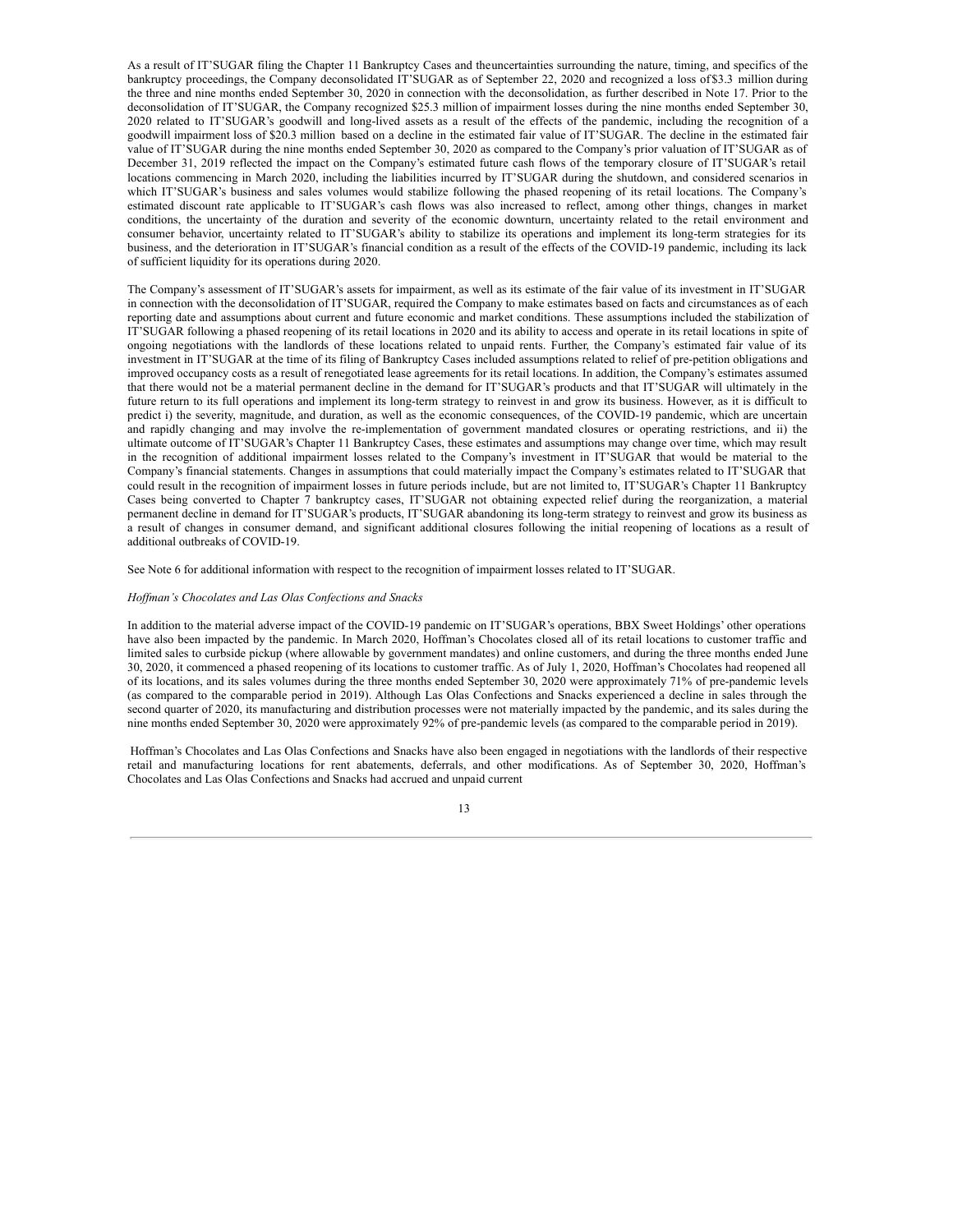rental obligations of \$0.2 million, which are included in other liabilities in the Company's condensed consolidated statement of financial condition, and they had executed lease amendments with respect to 6 of these locations, including Las Olas Confections and Snacks' manufacturing facility in Orlando, Florida. There is no assurance that the sales volumes of these businesses will improve, and they may be required to close previously reopened locations as a result of governments reimplementing mandated closures or otherwise. There is also no assurance that Hoffman's Chocolates will be able to execute a lease amendment with the landlord of its remaining location for which an agreement has yet to be reached, and due to the uncertainty related to these businesses as a result of the pandemic, there is no assurance they will be in a position to meet their obligations under the terms of lease agreements and amendments that have been executed or are otherwise being negotiated.

## *Renin*

As of September 30, 2020,Renin had not been significantly impacted by the COVID-19 pandemic, and it has continued to operate both of its manufacturing and distribution facilities, source various products and raw materials from China and Vietnam, and sell its products through various channels. Further, in October 2020, Renin acquired substantially all of the assets and assumed certain of the liabilities of Colonial Elegance Inc. ("Colonial Elegance"), a supplier and distributor of building products, including barn doors, closet doors, and stair parts, that is headquartered in Montreal, Canada, for a base purchase price of CAD \$51.0 million (approximately USD \$39.0 million). See Note 18 for additional information related to the acquisition, including i) Renin's acquisition of excess working capital held by Colonial Elegance for CAD \$6.7 million (approximately USD \$5.1 million) and ii) the expansion of its existing credit facility with TD Bank to partially fund the acquisition.

Although Renin has experienced a decline in sales to certain customers as a result of concerns related to the pandemic, these declines have been offset by an increase in sales through its retail and commercial channels. However, as a result of the pandemic, Renin has experienced increased costs related to the shipment of products and raw materials, which has impacted its product costs and gross margin.

Although Renin's operations had not been significantly impacted by the pandemic as of September 30, 2020, the effects of the pandemic, including a recessionary economic environment, could have a significant adverse impact on Renin's results of operations and financial condition in future periods, particularly if an economic downturn is prolonged in nature and impacts consumer demand or the effects of the pandemic result in material disruptions in the supply chains for its products and raw materials, including additional delays in the production and shipment of products and raw materials from foreign suppliers and continued increases in shipping costs. Further, while Renin has begun to diversify its supply chain and transfer the assembly of certain products from foreign suppliers to its own manufacturing facilities, Renin continues to source products and raw materials from China. As a result, disruptions in its supply chain from China as a result of various factors, including increased tariffs or closures or delays in the supply chain, could have a material impact on Renin's cost of product and ability to meet customer demand.

#### *Recently Adopted Accounting Pronouncements*

The Financial Accounting Standards Board ("FASB") has issued the following Accounting Standards Updates ("ASU") and guidance relevant to the Company's operations which were adopted as of January 1, 2020:

ASU No. 2016-13, Financial Instruments - Credit Losses (Topic 326), Measurement of Credit Losses on Financial Instruments (as *subsequently amended and clarified by various ASUs).* This standard introduces an approach of estimating credit losses on certain types of financial instruments based on expected losses and expands the disclosure requirements regarding an entity's assumptions, models, and methods for estimating its allowance for credit losses. The standard also requires entities to record an allowance for credit losses for available for sale debt securities rather than reduce the carrying amount under the other-than temporary impairment model. In addition, the standard requires entities to disclose the amortized cost balance for each class of financial asset by credit quality indicator, disaggregated by the year of origination (i.e., by vintage year). The Company adopted this standard on January 1, 2020 using a modified retrospective method and did not recognize a cumulative effect adjustment upon adoption of the standard as the Company's trade receivables are generally due 30 to 60 days from the date of the invoice with minimal historical loss experience. The Company's loans receivable are legacy loans from its sale of BankAtlantic that have been written down to the collateral value less cost to sell with interest recognized on a cash basis. As such, the adoption of the standard did not have a material impact on the Company's condensed consolidated financial statements.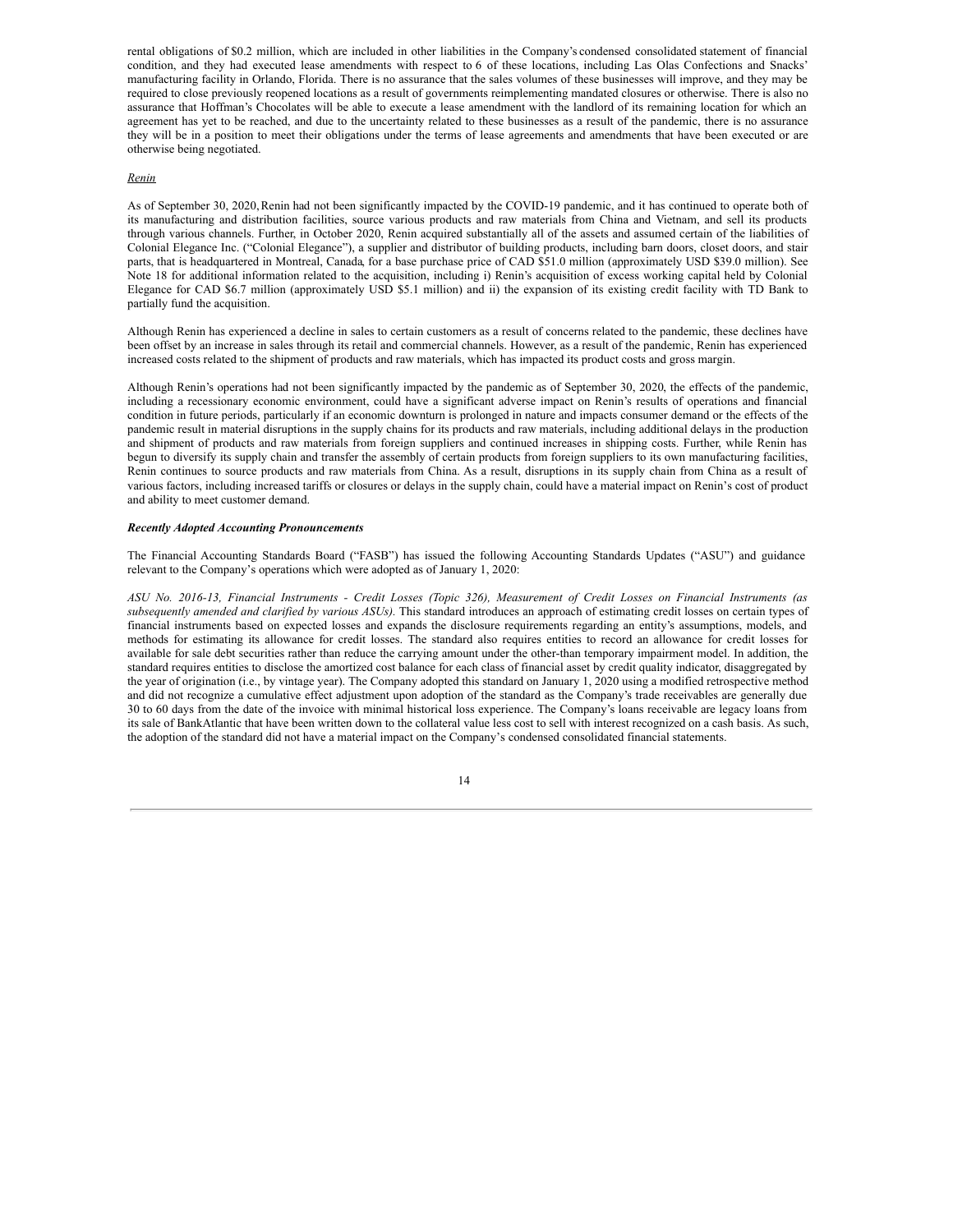ASU No. 2018-13, Fair Value Measurement (Topic 820), Disclosure Framework - Changes to the Disclosure Requirements for Fair Value *Measurement.* This standard modifies the disclosure requirements in Topic 820 related to the valuation techniques and inputs used in fair value measurements, uncertainty in measurement, and changes in measurements applied. This standard was effective for the Company on January 1, 2020, and the adoption of the standard did not have a material impact on the Company's consolidated financial statements and disclosures.

FASB Staff Q&A Accounting for Lease Concessions Related to the Effects of the COVID-19 Pandemic (Topic 842): The FASB issued guidance on lease concessions related to the effects of the COVID-19 pandemic allowing entities to make an election to account for lease concessions related to the effects of the COVID-19 pandemic as if the enforceable rights and obligations for those concessions existed in the lease contract (regardless of whether those enforceable rights and obligations for the concessions explicitly exist in the lease contract). Consequently, for concessions related to the effects of the COVID-19 pandemic, an entity will not have to analyze each contract to determine whether enforceable rights and obligations for concessions exist in the contract and can elect to apply or not apply the lease modification guidance of Topic 842. The election only applies to concessions that do not result in a substantial increase in the rights of the lessor or the obligations of the lessee.

Pursuant to this FASB guidance, the Company has elected to account for lease concessions related to the effects of the COVID-19 pandemic as if the rights and obligations related to such concessions existed in the related lease agreements. Accordingly, if a concession does not result in a substantial increase in the rights of the lessor or the Company's obligations as the lessee, the Company will elect to not account for the concession as a modification and will not remeasure the lease liability and right-of-use asset for such leases. If rent is deferred pursuant to a concession, such rents will be accrued pursuant to the existing terms of the lease, and the related liability will be relieved when the rental payment is made to the landlord pursuant to the terms of the concession. If rent is abated pursuant to a concession, the Company's rent expense will be decreased by the amount of the abated rental payment in the period in which the payment was otherwise due pursuant to the existing terms of the lease.

As of September 30, 2020, excluding agreements executed by IT'SUGAR prior to its filing ofthe Bankruptcy Cases and related deconsolidation by the Company, the Company had executed 7 agreements related to lease concessions associated with the COVID-19 pandemic, which included a combination of rent deferrals and abatements. Under the terms of such agreements, rent payments subject to deferral are generally required to be paid between 1- 21 months following the execution of the agreements based on the payment schedules specified in such agreements. The Company accounted for 3 of these agreements as modifications and remeasured the related lease liabilities as the concessions extended the lease terms and increased the Company's overall obligations under the related lease agreements. The Company did not account for the remaining 4 agreements as modifications as the concessions did not result in a substantial increase in the rights of the lessor or the obligations of the Company as the lessee. Under these agreements, deferrals and abatements of rental payments were \$0.2 million and \$0.3 million, respectively, for the nine months ended September 30, 2020, which were not accounted for as modifications. As of September 30, 2020, \$0.1 million of these deferred amounts had been paid to the respective landlords.

#### *Future Adoption of Recently Issued Accounting Pronouncements*

The FASB has issued the following accounting pronouncements and guidance relevant to the Company's operations which had not been adopted by the Company as of September 30, 2020:

*ASU No. 2019-12, Income Taxes (Topic 740): Simplifying the Accounting for Income Taxes.*This standard removes specific exceptions to the general principles in Topic 740 including exceptions related to (i) the incremental approach for intraperiod tax allocations, (ii) accounting for basis differences when there are ownership changes in foreign investments, and (iii) interim period income tax accounting for year-to-date losses that exceed anticipated losses. The statement is effective for the Company on January 1, 2021 and interim periods within that fiscal year. Early adoption is permitted. The Company is currently evaluating the impact that this standard may have on its consolidated financial statements.

ASU No. 2020-04 Reference Rate Reform (Topic 848): Facilitation of the Effects of Reference Rate Reform on Financial Reporting.This standard provides relief for companies preparing for discontinuation of LIBOR in response to the Financial Conduct Authority (the regulatory authority over LIBOR) plan for a phase out of regulatory oversight of LIBOR interest rate indices after 2021 to allow for an orderly transition to an alternate reference rate. The Alternative Reference Rates Committee ("ARRC") has proposed that the Secured Overnight Financing Rate ("SOFR") is the rate that represents best practice as the alternative to LIBOR for promissory notes or other contracts that are currently indexed to LIBOR. The ARRC has proposed a market transition plan to SOFR from LIBOR, and organizations are currently working on transition plans as it relates to derivatives and cash markets exposed to LIBOR.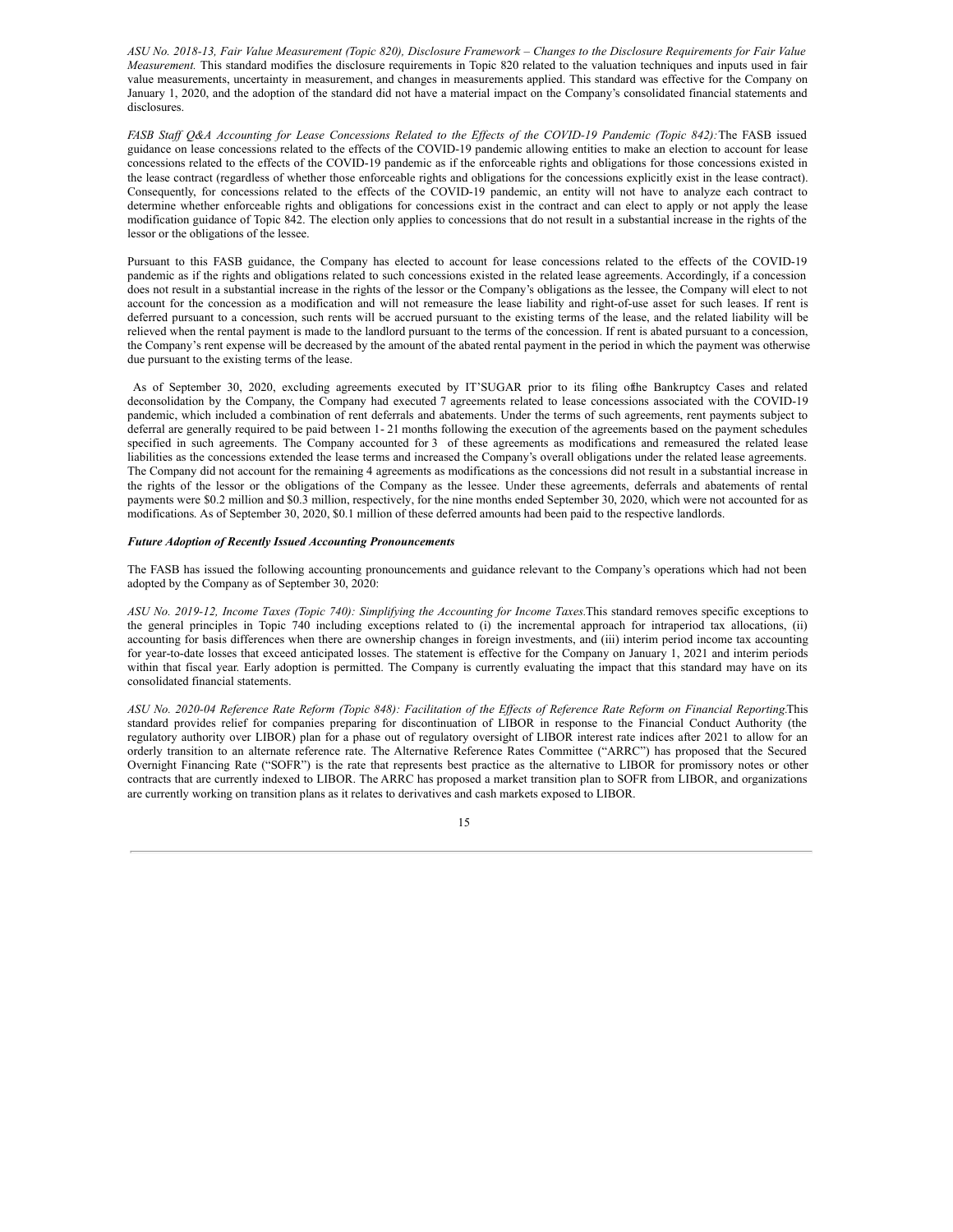The Company currently has a LIBOR indexed line of credit which has a balance of\$4.9 million and matures after 2021. Although companies can apply this standard immediately, the guidance will only be available for a limited time, generally through December 31, 2022. The Company is currently evaluating the potential impact that the eventual replacement of the LIBOR benchmark interest rate could have on its results of operations, liquidity and consolidated financial statements and the related impact that this standard may have on its consolidated financial statements.

## **2. Trade Receivables**

The Company's trade receivables consisted of the following (in thousands):

|                                | September 30, | December 31,<br>2019 |        |
|--------------------------------|---------------|----------------------|--------|
| Trade receivables              | P             | 15.599               | 13.274 |
| Allowance for bad debts        |               | (262)                | 170)   |
| <b>Total trade receivables</b> |               | 19.99                | 13.104 |

## **3. Trade Inventory**

The Company's trade inventory consisted of the following (in thousands):

|                                     | September 30, | December 31,<br>2019 |        |
|-------------------------------------|---------------|----------------------|--------|
| Raw materials                       |               | 3,828                | 3.048  |
| Paper goods and packaging materials |               | 1.449                | 1.327  |
| Finished goods                      |               | 11.074               | 18.468 |
| <b>Total trade inventory</b>        |               | 16.351               | 22.843 |

## **4. Real Estate**

The Company's real estate consisted of the following (in thousands):

|                                 | September 30,<br>2020 | December 31,<br>2019 |  |
|---------------------------------|-----------------------|----------------------|--|
| Real estate held-for-sale       | 9.342                 | 11.297               |  |
| Real estate held-for-investment | 6.024                 | 6.015                |  |
| Real estate inventory           | 44.129                | 48.506               |  |
| Total real estate               | 59.495                | 65.818               |  |

## 0 **5. Investments in and Advances to Unconsolidated Real Estate Joint Ventures**

As of September 30, 2020, the Company had equity interests in and advances to unconsolidated real estate joint ventures involved in the development of multifamily rental apartment communities, as well as single-family master planned for sale housing communities. In addition, the Company owns a 50% equity interest in the Altman Companies, a developer and manager of multifamily apartment communities.

Investments in unconsolidated real estate joint ventures are accounted for as unconsolidated VIEs.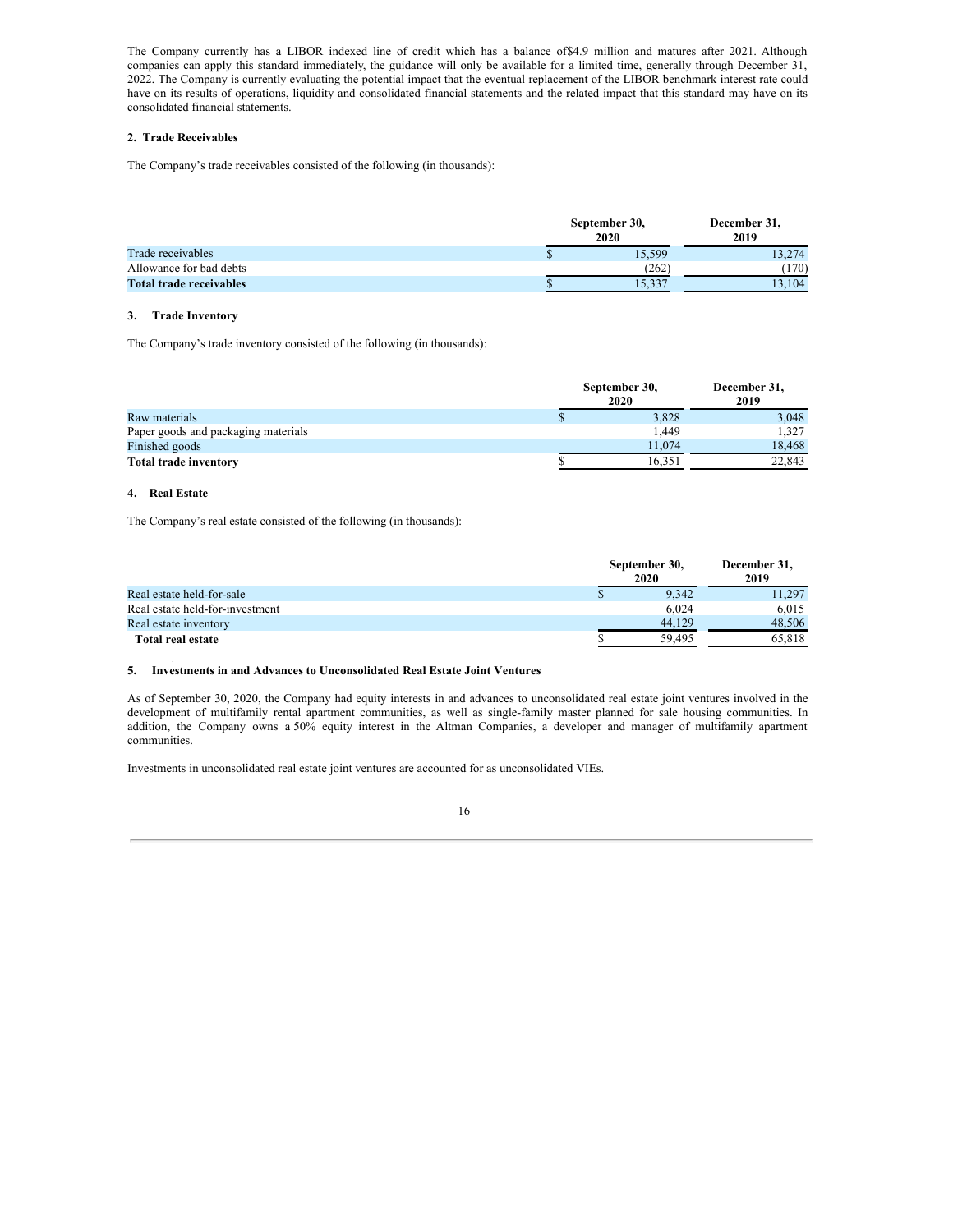|                                                     | September 30,<br>2020 | December 31,<br>2019   |
|-----------------------------------------------------|-----------------------|------------------------|
| Altis at Grand Central Capital, LLC                 | \$<br>2,472           | <sup>\$</sup><br>2,653 |
| Altis Promenade Capital, LLC                        | 1,977                 | 2,126                  |
| Altis at Bonterra - Hialeah, LLC                    |                       | 618                    |
| Altis Ludlam - Miami Investor, LLC                  | 9,378                 | 1,081                  |
| Altis Suncoast Manager, LLC                         | 1,102                 | 753                    |
| Altis Pembroke Gardens, LLC                         | 311                   | 1,277                  |
| Altis Fairways, LLC                                 | 1,657                 | 1,880                  |
| Altis Wiregrass, LLC                                | 163                   | 1,792                  |
| Altis LH-Miami Manager, LLC                         | 837                   | 811                    |
| Altis Vineland Pointe Manager, LLC                  | 5,355                 | 4,712                  |
| Altis Miramar East/West                             | 2,794                 | 2,631                  |
| The Altman Companies, LLC                           | 15,589                | 14,745                 |
| <b>ABBX Guaranty, LLC</b>                           | 3,750                 | 3,750                  |
| Sunrise and Bayview Partners, LLC                   | 1,450                 | 1,562                  |
| PGA Design Center Holdings, LLC                     | $\mathbf{3}$          | 996                    |
| CCB Miramar, LLC                                    | 7,168                 | 5,999                  |
| BBX/Label Chapel Trail Development, LLC             | 153                   | 1,126                  |
| L03/212 Partners, LLC                               | 2,179                 | 2,087                  |
| PGA Lender, LLC                                     | $\overline{2}$        | 2,111                  |
| Sky Cove, LLC                                       | 4,146                 | 4,178                  |
| All other investments in real estate joint ventures | 162                   | 442                    |
| Total                                               | \$<br>60,648          | 57,330<br>S            |

See Note 7 to the Company's condensed consolidated financial statements for the years ended December 31, 2019, 2018, and 2017and footnotes thereto included in the Form 10 Information Statement for the Company's accounting policies relating to its investments in unconsolidated real estate joint ventures, including the Company's analysis and determination that such entities are VIEs in which the Company is not the primary beneficiary.

As of December 31, 2019, BBXRE had invested \$1.1 million in the Altis at Ludlam joint venture to acquire land, obtain entitlements, and fund predevelopment costs for a potential multifamily apartment development in Miami, Florida. In June 2020, the joint venture obtained entitlements, closed on development financing, and commenced development of a 312 unit multifamily apartment community with7,500 square feet of retail space. In connection with the closing, BBXRE received a \$0.5 million distribution from the joint venture as a reimbursement of predevelopment costs and invested an additional \$8.5 million in the joint venture as preferred equity. Pursuant to the applicable operating agreement for the Altis Ludlam joint venture, distributions from the joint venture are required to be paid to BBXRE on account of its preferred equity interest until it receives its \$8.5 million investment and a preferred return of 11.9% per annum (subject to a minimum payment of \$11.9 million). Following such payment, all remaining distributions will be paid to the other members, including the managing member in which BBXRE holds an interest Further, BBXRE's preferred interest is required to be redeemed by the joint venture for a cash amount equal to its preferred return and initial investment in December 2023, although the joint venture has the option to extend the redemption for three one year periods, subject to certain conditions.As BBXRE's preferred membership interest in the joint venture is mandatorily redeemable, the Company is accounting for its preferred interest in the joint venture as a loan receivable from the Altis Ludlum joint venture, while the Company's remaining investment in the managing member of the joint venture is being accounted for under the equity method of accounting.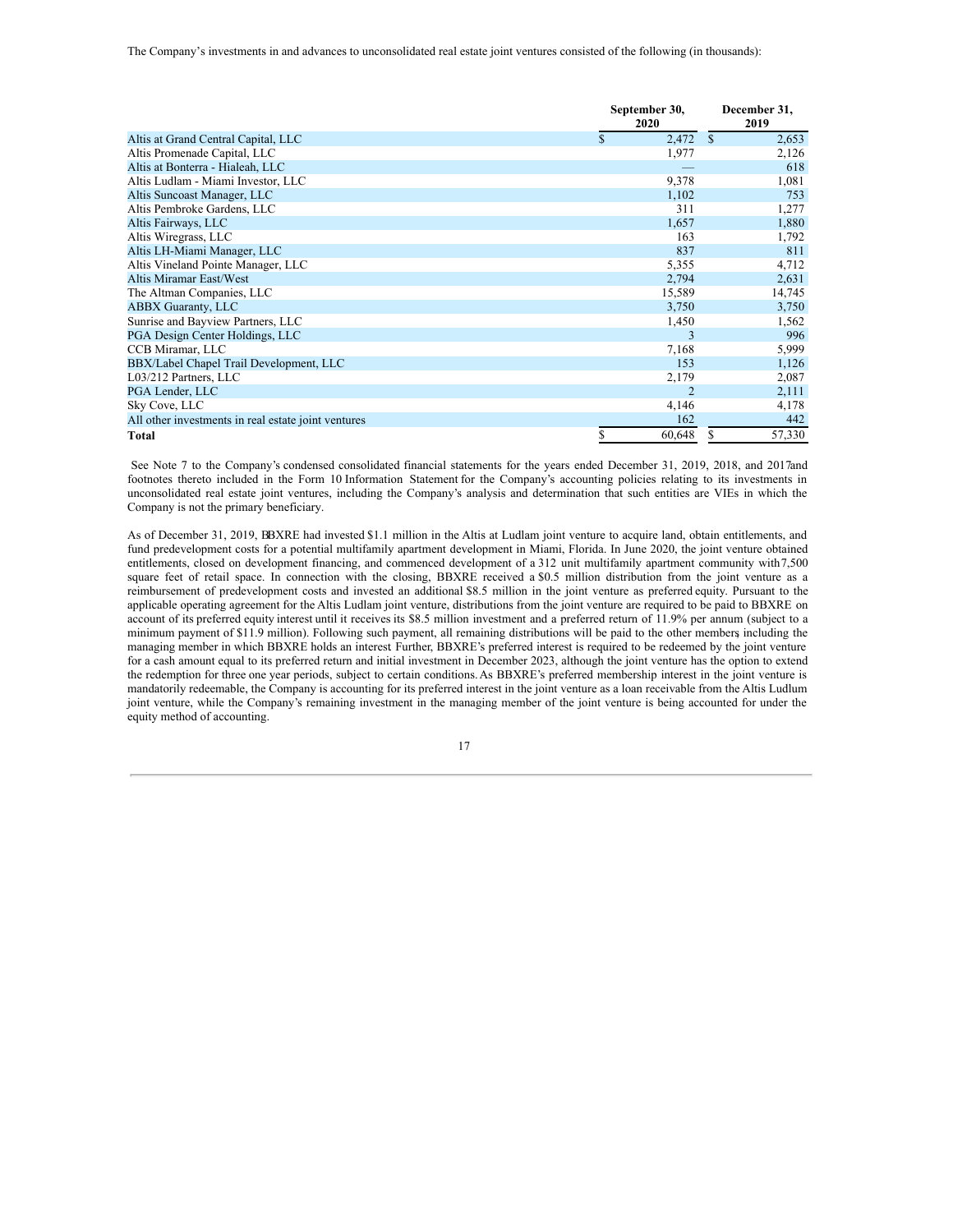In March 2020, the Altis at Wiregrass joint venture sold its 392 unit multifamily apartment community in Tampa, Florida. As a result of the sale, BBXRE recognized \$0.8 million of equity earnings during the nine months ended September 30, 2020 and received approximately \$2.3 million of distributions from the venture in April 2020.

## *Summarized Financial Information of Certain Unconsolidated Real Estate Joint Ventures*

The unaudited condensed statements of operations for Altis at Bonterra - Hialeah for the three and the nine months ended September 30, 2020 and 2019 were as follows (in thousands):

|                                                                                                          | For the Three Months Ended<br>September 30, |      |        | <b>For the Nine Months Ended</b><br>September 30, |         |  |
|----------------------------------------------------------------------------------------------------------|---------------------------------------------|------|--------|---------------------------------------------------|---------|--|
|                                                                                                          |                                             | 2020 | 2019   | 2020                                              | 2019    |  |
| Total revenues                                                                                           |                                             |      | 927    |                                                   | 4.479   |  |
| Gain on sale of real estate                                                                              |                                             |      | 33,608 |                                                   | 33,608  |  |
| Other expenses                                                                                           |                                             |      | (813)  |                                                   | (4,339) |  |
| Net earnings                                                                                             |                                             |      | 33,722 |                                                   | 33,748  |  |
| Equity in net earnings of unconsolidated real estate<br>joint venture - Altis at Bonterra - Hialeah, LLC |                                             | _    | 29,100 |                                                   | 29,100  |  |

The unaudited condensed statements of financial condition for Altis at Bonterra– Hialeah as of September 30, 2020 and December 2019 were as follows (in thousands):

|                               | September 30,<br>2020 |  | December 31,<br>2019 |
|-------------------------------|-----------------------|--|----------------------|
| <b>Assets</b>                 |                       |  |                      |
| Cash                          | \$                    |  | 855                  |
| Real estate                   |                       |  | 559                  |
| Other assets                  |                       |  |                      |
| Total assets                  |                       |  | 1,414                |
| <b>Liabilities and Equity</b> |                       |  |                      |
| Notes payable                 | \$                    |  |                      |
| Other liabilities             |                       |  | 751                  |
| <b>Total liabilities</b>      |                       |  | 751                  |
| Total equity                  |                       |  | 663                  |
| Total liabilities and equity  | \$                    |  | 1,414                |

## **6. Impairments**

## *Goodwill*

The activity in the balance of the Company's goodwill was as follows (in thousands):

|                                     |   | <b>For the Three Months Ended</b><br>September 30. |        |  | For the Nine Months Ended<br>September 30. |        |  |
|-------------------------------------|---|----------------------------------------------------|--------|--|--------------------------------------------|--------|--|
|                                     |   | 2020                                               | 2019   |  | 2020                                       | 2019   |  |
| <b>Balance, beginning of period</b> | S | 14.864                                             | 37.248 |  | 37.248                                     | 37,248 |  |
| Deconsolidation of IT'SUGAR         |   | (14, 864)                                          |        |  | (14, 864)                                  |        |  |
| Impairment losses                   |   |                                                    |        |  | (22, 384)                                  |        |  |
| Balance, end of period              |   |                                                    | 37.248 |  |                                            | 37.248 |  |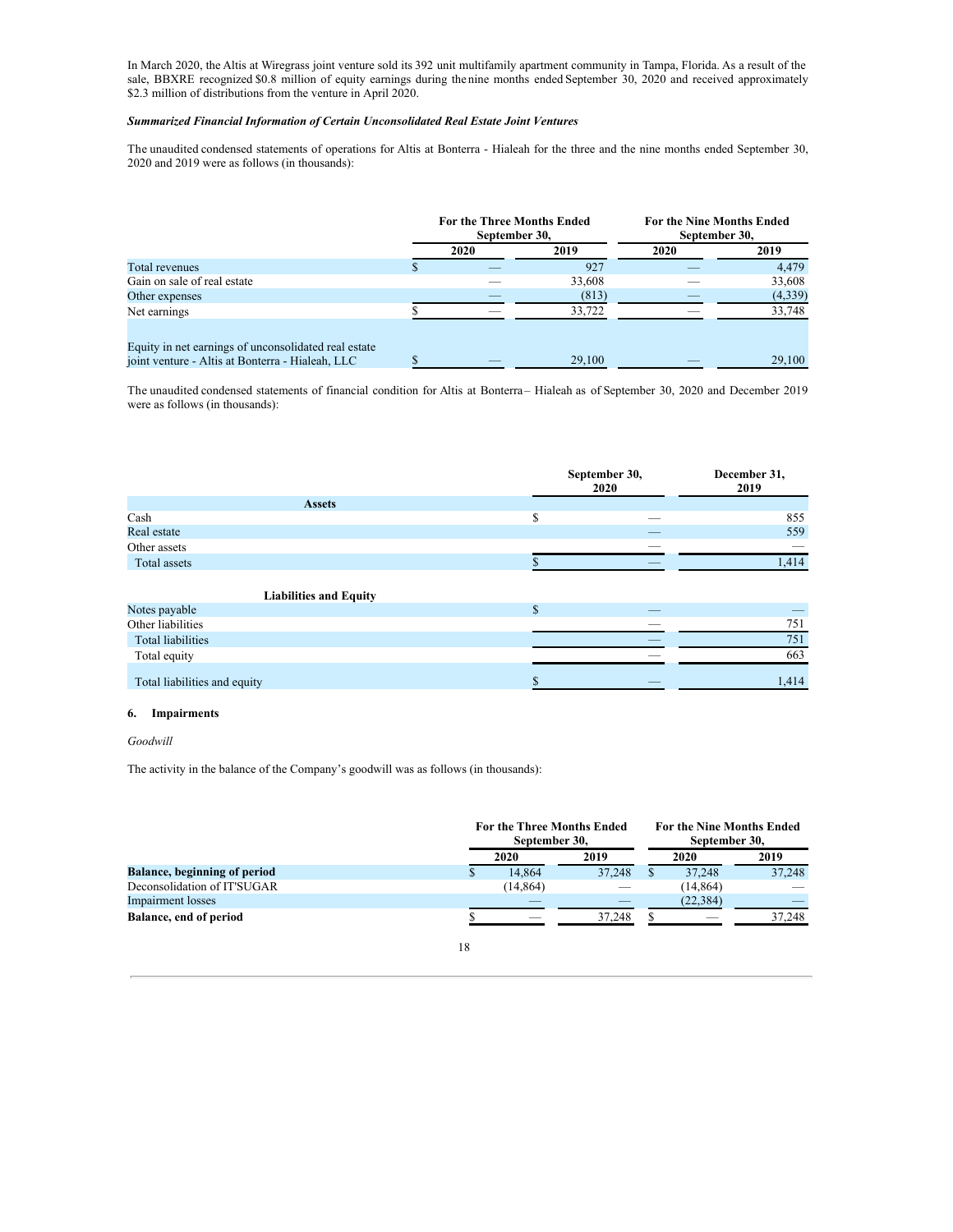The Company tests goodwill associated with its reporting units for potential impairment on an annual basis as of December 31 or during interim periods if impairment indicators exist. The Company concluded that the effects of the COVID-19 pandemic, including the recessionary economic environment and the impact on certain of the Company's operations, indicated that it was more likely than not that the fair values of certain of its reporting units with goodwill had declined below the respective carrying amounts of such reporting units as of March 31, 2020. As a result, the Company tested the goodwill associated with such reporting units for impairment by estimating the fair values of the respective reporting units as of March 31, 2020 and recognized goodwill impairment losses o f \$22.4 million associated primarily with IT'SUGAR and, to a lesser extent, certain of its other reporting units. Subsequent to March 31, 2020, the Company's remaining goodwill balance was comprised of goodwill associated with its IT'SUGAR reporting unit. Although the Company tested goodwill associated with the IT'SUGAR reporting unit as of June 30, 2020 and did not recognize any additional impairment losses as of that date, the Company deconsolidated IT'SUGAR on September 22, 2020 as a result of IT'SUGAR filing petitions for Chapter 11 bankruptcy and derecognized the remaining goodwill balance of approximately \$14.9 million as of that date.

The Company generally applies an income approach utilizing a discounted cash flow methodology and a market approach utilizing a guideline public company and transaction methodology to estimate the fair value of its reporting units. The estimated fair values obtained from the income and market approaches are compared and reviewed for reasonableness to determine a best estimate of fair value. The Company's discounted cash flow methodology establishes an estimate of fair value by estimating the present value of the projected future cash flows to be generated from a reporting unit. The discount rate applied to the projected future cash flows to arrive at the present value is intended to reflect all risks of ownership and the associated risks of realizing the stream of projected future cash flows. The Company generally uses a five to ten-year period in computing discounted cash flow values. The most significant assumptions used in the discounted cash flow methodology are generally the terminal value, the discount rate, and the forecast of future cash flows. The guideline public company methodology establishes an estimate of fair value based upon the trading prices of public traded companies that are similar to the applicable reporting unit, while the guideline transaction methodology establishes an estimate of fair value based on acquisitions of companies that are similar to the applicable reporting unit. Under these methods, the Company develops multiples of revenue and earnings before interest, taxes, depreciation and amortization ("EBITDA") based upon the indicated enterprise value, revenues, and EBITDA of the guideline companies and makes adjustments to such multiples based on various considerations, including the financial condition, operating performance, and relative risk of the guideline companies. The adjusted multiples are then applied to the revenues and EBITDA of the reporting unit to develop an estimated fair value of the reporting unit. Depending on the facts and circumstances applicable to the reporting unit and the guideline companies, the Company may place greater emphasis on the income or market approach to determine its best estimate of fair value.

In connection with its impairment testing as of March 31, 2020, the Company estimated that the fair value of the IT'SUGAR reporting unit had declined to \$27.3 million as of March 31, 2020 and recognized a goodwill impairment loss of \$20.3 million during the nine months ended September 30, 2020 based on the excess of the carrying amount of the IT'SUGAR reporting unit over its estimated fair value. The Company primarily utilized a discounted cash flow methodology to estimate the fair value of the IT'SUGAR reporting unit and used the relevant market approaches to support the reasonableness of its estimated fair value under the income approach. See Note 1 for additional discussion related to the factors which resulted in the decline in the estimated fair value of the IT'SUGAR reporting unit as of March 31, 2020 as compared to December 31, 2019, which included the effects of the COVID-19 pandemic on IT'SUGAR.

In addition to the IT'SUGAR reporting unit, the Company tested the goodwill of its other reporting units and, based on its estimates of their fair values, recognized goodwill impairment losses of \$2.1 million during the nine months ended September 30, 2020 related to these reporting units. The decline in the fair value of these reporting units from December 31, 2019 primarily resulted from the effects of the COVID-19 pandemic on these businesses.

## *Long-Lived Assets*

The Company's long-lived assets include property and equipment, amortizable intangible assets, and right-of-use assets associated with its lease agreements. The Company tests its long-lived assets, or asset groups which include long-lived assets, for recoverability whenever events or changes in circumstances indicate that the carrying amount of such assets or asset groups may not be recoverable. The carrying amount of an asset or asset group is not considered recoverable when the carrying amount exceeds the sum of the undiscounted cash flows expected to result from the use of the asset or asset group. To the extent that the carrying amount of an asset or asset group exceeds the sum of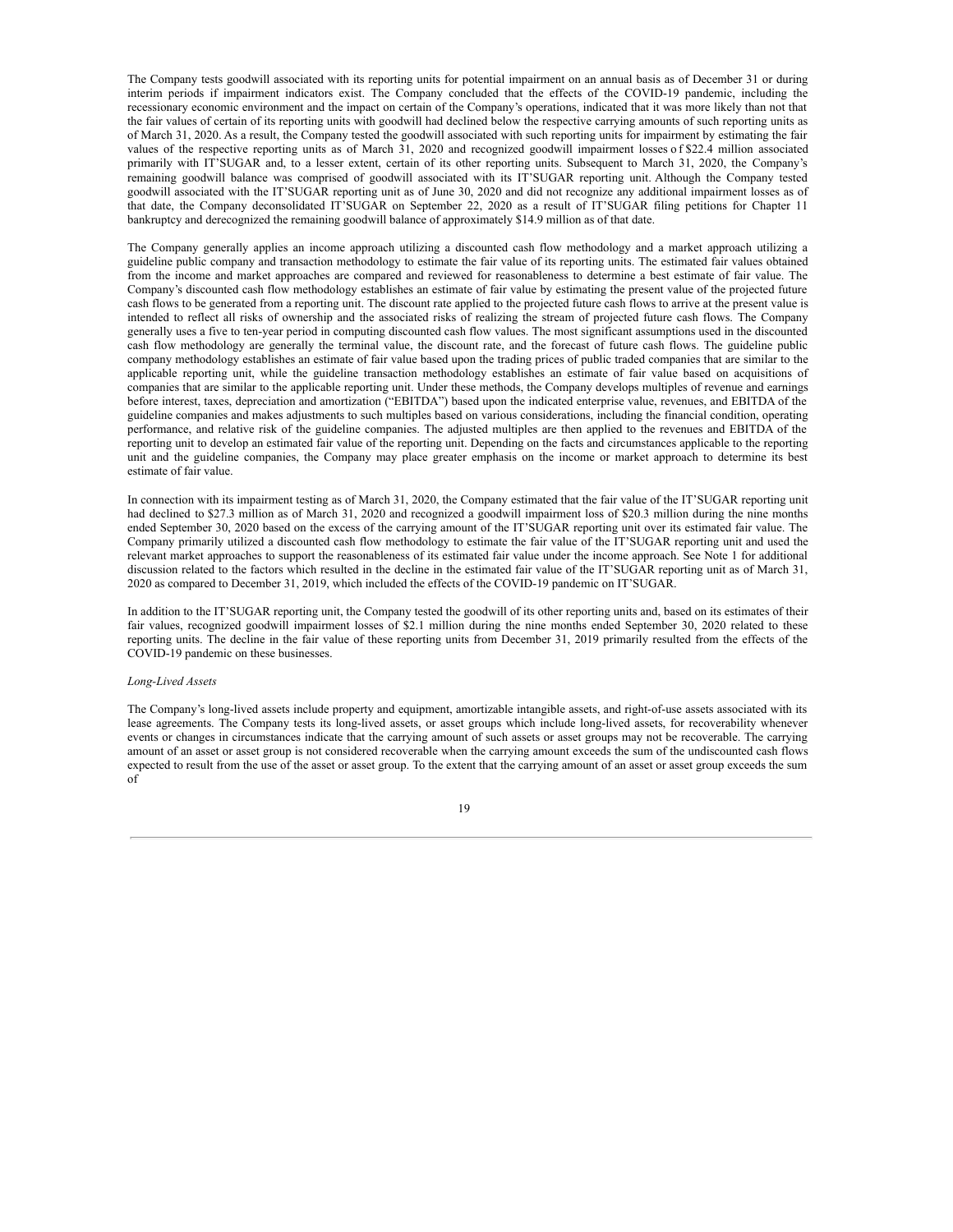such undiscounted cash flows, an impairment loss is measured and recorded based on the amount by which the carrying amount of the asset or asset group exceeds its fair value. Impairment losses associated with an asset group are allocated to long-lived assets within the asset group based on their relative carrying amounts; however, the carrying amount of individual long-lived assets within an asset group are not reduced below their individual fair values.

The Company concluded that the effects of the COVID-19 pandemic indicated that the carrying amount of certain of its long-lived assets may not be recoverable, including asset groups associated with certain of its retail locations which were temporarily closed as a result of the pandemic. In such circumstances, the Company compared its estimated undiscounted cash flows expected to result from the use of such assets or asset groups with their respective carrying amounts, and to the extent that such carrying amounts were in excess of the related undiscounted cash flows, the Company estimated the fair values of the applicable assets or asset groups and recognized impairment losses based on the excess of the carrying amounts of such assets or asset groups over their estimated fair values. In certain circumstances, the Company estimated the fair value of individual assets within its asset groups, including right-of-use assets associated with its retail locations, to determine the extent to which an impairment loss should be allocated to such assets.

The Company generally estimated the fair value of the relevant assets or asset groupsutilizing a discounted cash flow methodology which estimated the present value of the projected future cash flows expected to be generated from such assets or asset groups. When estimating the fair value of asset groups related to a retail location, the Company's estimated fair value considered the relevant market participants and the highest and best use for the location, including whether the value of the location would be maximized by operating the location in its current use or by permanently closing the location and subleasing it. In addition, to the extent applicable, the Company estimated the fair value of right-of-use assets associated with its retail locations using a discounted cash flow methodology which estimated the present value of market rental rates applicable to such right-of-use assets.

As a result of the Company's testing of its long-lived assets for impairment, the Company recognized impairment losses of\$5.4 million during the nine months ended September 30, 2020 related primarily to leasehold improvements and right-of-use assets associated with certain of IT'SUGAR's retail locations. The recognition of these impairment losses primarily resulted from the effects of the COVID-19 pandemic on the estimated cash flows expected to be generated by the related assets.

#### *Equity Method Investments*

The Company evaluates its equity method investments for impairment when eventsor changes in circumstances indicate that the fair values of the investments may be below the carrying values. When a decline in the fair value of an investment is determined to be otherthan temporary, an impairment loss is recorded to reduce the carrying amount of the investment to its fair value.The Company's determination of whether an other-than-temporary impairment has occurred requires significant judgment in which the Company evaluates, among other factors, the fair value of an investment, general market conditions, the duration and extent to which the fair value of an investment is less than cost, and the Company's intent and ability to hold an investment until it recovers. The Company also considers specific adverse conditions related to the financial health and business outlook of the investee, including industry and market performance and expected future operating and financing cash flows. During the three and nine months ended September 30, 2020, the Company recognized impairment losses o f \$0 and \$2.2 million, respectively, associated with certain of its investments in unconsolidated real estate joint ventures. The Company estimated the fair value of these investments utilizing a discounted cash flow methodology which estimated the present value of the projected future cash flows expected to be generated from such investments. See Note 1 for additional discussion related to the factors which resulted in the decline in the estimated fair values of these investments. The Company did not record any impairment charges related to its equity method investments during the three and nine months ended September 30, 2019.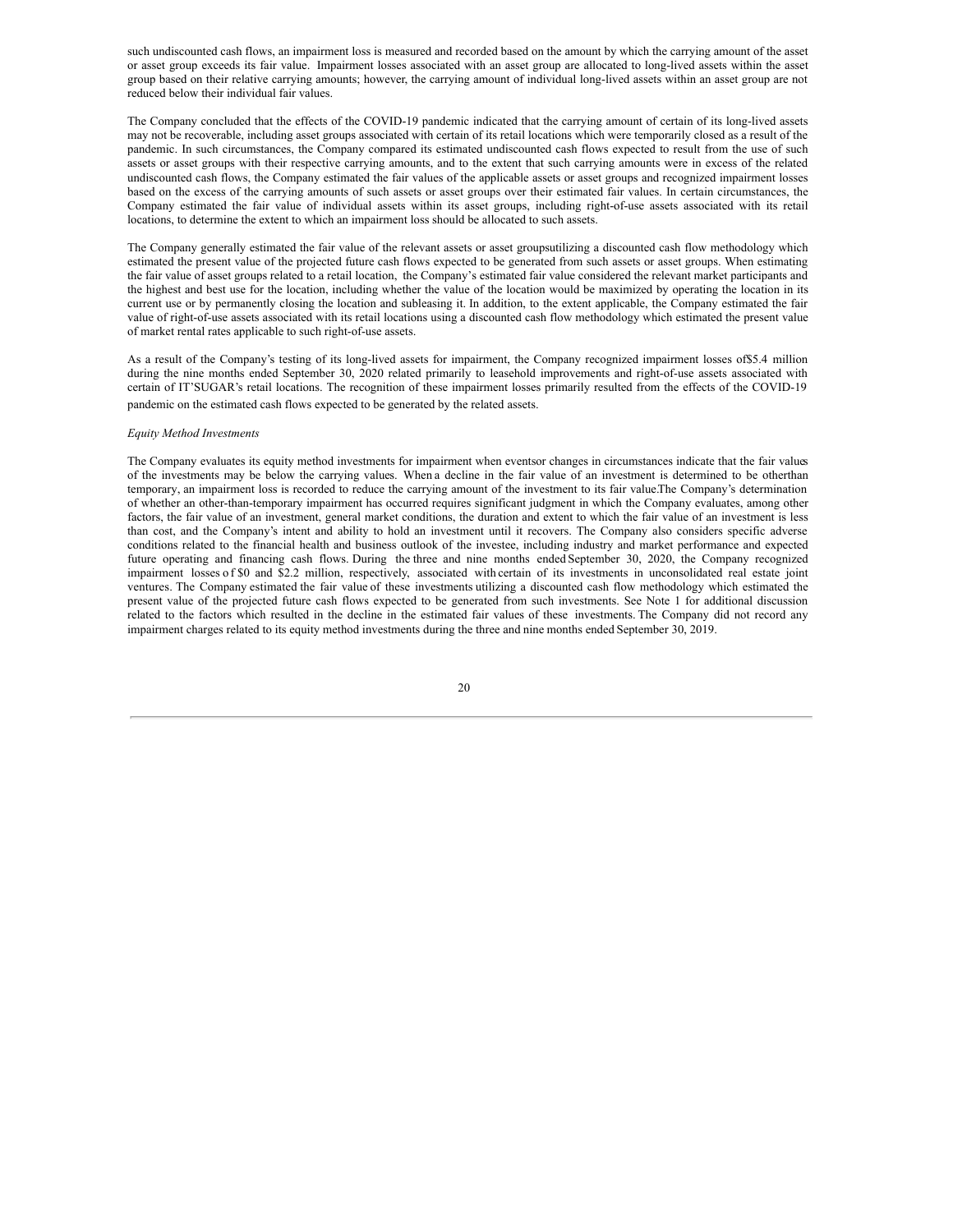#### **7. Debt**

#### **Notes Payable and Other Borrowings**

The table below sets forth information regarding the Company's notes payable and other borrowings (dollars in thousands):

|                                                                                                 | September 30, 2020     | December 31, 2019       |                                                          |                        |                      |   |                                                   |
|-------------------------------------------------------------------------------------------------|------------------------|-------------------------|----------------------------------------------------------|------------------------|----------------------|---|---------------------------------------------------|
|                                                                                                 | Debt<br><b>Balance</b> | <b>Interest</b><br>Rate | Carrying<br><b>Amount</b> of<br>Pledged<br><b>Assets</b> | Debt<br><b>Balance</b> | Interest<br>Rate     |   | Carrying<br><b>Amount of</b><br>Pledged<br>Assets |
| <b>Community Development District</b><br><b>Obligations</b>                                     | \$<br>30,536           | $4.25 - 6.00\%$         | \$<br>44,129 \$                                          | 29,287                 | $4.25 -$<br>$6.00\%$ | S | 49,352                                            |
| TD Bank Term Loan and Line of Credit                                                            | 4,929                  | 3.46%                   | (1)                                                      | 6,826                  | 5.00%                |   | (1)                                               |
| Banc of America Leasing & Capital Equipment<br>Note<br>Bank of America Revolving Line of Credit |                        |                         |                                                          | 355                    | 4.75%                |   | (2)                                               |
| Unsecured Note (3)                                                                              |                        |                         |                                                          | 2,000<br>3.400         | 3.24%<br>$6.00\%$    |   |                                                   |
| Centennial Bank Note (4)                                                                        | 1,439                  | 5.25%                   | 1,854                                                    | 1,469                  | 5.25%                |   | 1,892                                             |
| Other                                                                                           | 47                     | 15.00%                  |                                                          | 223                    | 15.00%               |   |                                                   |
| Unamortized debt issuance costs                                                                 | (951)                  |                         |                                                          | (824)                  |                      |   |                                                   |
| Total notes payable and other borrowings                                                        | 36,000                 |                         |                                                          | 42,736                 |                      |   |                                                   |

(1) The collateral is a blanket lien on Renin's assets.

(2) The collateral is a security interest in the equipment financed by the underlying note. Additionally, IT'SUGAR is guarantor of the note.

(3) Parent was the guarantor of the note prior to BBXRE's repayment of the note in December 2019.

(4) BBX Capital is guarantor of the note.

See Note 12 to the Company's combined carve-out financial statements for the years ended December 31, 2019, 2018, and 2017 and footnotes thereto included in the Form 10 Information Statement for additional information regarding the above listed notes payable and other borrowings.

Except as described below, there were no new debt issuances or significant changes related to the above listed notes payable and other borrowings during the nine months ended September 30, 2020.

*Community Development District Obligation.* In May 2020, the Meadow View at Twin Creeks Community Development District issued \$8.6 million of community development bonds related to the Company's Beacon Lake Community development. The bonds issued in May 2020 have fixed interest rates ranging from 4.25% to 5.38% and mature at various times during the years 2026 through 2051. The Company at its option has the ability to repay a specified portion of the bonds at the time that it sells developed lots in the Beacon Lakes Community.

*Toronto-Dominion Commercial Bank ("TD Bank") Credit Facility.* At September 30, 2020, Renin maintained a credit facility with TD Bank which provided for a revolving line of credit for up to approximately\$16.3 million based on available collateral, as defined in the facility, and subject to Renin's compliance with the terms and conditions of the credit facility, including certain specific financial covenants. Through February 2020, the credit facility also provided for term loans for up to \$1.7 million. However, in February 2020, the credit facility was amended to replace the existing debt service coverage ratio with an interest coverage ratio, and in connection with the amendment to the credit facility, Renin repaid the outstanding balance of the term loans with borrowings from the revolving line of credit. In July 2020, the credit facility was also amended to extend the maturity date of the facility from September 2020 to September 2022. As of September 30, 2020, there was \$8.3 million available to Renin under the TD Bank revolving line of credit, subject to available collateral and the terms of the facility, and Renin was in compliance with all financial debt covenants under the credit facility.

In October 2020, the credit facility with TD Bank was amended and restated to include a \$30.0 million term loan and an operating loan of up to \$20 million and extend the maturity of the facility to October 2025, and Renin utilized \$30.0 million of proceeds under the term loan and approximately \$8.0 million of proceeds under the operating loan in connection with the acquisition of Colonial Elegance. See Note 18 for additional information related to the facility, including BBX Capital's pledge of its membership interest in Renin.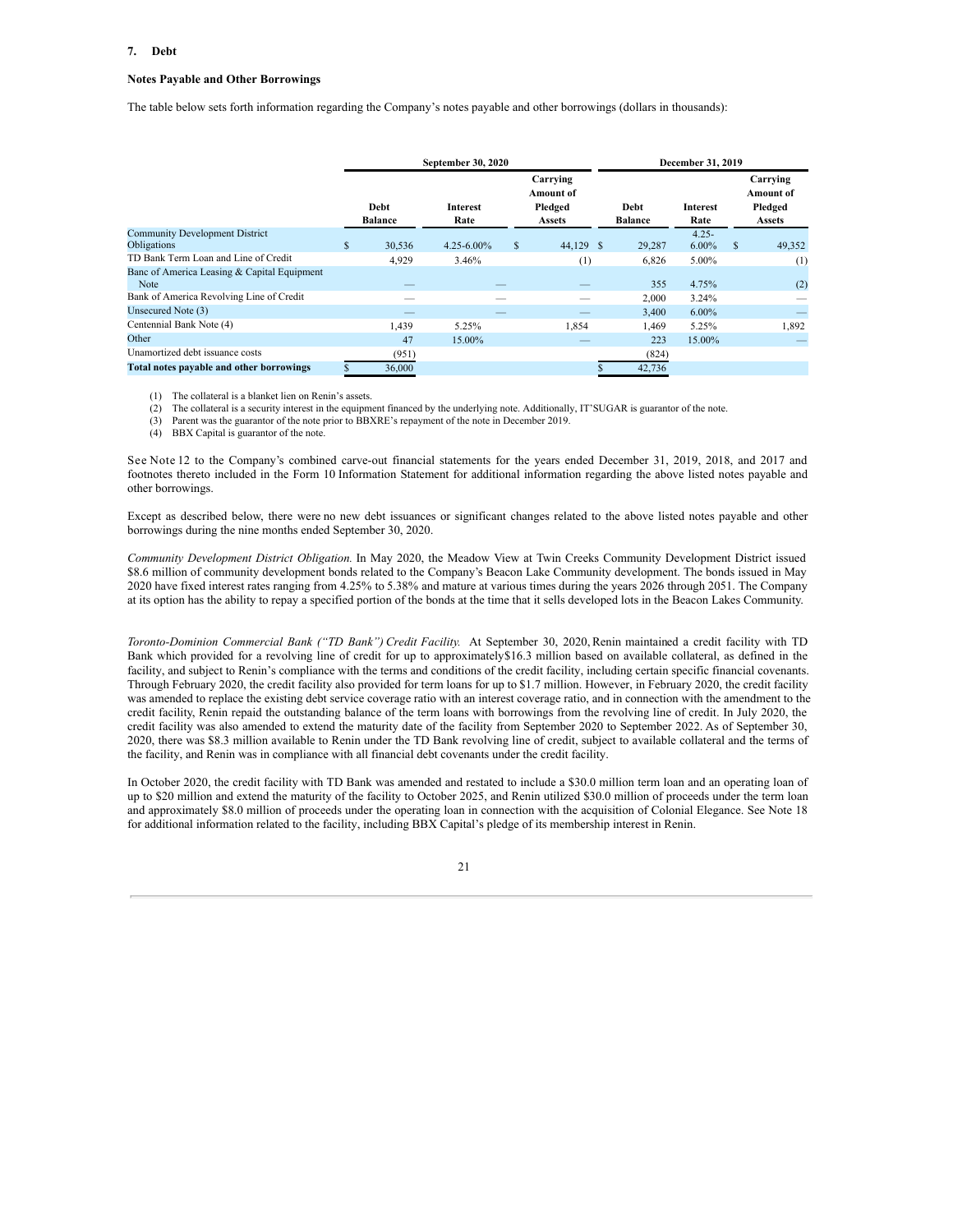The effects of the COVID-19 pandemic on Renin's operations could impact its ability to remain in compliance with the financial covenants and the extent of availability under its credit facility with TD Bank in future periods. If Renin is unable to maintain compliance with its debt covenants or obtain waivers if it is not in compliance with such covenants, Renin will no longer be able to access its revolving line of credit, may have to repay all or a portion of its borrowings prior to the scheduled maturity date, and/or provide additional collateral for such borrowings, any of which would have a material adverse effect on the Company's liquidity, financial position, and results of operations.

Banc of America Leasing & Capital Equipment Note and Bank of America Revolving Line of Credit During the three months ended June 30, 2020, a wholly-owned subsidiary of BBXRE purchased IT'SUGAR's revolving line of credit and equipment note from the respective lenders for the outstanding principal balance of the loans plus accrued interest and subsequently advanced an additional \$2.0 million to IT'SUGAR pursuant to the terms of the loans. As the Company paid the respective third party lenders and was relieved of its obligations to such lenders under the respective debt arrangements, the Company derecognized the liabilities in its consolidated financial statements in connection with the purchase of the loans by its wholly-owned subsidiary during the three months ended June 30, 2020. However, as described in Note 17, as a result of IT'SUGAR's filing petitions for Chapter 11 bankruptcy and the related deconsolidation of IT'SUGAR, the loans held by the subsidiary of BBXRE are no longer eliminated in consolidation and are included in investment in and advances to IT'SUGAR in the Company's statement of financial condition as of September 30, 2020.

## **8. Revenue Recognition**

The table below sets forth the Company's revenue disaggregated by category (in thousands):

|                                          | <b>For the Three Months Ended</b><br>September 30, |        |   | September 30, | <b>For the Nine Months Ended</b> |  |
|------------------------------------------|----------------------------------------------------|--------|---|---------------|----------------------------------|--|
|                                          | 2020                                               | 2019   |   | 2020          | 2019                             |  |
| Trade sales - wholesale                  | 22,256                                             | 18.664 | S | 61.529        | 59,024                           |  |
| Trade sales - retail                     | 13,436                                             | 26.939 |   | 38,099        | 73,653                           |  |
| Sales of real estate inventory           | 4,970                                              | 370    |   | 14,248        | 5,030                            |  |
| <b>Revenue from customers</b>            | 40.662                                             | 45,973 |   | 113.876       | 137.707                          |  |
| Interest income                          | 387                                                | 178    |   | 586           | 674                              |  |
| Net gains on sales of real estate assets | 164                                                | 399    |   | 130           | 11,395                           |  |
| Other revenue                            | 992                                                | 1.142  |   | 2,398         | 3,052                            |  |
| <b>Total revenues</b>                    | 42,205                                             | 47,692 |   | 116,990       | 152.828                          |  |

#### **9. Income Taxes**

BBX Capital and its subsidiaries were included in the consolidated federal income and certain state income tax returns of BVH through the date of the spin-off from BVH. The accompanying condensed consolidated financial statements allocates taxable income to the Company as if the Company was a separate taxpayer under the separate return basis.

Effective income tax rates for interim periods are based upon the Company's current estimated annual rate, which varies based upon the Company's estimate of taxable earnings or loss and the mix of taxable earnings or loss in the various states in which the Company operates. The Company's effective tax rate was applied to income or loss before income taxes reduced by net income attributable to noncontrolling interests in joint ventures taxed as partnerships. In addition, the Company recognizes taxes related to unusual or infrequent items or resulting from a change in judgment regarding a position taken in a prior period as discrete items in the interim period in which the event occurs.

The Company's effective income tax rate was approximately17% and 22% during the three and nine months ended September 30, 2020, respectively. The Company's effective income tax rate for the three months ended September 30, 2020 was different than the expected federal income tax rate of 21% due to the impact of a change inthe Company's forecasted operating results for the annual period, which resulted in the reversal of the tax benefit recognized during thesix months ended June 30, 2020.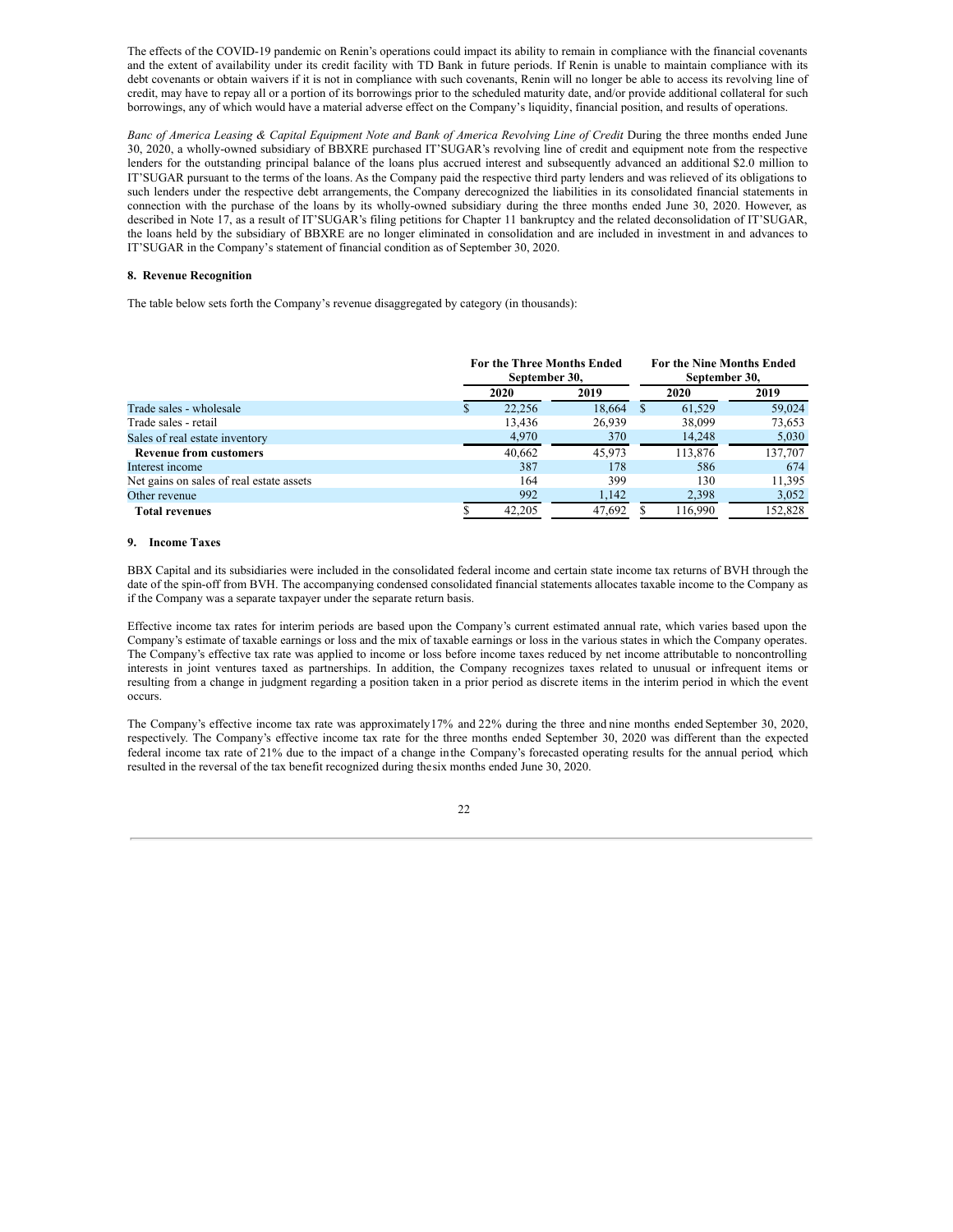The Company's effective income tax rate was approximately29% during the three and nine months ended September 30, 2019. The Company's effective income tax rate for the three and nine months ended September 30, 2020 was different than the expected federal income tax rate of 21% due to the impact of the Company's nondeductible executive compensation and state income taxes.

#### **10. Commitments and Contingencies**

#### *Litigation*

In the ordinary course of business,BBX Capital and its subsidiaries are parties to lawsuits as plaintiff or defendant involving its operations and activities. Additionally, from time to time in the ordinary course of business, the Company is involved in disputes with existing and former employees, vendors, taxing jurisdictions, and various other parties and also receive individual consumer complaints as well as complaints received through regulatory and consumer agencies. The Company takes these matters seriously and attempts to resolve any such issues as they arise. The Company may also become subject to litigation related to the COVID-19 pandemic, including with respect to any actions we take or may be required to take as a result thereof.

Reserves are accrued for matters in which management believes it is probable that a loss will be incurred and the amount of such loss can be reasonably estimated. Management does not believe that the aggregate liability relating to known contingencies in excess of the aggregate amounts accrued will have a material impact on the Company's results of operations or financial condition. However, litigation is inherently uncertain, and the actual costs of resolving legal claims, including awards of damages, may be substantially higher than the amounts accrued for these claims and may have a material adverse impact on the Company's results of operations or financial condition.

Adverse judgments and the costs of defending or resolving legal claims may be substantial and may have a material adverse impact on the Company's financial statements. Management is not at this time able to estimate a range of reasonably possible losses with respect to matters in which it is reasonably possible that a loss will occur. In certain matters, management is unable to estimate the loss or reasonable range of loss until additional developments provide information sufficient to support an assessment of the loss or reasonable range of loss. Frequently in these matters, the claims are broad, and the plaintiffs have not quantified or factually supported their claim.

In October 2020, Renin incurred approximately \$6.0 million in costs for the expedited shipment of products to Renin from a foreign supplier and an additional \$2.0 million in costs for the expedited shipment of product displays from the same supplier. The supplier had failed to deliver both the products and displays on the contractually agreed upon delivery schedule, and Renin incurred these costs, which were significantly in excess of the shipping costs that would have been incurred had such products been delivered on schedule, based on its belief that the costs were necessary in order for Renin to meet its obligations to one of its customers. The products were committed to be sold by Renin in connection with the customer's November 2020 holiday sale program, while the displays were required in connection with the rollout of new products with the customer. Renin believes that the supplier is liable for such costs pursuant to the terms of the agreements between Renin and the supplier, and Renin has notified the supplier that it intends to exercise a right of offset of the costs against outstanding amounts due to the supplier of approximately \$6.0 million. The costs of the products and related shipping will be recognized in connection with sale to the customer during the fourth quarter of 2020, while the costs of the displays and related shipping will be deferred and amortized over the period in which the Company expects to benefit from their use. Although Renin's right of offset may reduce a portion of the shipping costs incurred related to the products and displays, the supplier may dispute Renin's offset and seek collection for amounts otherwise due to it, and there is no assurance regarding the ultimate resolution of the matter. This matter may adversely impact Renin's compliance with the financial covenants under its outstanding credit facility. If Renin is unable to comply with its covenants, Renin would be required to seek a waiver from the bank, and if unable to obtain a waiver, might lose availability under its line of credit, be required to provide additional collateral, or repay all or a portion of its borrowings, any of which could have a material adverse effect on the Company's liquidity, financial position, and results.

## *Other Commitments and Guarantees*

BBX Capital guarantees certain obligations of its wholly-owned subsidiaries and unconsolidated real estate joint ventures, including the following:

BBX Capital is a guarantor of 50% of the outstanding balance of a third party loan to the Sunrise and Bayview Partners, LLC real estate joint venture, which had an outstanding balance of \$5.0 million as of September 30, 2020.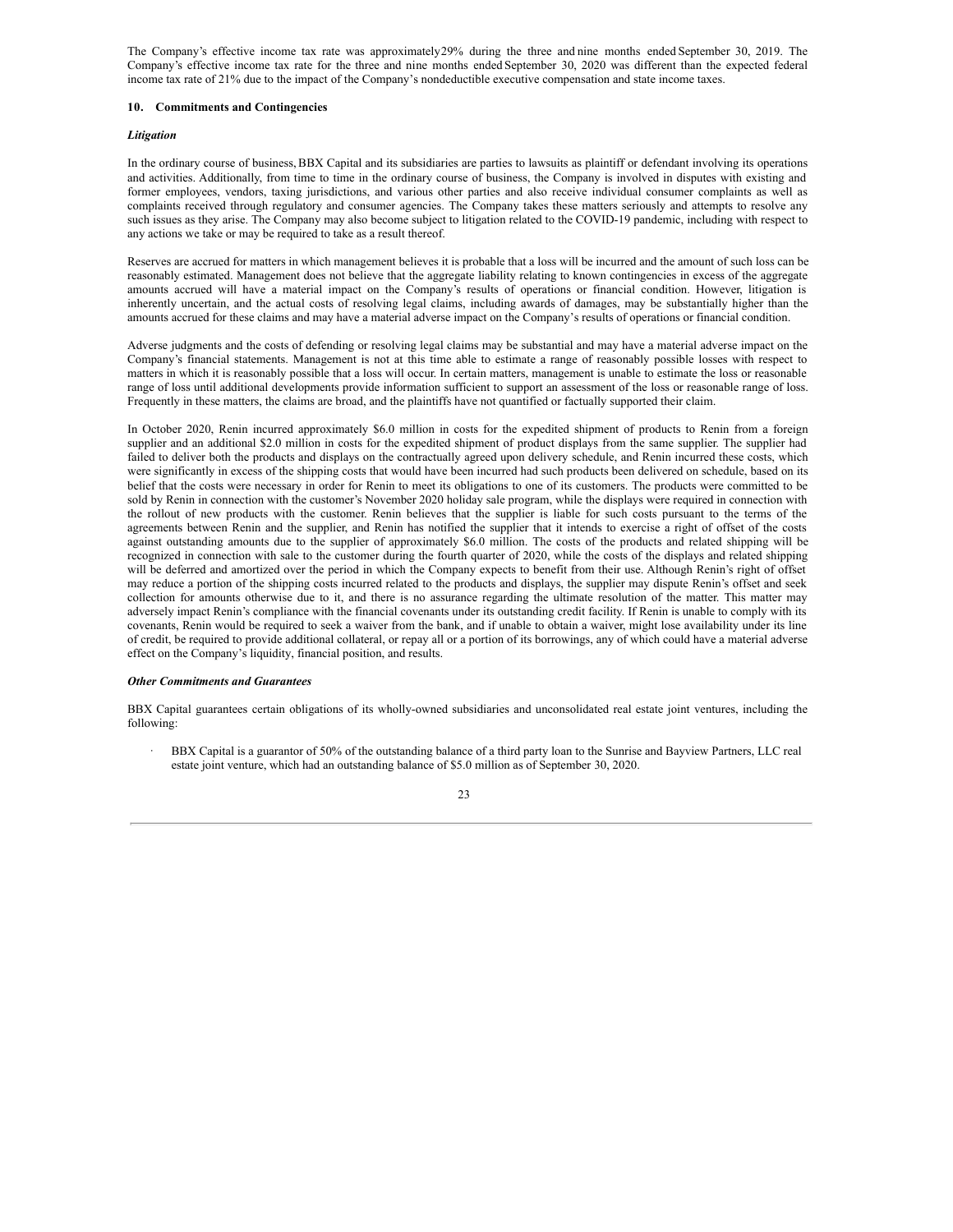BBX Capital is a guarantor on certain notes payable by its wholly-owned subsidiaries. See Note7 for additional information regarding these obligations.

## **11. Rights Agreement and Earnings per Share**

#### *Rights Agreement*

On September 25, 2020, the Company adopted a rights agreement ("Rights Agreement") in light of the significant market volatility and uncertainties associated with theCOVID-19 pandemic and the impact on the Company and the market price of BBX Capital's Class A Common Stock and Class B Common Stock. The Rights Agreement provides a deterrent to shareholders from acquiring a 5% or greater ownership interest in BBX Capital's Class A Common Stock , Class B Common Stock or total combined common stock without the prior approval of the board of directors.

#### *Earnings per Share*

The weighted average shares outstanding for basic and diluted earnings per share for the three and nine months ended September 30, 2020 and 2019 reflect the 19,317,687 shares distributed on September 30, 2020 to the Company's shareholders.

## **12. Noncontrolling Interests**

The redeemable noncontrolling interest included in the Company's condensed consolidated statements of financial condition as of December 31, 2019 of \$4.0 million is comprised of a redeemable noncontrolling interest associated with IT'SUGAR. The Company owns 90.4% of IT'SUGAR's Class B Units, while the remaining 9.6% of such units are a noncontrolling interest held by an executive officer of IT'SUGAR and may be redeemed for cash at the holder's option upon a contingent event outside of the Company's control. As a result of IT'SUGAR filing the Bankruptcy Cases and the related deconsolidation of IT'SUGAR by the Company, the Company derecognized the redeemable noncontrolling interest in IT'SUGAR. See Note 17 for additional discussion.

The noncontrolling interest as of September 30, 2020 and December 31, 2019 included in the Company's condensed consolidated statements of financial condition of \$0.2 million and \$1.0 million is comprised of a 47% noncontrolling equity interest in a restaurant the Company acquired through foreclosure.

#### **13. Fair Value Measurement**

Fair value is defined as the price that would be received on the sale of an asset or paid to transfer a liability in an orderly transaction between market participants at the measurement date.

There are three main valuation techniques to measure the fair value of assets and liabilities: the market approach, the income approach and the cost approach. The market approach uses prices and other relevant information generated by market transactions involving identical or comparable assets or liabilities. The income approach uses financial models to convert future amounts to a single present amount and includes present value and option-pricing models. The cost approach is based on the amount that currently would be required to replace the service capacity of an asset and is often referred to as current replacement cost.

Accounting standards define an input fair value hierarchy that has three broad levels and gives the highest priority to quoted prices (unadjusted) in active markets for identical assets or liabilities (Level 1) and the lowest priority to unobservable inputs (Level 3).

The input fair value hierarchy is summarized below:

- Level 1: Unadjusted quoted prices in active markets for identical assets or liabilities
- Level 2: Unadjusted quoted prices in active markets for similar assets or liabilities, or unadjusted quoted prices for identical or similar assets or liabilities in markets that are not active, or inputs other than quoted prices that are observable for the asset or liability
- Level 3: Unobservable inputs for the asset and liability

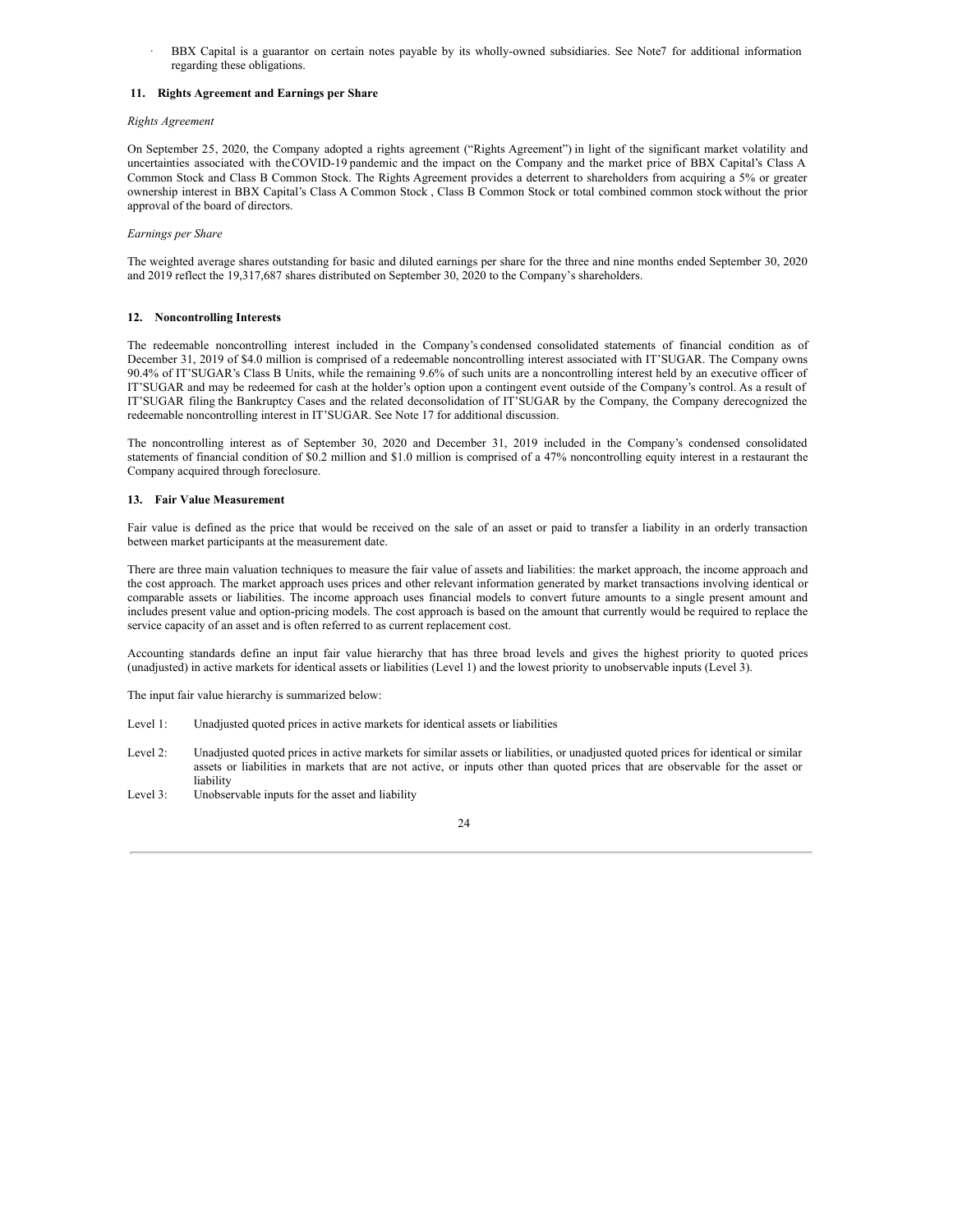Other than the measurement of certain reporting units and long-lived assets as further described in Note 6, there were no material assets or liabilities measured at fair value on a recurring or nonrecurring basis in the Company's condensed consolidated financial statements as of September 30, 2020 and December 31, 2019.

#### *Financial Disclosures about Fair Value of Financial Instruments*

The tables below set forth information regarding the Company's consolidated financial instruments (in thousands):

|                                    |                                                                                                             |        | <b>Fair Value Measurements Using</b>                                                               |                                                                  |                                                    |  |  |
|------------------------------------|-------------------------------------------------------------------------------------------------------------|--------|----------------------------------------------------------------------------------------------------|------------------------------------------------------------------|----------------------------------------------------|--|--|
|                                    | Carrying<br><b>Fair Value</b><br>Amount<br>As of<br>As of<br>September 30,<br>September 30,<br>2020<br>2020 |        | <b>Quoted prices</b><br>in Active<br><b>Markets</b><br>for Identical<br><b>Assets</b><br>(Level 1) | Significant<br>Other<br><b>Observable</b><br>Inputs<br>(Level 2) | Significant<br>Unobservable<br>Inputs<br>(Level 3) |  |  |
| <b>Financial assets:</b>           |                                                                                                             |        |                                                                                                    |                                                                  |                                                    |  |  |
| Cash and cash equivalents          | \$<br>96,592                                                                                                | 96,592 | 96.592                                                                                             |                                                                  |                                                    |  |  |
| Restricted cash                    | 250                                                                                                         | 250    | 250                                                                                                |                                                                  |                                                    |  |  |
| Note receivable from Bluegreen     |                                                                                                             |        |                                                                                                    |                                                                  |                                                    |  |  |
| Vacations Holding Corporation      | 75,000                                                                                                      | 75,000 |                                                                                                    |                                                                  | 75,000                                             |  |  |
| <b>Financial liabilities:</b>      |                                                                                                             |        |                                                                                                    |                                                                  |                                                    |  |  |
| Notes payable and other borrowings | 36,000                                                                                                      | 39.913 |                                                                                                    |                                                                  | 39.913                                             |  |  |

|                                    |                                                     |                                                    | <b>Fair Value Measurements Using</b>                                                        |                                                                  |                                                    |  |  |
|------------------------------------|-----------------------------------------------------|----------------------------------------------------|---------------------------------------------------------------------------------------------|------------------------------------------------------------------|----------------------------------------------------|--|--|
|                                    | Carrying<br>Amount<br>As of<br>December 31,<br>2019 | <b>Fair Value</b><br>As of<br>December 31,<br>2019 | <b>Quoted prices</b><br>in Active<br><b>Markets</b><br>for Identical<br>Assets<br>(Level 1) | Significant<br>Other<br><b>Observable</b><br>Inputs<br>(Level 2) | Significant<br>Unobservable<br>Inputs<br>(Level 3) |  |  |
| <b>Financial assets:</b>           |                                                     |                                                    |                                                                                             |                                                                  |                                                    |  |  |
| Cash and cash equivalents          | \$<br>20.723                                        | 20,723                                             | 20,723                                                                                      |                                                                  |                                                    |  |  |
| Restricted cash                    | 529                                                 | 529                                                | 529                                                                                         |                                                                  |                                                    |  |  |
| <b>Financial liabilities:</b>      |                                                     |                                                    |                                                                                             |                                                                  |                                                    |  |  |
| Notes payable and other borrowings | 42.736                                              | 45,669                                             |                                                                                             |                                                                  | 45,669                                             |  |  |

The amounts reported in the condensed consolidated statements of financial condition for cash and cash equivalents and restricted cash approximate fair value.

The fair value of the Company's note receivable from BVH approximates fair value as the note was issued on September 30, 2020.

The fair value of the Company's Community Development Bonds, which are included in notes payable and other borrowings above, is measured using the market approach with Level 3 inputs obtained based on estimated market prices of similar financial instruments.

The fair values of the Company's other borrowings (other than the Community Development Bonds above) are measured using the income approach with Level 3 inputs obtained by discounting the forecasted cash flows based on estimated market rates.

The Company's financial instruments also include trade accounts receivable, accounts payable, and accrued liabilities. The carrying amount of these financial instruments approximate their fair values due to their short-term maturities.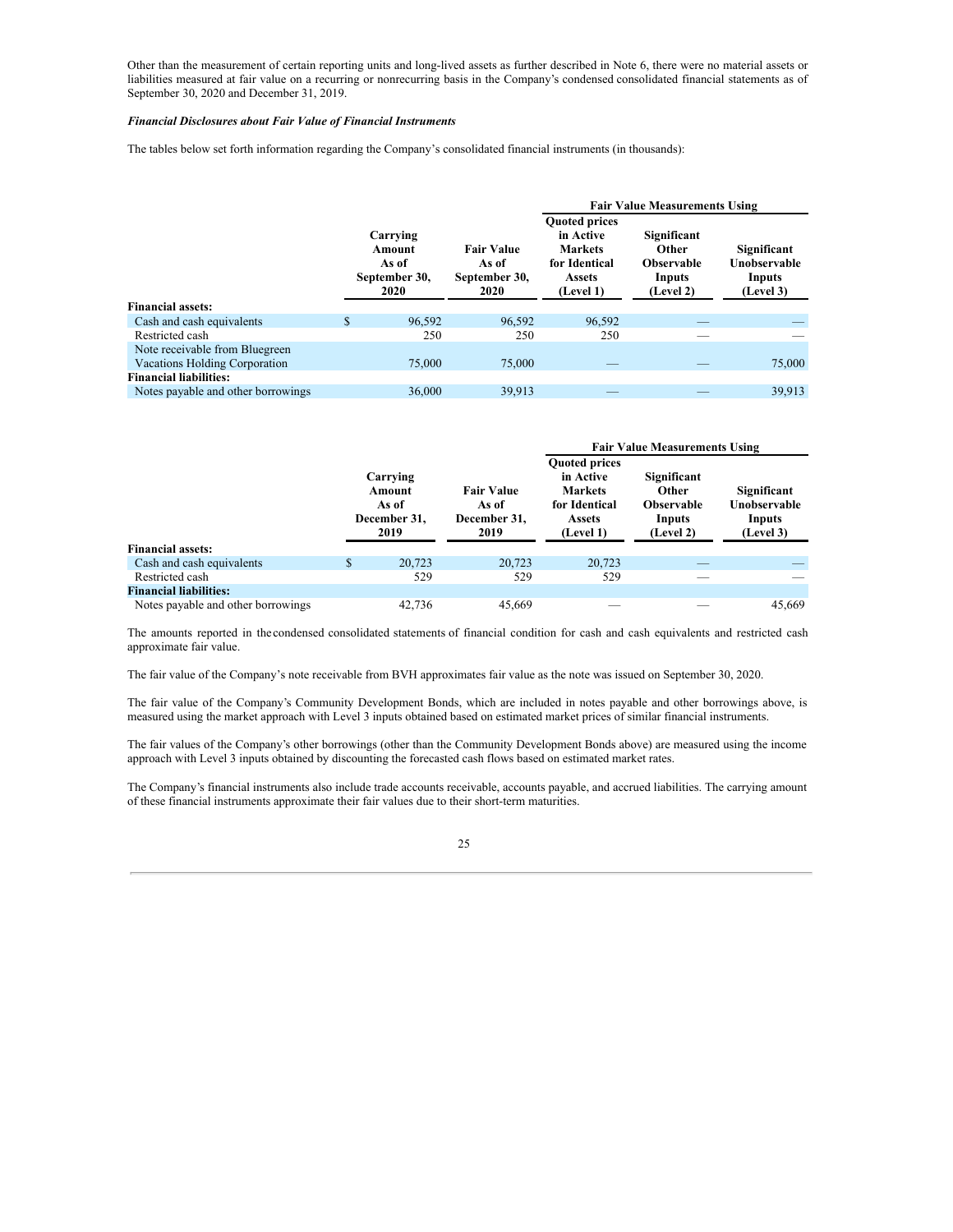The Company is exposed to credit related losses in the event of non-performance by counterparties to the financial instruments with a maximum exposure equal to the carrying amount of the assets. The Company's exposure to credit risk consists of accounts receivable balances.

#### **14. Certain Relationships and Related Party Transactions**

The Company paid Parent \$0.5 million and \$1.9 million during the three and nine months ended September 30, 2020, respectively, and \$0.2 million and \$0.4 million during the three and nine months ended September 30, 2019, for management advisory and employer provided medical insurance. The Company reimbursed Parent the actual cost of providing the services.

Included in other revenues in the Company's condensed consolidated statements of operations and comprehensive loss or income for both the three and nine months ended September 30, 2020 and September 30, 2019 was \$0.2 million and \$0.6 million, respectively, received by the Company for risk management consulting services provided to Parent and Bluegreen. As of September 30, 2020, the Company had \$0.1 million due, and as of December 31, 2019, no amounts due, from Bluegreen for these services.

Expenses related to certain support functions paid for by Parent, including executive services, treasury, tax, accounting, legal, internal audit, human resources, public and investor relations, general management, shared information technology systems, corporate governance activities, and centralized managed employee benefit arrangements, were allocated to the Company on the basis of direct usage when identifiable, while the remainder of the expenses, including costs related to executive compensation, were allocated primarily on a pro-rata basis of combined revenues and equity in earnings of unconsolidated joint ventures of the Parent and its subsidiaries. The expenses related to these support functions allocated to the Company and included in selling, general and administrative expenses in the Company's condensed consolidated statements of operations and comprehensive loss for the three and nine months ended September 30, 2020were \$4.8 million and \$12.7 million, respectively, and \$5.4 million and \$16.7 million for the three and nine months ended September 30, 2019, respectively. The allocated support function costs were recognized as contributed capital in the Company's condensed consolidated statements of financial condition for the three and nine months ended September 30, 2020 and 2019.

The Company was previously a party to an Agreement to Allocate Consolidated Income Tax Liability and Benefits with Parent, Bluegreen, and Woodbridge. Underthis tax sharing agreement, the parties calculated their respective income tax liabilities and attributes as if each of them was a separate filer. If any tax attributes were used by another party to the agreement to offset its tax liability, the party providing the benefit would receive an amount for the tax benefits realized. As ofSeptember 30, 2020 and December 31, 2019,\$0 and \$2.8 million, respectively, was due to Parent in accordance with the tax sharing agreement. This tax sharing agreement was terminated with respect to the Company upon the consummation of the spin-off.

Upon the consummation of the spin-off, all agreements with Parent were terminated and replaced with a Transition Services Agreement, Tax Matters Agreement, and Employee Matters Agreement.

The Transition Services Agreement generally sets out the respective rights, responsibilities and obligations of Parent and BBX Capital with respect to the support services to be provided to one another after the spin-off, as may be necessary to ensure an orderly transition. The Transition Services Agreement establishes a baseline charge for certain categories or components of services to be provided, which will be at cost unless the parties mutually agree to a different charge. The Transition Services Agreement was effective on September 30, 2020 and will continue for a minimum term of one year, provided that after that year, Parent or BBX Capital may terminate the Transition Services Agreement with respect to any or all services provided thereunder at any time upon thirty (30) days prior written notice to the other party. Either party may renew or extend the term of the Transition Services Agreement with respect to the provision of any service which has not been previously terminated.

The Tax Matters Agreement generally sets out the respective rights, responsibilities, and obligations of Parent and BBX Capital with respect to taxes (including taxes arising in the ordinary course of business and taxes incurred as a result of the spin-off), tax attributes, tax returns, tax contests, and certain other related tax matters.The Tax Matters Agreement allocates responsibility for the preparation and filing of certain tax returns (and the payment of taxes reflected thereon). Under the Tax Matters Agreement, Parent will generally be liable for its own taxes and taxes of all of its subsidiaries (other than the taxes of BBX Capital and its subsidiaries, for which BBX Capital shall be liable) for all tax periods (or portion thereof) ending on September 30, 2020, the effective date of the spin-off. BBX Capital will be responsible for its taxes, including for taxes of its subsidiaries, as well as for taxes of Parent arising as a result of the spin-off (including any taxes resulting from an election under Section 336(e) of the Internal Revenue Code of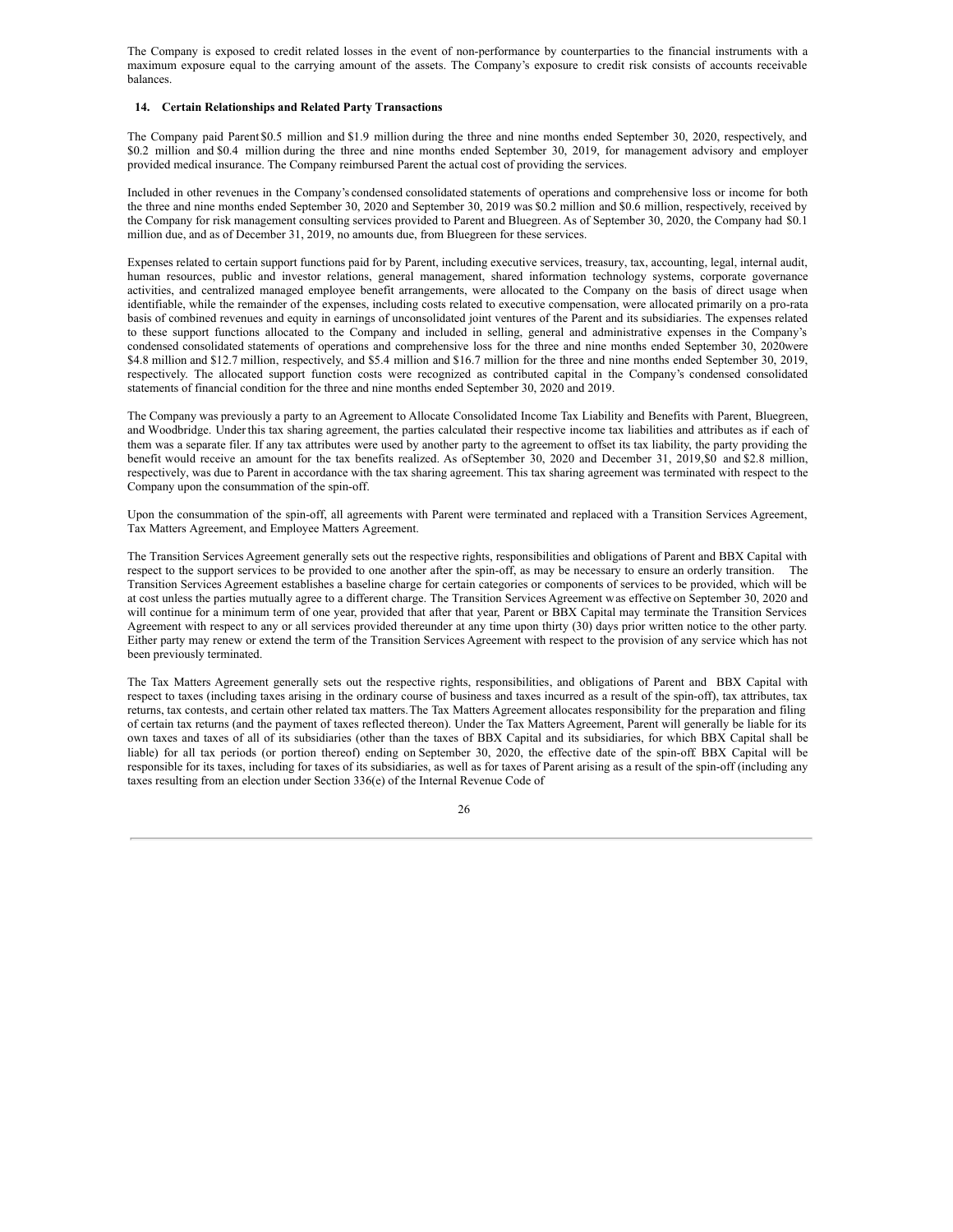1986, as amended (the "Code") in connection with the spin-off). BBX Capital will bear liability for any transfer taxes incurred in the spinoff. Each of Parent and BBX Capital will indemnify each other against any taxes to the extent paid by one party but allocated to the other party under the Tax Matters Agreement, or arising from any breach of its covenants thereunder, and related out-of-pocket costs and expenses.

The Employee Matters Agreement sets out the respective rights, responsibilities, and obligations of Parent and BBX Capital with respect to the transfer of certain employees of the businesses of BBX Capital and related matters, including benefit plans, terms of employment, retirement plans and other employment-related matters. Under the Employee Matters Agreement, BBX Capital or its subsidiaries will generally assume or retain responsibility as employer of employees whose duties primarily relate to their respective businesses as well as all obligations and liabilities with respect thereto.

As further described in Note 1,in connection with the spin-off,Parent also issued a \$75.0 million note payable toBBX Capital that accrues interest at a rate of 6% per annum and requires payments of interest on a quarterly basis.

The components of net transfers from/to Parent in the condensed consolidated statements of changes in equity consisted of the following (in thousands):

|                                | <b>For the Three Months Ended</b><br>September 30. |           | For the Nine Months Ended<br>September 30. |           |  |
|--------------------------------|----------------------------------------------------|-----------|--------------------------------------------|-----------|--|
|                                | 2020                                               | 2019      | 2020                                       | 2019      |  |
| Cash pooling                   | (5, 426)                                           | (34, 171) | 81,581                                     | (72, 714) |  |
| Corporate overhead allocations | 4.767                                              | 5.445     | 12,694                                     | 16.712    |  |
| Asset transfers                | 75.175                                             |           | 75.320                                     |           |  |
| Net transfers from (to) parent | 74.516                                             | (28, 726) | 169.595                                    | (56,002)  |  |

### **15. Segment Reporting**

Operating segments are defined as components of an enterprise about which separate financial information is available that is regularly reviewed by the chief operating decision maker ("CODM") in assessing performance and deciding how to allocate resources. Reportable segments consist of one or more operating segments with similar economic characteristics, products and services, production processes, type of customer, distribution system or regulatory environment.

The information provided for segment reporting is obtained from internal reports utilized by the Company's CODM, and the presentation and allocation of assets and results of operations may not reflect the actual economic costs of the segments as standalone businesses. If a different basis of allocation were utilized, the relative contributions of the segments might differ, but the relative trends in the segments' operating results would, in management's view, likely not be materially impacted.

The Company's reportable segments are its principal holdings: BBX Capital Real Estate, BBX Sweet Holdings, and Renin. See Note 1 for a description of the Company's reportable segments.

In the segment information for the three and nine months ended September 30, 2020 and 2019, amounts set forth in the column entitled "Other" include the Company's investments in various operating businesses, including a controlling financial interest in a restaurant acquired in connection with a loan receivable default.

The amounts set forth in the column entitled "Reconciling Items and Eliminations" include unallocated corporate general and administrative expenses.

The Company evaluates segment performance based on segment income or loss before income taxes.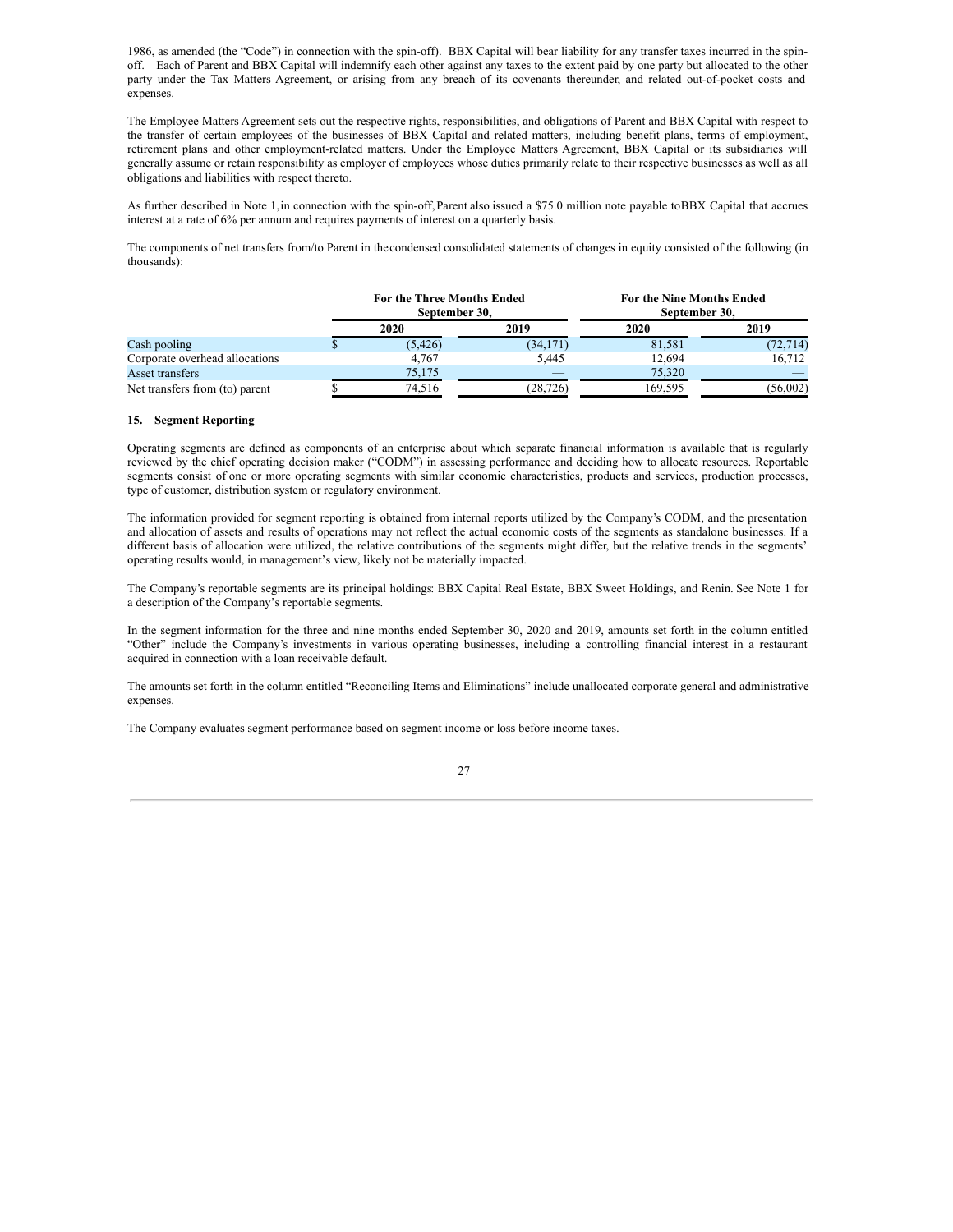| <b>Revenues:</b>                                        | <b>BBX</b><br><b>Capital Real</b><br><b>Estate</b> | <b>BBX</b> Sweet<br><b>Holdings</b> | Renin                 | Other                    | <b>Reconciling Items</b><br>and Eliminations | <b>Segment Total</b> |
|---------------------------------------------------------|----------------------------------------------------|-------------------------------------|-----------------------|--------------------------|----------------------------------------------|----------------------|
| <b>Trade sales</b>                                      | <sup>\$</sup>                                      | 15,166                              | 19,662                | 864                      |                                              | 35,692               |
| Sales of real estate inventory                          | 4,970                                              |                                     |                       | $\overline{\phantom{0}}$ |                                              | 4,970                |
| Interest income                                         |                                                    | 419                                 | $\overline{2}$        |                          | (34)                                         | 387                  |
| Net gains on sales of real estate assets                |                                                    | 164                                 |                       |                          |                                              | 164                  |
| Other revenue                                           |                                                    | 329                                 | 77                    | 610                      | (24)                                         | 992                  |
| <b>Total revenues</b>                                   | 5,882                                              | 15,245                              | 19,662                | 1,474                    | (58)                                         | 42,205               |
| <b>Costs and expenses:</b>                              |                                                    |                                     |                       |                          |                                              |                      |
| Cost of trade sales                                     |                                                    | 11,678                              | 15,927                | 376                      |                                              | 27,981               |
| Cost of real estate inventory sold                      | 3,367                                              |                                     |                       |                          |                                              | 3,367                |
| Interest expense                                        |                                                    |                                     | 54<br>53              | $\overline{4}$           | (111)                                        |                      |
| Recoveries from loan losses, net                        |                                                    | (807)                               |                       |                          |                                              | (807)                |
| Impairment losses                                       |                                                    |                                     |                       |                          |                                              |                      |
| Selling, general and administrative                     |                                                    |                                     |                       |                          |                                              |                      |
| expenses                                                | 1,715                                              | 8,483                               | 2.135                 | 280                      | 5,497                                        | 18,110               |
| <b>Total costs and expenses</b>                         | 4,275                                              | 20,215                              | 18,115                | 660                      | 5,386                                        | 48,651               |
| Equity in net loss of unconsolidated real               |                                                    |                                     |                       |                          |                                              |                      |
| estate joint ventures<br>Loss on the deconsolidation of |                                                    | (646)                               |                       |                          |                                              | (646)                |
| IT'SUGAR, LLC                                           |                                                    | (3,326)                             |                       |                          |                                              | (3,326)              |
| Other income                                            |                                                    |                                     | 81                    |                          |                                              | 81                   |
| Foreign exchange loss                                   |                                                    |                                     | (58)<br>$\frac{1}{2}$ | $\overline{\phantom{a}}$ |                                              | (58)                 |
| Income (loss) before income taxes                       | \$                                                 | (8,215)<br>961                      | 1,489                 | 814                      | (5, 444)                                     | (10, 395)            |
| <b>Total assets</b>                                     | 160,442                                            | 26,108                              | 36,894                | 6,707                    | 157,296                                      | 387,447              |
|                                                         | \$                                                 | 196                                 | 247                   | 15                       |                                              | 458                  |
| Expenditures for property and equipment                 |                                                    |                                     |                       | 26                       |                                              |                      |
| Depreciation and amortization                           |                                                    | 1,323                               | 260                   |                          |                                              | 1,609                |
| Debt accretion and amortization                         |                                                    | 70                                  | 5<br>$\overline{4}$   |                          |                                              | 79                   |
| Cash and cash equivalents                               | 24,066                                             | 610                                 | 1,168                 | 941                      | 69,807                                       | 96,592               |
| Real estate equity method investments                   | \$<br>60,648                                       |                                     |                       |                          |                                              | 60,648               |
| Goodwill                                                | \$                                                 |                                     |                       |                          |                                              |                      |
| Notes payable and other borrowings                      | \$<br>29,597                                       | 1.427                               | 4.929                 | 47                       |                                              | 36,000               |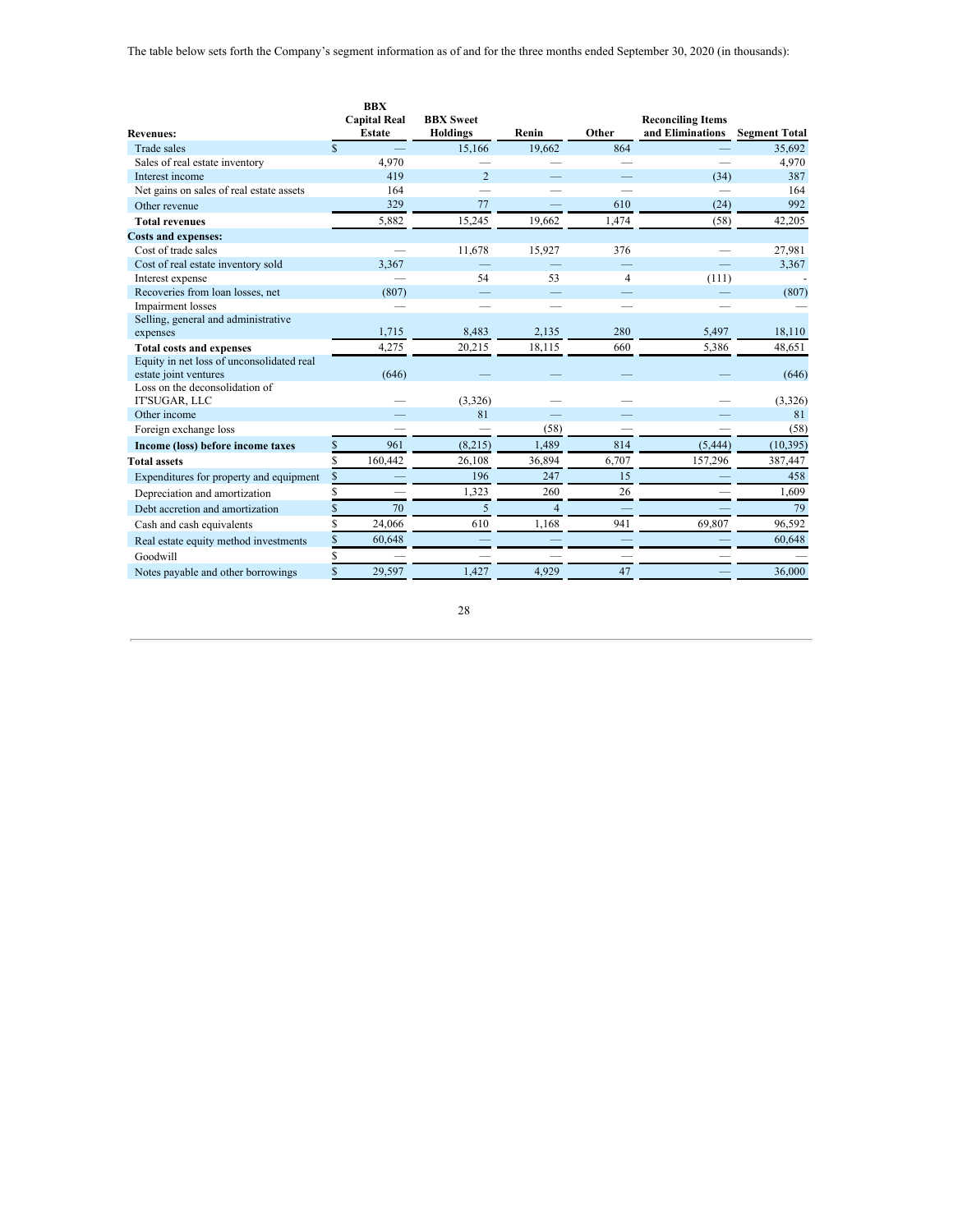The table below sets forth the Company's segment information as of and for the three months ended September 30, 2019 (in thousands):

|                                                                        |              | <b>BBX</b><br>Capital<br><b>Real Estate</b> | <b>BBX</b> Sweet<br><b>Holdings</b> | Renin        | Other | Reconciling<br><b>Items</b> and<br><b>Eliminations</b> | Segment<br>Total |
|------------------------------------------------------------------------|--------------|---------------------------------------------|-------------------------------------|--------------|-------|--------------------------------------------------------|------------------|
| <b>Revenues:</b>                                                       |              |                                             |                                     |              |       |                                                        |                  |
| <b>Trade sales</b>                                                     | $\mathbb{S}$ |                                             | 28.051                              | 16.442       | 1.111 | (1)                                                    | 45,603           |
| Sales of real estate inventory                                         |              | 370                                         |                                     |              |       |                                                        | 370              |
| Interest income                                                        |              | 166                                         | 12                                  |              |       |                                                        | 178              |
| Net gains on sales of real estate assets                               |              | 399                                         |                                     |              |       |                                                        | 399              |
| Other revenue                                                          |              | 197                                         | 115                                 |              | 888   | (58)                                                   | 1,142            |
| <b>Total revenues</b>                                                  |              | 1,132                                       | 28,178                              | 16,442       | 1,999 | (59)                                                   | 47,692           |
| <b>Costs and expenses:</b>                                             |              |                                             |                                     |              |       |                                                        |                  |
| Cost of trade sales                                                    |              |                                             | 17,229                              | 12,983       | 493   | (1)                                                    | 30,704           |
| Cost of real estate inventory sold                                     |              |                                             |                                     |              |       |                                                        |                  |
| Interest expense                                                       |              |                                             | 45                                  | 131          | 8     | (66)                                                   | 118              |
| Recoveries from loan losses, net                                       |              | (1,821)                                     |                                     |              |       |                                                        | (1,821)          |
| Impairment losses                                                      |              | 37                                          |                                     |              |       |                                                        | 37               |
| Selling, general and administrative expenses                           |              | 2,336                                       | 11,086                              | 2,849        | 1.612 | 5,311                                                  | 23,194           |
| <b>Total costs and expenses</b>                                        |              | 552                                         | 28,360                              | 15,963       | 2,113 | 5,244                                                  | 52,232           |
| Equity in net earnings of unconsolidated real<br>estate joint ventures |              | 28,534                                      |                                     |              |       |                                                        | 28,534           |
| Other income                                                           |              |                                             | 67                                  |              |       |                                                        | 67               |
| Foreign exchange gain                                                  |              |                                             |                                     | $\mathbf{1}$ |       |                                                        |                  |
| Income (loss) before income taxes                                      | Ś            | 29,114                                      | (115)                               | 480          | (114) | (5,303)                                                | 24,062           |
| <b>Total assets</b>                                                    |              | 147,712                                     | 166,311                             | 32,103       | 8,491 | 1,864                                                  | 356,481          |
| Expenditures for property and equipment                                | Ś            |                                             | 3.801                               | 79           | 174   |                                                        | 4,055            |
| Depreciation and amortization                                          | \$           |                                             | 1.519                               | 303          | 193   |                                                        | 2,015            |
| Debt accretion and amortization                                        |              | 22                                          | 55                                  | 6            | 2     |                                                        | 85               |
| Cash and cash equivalents                                              | \$           | 21,781                                      | 3.629                               |              | 525   |                                                        | 25,935           |
| Real estate equity method investments                                  |              | 53,739                                      |                                     |              |       |                                                        | 53,739           |
| Goodwill                                                               |              |                                             | 35,521                              |              | 1.727 |                                                        | 37,248           |
| Notes payable and other borrowings                                     | \$           | 32,009                                      | 1.867                               | 8.394        | 400   |                                                        | 42,670           |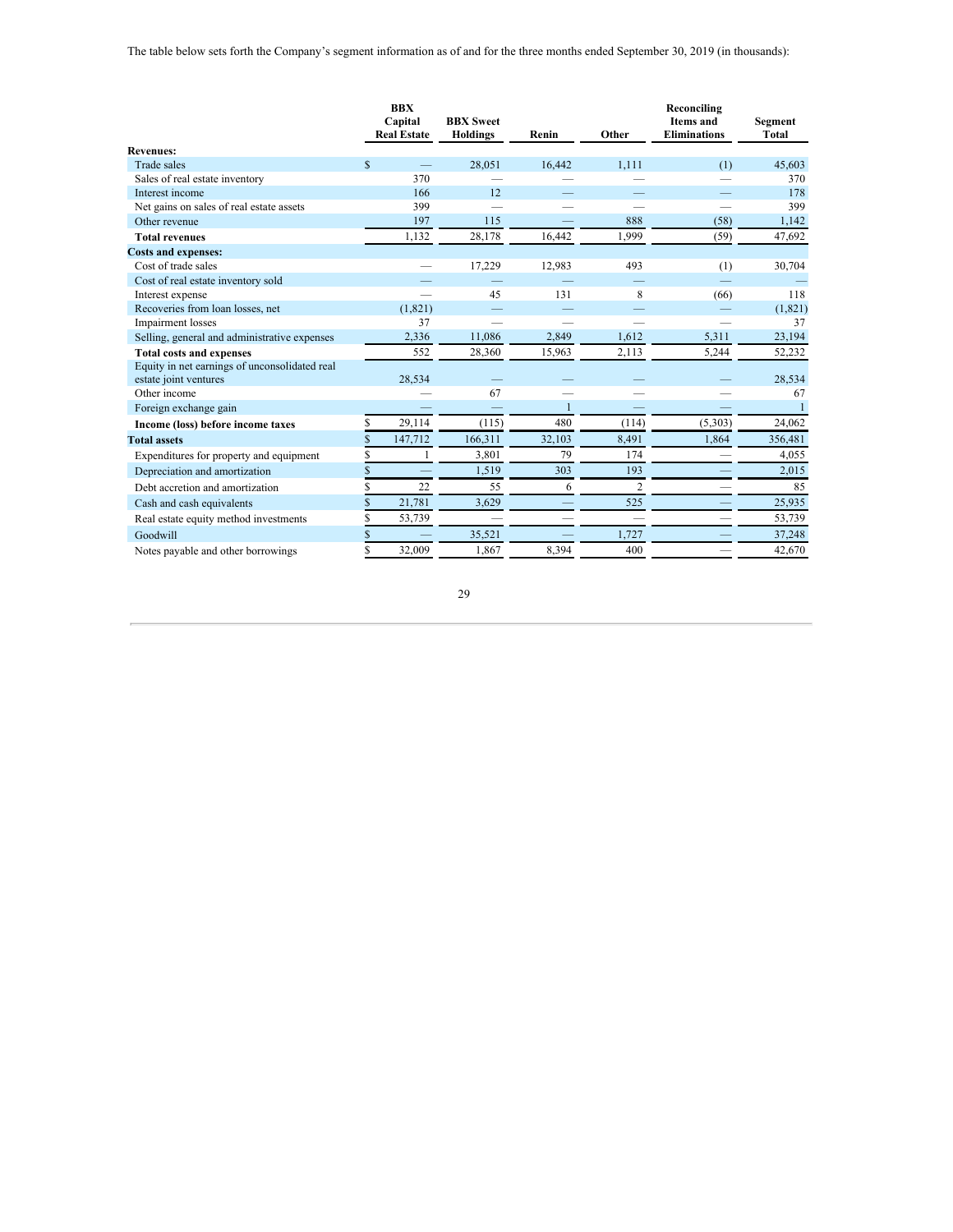|                                                                        | <b>BBX</b><br><b>Capital Real</b> | <b>BBX</b> Sweet |        |         |                  |                      |  |
|------------------------------------------------------------------------|-----------------------------------|------------------|--------|---------|------------------|----------------------|--|
|                                                                        | <b>Estate</b>                     | <b>Holdings</b>  | Renin  | Other   | and Eliminations | <b>Segment Total</b> |  |
| <b>Revenues:</b>                                                       |                                   |                  |        |         |                  |                      |  |
| Trade sales                                                            | $\mathbb{S}$                      | 41.743           | 54.283 | 3.602   |                  | 99,628               |  |
| Sales of real estate inventory                                         | 14,248                            |                  |        |         |                  | 14,248               |  |
| Interest income                                                        | 604                               | 29               |        |         | (47)             | 586                  |  |
| Net gains on sales of real estate assets                               | 130                               |                  |        |         |                  | 130                  |  |
| Other revenue                                                          | 1,116                             | 281              |        | 1.083   | (82)             | 2,398                |  |
| <b>Total revenues</b>                                                  | 16,098                            | 42.053           | 54,283 | 4,685   | (129)            | 116,990              |  |
| <b>Costs and expenses:</b>                                             |                                   |                  |        |         |                  |                      |  |
| Cost of trade sales                                                    |                                   | 35.493           | 44,054 | 607     |                  | 80,154               |  |
| Cost of real estate inventory sold                                     | 9,473                             |                  |        |         |                  | 9,473                |  |
| Interest expense                                                       |                                   | 170              | 238    | 9       | (417)            |                      |  |
| Recoveries from loan losses, net                                       | (5,844)                           |                  |        |         |                  | (5,844)              |  |
| Impairment losses                                                      | 2,710                             | 25,303           |        | 2,727   |                  | 30,740               |  |
| Selling, general and administrative                                    |                                   |                  |        |         |                  |                      |  |
| expenses                                                               | 5,176                             | 25,123           | 6,788  | 3,572   | 13,365           | 54,024               |  |
| <b>Total costs and expenses</b>                                        | 11,515                            | 86,089           | 51,080 | 6,915   | 12,948           | 168,547              |  |
| Equity in net earnings of unconsolidated<br>real estate joint ventures | 50                                |                  |        |         |                  | 50                   |  |
| Loss on the deconsolidation of<br>IT'SUGAR, LLC                        |                                   | (3,326)          |        |         |                  | (3,326)              |  |
| Other income (expense)                                                 |                                   | 195              | (3)    |         |                  | 192                  |  |
| Foreign exchange gain                                                  |                                   |                  | 214    |         |                  | 214                  |  |
| Income (loss) before income taxes                                      | 4,633<br>S                        | (47, 167)        | 3,414  | (2,230) | (13,077)         | (54, 427)            |  |
|                                                                        |                                   |                  |        |         |                  |                      |  |
| Expenditures for property and equipment                                | \$                                | 3,120            | 852    | 60      |                  | 4,032                |  |
| Depreciation and amortization                                          | \$                                | 4,108            | 880    | 77      |                  | 5,065                |  |
| Debt accretion and amortization                                        | 223<br>S                          | 167              | 13     |         |                  | 403                  |  |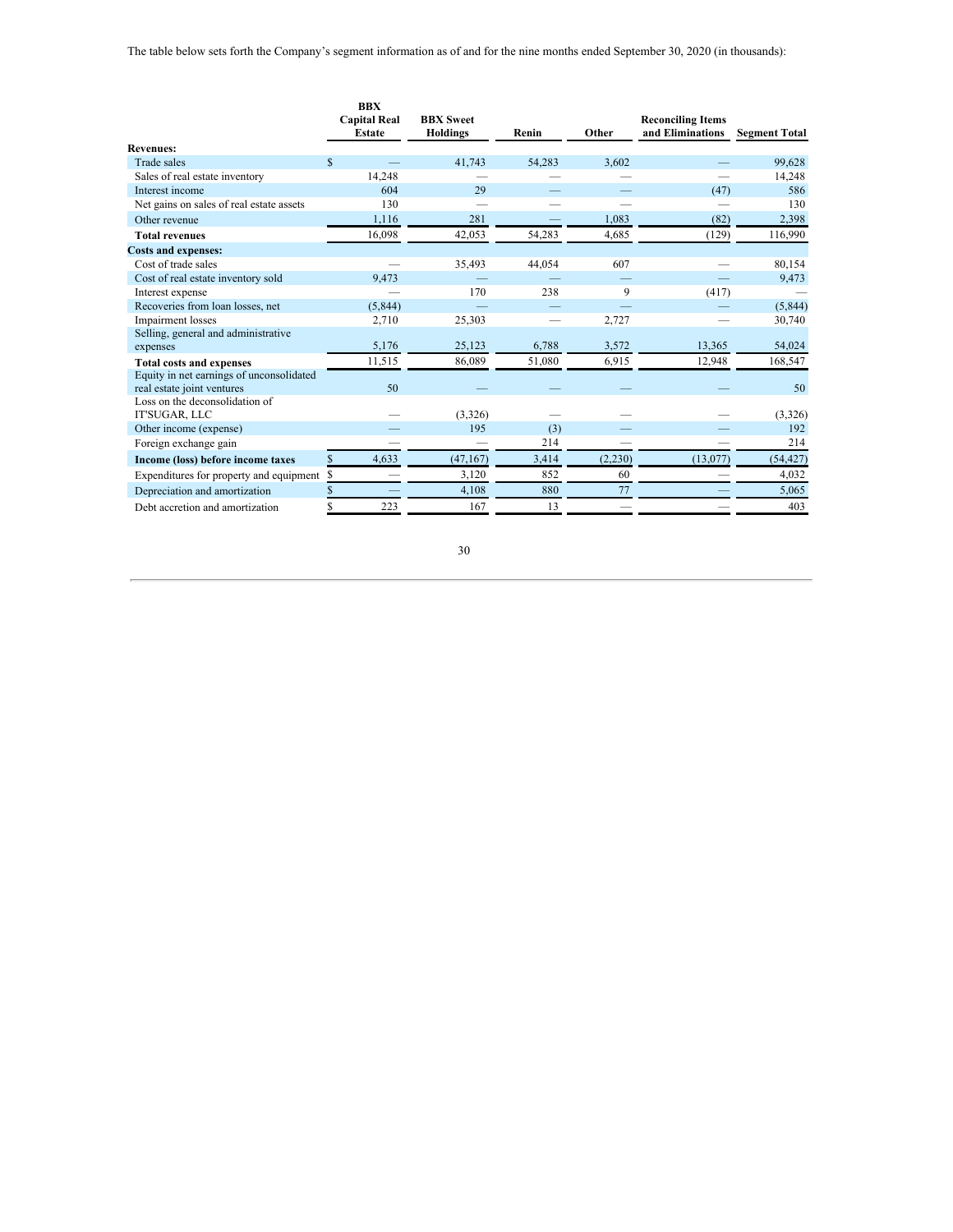The table below sets forth the Company's segment information as of and for the nine months ended September 30, 2019 (in thousands):

|                                               |              | <b>BBX</b> Capital<br><b>Real Estate</b> | <b>BBX</b> Sweet<br><b>Holdings</b> | Renin  | Other | Reconciling<br><b>Items</b> and<br><b>Eliminations</b> | <b>Segment Total</b> |
|-----------------------------------------------|--------------|------------------------------------------|-------------------------------------|--------|-------|--------------------------------------------------------|----------------------|
| <b>Revenues:</b>                              |              |                                          |                                     |        |       |                                                        |                      |
| Trade sales                                   | $\mathbb{S}$ |                                          | 76,039                              | 51,124 | 5,514 |                                                        | 132,677              |
| Sales of real estate inventory                |              | 5,030                                    |                                     |        |       |                                                        | 5,030                |
| Interest income                               |              | 631                                      | 43                                  |        |       |                                                        | 674                  |
| Net gains on sales of real estate assets      |              | 11,395                                   |                                     |        |       |                                                        | 11,395               |
| Other revenue                                 |              | 1,321                                    | 210                                 |        | 1,751 | (230)                                                  | 3,052                |
| <b>Total revenues</b>                         |              | 18,377                                   | 76,292                              | 51,124 | 7,265 | (230)                                                  | 152,828              |
| <b>Costs and expenses:</b>                    |              |                                          |                                     |        |       |                                                        |                      |
| Cost of trade sales                           |              |                                          | 48,862                              | 40,989 | 1,994 |                                                        | 91,845               |
| Cost of real estate inventory sold            |              | 2,643                                    |                                     |        |       |                                                        | 2,643                |
| Interest expense                              |              |                                          | 143                                 | 387    | 11    | (132)                                                  | 409                  |
| Recoveries from loan losses, net              |              | (4,206)                                  |                                     |        |       |                                                        | (4,206)              |
| Impairment losses                             |              | 37                                       |                                     |        |       |                                                        | 37                   |
| Selling, general and administrative expenses  |              | 6,709                                    | 31,860                              | 8,326  | 5,136 | 16,473                                                 | 68,504               |
| <b>Total costs and expenses</b>               |              | 5,183                                    | 80,865                              | 49,702 | 7,141 | 16,341                                                 | 159,232              |
| Equity in net earnings of unconsolidated real |              |                                          |                                     |        |       |                                                        |                      |
| estate joint ventures                         |              | 37,276                                   |                                     |        |       |                                                        | 37,276               |
| Other income                                  |              | 171                                      | 292                                 | 152    | 6     |                                                        | 621                  |
| Foreign exchange loss                         |              |                                          |                                     | (23)   |       |                                                        | (23)                 |
| Income (loss) before income taxes             |              | 50,641                                   | (4,281)                             | 1,551  | 130   | (16, 571)                                              | 31,470               |
| Expenditures for property and equipment       | \$           | 4                                        | 6,387                               | 284    | 548   |                                                        | 7,223                |
| Depreciation and amortization                 | S            | 93                                       | 4,252                               | 897    | 260   |                                                        | 5,502                |
| Debt accretion and amortization               | \$           | 133                                      | 167                                 | 23     | 3     |                                                        | 326                  |

## **16. Discontinued Operations**

As described in Note 1, FFTRG previously entered into area development and franchise agreements with MOD Pizza related to the development of MOD Pizza franchised restaurant locations throughout Florida and, through 2019, had opened nine restaurant locations. In September 2019, the Company entered into an agreement with MOD Pizza to terminate the area development and franchise agreements and transferred seven of its restaurant locations, including the related assets, operations, and lease obligations, to MOD Pizza. In addition, the Company closed the remaining two locations and terminated the related lease agreements.

FFTRG's operations as a franchisee of MOD Pizza are presented as discontinued operations in the Company's condensed consolidated financial statements.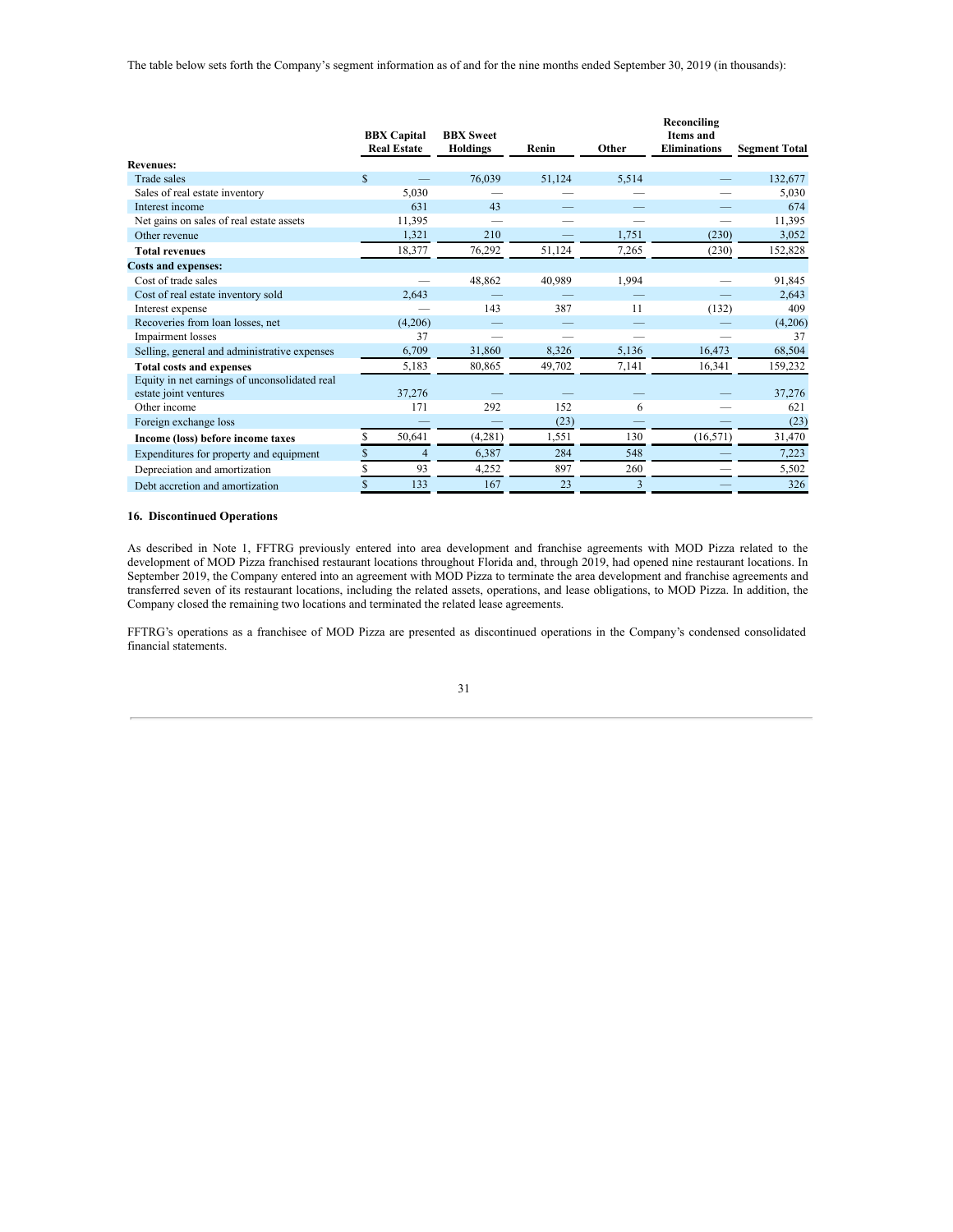The carrying amount of major classes of assets and liabilities included as part of discontinued operations is as follows (in thousands):

|                                           | September 30, | December 31,<br>2019 |       |
|-------------------------------------------|---------------|----------------------|-------|
|                                           |               |                      |       |
| <b>ASSETS</b>                             |               |                      |       |
| Cash and cash equivalents                 |               |                      | 35    |
| Operating lease assets                    |               |                      | 772   |
| Other assets                              |               |                      | 185   |
| Discontinued operations total assets      |               |                      | 992   |
| <b>LIABILITIES AND EQUITY</b>             |               |                      |       |
| <b>Liabilities:</b>                       |               |                      |       |
| Accounts payable                          | S             |                      |       |
| Accrued expenses                          |               |                      | 134   |
| Operating lease liability                 |               |                      | 905   |
| Discontinued operations total liabilities |               |                      | 1,041 |

The major components of loss from discontinued operations are as follows (in thousands):

|                                               | <b>For the Three Months Ended</b><br>September 30, |      |         | <b>For the Nine Months Ended</b><br>September 30, |          |  |
|-----------------------------------------------|----------------------------------------------------|------|---------|---------------------------------------------------|----------|--|
|                                               |                                                    | 2020 | 2019    | 2020                                              | 2019     |  |
| <b>Revenues:</b>                              |                                                    |      |         |                                                   |          |  |
| Trade sales                                   | \$                                                 |      | 2,057   |                                                   | 6.044    |  |
| Other revenue                                 |                                                    |      | 31      |                                                   | 89       |  |
| <b>Total revenues</b>                         |                                                    |      | 2,088   |                                                   | 6,133    |  |
| <b>Costs and Expenses:</b>                    |                                                    |      |         |                                                   |          |  |
| Cost of trade sales                           |                                                    |      | 1,156   |                                                   | 2,452    |  |
| Depreciation, amortization and accretion, net |                                                    |      | 183     |                                                   | 690      |  |
| <b>Impairment</b> losses                      |                                                    |      | 3,993   | 71                                                | 6,749    |  |
| Selling, general and administrative expenses  |                                                    |      | 1,585   | 20                                                | 5,715    |  |
| Total costs and expenses                      |                                                    |      | 6,917   | 91                                                | 15,606   |  |
| Pre-tax loss from discontinued operations     |                                                    |      | (4,829) | (91)                                              | (9, 473) |  |

The following are the major components of the statement of cash flows from discontinued operations (in thousands):

|                                                  | <b>For the Nine Months Ended</b><br>September 30, |       |          |  |  |  |
|--------------------------------------------------|---------------------------------------------------|-------|----------|--|--|--|
|                                                  |                                                   | 2020  | 2019     |  |  |  |
| <b>Operating activities:</b>                     |                                                   |       |          |  |  |  |
| Pre-tax loss from discontinued operations        | S                                                 | (91)  | (9, 473) |  |  |  |
| Adjustment to reconcile pre-tax loss to net cash |                                                   |       |          |  |  |  |
| used in operating activities:                    |                                                   |       |          |  |  |  |
| Depreciation, amortization and accretion, net    |                                                   |       | 690      |  |  |  |
| <b>Impairment</b> losses                         |                                                   | 71    | 6,749    |  |  |  |
| Decrease in trade inventory                      |                                                   |       | 64       |  |  |  |
| Decrease in other assets                         |                                                   | 94    | 470      |  |  |  |
| Change in operating lease assets and liabilities |                                                   | (113) | (269)    |  |  |  |
| Decrease in accounts payable                     |                                                   | (2)   | (57)     |  |  |  |
| Decrease in accrued expenses                     |                                                   | (134) | (540)    |  |  |  |
| Net cash used in operating activities            |                                                   | (175) | (2,366)  |  |  |  |
| <b>Investing activities:</b>                     |                                                   |       |          |  |  |  |
| Cash paid for intangible assets                  | S                                                 |       | (40)     |  |  |  |
| Purchases of property and equipment              |                                                   |       | (542)    |  |  |  |
| Net cash used in investing activities            |                                                   |       | (582)    |  |  |  |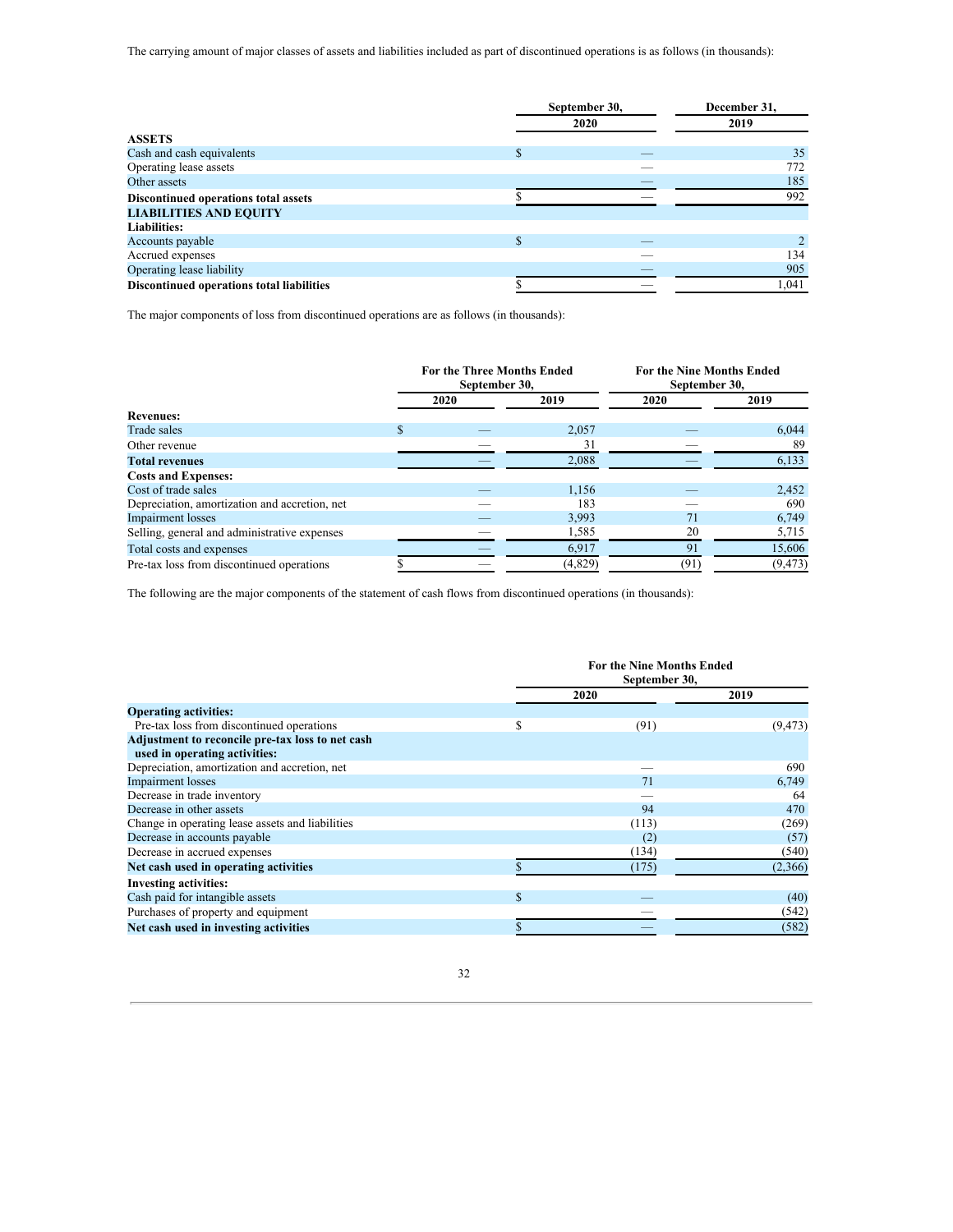## **17. IT'SUGAR Bankruptcy**

On September 22, 2020, IT'SUGAR and its subsidiaries filed voluntary petitions to reorganize under Chapter 11 of the Bankruptcy Code. As a result of the filings, the uncertainties surrounding the nature, timing, and specifics of the bankruptcy proceedings, and the Company's resulting loss of control and significant influence over IT'SUGAR, the Company determined that IT'SUGAR is a VIE in which the Company is not the primary beneficiary and deconsolidated IT'SUGAR in connection with the filings. In connection with the deconsolidation of IT'SUGAR, the Company recognized a noncontrolling equity investment in IT'SUGAR at its estimated fair valueof \$12.7 million and a \$3.3 million loss based upon the difference between the carrying amount of IT'SUGAR (including its asset and liabilities and the redeemable noncontrolling interest in it) and the Company's estimated fair value of its noncontrolling equity investment.

The noncontrolling equity investment in IT'SUGAR will subsequently be accounted for at cost less impairment. Equity investments are accounted for at cost less impairment when the investor does not have significant influence over the investee and the equity investment has no readily determinable fair value. Under this method, equity investments are accounted for at historical cost and adjusted if there is evidence that the fair market value of the equity investment has declined below the historical cost.

IT'SUGAR's assets, liabilities, results of operations and cash flows through September 22, 2020 continue to b e included as continuing operations in the Company's financial statements, as the Company continues to hold a substantive equity investment in IT'SUGAR. Additionally, as a result of the Company deconsolidating IT'SUGAR, IT'SUGAR's \$6.2 million notes payable to the Company are no longer eliminated in consolidation and are included in investments in and advances to IT'SUGAR in the Company's statement of financial condition as of September 30, 2020.

The following table summarizes the assets, liabilities, and net equity ofIT'SUGAR as of September 22, 2020, the date it was deconsolidated from the Company's financial statements:

#### **IT'SUGAR Balance Sheet**

|                                     | September 22, |
|-------------------------------------|---------------|
| (in thousands)<br><b>ASSETS</b>     | 2020          |
|                                     |               |
| Cash and cash equivalents           | \$<br>1,045   |
| Restricted cash                     | 20            |
| Trade accounts receivable, net      | 103           |
| Trade inventory                     | 6,213         |
| Property and equipment, net         | 22,162        |
| Goodwill                            | 14,864        |
| Intangible assets, net              | 3,222         |
| Operating lease assets              | 64,889        |
| Other assets                        | 1,707         |
| <b>Total assets</b>                 | 114,225<br>ς  |
| <b>LIABILITIES AND EQUITY</b>       |               |
| <b>Liabilities:</b>                 |               |
| Accrued expenses                    | 13,441        |
| Operating lease liabilities         | 80,388        |
| Notes payable and other borrowings  | 6,199         |
| <b>Total liabilities</b>            | 100,028       |
| <b>Equity:</b>                      |               |
| Additional paid-in capital          | 59,809        |
| Accumulated earnings                | (50, 102)     |
| Noncontrolling interests            | 4,490         |
| <b>Total equity</b>                 | 14,197        |
| <b>Total liabilities and equity</b> | 114,225       |

Included in total liabilities in the above table are approximately\$11.7 million of pre-petition liabilities, of which \$7.7 million are prepetition lease payments and \$4.0 million are pre-petition obligations to other creditors, including supplies and vendors.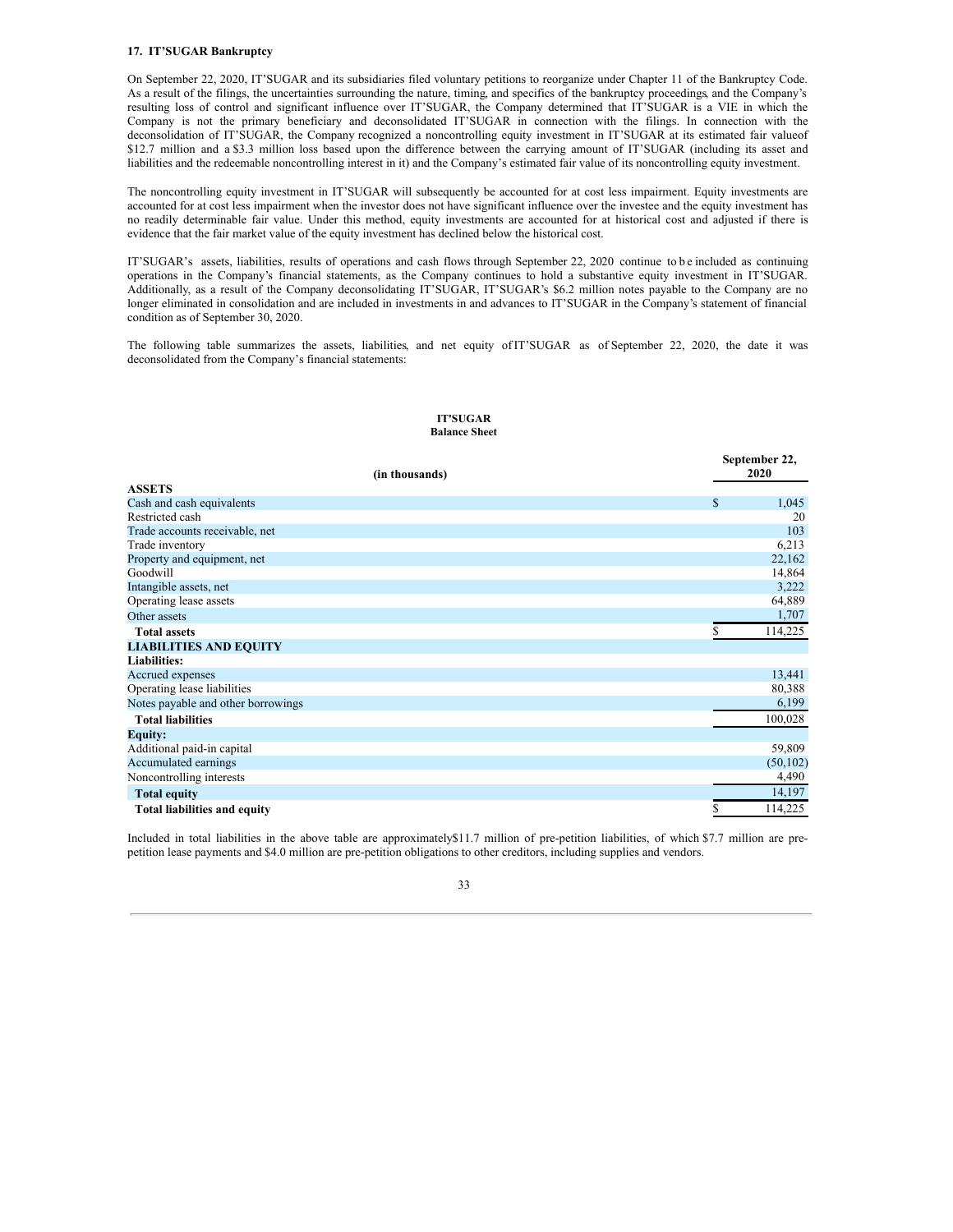Under the Bankruptcy Code, debtors may assume, assign or reject executory contracts and unexpired leases subject to the approval of the Bankruptcy Court and certain other conditions. Generally, the rejection of an executory contract or unexpired lease is treated as a prepetition breach of such executory contract or unexpired lease and, subject to certain exceptions, relieves the debtors of performing their future obligations under such executory contract or unexpired lease but entitles the contract counterparty or lessor to a pre-petition general unsecured claim for damages caused by such deemed breach subject, in the case of the rejection of unexpired leases of real property, to certain caps on damages. Counterparties to such rejected contracts or leases may assert unsecured claims in the Bankruptcy Court against the applicable debtor's estate for such damages. Generally, the assumption or assumption and assignment of an executory contract or unexpired lease requires the debtors to cure existing monetary defaults under such executory contract or unexpired lease and provide adequate assurance of future performance.

In connection with IT'SUGAR's Bankruptcy Cases, on October 7, 2020, IT'SUGAR obtained a \$4.0 million DIP credit facility from a subsidiary of the Company that was approved by the Bankruptcy Court on an interim basis pending a final hearing. As of November 9, 2020, \$2.0 million had been funded to IT'SUGAR. The principal amount outstanding under the DIP facility bears interest at the LIBOR daily floating rate plus 1.50% with monthly interest only payments until the full payment of all principal outstanding. The maturity date is the earliest of (a) 365 days from the petition date; (b) the effective date of a planof reorganization or liquidation; (c) the consummation of a sale(s) of all or substantially all of the assets of IT'SUGAR; (d) the occurrence of an Event of Default (as defined in the loan agreement); and (e) the entry of an order by the Bankruptcy Court approving or authorizing any alternative or additional debtor-in-possession financing. Notwithstanding the foregoing, the Company may, in its sole discretion, agree in writing withIT'SUGAR, to a later maturity date.

#### **18. Subsequent Events**

Subsequent events have been evaluated through the date the financial statements were available to be issued. As of such date, there were no material subsequent events identified that required recognition or disclosure other than as disclosed below or in the footnotes herein.

#### *Stock Repurchase Program*

On October 20, 2020,BBX Capital's Board of Directors authorized the repurchase of up to\$10 million of shares of BBX Capital's Class A Common Stock and Class B Common Stock. The timing, price, and number of shares repurchased will be based on market conditions, applicable securities laws, and other factors. The stock repurchases may be made from time to time through solicited or unsolicited transactions in the open market or in privately negotiated transactions. The stock repurchase authorization does not obligate the Company to repurchase any specific number of shares and may be suspended, modified, or terminated at any time without prior notice.

#### *Acquisition of Colonial Elegance*

On October 22, 2020, Renin acquired substantially all of the assets and assumed certain of the liabilities (the "Acquisition") of Colonial Elegance. Colonial Elegance, which is headquartered in Montreal, Canada, is a supplier and distributor of building products, including barn doors, closet doors, and stair parts, and its customers include various big box retailers in the United States and Canada.

The base purchase price for the Acquisition was CAD\$51.0 million (approximately USD \$39.0 million), substantially all of which was paid in cash by Renin at closing. In addition to the base purchase price, Renin acquired estimated excess working capital held by Colonial Elegance above an agreed upon target working capital amount of CAD \$13.0 million (approximately USD \$9.9 million) for CAD \$6.7 million (approximately USD \$5.1 million), of which CAD \$1.3 million (approximately USD \$1.0 million) was held back by Renin at closing. The final working capital adjustment amount will be determined by Renin and Colonial Elegance during the 90 day period following closing and may result in the payment of additional amounts to Colonial Elegance, including the release of all or a portion of the working capital adjustment holdback, or a refund to Renin (if the estimated working capital adjustment at closing exceeds the actual working capital adjustment by an amount in excess of the working capital adjustment holdback).

The Company made a \$5.0 million capital contribution to Renin to partially fund the Acquisition, while the remainder of the Acquisition was funded by Renin using borrowings under the 2020 TD Bank Credit Facility (as defined and described below).

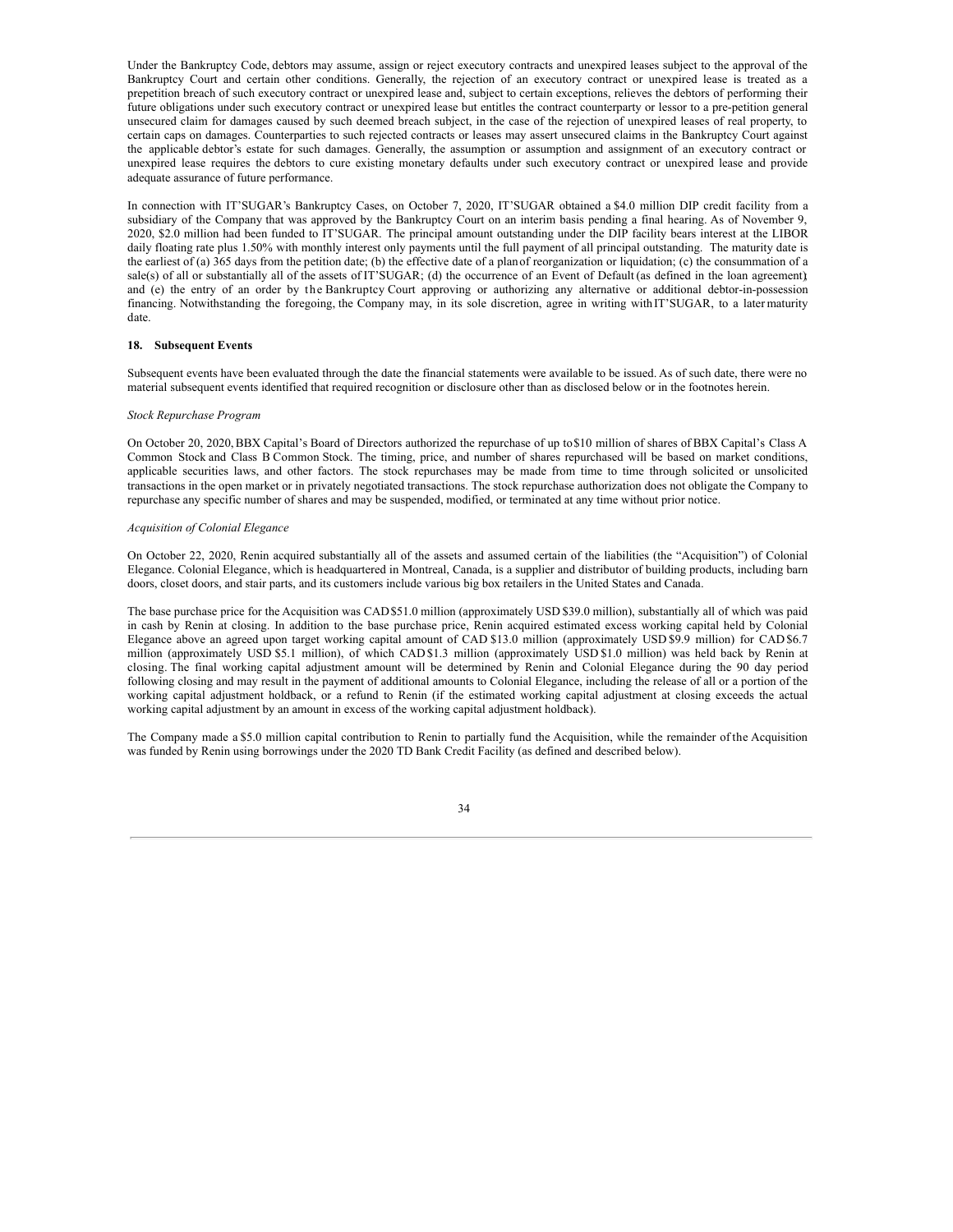The Acquisition was consummated pursuant to an Asset Purchase Agreement, dated October 22, 2020, between Renin Canada Corp., a wholly-owned subsidiary of Renin, and Colonial Elegance (the "Asset Purchase Agreement"). The Asset Purchase Agreement contains representations, warranties, and covenants believed to be customary for a transaction of this nature, including covenants as to indemnification for breaches of certain representations, warranties and covenants, subject to certain exclusions and caps. Renin has obtained a representations and warranties insurance policy under which Renin may seek coverage for breaches of certain of Colonial Elegance's representations, warranties, and covenants in the Asset Purchase Agreement, subject to certain exclusions, retention amounts, policy limits, and other terms and conditions.

## *Amended and Restated TD Bank Credit Facility*

In connection with the Acquisition, on October 22, 2020, Renin Canada Corp. and Renin US LLC, each of which is a wholly-owned subsidiary of Renin, entered into a credit agreement (the "2020 TD Bank Credit Facility") with TD Bank, which amended and restated their existing facility with TD Bank initially entered into in May 2017. The 2020 TD Bank Credit Facility includes a \$30.0 million term loan (the "Term Loan") and an operating loan of up to \$20.0 million (the "Operating Loan") and matures in October 2025. \$30.0 million of proceeds from the Term Loan and approximately \$8.0 million of borrowings under the Operating Loan were used to fund most of the purchase price and excess working capital payment related to the Acquisition, as described above. Amounts outstanding under the Term Loan and Operating Loan bear interest at (i) the Canadian Prime Rate plus a spread between 1.375% to 1.875% per annum, (ii) the United States Base Rate plus a spread between 1.00% to 1.50% per annum, or (iii) LIBOR or Canadian Bankers Acceptance Rate, in each case plus a spread between 2.875% to 3.375% per annum, with the spreads applicable to each rate depending on Renin's total leverage. In addition to ongoing payments of interest under the Term Loan and Operating Loan, the Term Loan requires quarterly payments of principal based on a stated percentage of the original principal amount of \$30.0 million, with approximately 37.5% of the original principal amount due at maturity in October 2025.

Pursuant to the terms and conditions of the 2020 TD Bank Credit Facility, Renin is required to comply with certain financial covenants, including a maximum total leverage ratio and a minimum total fixed charge coverage ratio determined quarterly. The 2020 TD Bank Credit Facility also contains other affirmative and negative covenants believed to be customary, including those that may, among other things, limit Renin's ability to make distributions to the Company and engage in certain transactions, including asset acquisitions or dispositions, mergers, consolidations, and similar transactions.

Renin has guaranteed the obligations of the borrowers under the 2020 TD Bank Credit Facility, and the 2020 TD Bank Credit Facility is collateralized by all of Renin's assets. In addition, the Company entered into a Pledge Agreement pursuant to which it pledged all of its membership interests in Renin as security for the borrower's obligations under the 2020 TD Bank Credit Facility.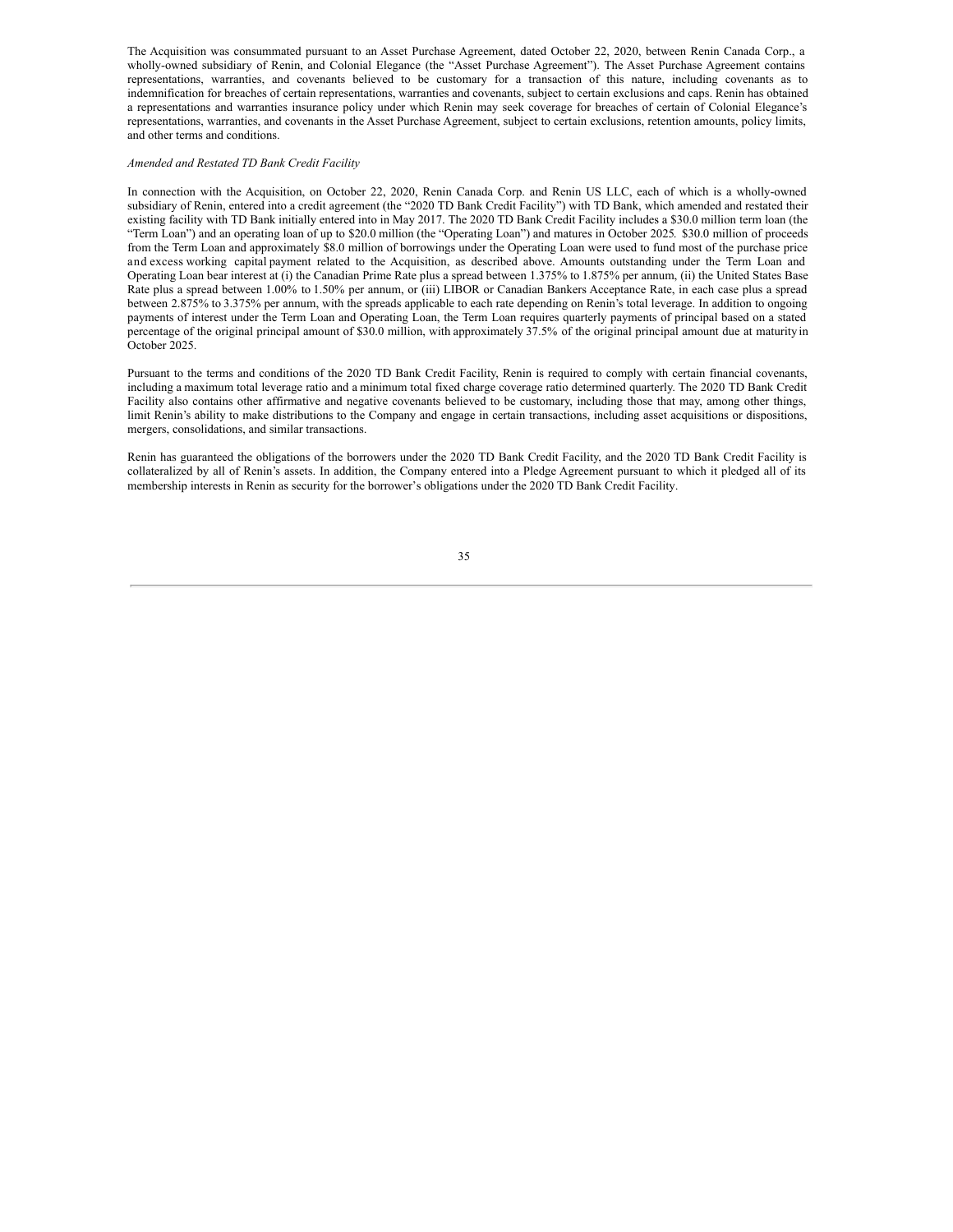## <span id="page-37-0"></span>**Item 2. Management's Discussion and Analysis of Financial Condition and Results of Operations**

Except as otherwise noted or where the context otherwise requires, the terms "the Company," "we," "us," or "our" refers to BBX Capital, Inc. and its consolidated subsidiaries, and the term "BBX Capital" refers to BBX Capital, Inc. as a standalone entity.

#### *Forward-Looking Statements*

This Quarterly Report on Form 10-Q contains forward-looking statements based largely on current expectations of the Company that involve a number of risks and uncertainties. All opinions, forecasts, projections, future plans, or other statements, other than statements of historical fact, are forward-looking statements and can be identified by the use of words or phrases such as "plans," "believes," "will," "expects," "anticipates," "intends," "estimates," "our view," "we see," "would," and words and phrases of similar import. The forwardlooking statements in this document are also forward-looking statements within the meaning of Section 27A of the Securities Act of 1933, as amended (the "Securities Act"), and Section 21E of the Securities Exchange Act of 1934, as amended (the "Exchange Act"), and involve substantial risks and uncertainties. We can give no assurance that such expectations will prove to be correct. Actual results, performance, or achievements could differ materially from those contemplated, expressed, or implied by the forward-looking statements contained herein. Forward-looking statements are based largely on our expectations and are subject to a number of risks and uncertainties that are subject to change based on factors which are, in many instances, beyond our control. When considering forward-looking statements, the reader should keep in mind the risks, uncertainties, and other cautionary statements made in this report and in the Company's other reports filed with the Securities and Exchange Commission ("SEC"). The reader should not place undue reliance on any forward-looking statement, which speaks only as of the date made. This document also contains information regarding the past performance of the Company and its respective investments and operations. The reader should note that prior or current performance is not a guarantee or indication of future performance. Comparisons of results for current and any prior periods are not intended to express any future trends or indications of future performance, and all such information should only be viewed as historical data.

Future results and the accuracy of forward-looking statements may be affected by various risks and uncertainties, including the risk factors applicable to the Company which are described herein and in the sections entitled "Cautionary Statement Regarding Forward-Looking Statements" and "Risk Factors" in the Company's Information Statement, dated August 27, 2020, included as Exhibit 99.1 to the Company's Form 10 filed with the SEC on August 27, 2020 (the Form 10 Information Statement"). These risks and uncertainties also include risks relating to public health issues, including, in particular, the COVID-19 pandemic, as it is not currently possible to accurately assess the expected duration and effects of the pandemic on our business. These include required closures of retail locations, travel and business restrictions, "shelter in place" and "stay at home" orders and advisories, volatility in the global and national economies and equity, credit, and commodities markets, worker absenteeism, quarantines, and other health-related restrictions; the duration and severity of the COVID-19 pandemic and the impact on demand for the Company's products and services, levels of consumer confidence, and supply chains; actions governments, businesses, and individuals take in response to the pandemic and their impact on economic activity and consumer spending, which will impact the Company's ability to successfully resume full business operations; the pace of recovery when the COVID-19 pandemic subsides and the possibility of a resurgence; competitive conditions; the Company's liquidity and the availability of capital; the effects and duration of steps the Company takes in response to the COVID-19 pandemic, including the inability to rehire or replace furloughed employees; risks that the Company may recognize further impairment losses; the risks and uncertainties inherent in the bankruptcy proceedings of IT'SUGAR LLC and its subsidiaries ("IT'SUGAR") and the inability to predict the effect of IT'SUGAR's reorganization and/or liquidation process on the Company and its results of operation and financial condition, including the risk that additional impairment charges may be required in the future, IT'SUGAR's ability to develop, prosecute, confirm and consummate a plan of reorganization or liquidation, IT'SUGAR's ability, through the Chapter 11 bankruptcy process, to reach agreement with its landlords or other third parties, and the risk that creditors of IT'SUGAR may assert claims against the Company or any of their respective subsidiaries (other than IT'SUGAR) and that the Company or any such subsidiary's assets may become subject to or included in IT'SUGAR's bankruptcy case; risks related to the Company's indebtedness, including the potential for accelerated maturities and debt covenant violations; the risk of heightened litigation as a result of actions taken in response to the COVID-19 pandemic; the impact of the COVID-19 pandemic on consumers, including, but not limited to, their income, their level of discretionary spending both during and after the pandemic, and their views towards the retail industry; and the risk that certain of the Company's operations, including retail locations, may not continue to generate recurring sources of cash during or following the pandemic to the extent anticipated or at all. This Quarterly Report on Form 10-Q also contains a discussion of the recent acquisition by Renin Holding, LLC ("Renin") of Colonial Elegance ("Colonial Elegance"), which is subject to the impact of economic, competitive and other factors affecting Renin and Colonial Elegance, including their operations,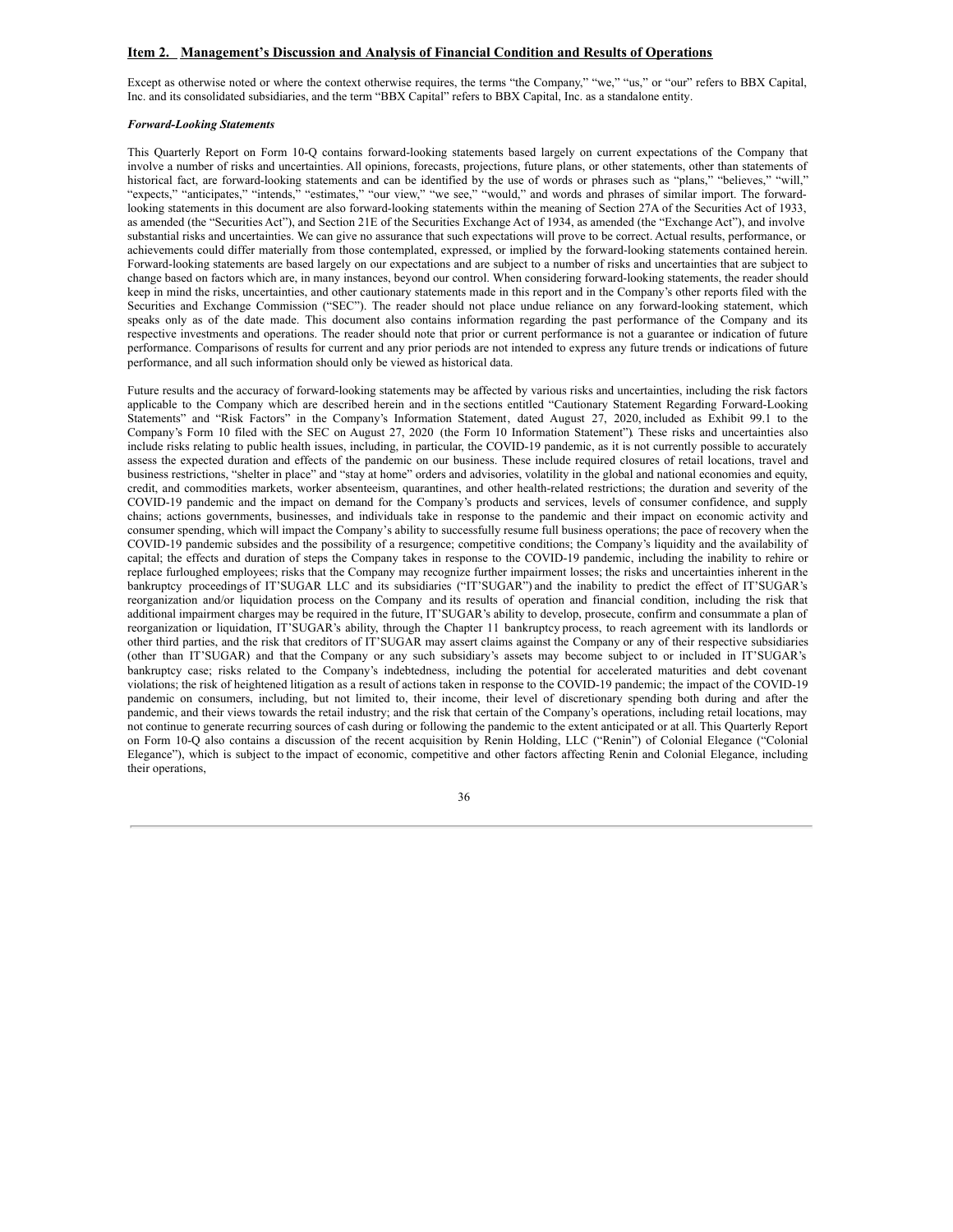markets, marketing strategies, products and services; the risk that the integration of Colonial Elegance may not be completed on a timely basis, or as anticipated; that the anticipated expansion or growth opportunities will not be achieved or if achieved will not be advantageous; that the acquisition will not be cash accretive immediately or at all; that net income may not be generated when anticipated or at all or the acquisition may result in net losses; that BBX Capital and/or Renin may not realize the anticipated benefits of the acquisition when or to the extent anticipated or at all; the risks associated with the increased indebtedness incurred by Renin to finance the acquisition including, compliance with financial covenants and restrictions on Renin's activities.

The risk factors described in Form 10 Information Statement, as well as the other risks and factors detailed in this report and the other reports filed by the Company with the SEC, are not necessarily all of the important factors that could cause the Company's actual results to differ materially from those expressed in any of the forward-looking statements. Other unknown or unpredictable factors could cause the Company's actual results to differ materially from those expressed in any of the forward-looking statements. As a result, the Company cautions that the foregoing factors are not exclusive.

Given these uncertainties, you are cautioned not to place undue reliance on forward-looking statements, and you should read this Quarterly Report on Form 10-Q with the understanding that actual future results, levels of activity, performance, and events and circumstances may be materially different from prior results or what the Company expects. The Company qualifies all forward-looking statements by these cautionary statements.

Forward-looking statements speak only as of the date of this Quarterly Report on Form 10-Q, and the Company undertakes no obligation to publicly update or revise any forward-looking statements to reflect events or circumstances that may arise after the date of this report.

#### **Critical Accounting Policies**

See the section "Critical Accounting Policies" in Form 10 Information Statement for a discussion of the Company's critical accounting policies.

#### **New Accounting Pronouncements**

See Note 1 to the Company's condensed consolidated financial statements included in Item 1 of this report for a discussion of new accounting pronouncements applicable to the Company.

#### **Overview**

BBX Capital is a Florida-based diversified holding company whose principal holdings are BBX Capital Real Estate LLC ("BBX Capital Real Estate" or "BBXRE"), BBX Sweet Holdings, LLC ("BBX Sweet Holdings"), and Renin Holdings, LLC ("Renin").

The Company's goal is to build long-term shareholder value. Since many of the Company's assets do not generate income on a regular or predictable basis, the Company's objective is long-term growth as measured by increases in book value and intrinsic value over time. The Company regularly reviews the performance of its investments and, based upon economic, market, and other relevant factors, considers transactions involving the sale or disposition of all or a portion of its assets, investments, or subsidiaries.

As of September 30, 2020, the Company had total consolidated assets of\$387.4 million and shareholders' equity of \$313.9 million.

#### *Spin-Of from Bluegreen Vacations Holding Corporation*

Prior to September 30, 2020,Bluegreen Vacations Holding Corporation ("BVH"), formerly BBX Capital Corporation, was a Florida-based diversified holding company whose principal holdings were Bluegreen Vacations Corporation ("Bluegreen"), BBX Capital Real Estate, BBX Sweet Holdings, and Renin". On September 30, 2020, BVH completed the spin-off of the Company, which separated BVH's business, activities, and investments into two separate, publicly-traded companies: (i) BVH, which continues to hold its investment in Bluegreen, and (ii) BBX Capital, which continues to hold all of BVH's other businesses and investments, including BBX Capital Real Estate, BBX Sweet Holdings, and Renin. The spin-off was consummated on September 30, 2020 with the distribution by BVH to its shareholders all of the outstanding shares of BBX Capital's Common Stock through the distribution of one share of BBX Capital's Class A Common Stock for each share of its Class A Common Stock held on September 22, 2020, the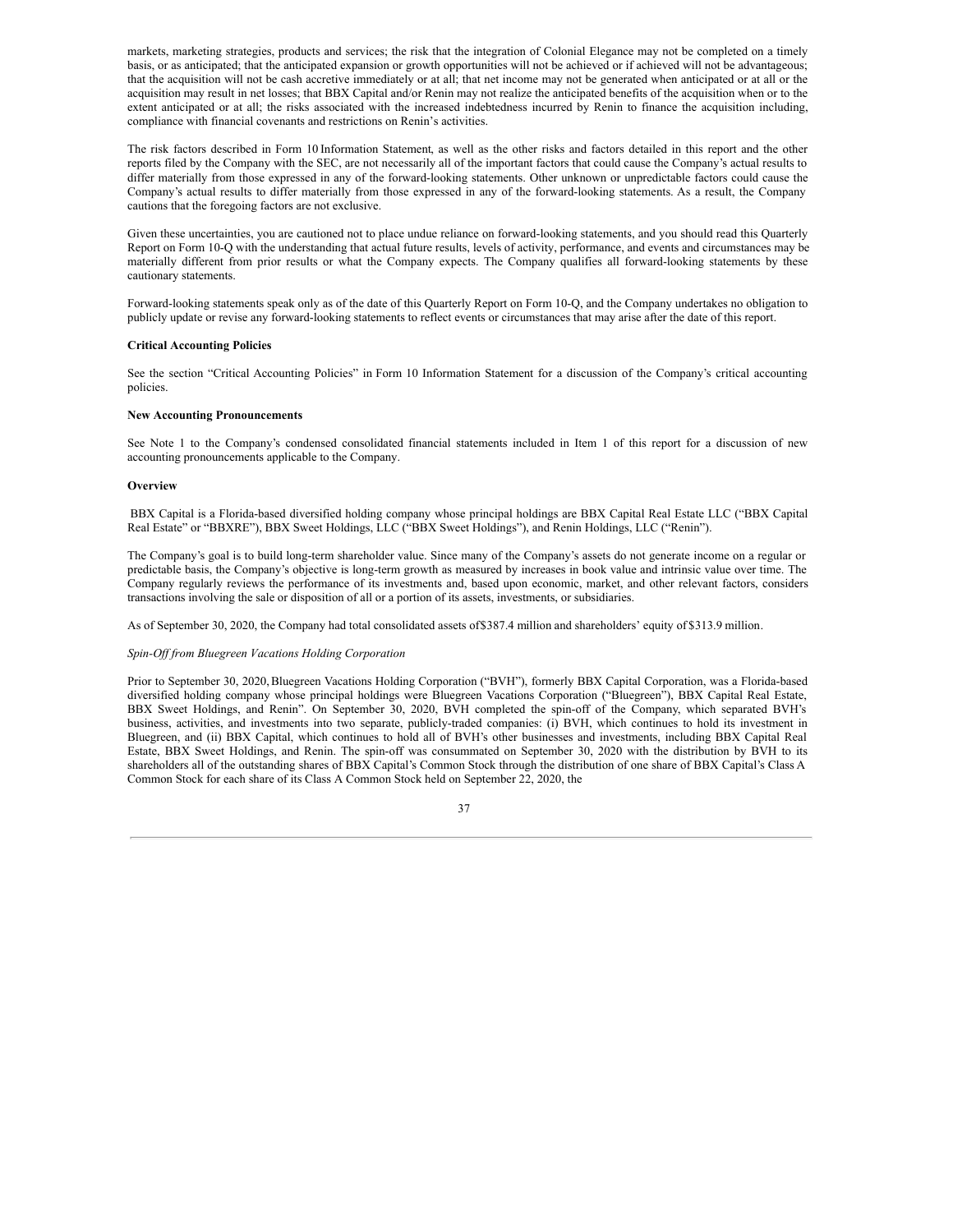record date for the distribution, and one share of BBX Capital's Class B Common Stock for each share ofits Class B Common Stock held on the record date. Accordingly, as of the close of business on September 30, 2020, BVH ceased to have an ownership interest in the Company, and BVH's shareholders who received shares of BBX Capital's Common Stock in the distribution became shareholders of the Company following the spin-off.

In connection with the spin-off, BBX Capital was converted from a Florida limited liability company into a Florida corporation and changed its name from BBX Capital Florida LLC to BBX Capital, Inc., and BVH changed its name from BBX Capital Corporation to Bluegreen Vacations Holding Corporation. In addition, in connection with the spin-off, BVH issued a \$75.0 million note payable to the Company that accrues interest at a rate of 6% per annum and requires payments of interest on a quarterly basis. Under the terms of the note, BVH will have the option in its discretion to defer interest payments under the note, with interest on the entire outstanding balance thereafter to accrue at a cumulative, compounded rate of 8% per annum until such time as BVH is current on all accrued payments under the note, including deferred interest. All outstanding amounts under the note will become due and payable in five years or earlier upon certain other events.

In October 2020, BBX Capital's Class A Common Stock commenced trading on the OTCQX Best Market under the ticker symbol "BBXIA," and its Class B Common Stock commenced trading on the OTC Pink Market under the ticker symbol "BBXIB."

#### *Rights Agreement*

On September 25, 2020, the Company adopted a rights agreement ("Rights Agreement") in light of the significant market volatility and uncertainties associated with the COVID-19 pandemic and the impact on the Company and the market price of BBX Capital's Class A Common Stock and Class B Common Stock. The Rights Agreement provides a deterrent to shareholders from acquiring a 5% or greater ownership interest in BBX Capital's Class A Common Stock , Class B Common Stock or total combined common stock without the prior approval of the board of directors.

## **Impact of the COVID-19 Pandemic**

The COVID-19 pandemic has resulted in an unprecedented disruption in the U.S. and global economies and the industries in which the Company operates due to, among other things, government ordered "shelter in place" and "stay at home" orders and advisories, travel restrictions, and restrictions on business operations, including government guidance and restrictions with respect to travel, public accommodations, social gatherings, and related matters, as well as the general public's reaction to the pandemic. The disruptions arising from the pandemic and the reaction of the general public had a significant adverse impact on the Company's financial condition and operations during the three and nine months ended September 30, 2020. The duration and severity of the pandemic and related disruptions, as well as the adverse impact on economic and market conditions, are uncertain; however, given the nature of these circumstances, the adverse impact of the pandemic on the Company's condensed consolidated results of operations, cash flows, and financial condition in 2020 has been, and is expected to continue to be, material. Furthermore, although the duration and severity of the effects of the pandemic are uncertain, demand for many of the Company's products and services may remain weak for a significant length of time, and the Company cannot predict if or when the industries in which the Company operates will return to pre-pandemic levels.

Although the impact of the COVID-19 pandemic on the Company's principalholdings and management's efforts to mitigate the effects of the pandemic has varied, as described in further detail below, BBX Capital and its subsidiaries have sought to take steps to manage expenses through cost saving initiatives and reductions in employee head count and actions to increase liquidity and strengthen the Company's financial position, including reducing planned capital expenditures. As of September 30, 2020, the Company's consolidated cash balances were \$96.6 million.

See below for additional discussion related to the current and estimated impacts of the COVID-19 pandemic on the Company's principal holdings.

#### **Summary of Consolidated Results of Operations**

## *Consolidated Results*

The following summarizes key financial highlights for the three months ended September 30, 2020 compared to the same 2019 period:

· Total consolidated revenues of \$42.2 million, a 11.5% decrease compared to the same 2019 period.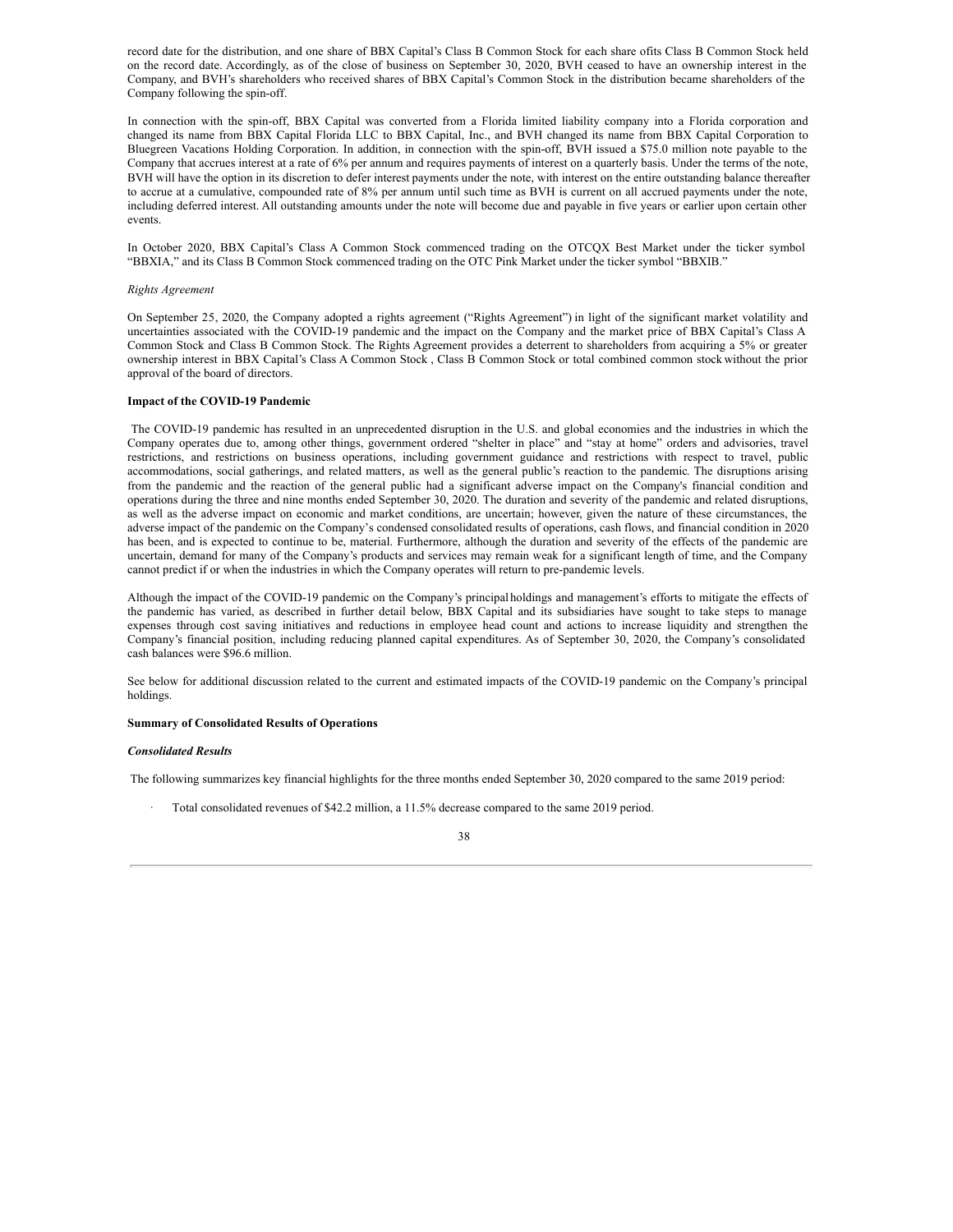- Loss from continuing operations before income taxes of \$10.4 million compared to income from continuing operations before income taxes of \$24.1 million during the same 2019 period.
- Net loss attributable to common shareholders of \$8.3 million compared to net income attributable to shareholder of \$13.6 million during the same 2019 period.
- · Diluted loss per share of \$0.43 compared to a diluted earnings per share of \$0.70 for the same 2019 period.

The following summarizes key financial highlights for the nine months ended September 30, 2020 compared to the same 2019 period:

- Total consolidated revenues of \$117.0 million, a 23.5% decrease compared to the same 2019 period.
- Loss from continuing operations before income taxes of \$54.4 million compared to income from continuing operations before income taxes of \$31.5 million during the same 2019 period.
- Net loss attributable to common shareholders of \$38.8 million compared to net income attributable to shareholder of \$15.4 million during the same 2019 period.
- Diluted loss per share of \$2.01 compared to a diluted income per share of \$0.80 for the same 2019 period.

The Company's consolidated results for the three months ended September 30, 2020 compared to the same 2019 period were significantly impacted by the following:

- · A net decrease in sale activity by BBX Capital Real Estate and its joint venturesin the 2020 period as compared to the 2019 period.
- · A decrease in BBX Sweet Holdings' revenues primarily attributable to the impact of the COVID-19 pandemic on its operations. · A net decrease in selling, general and administrative expenses primarily attributable to cost mitigating activities implemented in
- the 2020 period in response to the COVID-19 pandemic, including permanent and temporary reductions in workforce.
- The recognition of a loss of \$3.3 million upon the Company's deconsolidation of IT'SUGAR in connection with its filing of voluntary petitions to reorganize under Chapter 11 of the Bankruptcy Code.

In addition to the items discussed above for the three months ended September 30, 2020, the Company's consolidated results for the nine months ended September 30, 2020 compared to the same 2019 period were also significantly impacted by the recognition of impairment losses of \$30.7 million in the 2020 period primarily related to goodwill and long-lived assets associated with IT'SUGAR as a result of the impact of the COVID-19 pandemic.

## *Segment Results*

1

BBX Capital reports the results of its business activities through the following reportable segments: BBX Capital Real Estate, BBX Sweet Holdings, and Renin.

Information regarding income before income taxes by reportable segment is set forth in the table below (in thousands):

|                                                                 | <b>For the Three Months Ended</b><br>September 30, |           |         |           | <b>For the Nine Months Ended</b><br>September 30, |           |           |
|-----------------------------------------------------------------|----------------------------------------------------|-----------|---------|-----------|---------------------------------------------------|-----------|-----------|
|                                                                 |                                                    | 2020      | 2019    | Change    | 2020                                              | 2019      | Change    |
| <b>BBX Capital Real Estate</b>                                  | S.                                                 | 961       | 29.114  | (28, 153) | 4.633                                             | 50.641    | (46,008)  |
| <b>BBX</b> Sweet Holdings                                       |                                                    | (8,215)   | (115)   | (8,100)   | (47,167)                                          | (4,281)   | (42,886)  |
| Renin                                                           |                                                    | 1.489     | 480     | 1.009     | 3.414                                             | 1,551     | 1,863     |
| Other                                                           |                                                    | 814       | (114)   | 928       | (2,230)                                           | 130       | (2,360)   |
| Reconciling items and eliminations                              |                                                    | (5, 444)  | (5,303) | (141)     | (13,077)                                          | (16, 571) | 3,494     |
| (Loss) income before income taxes from<br>continuing operations |                                                    | (10, 395) | 24,062  | (34, 457) | (54, 427)                                         | 31,470    | (85, 897) |
| Benefit (provision) for income taxes                            |                                                    | 1,633     | (6,893) | 8,526     | 10,847                                            | (9,041)   | 19,888    |
| Net (loss) income from continuing operations                    |                                                    | (8, 762)  | 17,169  | (25,931)  | (43,580)                                          | 22,429    | (66,009)  |
| <b>Discontinued operations</b>                                  |                                                    |           | (3,654) | 3,654     | (74)                                              | (7,177)   | 7,103     |
| Net (loss) income                                               |                                                    | (8,762)   | 13,515  | (22, 277) | (43, 654)                                         | 15,252    | (58,906)  |
| Less: Net loss attributable to noncontrolling interests         |                                                    | 510       | 97      | 413       | 4,822                                             | 165       | 4,657     |
| Net (loss) income attributable to shareholders                  |                                                    | (8,252)   | 13,612  | (21, 864) | (38, 832)                                         | 15,417    | (54,249)  |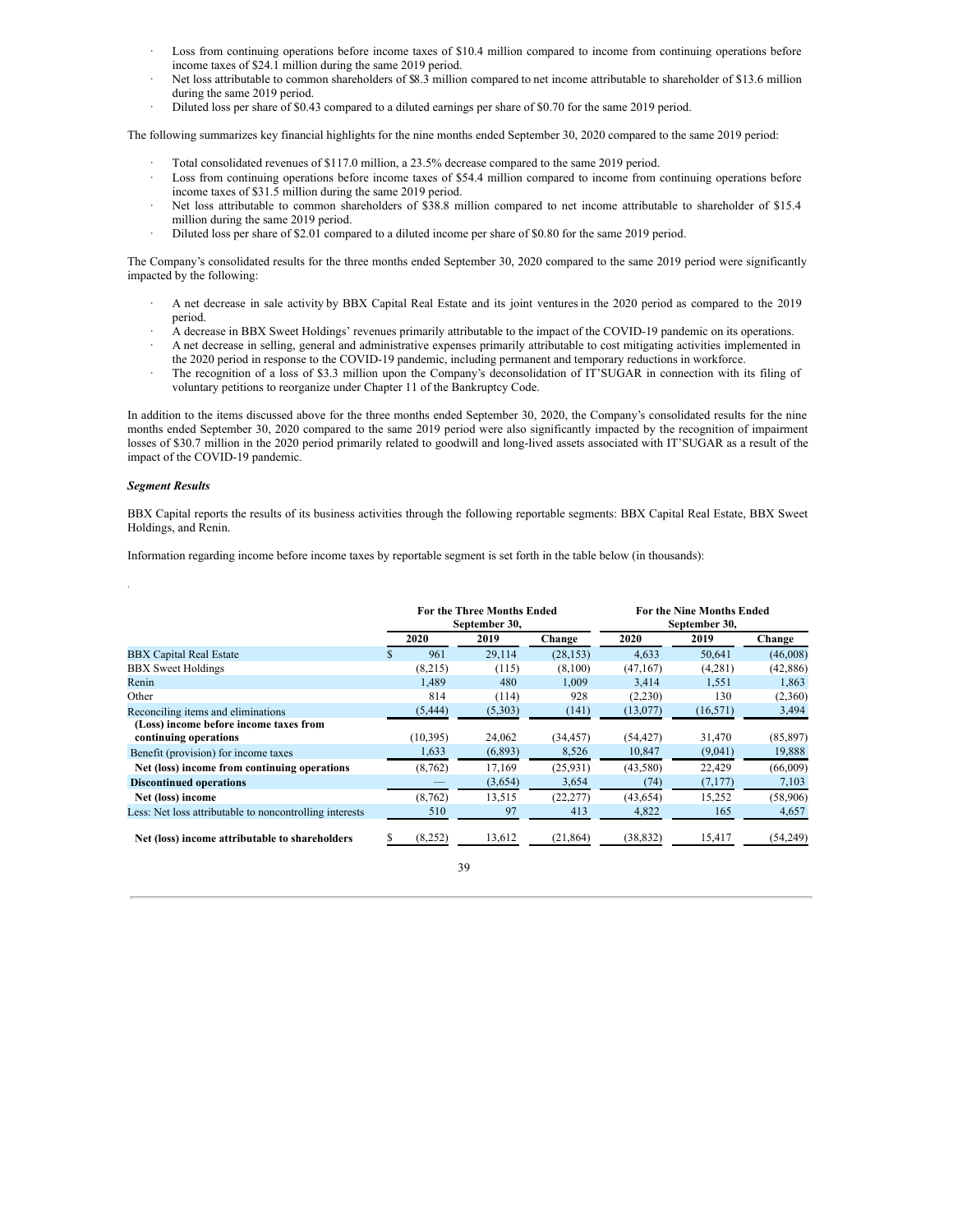## **BBX Capital Real Estate Reportable Segment**

#### *Segment Description*

BBX Capital Real Estate (or BBXRE) is engaged in the acquisition, development, construction, ownership, financing, and management of real estate and investments in real estate joint ventures, including investments in multifamily rental apartment communities, single-family master-planned for sale housing communities, and commercial properties located primarily in Florida. In addition, BBXRE owns a 50% equity interest in the Altman Companies, a developer and manager of multifamily apartment communities, and also manages the legacy assets acquired in connection with the Company's sale of BankAtlantic in 2012, including portfolios of loans receivable, real estate properties, and judgments against past borrowers.

## *Overview*

Although BBXRE has not to date been as significantly impacted by the COVID-19 pandemic as BBX Sweet Holdings, BBXRE's operations have been impacted by the pandemic, and it is expected that its operations will continue to be impacted by the pandemic in future periods. While recent construction activities have continued at BBXRE's existing projects and sales at its single-family home developments have generally returned to pre-pandemic levels following some disruptions in March and April 2020, the effects of the pandemic, including increased unemployment and economic uncertainty generally and in the real estate and credit markets in particular, as well as recent increases in the number of COVID-19 cases in Florida and throughout the United States, have impacted rental activities at BBXRE's multifamily apartment developments and increased uncertainty relating to the expected timing and pricing of future sales of multifamily apartment developments, single-family homes, and developed lots at BBXRE's Beacon Lake Community, as well as the timing and financing of new multifamily apartment developments.

While the Company expects that the impact of the COVID-19 pandemic will adversely affect BBXRE's operating results and financial condition for the year ended December 31, 2020, primarily with respect to the expected timing of sales, the Company evaluated various factors, including asset-specific factors, overall economic and market conditions, and the excess of the expected profits associated with real estate assets in relation to their carrying amounts, and concluded that, except as discussed below, there had not been a significant decline in the fair value of most of BBXRE's real estate assets as of September 30, 2020 that should be recognized as an impairment loss. As part of this evaluation, the Company considered the sales at its single-family home developments (which have returned to pre-pandemic levels), continued collection of rent at its multifamily apartment developments, and indications that there has not to date been a significant decline in sales prices for single family homes or an increase in capitalization rates for multifamily apartment communities. However, the Company recognized \$2.7 million of impairment losses during the nine months ended September 30, 2020 primarily related to a decline in the estimated fair values of certain of BBXRE's investments in joint ventures, including i) a joint venture that is developing an office tower, as the market for office space has been more significantly impacted by the pandemic compared to the single family and multifamily markets in which BBXRE primarily invests, and ii) a joint venture invested in a multifamily apartment community in which BBXRE purchased its interest following the stabilization of the underlying asset at a purchase price calculated based on assumptions related to the timing and pricing of the sale of the asset, both of which have been impacted by the pandemic.

There is no assurance that the real estate market will not be materially adversely impacted by the pandemic or otherwise, that the sales prices of single-family homes will not materially decline, that rents will be paid when due or at all, or that market rents will not materially decline. Further, while government efforts to delay or forestall evictions and the availability of judicial remedies have not to date materially impacted BBXRE's operations, they may in the future have an adverse impact on both market values and BBXRE's operating results. In addition, the effects of the pandemic may impact the costs of operating BBXRE's real estate assets, including, but not limited to, an increase in property insurance costs indicated by recently obtained quotes of insurance costs that are higher than pre-pandemic levels, which could also have an adverse impact on market values and BBXRE's operating results. BBXRE will continue to monitor economic and market conditions and may recognize further impairment losses in future periods as a result of various factors, including, but not limited to, material declines in overall real estate values, sales prices for single family homes, and/or rental rates for multifamily apartments.

Prior to the pandemic, BBXRE previously disclosed that it anticipated that its operating profits would decline in 2020 as compared to recent prior periods when significant sales of assets were consummated, and BBXRE expects that the effects of the COVID-19 pandemic will result in a further decline in its results of operations for 2020. Further, as BBXRE's primary focus in 2020 had been to source investments in new development opportunities with the goal of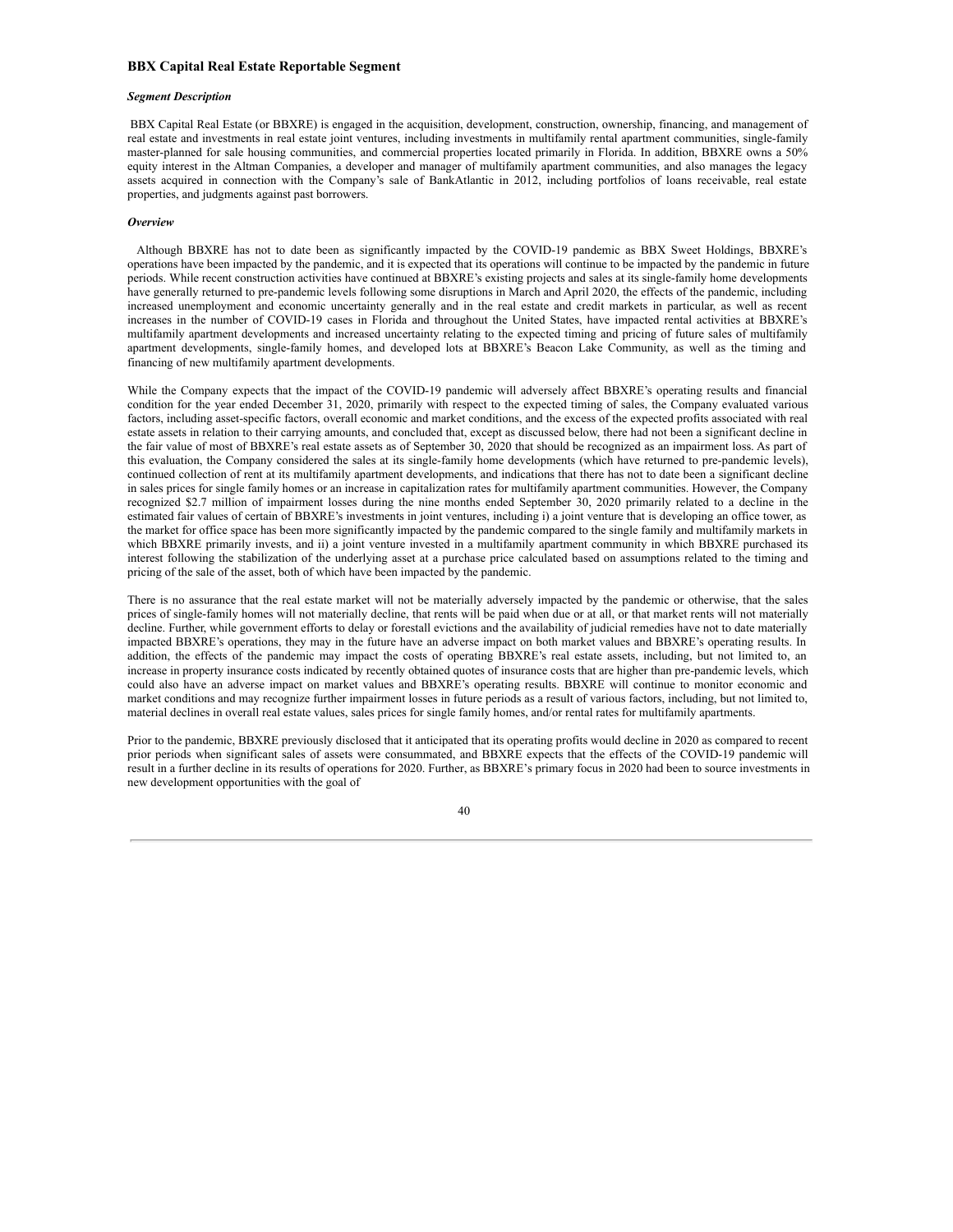building a diversified portfolio of real estate investments that generate profits in future periods, the effects of the COVID-19 pandemic may impact BBXRE over a longer term to the extent that its ability to identify new development opportunities that meet its investment criteria or source debt or equity capital from unaffiliated third parties is adversely impacted. While BBXRE may be able to identify opportunistic investments in a recessionary environment that could be funded with available cash, there is no certainty that such opportunities will be identified, that such opportunities will meet the Company's investment criteria, or that required funds will be available for that purpose.

As a result of the above factors, including the potential impact of the COVID-19 pandemic on sales of existing projects and investments in new development opportunities, BBXRE's results of operations and financial condition may be materially adversely impacted by the effects of the pandemic in future periods.

#### *The Altman Companies and Related Investments*

To date, the COVID-19 pandemic has not significantly impacted construction activities which remain ongoing at the existing projects sponsored by the Altman Companies, and as a result, the Altman Companies continues to generate development and general contractor fees from such projects. In addition, through September 30, 2020, the Altman Companies had collected in excess of 97% of the rents at the multifamily apartment communities under its management. While its leasing activities were conducted virtually during March through May 2020, the Altman Companies has reopened its leasing offices for visits by appointment. Although the Altman Companies experienced a decline in tenant demand and in the volume of new leases during the second quarter of 2020, it generally experienced an increase in the volume of new leases at its communities during the third quarter of 2020. However, in an effort to maintain occupancy at its stabilized communities and increase occupancy at its communities under development, commencing in the second quarter and through the third quarter of 2020, the Altman Companies offered an increased number of concessions to prospective and renewing tenants.

BBXRE and the Altman Companies currently believe that market participants for multifamily apartment communities similar to those sponsored and managed by the Altman Companies are generally assuming a short to medium term decline in occupancy and market rents and an increase in rent concessions, with the prospect of a recovery in occupancy and rental rates in 12-24 months. However, the impact of the COVID-19 pandemic on the economy remains uncertain, and the effects of the pandemic, including a prolonged economic downturn, high unemployment, the expiration of or a decrease in government benefits to individuals, and government-mandated moratoriums on tenant evictions, could ultimately have a longer term and more significant impact on rental rates, occupancy levels, and rent collections, including an increase in tenant delinquencies and/or requests for rent abatements. These effects would impact the amount of rental revenues generated from the multifamily apartment communities sponsored and managed by the Altman Companies, the extent of management fees earned by the Altman Companies, and the ability of the related joint ventures to stabilize and successfully sell such communities. Furthermore, a decline in rental revenues at developments sponsored by the Altman Companies could require it, as the sponsor and managing member, to fund operating shortfalls in certain circumstances.

Further, while there are indications that the capitalization rates for multifamily apartment communities similar to those sponsored and managed by the Altman Companies have generally remained steady, as the impact of the increased uncertainty in the overall marketis generally viewed as having been offset by the impact of the significant decline in interest rates, the impact of the COVID-19 pandemic on economic conditions in general, including uncertainty regarding the severity and duration of such impact, has adversely impacted the level of real estate sales activity and overall credit markets and may ultimately have a significant adverse impact on capitalization rates and real estate values in future periods, particularly if there is a prolonged economic downturn.

If there is a significant adverse impact on real estate values as a result of lower rental revenues, higher capitalization rates, or otherwise, the joint ventures sponsored by the Altman Companies may be unable to sell their respective multifamily apartment developments within the time frames previously anticipated and/or for the previously forecasted sales prices, if at all, which may impact the profits expected to be earned by BBXRE from its investment in the managing member of such projects and the ability of the joint ventures to repay or refinance construction loans on such projects and could result in the recognition of impairment losses related to BBXRE's investment in such projects. Furthermore, the Altman Companies may be unable to close on the equity and/or debt financing necessary to commence the construction of new projects, including the development of Altis at Lake Willis, which could result in increased operating losses at the Altman Companies due to a decline in development, general contractor, and management fees, the recognition of impairment losses by BBXRE and/or the Altman Companies related to their current investments in predevelopment expenditures and land acquired for development, and the recognition of impairment losses related to BBXRE's overall investment in the Altman Companies, as the profitability and value of the Altman Companies is directly correlated with its ability to source new development opportunities.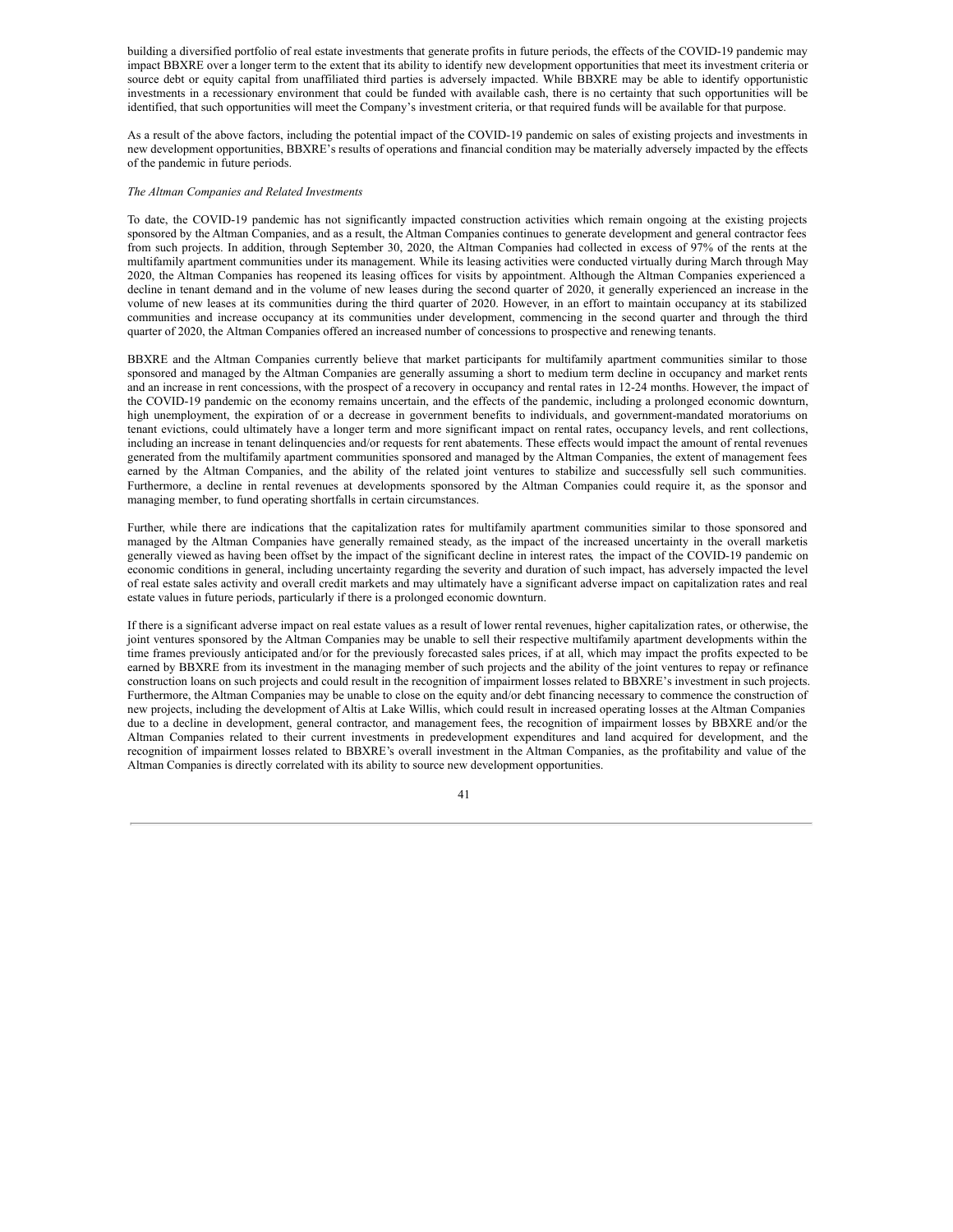## *Beacon Lake Master Planned Development*

During the nine months ended September 30, 2020, BBXRE continued the development of the lots comprising Phase II of the Beacon Lake Community in St. Johns County, Florida, which is expected to include approximately 400 single-family homes and 196 townhomes, and an additional 79 lots for single-family homes as part of Phase III of the project and sold to homebuilders 102 single family lots and 70 townhome lots. In addition, as part of BBXRE's efforts to maximize liquidity in light of overall economic conditions, the community development district related to the Beacon Lake Community issued \$8.6 million of additional community development bonds. The funds from the issuance were primarily used to reimburse BBXRE for its funding of ongoing development costs related to Phases II and III. As of September 30, 2020, BBXRE had entered into purchase agreements with homebuilders to sell developed lots for an additional 320 singlefamily homes and 126 townhomes as part of Phases II and III and has collected deposits related to these purchase agreements.

Following the initial outbreak of COVID-19 in March 2020, unaffiliated homebuilders at the Beacon Lake Community experienced a decline in the volume of sales traffic and home sales and requested extensions of their existing agreements for the purchase of additional developed lots from BBXRE, and BBXRE agreed to such extensions. Subsequently, sales activity significantly increased in May 2020 and generally returned to pre-pandemic levels subsequent to May 2020. Based on that activity, BBXRE currently expects the sale of the remaining developed lots to occur pursuant its purchase agreements with the homebuilders under the modified takedown schedules. However, there is no assurance that this will be the case, and the effects of the COVID-19 pandemic on the economy and demand for single-family housing remain uncertain and could result in further requests by homebuilders to extend the timing of their purchase of developed lots and/or failure of the homebuilders to meet their obligations under these contracts. In addition, a decline in home prices as a result of the economic impacts associated with the COVID-19 pandemic could result in a decrease in contractually owed contingent revenues expected to be earned by BBXRE in connection with sales of homes by homebuilders on developed lots previously sold to them, as well as a decrease in the expected sales prices for the unsold lots comprising the remainder of the Beacon Lakes Community. Although BBXRE does not currently expect that there will be a significant decrease in the sales prices or fair value of its unsold lots, a significant decline in the demand and pricing for single-family homes could result in the recognition of impairment losses in future periods.

#### *Results of Operations*

Information regarding the results of operations for BBXRE is set forth below (dollars in thousands):

|                                                   | <b>For the Three Months Ended</b><br>September 30, |       |         |           | <b>For the Nine Months Ended</b><br>September 30, |         |          |
|---------------------------------------------------|----------------------------------------------------|-------|---------|-----------|---------------------------------------------------|---------|----------|
|                                                   |                                                    | 2020  | 2019    | Change    | 2020                                              | 2019    | Change   |
| Sales of real estate inventory                    |                                                    | 4,970 | 370     | 4,600     | 14,248                                            | 5,030   | 9,218    |
| Interest income                                   |                                                    | 419   | 166     | 253       | 604                                               | 631     | (27)     |
| Net gains on sales of real estate assets          |                                                    | 164   | 399     | (235)     | 130                                               | 11,395  | (11,265) |
| Other                                             |                                                    | 329   | 197     | 132       | 1,116                                             | 1,321   | (205)    |
| <b>Total revenues</b>                             |                                                    | 5,882 | 1,132   | 4,750     | 16,098                                            | 18,377  | (2,279)  |
| Cost of real estate inventory sold                |                                                    | 3,367 |         | 3,367     | 9,473                                             | 2,643   | 6,830    |
| Recoveries from loan losses, net                  |                                                    | (807) | (1,821) | 1,014     | (5, 844)                                          | (4,206) | (1,638)  |
| Impairment losses                                 |                                                    |       | 37      | (37)      | 2,710                                             | 37      | 2,673    |
| Selling, general and administrative expenses      |                                                    | 1,715 | 2,336   | (621)     | 5,176                                             | 6,709   | (1, 533) |
| <b>Total costs and expenses</b>                   |                                                    | 4,275 | 552     | 3,723     | 11,515                                            | 5,183   | 6,332    |
| Operating profits                                 |                                                    | 1,607 | 580     | 1,027     | 4,583                                             | 13,194  | (8,611)  |
| Equity in net (losses) earnings of unconsolidated |                                                    |       |         |           |                                                   |         |          |
| joint ventures                                    |                                                    | (646) | 28,534  | (29, 180) | 50                                                | 37,276  | (37,226) |
| Other income                                      |                                                    |       |         |           |                                                   | 171     | (171)    |
| Income before income taxes                        |                                                    | 961   | 29,114  | (28, 153) | 4,633                                             | 50,641  | (46,008) |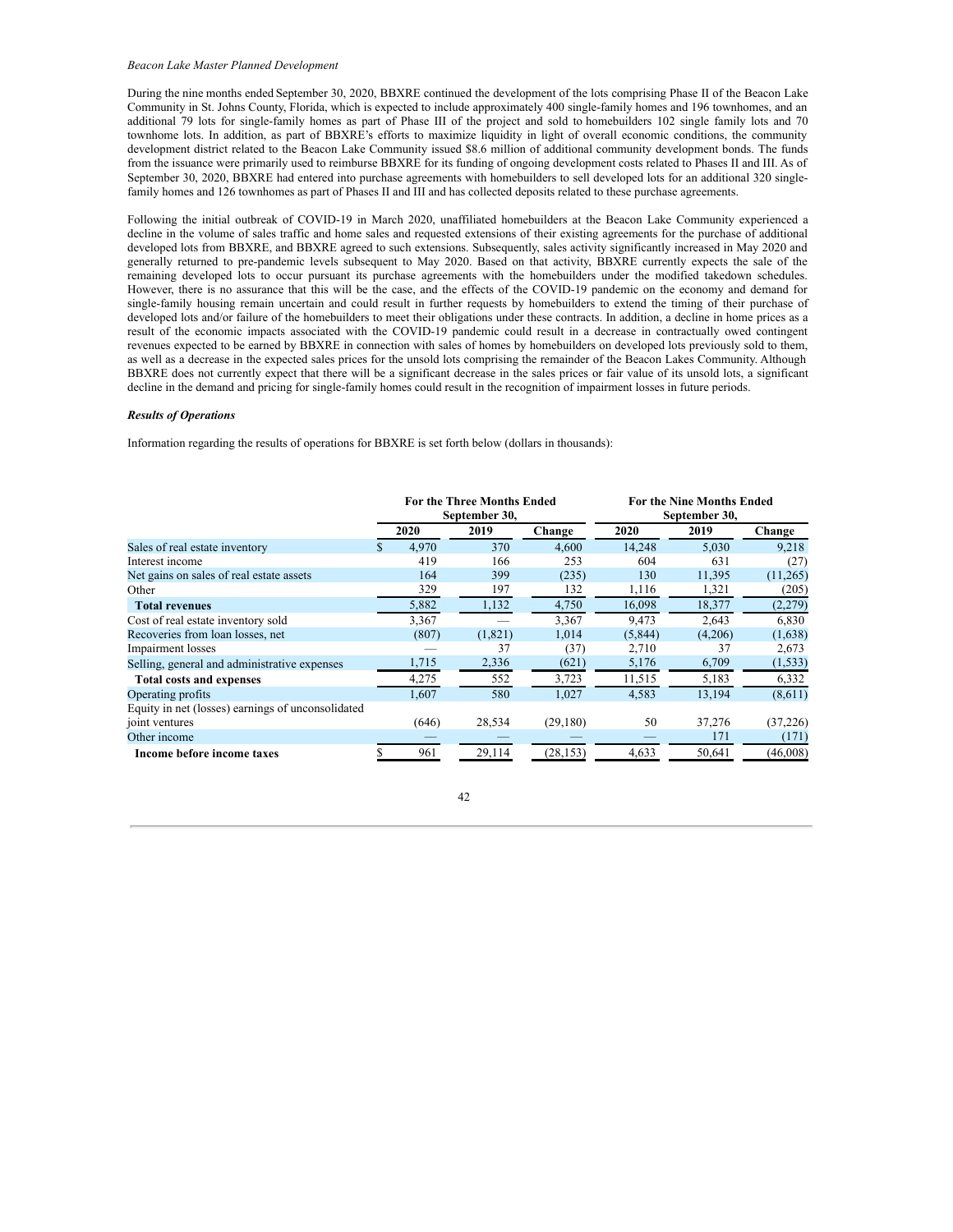BBX Capital Real Estate's income before income taxes for the three months endedSeptember 30, 2020 compared to the same 2019 period decreased by \$28.2 million primarily due to the following:

- · A decrease in equity in net earnings of unconsolidated joint ventures primarily due to BBXRE recognizing \$29.1 million of equity earnings from the Altis at Bonterra joint venture in 2019 as a result of the sale of its 314 unit multifamily apartment community in August 2019; and
- A net decrease in recoveries from loan losses partially offset by,
- · An increase in net profits from the sale of developed lots to homebuilders at the Beacon Lake Community development, as BBXRE sold 62 developed lots during the 2020 period and no developed lots during the 2019 period; and
- A decrease in selling, general and administrative expenses primarily associated withlower incentive bonuses and professional fees.

BBX Capital Real Estate's income before income taxes for the nine months ended September 30, 2020 compared to the same 2019 period decreased by \$46.0 million primarily due to the following:

- · A decrease in equity in net earnings of unconsolidated joint ventures primarily due to sales of real estate during the 2019 period, including the sale of real estate assets by the Altis at Bonterra, Altis at Lakeline, and PGA Design Center joint ventures and single-family homes by the Chapel Trail joint venture;
- · A decrease in net gains on sales of real estate assets primarily due to BBXRE's sale of various real estate assets during the 2019 period, including RoboVault and land parcels at PGA Station; and
- 
- The recognition of impairment losses during the 2020 period; partially offset by,<br>An increase in net profits from the sale of developed lots to homebuilders at the Beacon Lake Community development, as BBXRE sold 172 developed lots during the 2020 period and 51 developed lots during the 2019 period;
- · A net increase in recoveries from loan losses primarily due to a settlement with a financial institution servicing loans and guarantors for BBXRE; and · A decrease in selling, general and administrative expenses primarily due to the above mentioned cost reductions, a legal
- settlement with a title company in 2020, and lower operating expenses due to the sale of RoboVaultduring 2019.

## **BBX Sweet Holdings Reportable Segment**

### *Segment Description*

BBX Sweet Holdings is engaged in the ownership and management of operating businesses in the confectionery industry, including Hoffman's Chocolates, a retailer of gourmet chocolates with retail locations in South Florida, and Las Olas Confections and Snacks, a manufacturer and wholesaler of chocolate and other confectionery products.

BBX Sweet Holdings also owns approximately 93% of the equity interests in IT'SUGAR,a specialty candy retailer whose products include bulk candy, candy in giant packaging, and licensed and novelty items. Prior to September 22, 2020, the Company consolidated the financial statements of IT'SUGAR and its subsidiaries as a result of its 93% ownership of IT'SUGAR. However, as further discussed below, IT'SUGAR and its subsidiaries filed voluntary petitions to reorganize under Chapter 11 of the Bankruptcy Code in the U.S. Bankruptcy Court for the Southern District of Florida (the "Bankruptcy Court") on September 22, 2020, and the Company deconsolidated IT'SUGAR as a result of the filings and the uncertainties surrounding the nature, timing, and specifics of the bankruptcy proceedings.

## *Overview*

Although BBX Sweet Holdings' results from operations were improved for the first two months of 2020 as compared to 2019, reflecting, among other things, IT'SUGAR's opening of a three story candy department store at American Dream in New Jersey in December 2019 and the opening of three other stores in 2019, BBX Sweet Holdings has been materially adversely impacted by the effects of the COVID-19 pandemic.

In March 2020, as a result of various factors, including government-mandated closures and CDC and WHO advisories in connection with the COVID-19 pandemic, IT'SUGAR closed all of its retail locations and furloughed all store employees and the majority of its corporate employees. Between May 2020 and September 2020, IT'SUGAR reopened nearly all of its approximately 100 locations that were open prior to the pandemic as part of a phased reopening plan which included revised store floor plans, increased sanitation protocols, and the gradual recall of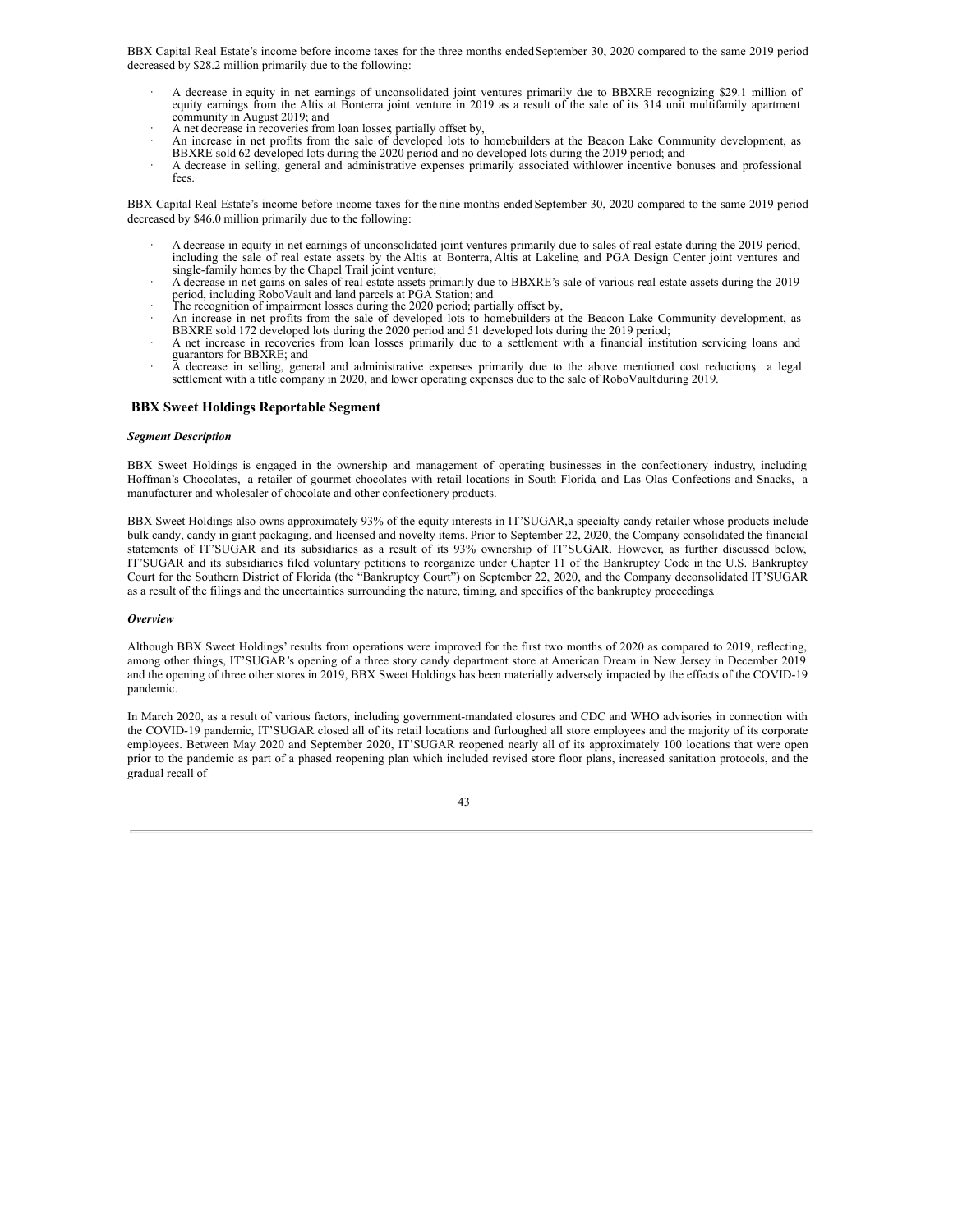furloughed store and corporate employees to full or part-time employment. However, from time to time, IT'SUGAR has been required to close previously reopened locations as a result of various factors, including government- mandated closures and staffing shortages.

IT'SUGAR ceased paying rent to the landlords of its closed locations in April 2020 and engaged in negotiations with its landlords for rent abatements, deferrals, and other modifications for both the period of time that the locations were closed and the subsequent period that the locations have been opened and operating under conditions which have been affected by the pandemic. In addition to its unpaid rental obligations, IT'SUGAR ceased paying various outstanding obligations to its vendors.

Although IT'SUGAR was able to reopen its retail locations and received an advance of \$2.0 million from a subsidiary of BBX Capital (as further described in Note 7 to the Company's condensed consolidated financial statements included in Item 1 of this report), IT'SUGAR was unable to maintain sufficient liquidity to sustain its operations as i) it was unable to obtain significant rent abatements or deferrals from its landlords and amended payment terms from its vendors and ii) its sales volumes had not sufficiently improved and stabilized following the reopening of its locations. In particular, although a significant portion of its retail locations were reopened during the three months ended September 30, 2020, IT'SUGAR's total revenues for the period declined by approximately 50.4% as compared to the comparable period in 2019. As a result, on September 22, 2020, IT'SUGAR and its subsidiaries filed voluntary petitions to reorganize under Chapter 11 of the Bankruptcy Code in the Bankruptcy Court (the cases commenced by such filings, the "Bankruptcy Cases")

Under Section 362 of the Bankruptcy Code, the filing of bankruptcy petitions automatically stays most actions against IT'SUGAR, including most actions to collect pre-petition indebtedness or to exercise control of the property of IT'SUGAR. Accordingly, absent an order of the Bankruptcy Court, substantially all pre-petition liabilities will be subject to settlement under a plan of reorganization, as further described below.

In order to successfully exit the Chapter 11 Bankruptcy Cases, IT'SUGAR will need to propose, and obtain confirmation by the Bankruptcy Court of, a plan of reorganization or liquidation (the "Reorganization Plan") that satisfies the requirements of the Bankruptcy Code. The Reorganization Plan will determine the rights and claims of various creditors and security holders, and under the priority rules established by the Bankruptcy Code, certain post-petition liabilities and pre-petition liabilities will be given priority over pre-petition indebtedness and need to be satisfied before unsecured creditors or stockholders are entitled to any distribution. As provided by the Bankruptcy Code, IT'SUGAR initially has the exclusive right to solicit a plan and plans to submit a Reorganization Plan to the Bankruptcy Court in the near future. In connection with the Chapter 11 Bankruptcy Cases, the Office of the United States Trustee, a division of the Department of Justice, has appointed an official committee of unsecured creditors (the "Creditors' Committee"), which has a right to be heard on all matters that come before the Bankruptcy Court, including the confirmation of the Reorganization Plan.

If IT'SUGAR fails to file a Reorganization Plan or if the Bankruptcy Court does not confirm a Reorganization Plan filed by IT'SUGAR, the Bankruptcy Cases could be converted to cases under Chapter 7 of the Bankruptcy Code. Under Chapter 7 bankruptcy cases, a trustee would be appointed to collect IT'SUGAR's assets, reduce them to cash, and distribute the proceeds to IT'SUGAR's creditors in accordance with the statutory scheme of the Bankruptcy Code. Alternatively, if IT'SUGAR's Reorganization Plan is not confirmed by the Bankruptcy Court, in lieu of the conversion of the Bankruptcy Cases to Chapter 7 bankruptcy cases, the Bankruptcy Court could dismiss the Bankruptcy Cases.

At the current time, IT'SUGAR is continuing to operate its retail locations under the supervision of the Bankruptcy Court and Creditors' Committee and is negotiating with its creditors in relation to a proposed Reorganization Plan and the terms of amendments to the lease agreements associated with its retail locations.

At this time, it is not possible to predict the ultimate effect of the reorganization process on IT'SUGAR's business and creditors or when, or if, IT'SUGAR may emerge from bankruptcy. While the reorganization process may improve IT'SUGAR's result of operations, cash flows, and financial condition if it obtains relief in relation to its pre-petition liabilities and it is able to negotiate amendments to its lease agreements that lower its ongoing occupancy costs, there is no assurance that it will obtain such relief, and the ultimate impact of the Bankruptcy Cases and the reorganization process on IT'SUGAR and its results of operations, cash flows, or financial condition remains uncertain. Further, the effects of the COVID-19 pandemic on demand, sales levels, and consumer behavior, as well as the current recessionary economic environment, have had and could continue to have a material adverse effect on IT'SUGAR's business, results of operations, and financial condition both during the resolution of the bankruptcy proceedings and thereafter.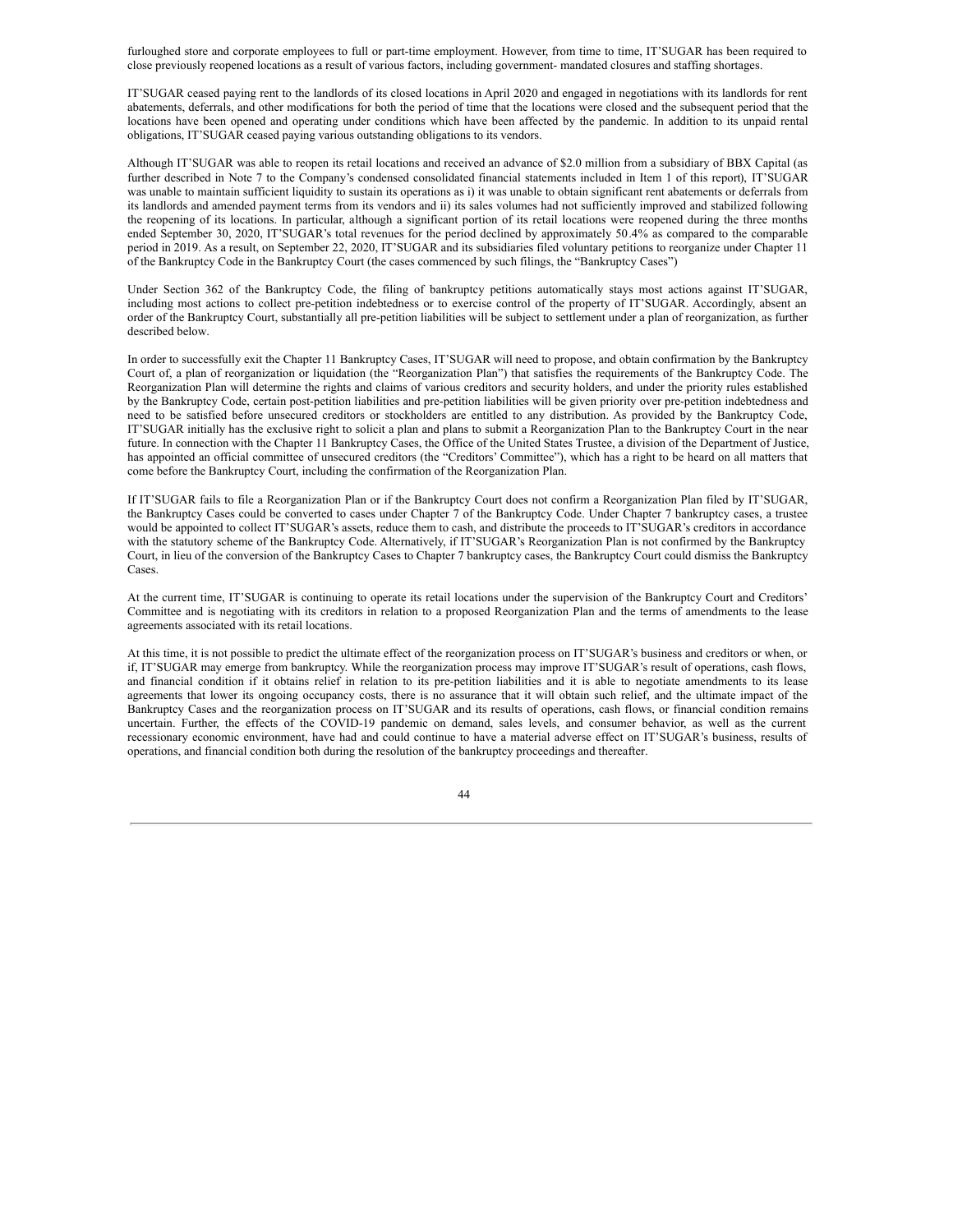As a result of IT'SUGAR filing the Chapter 11 Bankruptcy Cases and theuncertainties surrounding the nature, timing, and specifics of the bankruptcy proceedings, the Company deconsolidated IT'SUGAR as of September 22, 2020 and recognized a loss of \$3.3 million during the three and nine months ended September 30, 2020 in connection with the deconsolidation, as further discussed in Note 17 to the Company's condensed consolidated financial statements included in Item 1 of this report. Prior to the deconsolidation of IT'SUGAR,the Company recognized \$25.3 million of impairment losses during the nine months ended September 30, 2020 related to IT'SUGAR's goodwill and long-lived assets as a result of the effects of the pandemic, including the recognition of a goodwill impairment loss of\$20.3 million based on a decline in the estimated fair value of IT'SUGAR. The decline in the estimated fair value of IT'SUGAR during the nine months ended September 30, 2020 as compared to the Company's prior valuation of IT'SUGAR as of December 31, 2019 reflected the impact on the Company's estimated future cash flows of the temporary closure of IT'SUGAR's retail locations commencing in March 2020, including the liabilities incurred by IT'SUGAR during the shutdown, and considered scenarios in which IT'SUGAR's business and sales volumes would stabilize following the phased reopening of its retail locations. The Company's estimated discount rate applicable to IT'SUGAR's cash flows was also increased to reflect, among other things, changes in market conditions, the uncertainty of the duration and severity of the economic downturn, uncertainty related to the retail environment and consumer behavior, uncertainty related to IT'SUGAR's ability to stabilize its operations and implement its long-term strategies for its business, and the deterioration in IT'SUGAR's financial condition as a result of the effects of the COVID-19 pandemic, including its lack of sufficient liquidity for its operations during 2020.

The Company's assessment of IT'SUGAR's assets for impairment, as well as its estimate of the fair value of its investment in IT'SUGAR in connection with the deconsolidation of IT'SUGAR, required the Company to make estimates based on facts and circumstances as of each reporting date and assumptions about current and future economic and market conditions. These assumptions included the stabilization of IT'SUGAR following a phased reopening of its retail locations in 2020 and its ability to access and operate in its retail locations in spite of ongoing negotiations with the landlords of these locations related to unpaid rents. Further, the Company's estimated fair value of its investment in IT'SUGAR at the time of its filing of the Bankruptcy Cases included assumptions related to relief of pre-petition obligations and improved occupancy costs as a result of renegotiated lease agreements for its retail locations. In addition, the Company's estimates assumed that there would not be a material permanent decline in the demand for IT'SUGAR's products and that IT'SUGAR will ultimately in the future return to its full operations and implement its long-term strategy to reinvest in and grow its business. However, as it is difficult to predict i) the severity, magnitude, and duration, as well as the economic consequences, of the COVID-19 pandemic, which are uncertain and rapidly changing and may involve the re-implementation of government mandated closures or operating restrictions, and ii) the ultimate outcome of IT'SUGAR's Chapter 11 Bankruptcy Cases, these estimates and assumptions may change over time, which may result in the recognition of additional impairment losses related to the Company's investment in IT'SUGAR that would be material to the Company's financial statements. Changes in assumptions that could materially impact the Company's estimates related to IT'SUGAR that could result in the recognition of impairment losses in future periods include, but are not limited to, IT'SUGAR's Chapter 11 Bankruptcy Cases being converted to Chapter 7 bankruptcy cases, IT'SUGAR not obtaining expected relief during the reorganization, a material permanent decline in demand for IT'SUGAR's products, IT'SUGAR abandoning its long-term strategy to reinvest and grow its business as a result of changes in consumer demand, and significant additional closures following the initial reopening of locations as a result of additional outbreaks of COVID-19.

As a result of the above factors, the Company recognized \$25.3 million of impairment losses related to IT'SUGAR's goodwill and longlived assets during the nine months ended September 30, 2020, including the recognition of a goodwill impairment loss of \$20.3 million based on a decline in the estimated fair value of IT'SUGAR. See Notes 1 and 6 to the Company's condensed consolidated financial statements included in Item 1 of this report for additional information with respect to the Company's recognition of impairment losses related to IT'SUGAR, including the Company's significant estimates and assumptions related to IT'SUGAR and the fact that such assumptions may change over time as a result of the COVID-19 pandemic and the ultimate outcome of IT'SUGAR's Chapter 11 bankruptcy cases, which may result in the recognition of additional impairment lossesrelated to the BBX Sweet Holdings' investment in IT'SUGAR that would be material to the Company's financial statements.

In April 2020, BBX Capital, through a wholly-owned subsidiary of BBXRE, purchased IT'SUGAR's revolving line of credit and equipment note from the respective lenders for the aggregate outstanding principal balance of the loans of \$4.3 million plus accrued interest and subsequently advanced an additional \$2.0 million to IT'SUGAR pursuant to the terms of the loans. In addition, in October 2020, IT'SUGAR obtained a \$4.0 million "debtor in possession" credit facility from a subsidiary of BBX Capital that was approved by the Bankruptcy Court on an interim basis pending a final hearing. As of November 9, 2020, \$2.0 million had been funded to IT'SUGAR under the DIP credit facility.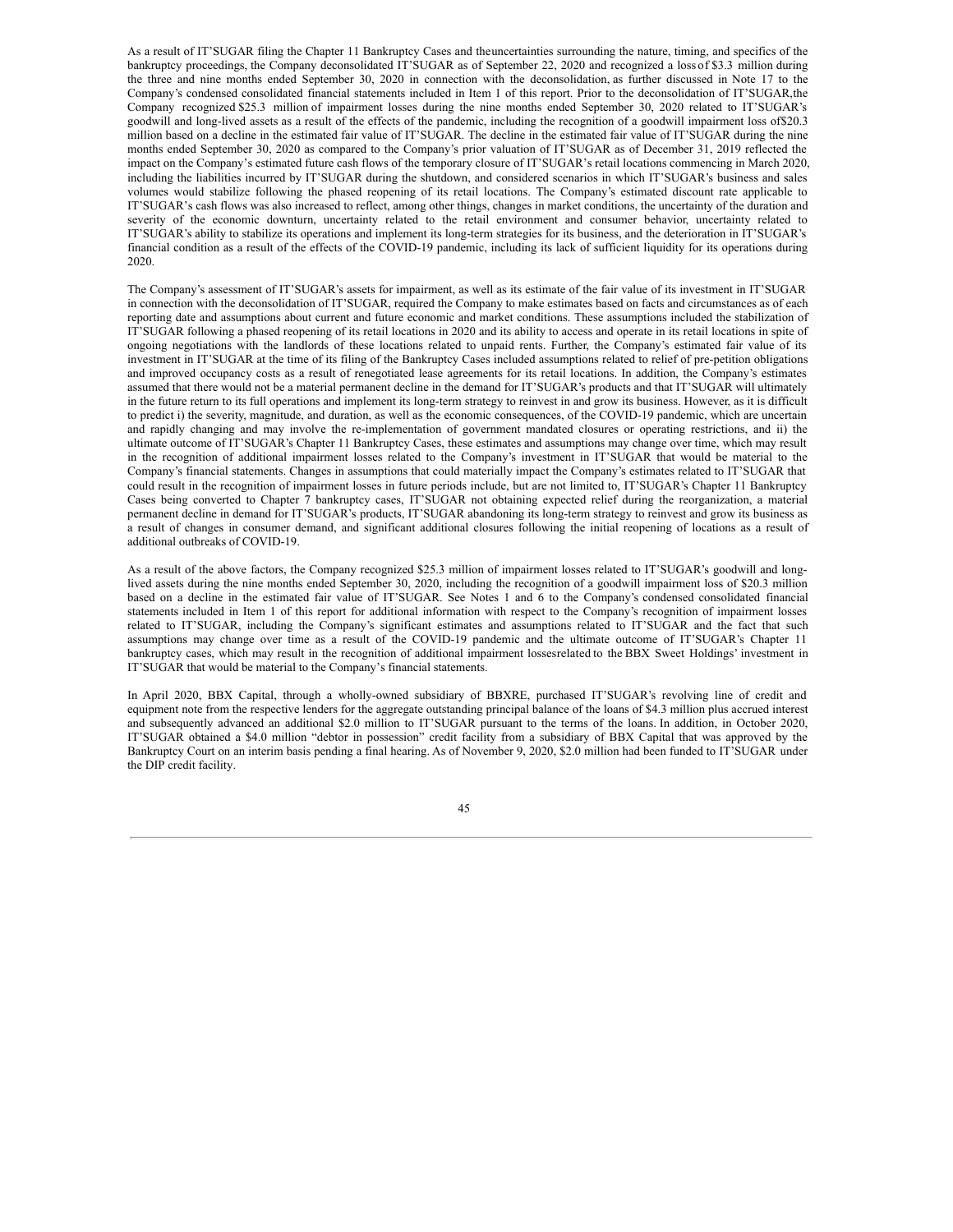See Note 17 to the Company's condensed consolidated financial statements included in Item 1 of this report for additional information with respect to IT'SUGAR's Bankruptcy Cases and the Company's issuance of DIP financing to IT'SUGAR.

## *Hof man's Chocolates and Las Olas Confections and Snacks*

In addition to the material adverse impact of the COVID-19 pandemic on IT'SUGAR's operations, BBX Sweet Holdings' other operations have also been impacted by the pandemic. In March 2020, Hoffman's Chocolates closed all of its retail locations to customer traffic and limited sales to curbside pickup (where allowable by government mandates) and online customers, and during the three months ended June 30, 2020, it commenced a phased reopening of its locations to customer traffic. As of July 1, 2020, Hoffman's Chocolates had reopened all of its locations, and its sales volumes during the three months ended September 30, 2020 were approximately 71% of pre-pandemic levels (as compared to the comparable period in 2019). Although Las Olas Confections and Snacks experienced a decline in sales through the second quarter of 2020, its manufacturing and distribution processes were not materially impacted by the pandemic, and its sales during the nine months ended September 30, 2020 were approximately 92% of pre-pandemic levels (as compared to the comparable period in 2019).

Hoffman's Chocolates and Las Olas Confections and Snacks have also been engaged in negotiations with the landlords of their respective retail and manufacturing locations for rent abatements, deferrals, and other modifications. As of September 30, 2020, Hoffman's Chocolates and Las Olas Confections and Snacks had accrued and unpaid current rental obligations of \$0.2 million, which are included in other liabilities in the Company's condensed consolidated statement of financial condition, and they had executed lease amendments with respect to 6 of these locations, including Las Olas Confections and Snacks' manufacturing facility in Orlando, Florida. There is no assurance that the sales volumes of these businesses will improve, and they may be required to close previously reopened locations as a result of governments reimplementing mandated closures or otherwise. There is also no assurance that Hoffman's Chocolates will be able to execute a lease amendment with the landlord of its remaining location for which an agreement has yet to be reached, and due to the uncertainty related to these businesses as a result of the pandemic, there is no assurance they will be in a position to meet their obligations under the terms of lease agreements and amendments that have been executed or are otherwise being negotiated.

## *Results of Operations*

Information regarding the results of operations for BBX Sweet Holdings is set forth below (dollars in thousands):

|                                              | <b>For the Three Months Ended</b><br>September 30, |          |          |           | <b>For the Nine Months Ended</b><br>September 30, |           |           |
|----------------------------------------------|----------------------------------------------------|----------|----------|-----------|---------------------------------------------------|-----------|-----------|
|                                              |                                                    | 2020     | 2019     | Change    | 2020                                              | 2019      | Change    |
| Trade sales                                  |                                                    | 15,166   | 28,051   | (12, 885) | 41,743                                            | 76,039    | (34,296)  |
| Cost of trade sales                          |                                                    | (11,678) | (17,229) | 5,551     | (35, 493)                                         | (48, 862) | 13,369    |
| <b>Gross margin</b>                          |                                                    | 3,488    | 10,822   | (7, 334)  | 6,250                                             | 27,177    | (20, 927) |
| Interest income                              |                                                    |          | 12       | (10)      | 29                                                | 43        | (14)      |
| Other revenue                                |                                                    | 77       | 115      | (38)      | 281                                               | 210       | 71        |
| Interest expense                             |                                                    | (54)     | (45)     | (9)       | (170)                                             | (143)     | (27)      |
| <b>Impairment</b> losses                     |                                                    |          |          |           | (25,303)                                          |           | (25,303)  |
| Selling, general and administrative expenses |                                                    | (8, 483) | (11,086) | 2,603     | (25, 123)                                         | (31,860)  | 6,737     |
| <b>Total operating losses</b>                |                                                    | (4.970)  | (182)    | (4,788)   | (44, 036)                                         | (4, 573)  | (39, 463) |
| Loss on the deconsolidation of IT'SUGAR, LLC |                                                    | (3,326)  |          | (3,326)   | (3,326)                                           | $\theta$  | (3,326)   |
| Other income                                 |                                                    | 81       | 67       | 14        | 195                                               | 292       | (97)      |
| Loss before income taxes                     |                                                    | (8,215)  | (115)    | (8,100)   | (47, 167)                                         | (4,281)   | (42, 886) |
| Gross margin percentage                      | $\%$                                               | 23.00    | 38.58    | (15.58)   | 14.97                                             | 35.74     | (20.77)   |
| SG&A as a percent of trade sales             | $\frac{0}{0}$                                      | (55.93)  | (39.52)  | (16.41)   | (60.18)                                           | (41.90)   | (18.28)   |

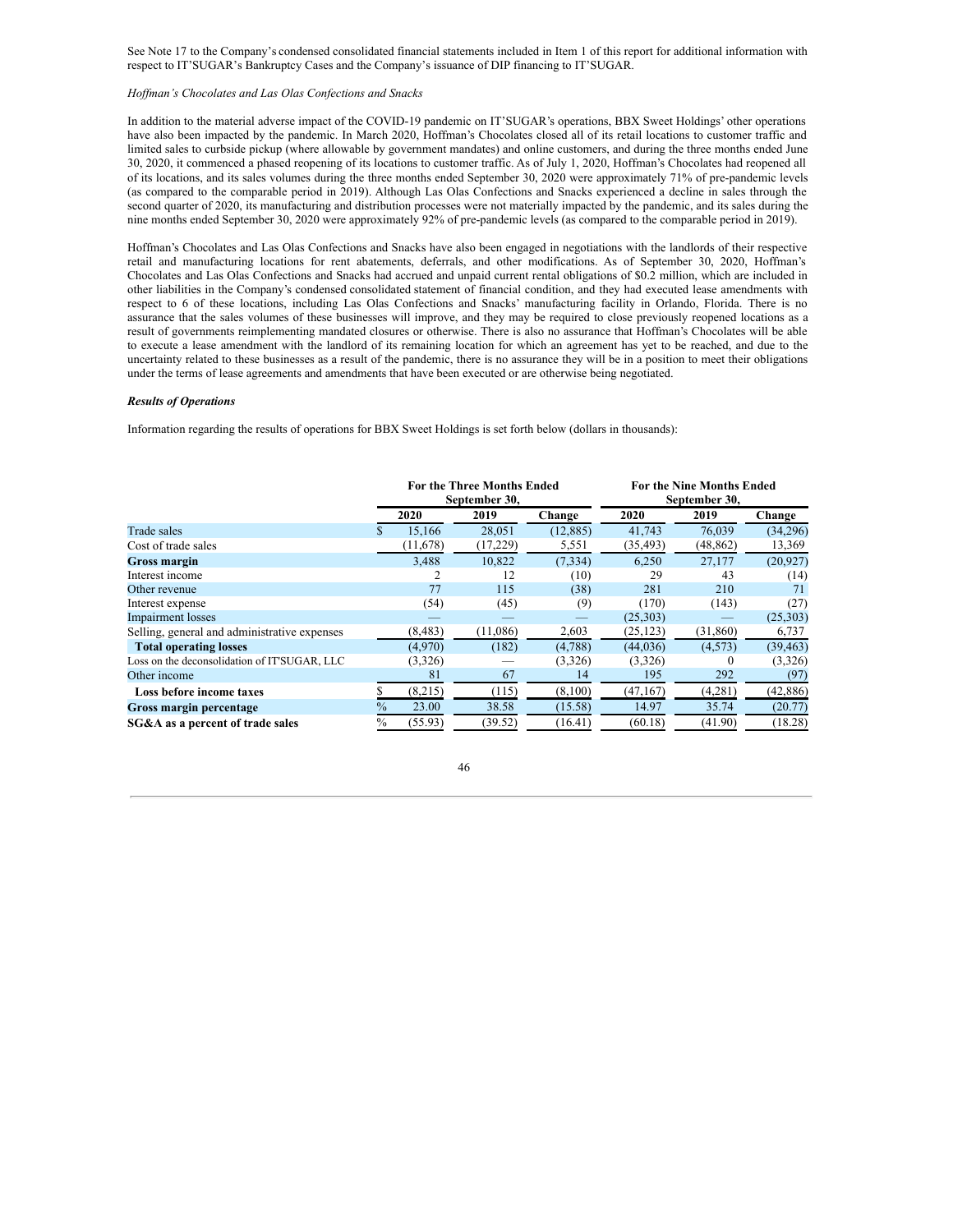BBX Sweet Holdings loss before income taxes for the three months endedSeptember 30, 2020 compared to the same 2019 periodincreased by \$8.1 million primarily due to the following:

- A decrease in trade sales primarily due to the impacts of the COVID-19 pandemic described above;
- · A significant decline in gross margin percentage as a result of ongoing lease costs associated with BBX Sweet Holdings' retail and manufacturing locations; and
- · A loss on the deconsolidation of IT'SUGAR; partially offset by
- · A net decrease in selling, general and administrative expenses primarily due costs reductions implemented as a result of the COVID-19 pandemic.

BBX Sweet Holdings' loss before income taxes for the nine months ended September 30, 2020 was \$47.2 million compared to \$4.3 million during the same 2019 period. The increase was primarily due to the recognition of impairment losses in 2020 due to a decline in the estimated value of the goodwill and long-lived assets associated with BBX Sweet Holdings' reporting units as a result of the impact of the COVID-19 pandemic on market conditions, as well as the factors described above related to the three months ended September 30, 2020 and 2019.

Information regarding the results of operations for IT'SUGAR for the three andnine months ended September 30, 2020 and 2019 is set forth below (dollars in thousands):

|                                              |               |         | <b>For the Three Months Ended</b><br>September 30, | <b>For the Nine Months Ended</b><br>September 30, |           |           |           |
|----------------------------------------------|---------------|---------|----------------------------------------------------|---------------------------------------------------|-----------|-----------|-----------|
|                                              |               | 2020    | 2019                                               | Change                                            | 2020      | 2019      | Change    |
| Trade sales                                  |               | 12,197  | 24,677                                             | (12, 480)                                         | 31,794    | 63,347    | (31, 553) |
| Cost of trade sales                          |               | (9,095) | (13,902)                                           | 4,807                                             | (26, 923) | (37, 442) | 10,519    |
| <b>Gross margin</b>                          |               | 3,102   | 10,775                                             | (7,673)                                           | 4,871     | 25,905    | (21,034)  |
| Selling, general and administrative expenses |               | 7,793   | 9,567                                              | (1,774)                                           | 21,121    | 26,645    | (5, 524)  |
| <b>Total operating (losses) profits</b>      |               | (4,691) | 1,208                                              | (5,899)                                           | (16, 250) | (740)     | (15,510)  |
| Interest and other income                    |               | 54      | 15                                                 | 39                                                | 125       | 240       | (115)     |
| <b>Impairment</b> losses                     |               |         |                                                    |                                                   | (24,948)  |           | (24,948)  |
| Interest expense                             |               | (34)    | (23)                                               | (11)                                              | (109)     | (80)      | (29)      |
| (Loss) income before income taxes            |               | (4,671) | 1,200                                              | (5,871)                                           | (41, 182) | (580)     | (40,602)  |
| Gross margin percentage                      | $\%$          | 25.43   | 43.66                                              | (18.23)                                           | 15.32     | 40.89     | (25.57)   |
| SG&A as a percent of trade sales             | $\frac{0}{0}$ | 63.89   | 38.77                                              | 25.12                                             | 66.43     | 42.06     | 24.37     |

## **Renin Reportable Segment**

#### *Segment Description*

Renin is engaged in the design, manufacture, and distribution of sliding doors, door systems and hardware, and home décor products and operates through its headquarters in Canada and two manufacturing and distribution facilities in the United States and Canada. In addition to its own manufacturing, Renin also sources various products and raw materials from China and Vietnam. Renin's products are sold through three channels in North America: retail, commercial, and direct installation in the greater Toronto area.

#### *Overview*

As of September 30, 2020, Renin had not been significantly impacted by the COVID-19 pandemic, and it has continued to operate both of its manufacturing and distribution facilities, source various products and raw materials from China and Vietnam, and sell its products through various channels. Although Renin has experienced a decline in sales to certain customers as a result of concerns related to the pandemic, these declines have been offset by an increase in sales through its retail and commercial channels. However, as a result of the pandemic, Renin has experienced increased costs related to the shipment of products and raw materials, which has impacted its product costs and gross margin.

Although Renin's operations had not been significantly impacted by the pandemic as of September 30, 2020, the effects of the pandemic, including a recessionary economic environment, could have a significant adverse impact on Renin's results of operations and financial condition in future periods, particularly if an economic downturn is prolonged in nature and impacts consumer demand or the effects of the pandemic result in material disruptions in the supply chains for its products and raw materials, including further delays in the production and shipment of products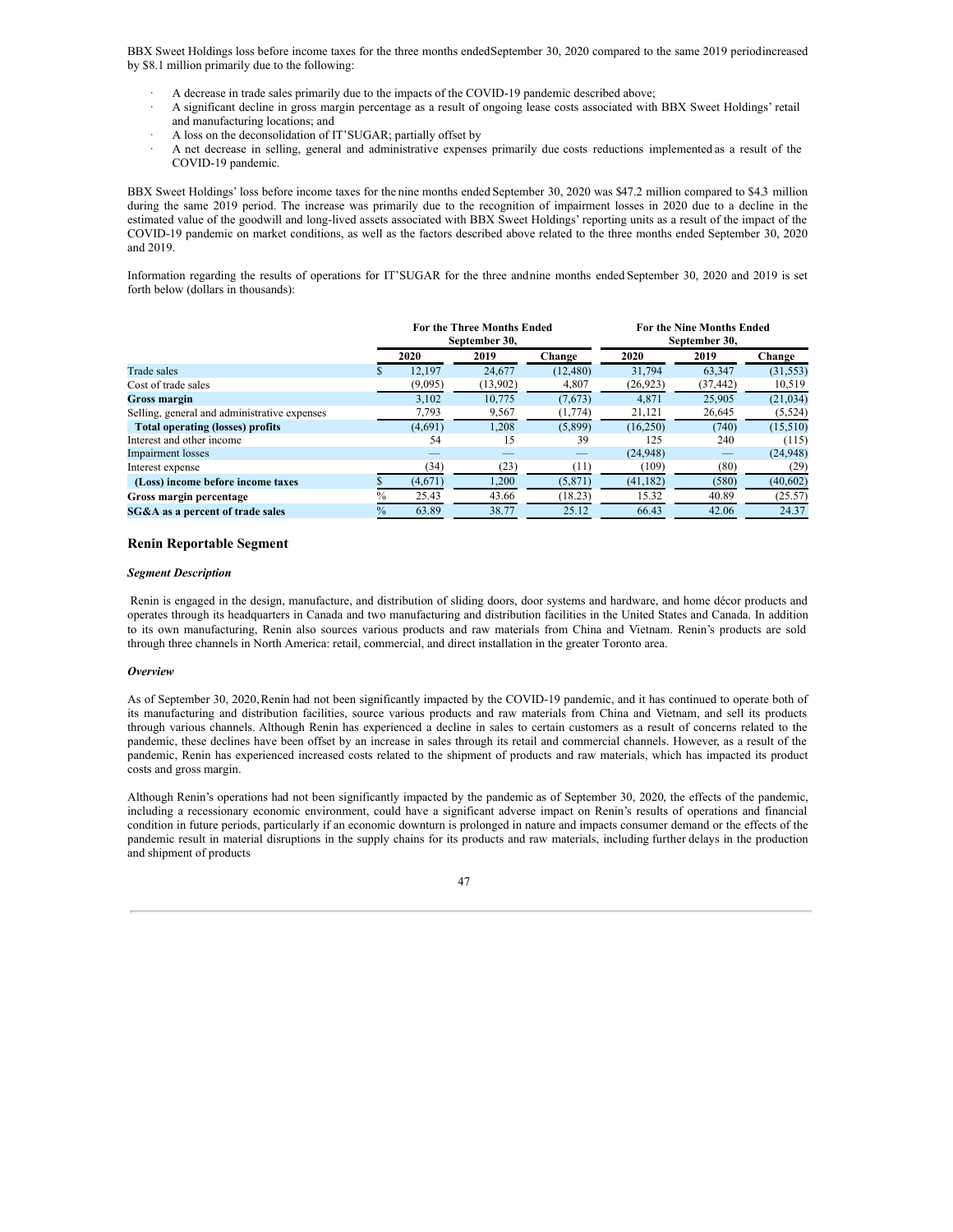and raw materials from foreign suppliers and continued increases in shipping costs. Further, while Renin has begun to diversify its supply chain and transfer the assembly of certain products from foreign suppliers to its own manufacturing facilities, Renin continues to source products and raw materials from China. As a result, disruptions in its supply chain from China as a result of various factors, including increased tariffs or closures or delays in the supply chain, could have a material impact on Renin's cost of product and ability to meet customer demand.

## *Acquisition of Colonial Elegance*

In October 2020, Renin acquired substantially all of the assets and assumed certain of the liabilities of Colonial Elegance Inc. ("Colonial Elegance"). Colonial Elegance, which is headquartered in Montreal, Canada, is a supplier and distributor of building products, including barn doors, closet doors, and stair parts, and its customers include various big box retailers in the United States and Canada which are complementary to and expand Renin's existing customer base. Renin believes the acquisition of Colonial Elegance will establish Renin as a leader in barn doors and closet doors products, support the expansion of the growing door hardware and stair parts business, and provide a promising avenue for continued growth. In addition, Renin believes that the increased scale of the combined businesses will result in better overall service and selection for its customers and improved logistics and cost efficiencies for Renin.

The base purchase price for theacquisition was CAD \$51.0 million (approximately USD \$39.0 million) plus a payment of CAD \$6.7 million (approximately USD \$5.1 million) for excess working capital, with the payment for excess working capital subject to adjustment based on the final determination of the excess working capital amount delivered at closing. BBX Capital made a \$5.0 million capital contribution to Renin to partially fund the acquisition, while the remainder of acquisition was funded by Renin using borrowings underits amended and restated credit facility with TD Bank, as described below.

#### *Amendment and Restatement of TD Bank Credit Facility*

In connection with the acquisition of Colonial Elegance, Renin amended and restated its credit facility with TD Bank to include a \$30.0 million term loan (the "Term Loan") and an operating loan of up to \$20.0 million (the "Operating Loan"), both of which mature in October 2025. \$30.0 million of proceeds from the Term Loan and approximately \$8.0 million of borrowings under the Operating Loan were used to fund most of the purchase price and excess working capital payment related to the acquisition. Amounts outstanding under the Term Loan and Operating Loan bear interest at (i) the Canadian Prime Rate plus a spread between 1.375% to 1.875% per annum, (ii) the United States Base Rate plus a spread between 1.00% to 1.50% per annum, or (iii) LIBOR or Canadian Bankers Acceptance Rate, in each case plus a spread between 2.875% to 3.375% per annum, with the spreads applicable to each rate depending on the Renin's total leverage. In addition to ongoing payments of interest under the Term Loan and Operating Loan, the Term Loan requires quarterly payments of principal based on a stated percentage of the original principal amount of \$30.0 million, with approximately 37.5% of the original principal amount due at maturity in October 2025.

See Note 18 to the Company's condensed consolidated financial statements included in Item 1 of this report for additional information with respect to Renin's acquisition of Colonial Elegance and its amended and restated credit facility with TD Bank, including BBX Capital's pledge of its membership interest in Renin.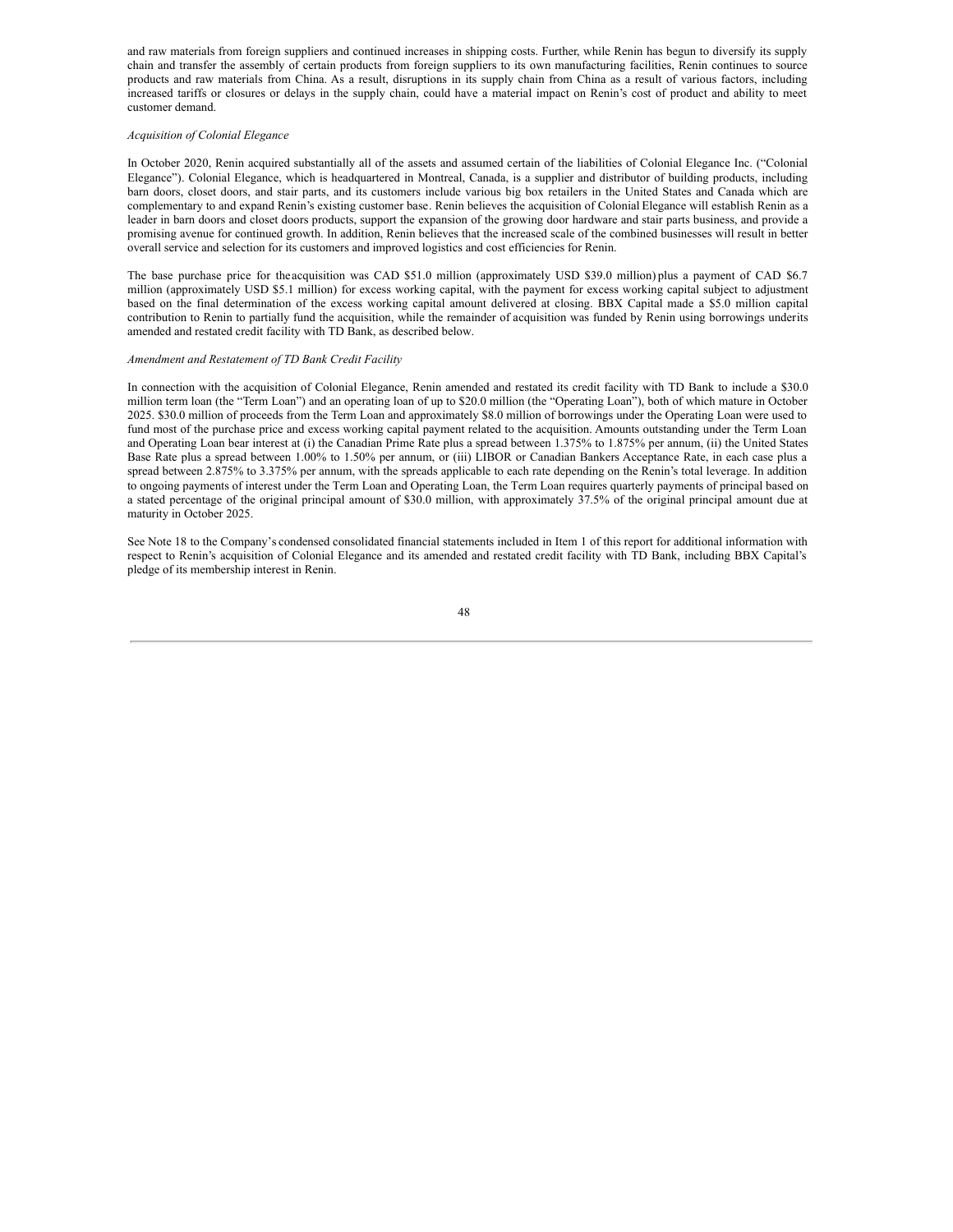#### *Results of Operations*

Information regarding the results of operations for Renin is set forth below (dollars in thousands):

|                                              | <b>For the Three Months Ended</b><br>September 30, |           |          |         | <b>For the Nine Months Ended</b><br>September 30, |          |          |
|----------------------------------------------|----------------------------------------------------|-----------|----------|---------|---------------------------------------------------|----------|----------|
|                                              |                                                    | 2020      | 2019     | Change  | 2020                                              | 2019     | Change   |
| Trade sales                                  | S                                                  | 19.662    | 16.442   | 3,220   | 54,283                                            | 51,124   | 3,159    |
| Cost of trade sales                          |                                                    | (15, 927) | (12,983) | (2,944) | (44, 054)                                         | (40,989) | (3,065)  |
| <b>Gross margin</b>                          |                                                    | 3,735     | 3,459    | 276     | 10,229                                            | 10,135   | 94       |
| Selling, general and administrative expenses |                                                    | 2,135     | 2,849    | (714)   | 6,788                                             | 8,326    | (1, 538) |
| <b>Total operating profits</b>               |                                                    | 1.600     | 610      | 990     | 3,441                                             | 1,809    | 1,632    |
| Other (expense) revenue                      |                                                    |           |          |         | (3)                                               | 152      | (155)    |
| Interest expense                             |                                                    | (53)      | (131)    | 78      | (238)                                             | (387)    | 149      |
| Foreign exchange (loss) gain                 |                                                    | 38)       |          | (59)    | 214                                               | (23)     | 237      |
| Income before income taxes                   |                                                    | 1,489     | 480      | 1,009   | 3,414                                             | 1,551    | 1,863    |
| Gross margin percentage                      | $\%$                                               | 19.00     | 21.04    | (2.04)  | 18.84                                             | 19.82    | (0.98)   |
| SG&A as a percent of trade sales             | $\%$                                               | 10.86     | 17.33    | (6.47)  | 12.50                                             | 16.29    | (3.78)   |

Renin's income before income taxes for the three months endedSeptember 30, 2020 was \$1.5 million compared to \$0.5 million during the same 2019 period. The increase was primarily due to the following:

- · An increase in Renin's trade sales resulting primarily from a net increase in salesto customers in its retail and commercial channels; and
- · A decrease in selling, general and administrative expenses primarily due to lowermarketing, travel, and trade show expenses as a result of travel restrictions associated with the COVID-19 pandemic and lower consulting expenses related to costs incurred in 2019 associated with the procurement of raw materials; partially offset by
- · A decrease in Renin's gross margin percentage which primarily resulted from increased costs related to the shipment of products and raw materials largely due to the COVID-19 pandemic.

Renin's income before income taxes for the nine months ended September 30, 2020 was \$3.4 million compared to \$1.6 million during the same 2019 period. The increase was primarily due to reduced selling, general and administrative expenses as described above, including lower marketing, travel, and trade show expenses as a result of travel restrictions associated with the COVID-19 pandemic and lower consulting expenses. For the nine months ended September 30, 2020, the impact of higher shipping costs on Renin's gross margin percentage was partially offset by the impact of wage subsidies received for employees in its Canadian manufacturing facility during the second quarter of 2020 as a result of the COVID-19 pandemic.

## **Other**

Other in the Company's segment information includes its investments in other operating businesses, including a restaurant located in South Florida that was acquired through a loan foreclosure and an insurance agency.

During the nine months ended September 30, 2020, the Company recognized \$2.7 million of impairment losses related to certain of these investments primarily resulting from the effects of the COVID-19 pandemic on the estimated value of the businesses.

## **Reconciling Items and Eliminations**

Reconciling items and eliminations in the Company's segment information includes the following:

- BBX Capital's corporate general and administrative expenses; and
- Interest income on interest-bearing cash accounts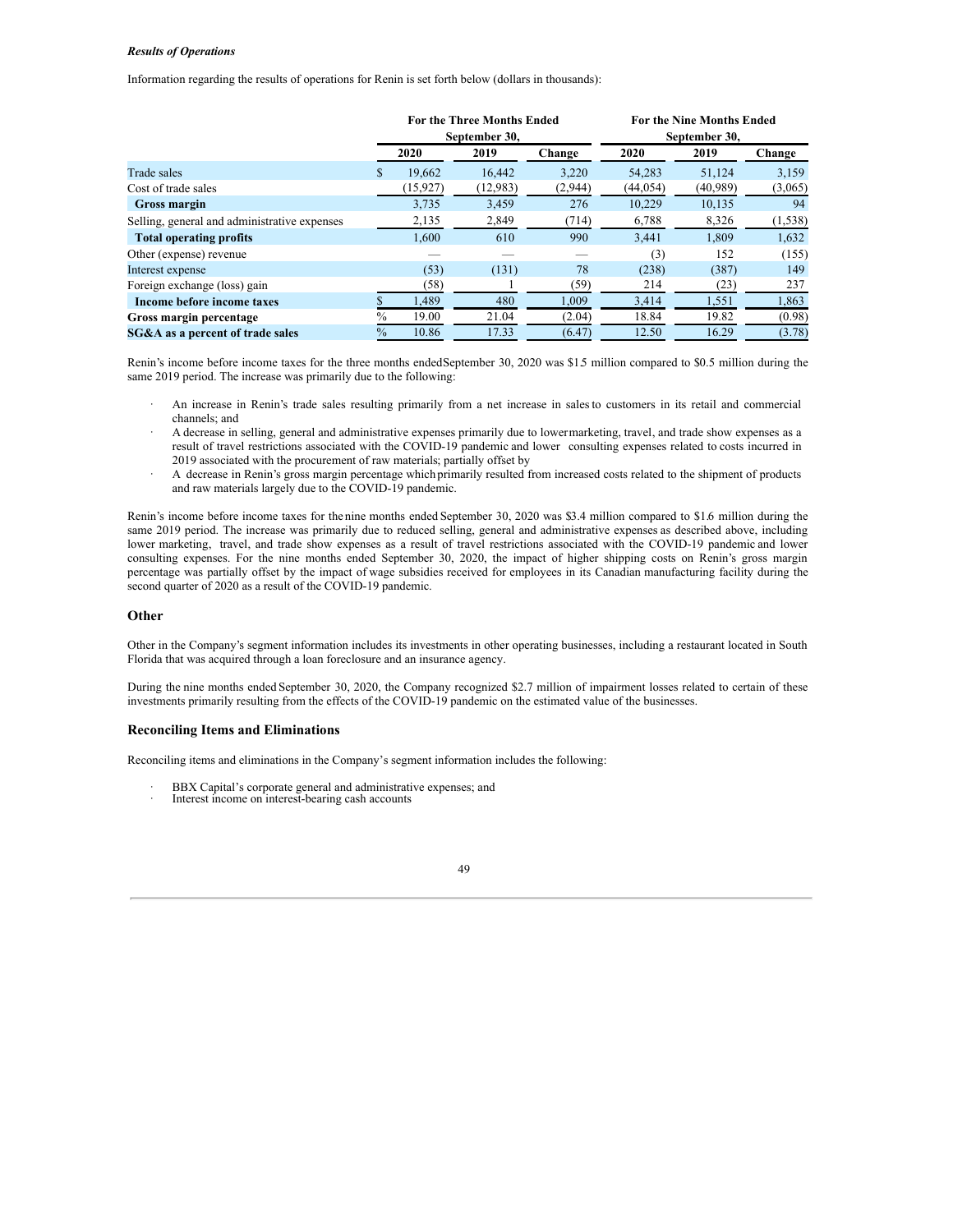#### *Corporate General and Administrative Expenses*

Through September 30, 2020, BBX Capital's corporate general and administrative expenses consisted primarily of an allocation of the cost of services provided by BVH to the Company for various support functions, including executive compensation, legal, accounting, human resources, investor relations, and executive offices. The cost allocation from BVH to BBX Capital's corporate general and administrative expenses for the three months ended September 30, 2020 and 2019 were \$4.8 million and \$5.4 million, respectively, and \$12.7 million and \$16.7 million, respectively for the nine months ended September 30, 2020 and 2019. The decrease in the cost allocation for corporate general and administrative expenses for the 2020 period as compared to the same 2019 period primarily reflects the allocation of compensation expense related to BVH's Chief Executive Officer and Chief Financial Officer to Bluegreen as a result of their expanded roles at Bluegreen in the 2020 periods, which resulted in lower executive compensation expenses incurred directly by BVH, as well as an updated estimate of the allocation of annual executive bonus expenses expected to be paid in cash and stock.

#### **Provision for Income Taxes**

The Company estimates its effective annual income tax rate on a quarterly basis based on current and forecasted operating results for the annual period and applies the estimated effective income tax rate to its loss before income taxes reduced by net income or loss attributable to noncontrolling interests in joint ventures taxed as partnerships.

The Company's effective income tax rate was approximately17% and 29% during the three months ended September 30, 2020 and 2019, respectively, and 22% and 29% during the nine months ended September 30, 2020 and 2019, respectively. The Company's effective income tax rate for the three and nine months ended September 30, 2020 and 2019 was impacted by the Company's nondeductible executive compensation allocated from BVH and state income taxes. The effective income tax rate for the 2020 period reflects a current estimated ordinary taxable loss for the year ended December 31, 2020 resulting primarily from the effects of the COVID-19 pandemic.

#### **Discontinued Operations**

As described in Note 1 to the Company's condensed consolidated financial statements for the three and nine months ended September 30, 2020 and 2019, Food for Thought Restaurant Group ("FFTRG"), a wholly-owned subsidiary of the Company, previously entered into area development and franchise agreements with MOD Pizza related to the development of MOD Pizza franchised restaurant locations throughout Florida and, through 2019, had opened nine restaurant locations. In September 2019, the Company entered into an agreement with MOD Pizza to terminate the area development and franchise agreements and transferred seven of its restaurant locations, including the related assets, operations, and lease obligations, to MOD Pizza. In addition, the Company closed the remaining two locations and terminated the related lease agreements.

The Company recognized a pre-tax loss from discontinued operations of \$0.1 million during the nine months ended September 30, 2020 and pre-tax losses from discontinued operations of \$4.8 million and \$9.5 million during the three and nine months ended September 30, 2019. The pre-tax losses during the three and nine months ended September 30, 2019 were primarily attributable to operating losses associated with FFTRG's MOD Pizza restaurant locations, including costs incurred in connection with the opening of two restaurant locations and the recognition of impairment losses of \$4.0 million and \$6.7 million during the three and nine months ended September 30, 2019 primarily associated with the closing of locations and the termination of the MOD Pizza area development and franchise agreements.

## **Net Income or Loss Attributable to Noncontrolling Interests**

Through September 22, 2020, the Company's condensed consolidated financial statements included the results of operations and financial position of IT'SUGAR, a partially-owned subsidiary in which it held a controlling financial interest, and as a result, the Company was previously required to attribute net income or loss to the noncontrolling interest in IT'SUGAR.As a result of the filing of the Bankruptcy Cases by IT'SUGAR and its subsidiaries, the Company deconsolidated IT'SUGAR as of September 22, 2020 and derecognized the related noncontrolling interest in IT'SUGAR.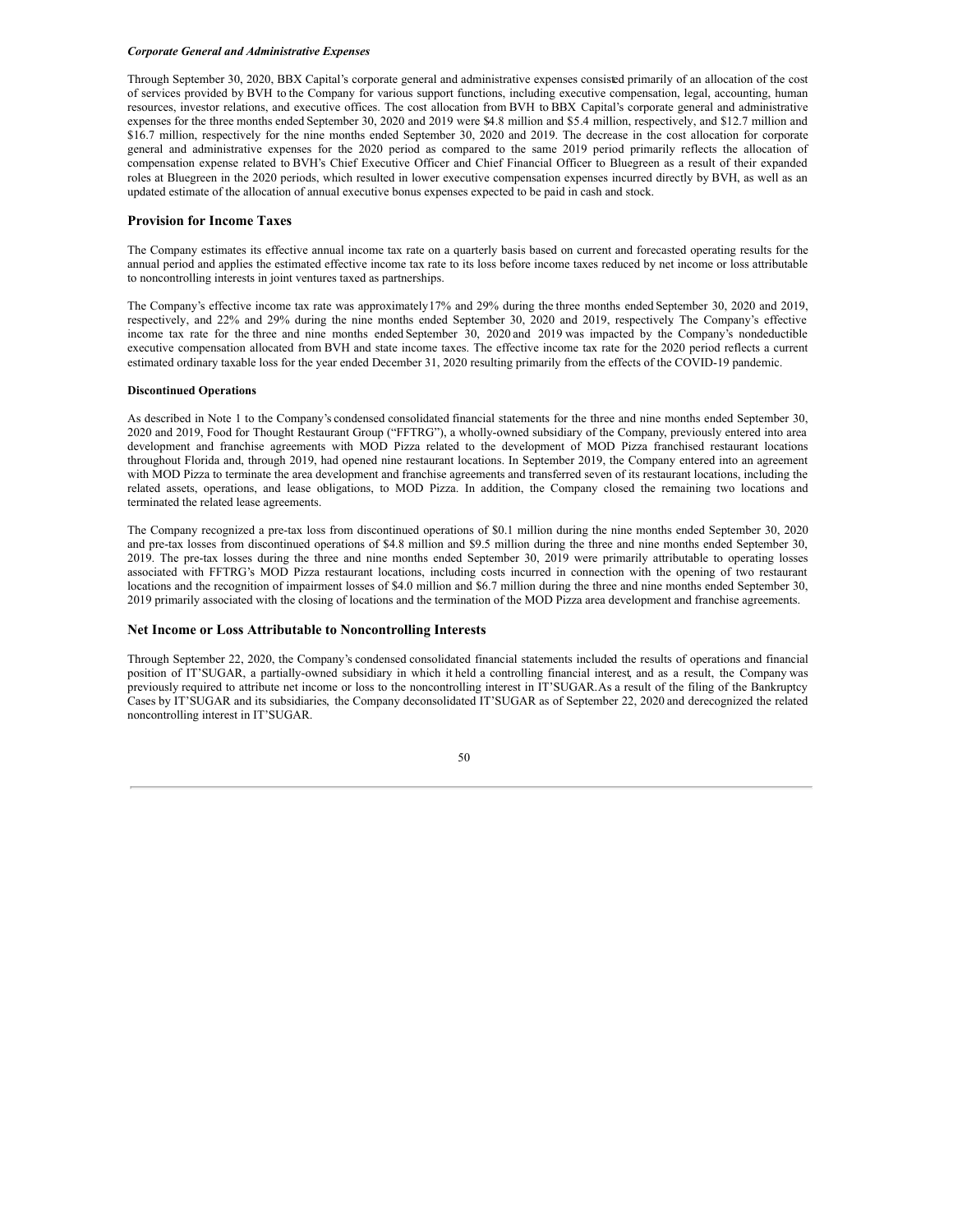Net loss attributable to noncontrolling interests was\$0.5 million and \$4.8 million during the three and nine months ended September 30, 2020 compared to \$0.1 million and \$0.2 million for the comparable 2019 periods. The increase in the net loss attributable to noncontrolling interests for the three and nine months ended September 30, 2020 as compared to the same 2019 periods was primarily due to increased operating losses at IT'SUGAR, including the recognition of impairment losses related to its goodwill and long lived assets.

## **Consolidated Cash Flows**

A summary of our consolidated cash flows is set forth below (in thousands):

|                                                                   | For the Nine Months Ended September 30, |          |
|-------------------------------------------------------------------|-----------------------------------------|----------|
|                                                                   | 2020                                    | 2019     |
| Cash flows (used in) provided by operating activities             | (7, 736)                                | 21,372   |
| Cash flows (used in) provided by investing activities             | (6, 434)                                | 39,050   |
| Cash flows provided by (used in) financing activities             | 89,725                                  | (58,038) |
| Net increase in cash, cash equivalents and restricted cash        | 75.555                                  | 2.384    |
| Cash, cash equivalents and restricted cash at beginning of period | 21,287                                  | 30,082   |
| Cash, cash equivalents and restricted cash at end of period       | 96.842                                  | 32,466   |

## *Cash Flows from Operating Activities*

The Company's cash used in operating activities increased by \$29.1 million during the nine months ended September 30, 2020 compared to the same 2019 period primarily due to lower distributions from unconsolidated real estate joint ventures and increased operating losses as a result of the impacts of the COVID-19 pandemic, including a decline in trade sales primarily reflecting the closure of BBX Sweet Holdings' retail locations and subsequent impact on consumer demand, partially offset by higher sales of real estate inventory by BBXREduring the 2020 period as compared to the 2019 period.

## *Cash Flows from Investing Activities*

The Company's cash used in investing activities increased by \$45.5 million during the nine months ended September 30, 2020 compared to the same 2019 period primarily due to lower distributions from unconsolidated real estate joint ventures and decreased proceeds from the sale of real estate, partially offset by lower investments in unconsolidated real estate joint ventures and a decline in purchases of property and equipment.

### *Cash Flows from Financing Activities*

The Company's cash provided by financing activities increased by \$147.8 million during the nine months ended September 30, 2020 compared to the same 2019 period, which was primarily due to higher net transfers from Parent in the 2020 period.

## **Seasonality**

BBX Sweet Holdings' businesses are subject to seasonal fluctuations in trade sales, which cause fluctuations in BBX Sweet Holdings' quarterly results of operations. Historically, IT'SUGAR generated its strongest retail trade sales during the months from June through August, as well as during the month of December, when families are on vacation. BBX Sweet Holdings' other operating businesses historically generated their strongest trade sales during the fourth quarter in connection with various holidays in the United States. Due primarily to the closures of IT'SUGAR's retail locations as a result of COVID-19 pandemic and the reduction in consumer demand and families on vacation, BBX Sweet Holdings and IT'SUGAR experienced significantly decreased sales in the second and third quarters of 2020. As a result of the filing of the Bankruptcy Cases by IT'SUGAR, IT'SUGAR's sales and results of operations will not be included in the Company's condensed consolidated statement of operations subsequent to September 22, 2020.

## **Commitments**

The Company's material commitments as of September 30, 2020 included the required payments due on notes payable and other borrowings and commitments under non-cancelable operating leases.

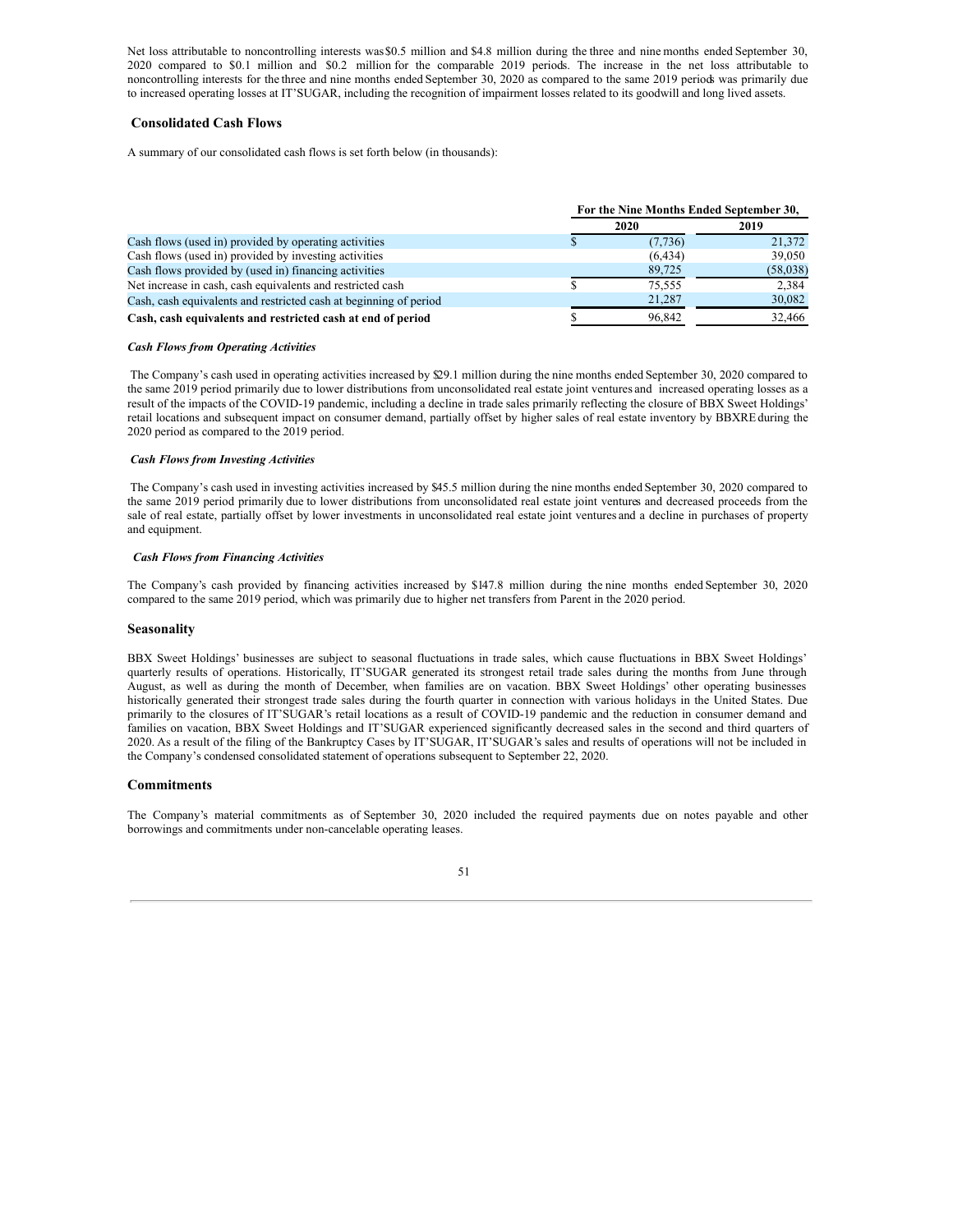The following table summarizes the contractual minimum principal and interest payments required on the Company's outstanding debt and payments required on the Company's non-cancelable operating leases by period due date as of September 30, 2020 (in thousands):

|                                        |    | <b>Payments Due by Period</b> |                  |                                      |        |                                                        |              |  |  |
|----------------------------------------|----|-------------------------------|------------------|--------------------------------------|--------|--------------------------------------------------------|--------------|--|--|
| Contractual Obligations <sup>(1)</sup> |    | Less than<br>vear             | $1 - 3$<br>Years | $4 - 5$<br>After 5<br>Years<br>Years |        | <b>Unamortized</b><br>Debt<br><b>Issuance</b><br>Costs | <b>Total</b> |  |  |
| Notes payable and other borrowings     | D. | 5.311                         | 850              | 2,529                                | 28.261 | (951)                                                  | 36,000       |  |  |
| Noncancelable operating leases         |    | 727                           | 4,788            | 3,305                                | 6,168  |                                                        | 14,988       |  |  |
| <b>Total contractual obligations</b>   |    | 6,038                         | 5,638            | 5,834                                | 34,429 | (951)                                                  | 50,988       |  |  |
| Interest Obligations <sup>(2)</sup>    |    |                               |                  |                                      |        |                                                        |              |  |  |
| Notes payable and other borrowings     |    | 1,939                         | 4,264            | 4,094                                | 27,449 |                                                        | 37,746       |  |  |
| <b>Total contractual interest</b>      |    | 1.939                         | 4.264            | 4.094                                | 27,449 |                                                        | 37,746       |  |  |
| <b>Total contractual obligations</b>   |    | 7,977                         | 9,902            | 9,928                                | 61,878 | (951)                                                  | 88,734       |  |  |

Does not include BBXRE's obligation under the Altman Companies' operating agreement to purchase an additional 40% equity interest in<br>January 2023 for a purchase price, subject to certain adjustments, of \$9.4 million. In ad

remains the same as the rate at September 30, 2020.

#### *Of -balance-sheet Arrangements*

BBX Capital guarantees certain obligations of its wholly-owned subsidiaries and unconsolidated real estate joint ventures as described in further detail in Note 10 to the Company's condensed consolidated financial statements included in Item 1 of this report.

The Company has investments in joint ventures involved in the development of multifamily rental apartment communities, as well as single-family master planned for sale housing communities. The Company's investments in these joint ventures are primarily accounted for under the equity method of accounting, and as a result, the Company does not recognize the assets and liabilities of these joint ventures in its financial statements. As of September 30, 2020 and December 31, 2019, the Company's investments in these joint ventures totaled \$60.6 million and \$57.3 million, respectively. These unconsolidated real estate joint ventures generally finance their activities with a combination of debt financing and equity. The Company generally does not directly guarantee the financing of these joint ventures, other than as described in Note 5 to the Company's condensed consolidated financial statements included in Item 1 of this report, and the Company's maximum exposure to losses from these joint ventures is its equity investment. The Company is typically not obligated to fund additional capital to its joint ventures; however, the Company's interest in a joint venture may be diluted if the Company elects not to fund a joint venture capital call.

The Company owns all of IT'SUGAR's Class A Preferred Units and 90.4% of its Class B Common Units and accounts for its \$18.9 million investment in and advances to IT'SUGAR at cost. Although the Company is not obligated to finance the activities of IT'SUGAR in bankruptcy, in October 2020, a subsidiary of the Company entered into a \$4.0 million Debtor-in-Possession credit facility with IT'SUGAR and the Company may advance additional funds to IT'SUGAR in order to maintain its ownership interest. In the future, the Company may decide not to advance additional funds to IT'SUGAR in bankruptcy, if needed, which could dilute the Company's investment in IT'SUGAR and result in additional impairment charges.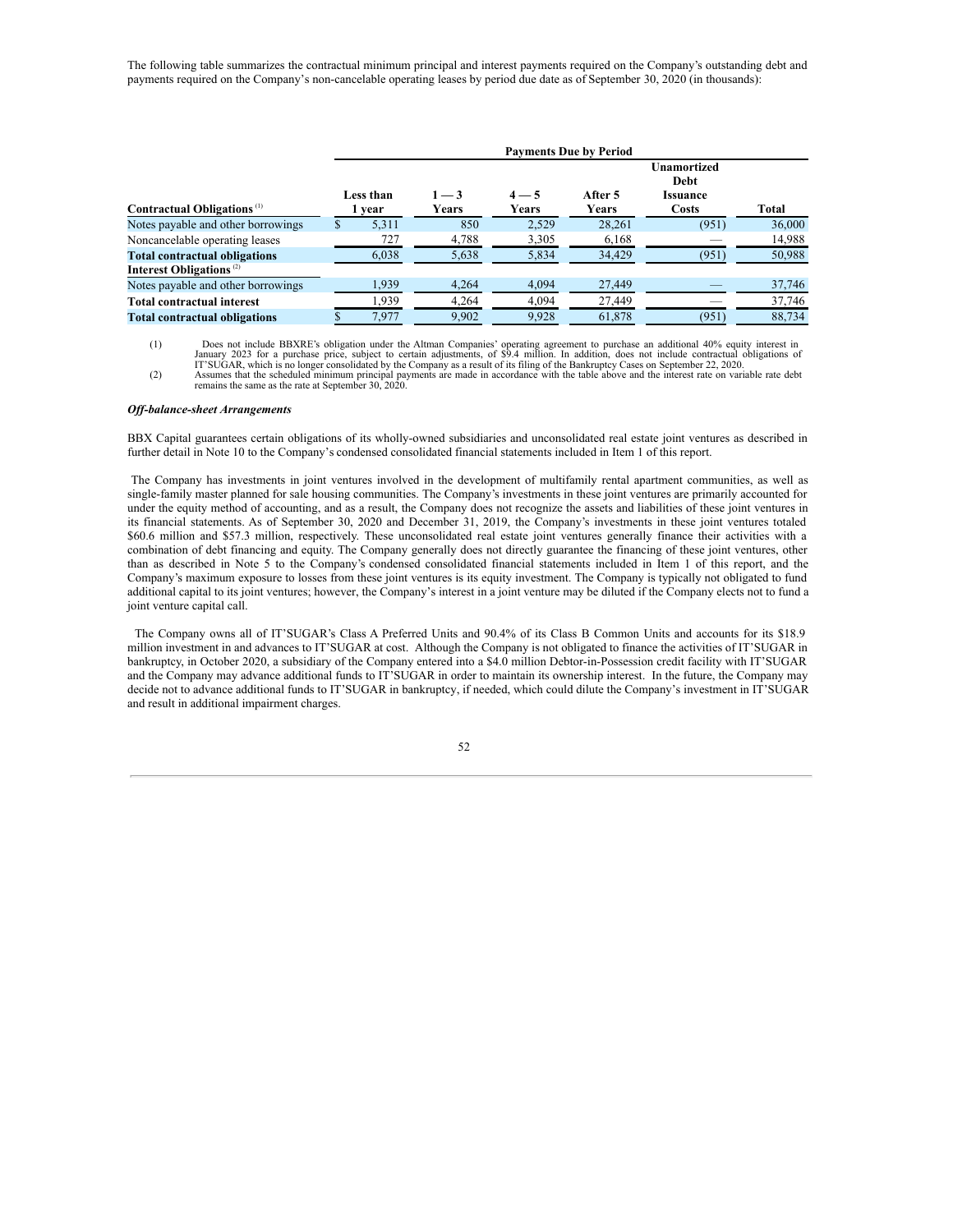## **Liquidity and Capital Resources**

As of September 30, 2020, the Company had cash, cash equivalents, and short-term investments of approximately \$96.6 million. Management believes that the Company has sufficient liquidity to fund operations, including anticipated working capital, capital expenditure, and debt service requirements, and respond to the challenges related to the COVID-19 pandemic for the foreseeable future, subject to mitigation and cost reduction efforts and management's determination of whether and/or the extent to which it will fund the operations and commitments of its subsidiaries. As discussed in this report, the Company has sought to take various mitigating measures to manage through the current challenges resulting from the COVID-19 pandemic, including cost and capital expenditure reductions at its subsidiaries. However, management is continuing to evaluate the potential operating deficits and liquidity requirements of its subsidiaries as a result of the impact of the COVID-19 pandemic and may determine not to provide additional funding or capital to subsidiaries whose operations it believes may not be sustainable, including additional debtor-in-possession funding to IT'SUGAR during the Bankruptcy Court proceedings.

The Company's principal sources of liquidity have historically been its available cash and short-term investments, distributions from unconsolidated real estate joint ventures, proceeds received from sales of real estate, including lot sales at the Beacon Lake Community development, and contributions from BVH. However, the COVID-19 pandemic has impacted and resulted in uncertainty regarding many of these sources of liquidity, and as a result of the spin-off of BBX Capital from BVH, the Company will no longer receive capital contributions from BVH. The Company believes that its primary source of liquidity for the foreseeable future will be its available cash, cash equivalents, and short-term investments.

In addition, the Company expects to receive quarterly interest payments on the \$75.0 million promissory note that was issued by BVH in favor of BBX Capital in connection with the spin-off. Amounts outstanding under the note accrue interest at a rate of 6% per annum, with interest payments scheduled to occur on a quarterly basis. However, BVH may elect to defer such quarterly interest payments, with interest on the entire outstanding balance thereafter to accrue at a cumulative, compounded rate of 8% per annum until such time as BVH is current on all accrued payments under the note, including deferred interest.

The Company believes that its current financial condition will allow it to meet its anticipated near-term liquidity needs. The Company may also seek additional liquidity from outside sources, including traditional bank financing, secured or unsecured indebtedness, or the issuance of equity and/or debt securities. However, these alternatives may not be available to the Company on attractive terms, or at all. The inability to raise funds through the sources discussed above would have a material adverse effect on the Company's business, results of operations, and financial condition.

#### *Anticipated and Potential Liquidity Requirements*

The Company has historically used its available funds for operations and general corporate purposes (including working capital, capital expenditures, debt service requirements, and the Company's other commitments described above), make additional investments in real estate opportunities, operating businesses, or other opportunities, or make distributions to BVH. While the Company will continue to evaluate opportunistic investments, the Company currently expects to use its available funds primarily for operations and general corporate purposes and to fund operating deficits resulting from the COVID-19 pandemic. However, as discussed above, the Company's management intends to evaluate the operating deficits and liquidity requirements of its subsidiaries as a result of the impact of the COVID-19 pandemic on operations and general economic conditions and may make a determination that it will not provide additional funding or capital to certain of its subsidiaries.

In November 2018, BBXRE acquired a 50% membership interest in the Altman Companies, a joint venture betweenBBXRE and Joel Altman engaged in the development, construction, and management of multifamily apartment communities. Although the Altman Companies generates revenues from the performance of development, general contractor, leasing, and property management services to the joint ventures that are formed to invest in the development projects that it originates, it is expected that any profits generated for BBXRE and Joel Altman would primarily be through the equity distributions that BBXRE and Joel Altman receive through their investment in the managing member of such joint ventures. Therefore, as the timing of any such distributions to BBXRE and Joel Altman is generally contingent upon the sale or refinancing of a completed development project, it is anticipated that BBXRE and Joel Altman will be required to contribute capital to the Altman Companies for its ongoing operating costs and predevelopment expenditures, as well as to the managing member of newly formed joint ventures. At the current time, BBXRE anticipates that it will invest approximately \$0.5 million to \$1.0 million in the Altman Companies and related joint ventures during the remainder of 2020 relating to planned predevelopment expenditures, ongoing operating costs and potential operating shortfalls related to certain projects. Furthermore, if the Altman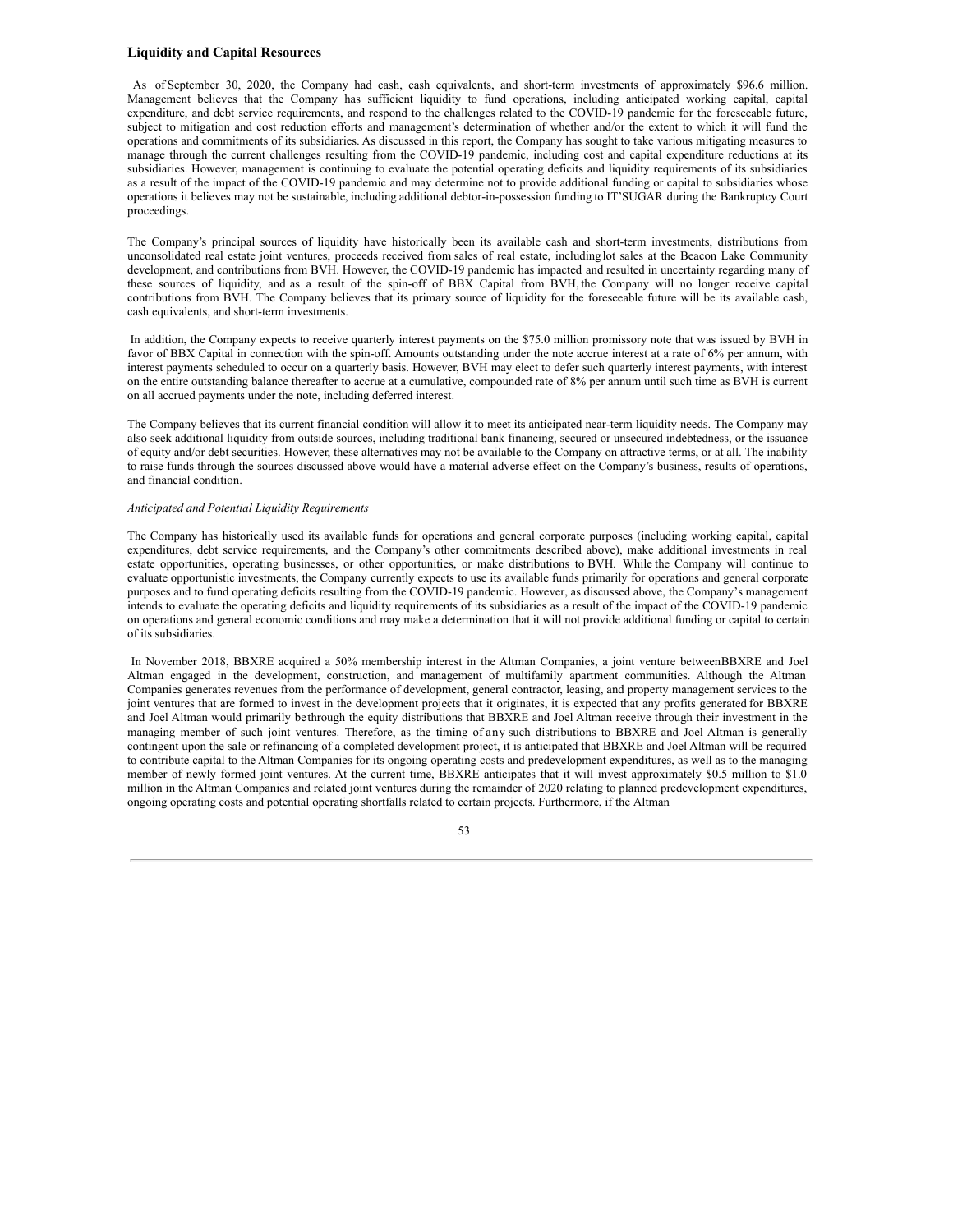Companies closes on development financing for additional projects, BBXRE expects that it would be required to contribute an additional \$1.25 million to ABBX Guaranty, LLC, a joint venture between BBXRE and Joel Altman that provides guarantees on the indebtedness and construction cost overruns of new real estate joint ventures formed by the Altman Companies. However, at this time, the COVID-19 pandemic has resulted in uncertainty in the ability of the Altman Companies to close on the capital necessary to commence the construction of new projects for the foreseeable future, and an additional contribution to ABBX Guaranty, LLC is not anticipated to occur until 2021.

Pursuant to the operating agreement of the Altman Companies, BBXRE will also acquire an additional 40% equity interest in the Altman Companies from Joel Altman for a purchase price of \$9.4 million, subject to certain adjustments,in January 2023, while Joel Altman can also, at his option or in other predefined circumstances, require BBXRE to purchase his remaining 10% equity interest in the Altman Companies for \$2.4 million. In addition, in certain circumstances, BBXRE may acquire the 40% membership interests in Altman-Glenewinkel Construction that are not owned by the Altman Companies for a purchase price based on prescribed formulas in the operating agreement of Altman-Glenewinkel Construction.

In addition to BBXRE's anticipated investments in the Altman Companies and related joint ventures, BBXRE has entered into two real estate joint ventures, CCB Miramar, LLC and L03/212 Partners, LLC, in which the Company expects to contribute additional capital of approximately \$1.5 million during the next twelve to twenty-four months based on the current plans and estimates associated with the related development projects.

Subsequent to September 30, 2020, the Company contributed \$5.0 million to Renin to partially fundRenin's acquisition of Colonial Elegance, as further described in this report, and the Company will continue to evaluate opportunistic investments which may involve the use of its available cash, cash equivalents, and short-term investments.

#### *Credit Facilities with Future Availability*

As of September 30, 2020, Renin had a credit facility with future availability, subject to eligible collateral and the terms of the facility.

*TD Bank Credit Facility.* In May 2017, Renin entered into a credit facility with TD Bank that was subsequently renewed in September 2019 and 2018. Under the terms and conditions of the credit facility, TD Bank agreed to provide term loans for up to \$1.7 million and loans under a revolving line of credit for up to approximately \$16.3 million subject to certain terms and conditions. During the first quarter of 2020, Renin received a waiver from TD Bank of its breach of the quarterly debt service coverage ratio under the facility, and the credit facility was amended to replace the existing debt service coverage ratio with an interest coverage ratio. In connection with the amendment to the credit facility, Renin repaid the outstanding balance of the term loan with borrowings from the revolving line of credit. Further, in July 2020, the credit facility was also amended to extend the maturity date of the facility from September 2020 to September 2022. As of September 30, 2020, the outstanding amount under the revolving line of credit was \$4.9 million with an effective interest rate of 3.46%. As of September 30, 2020,Renin had availability of approximately \$8.3 million under the above revolving line of credit, subject to eligible collateral and the terms of the facility, as applicable. However, the potential effects of the COVID-19 pandemic on Renin's operations could impact its ability to remain in compliance with the financial covenants under these facilities and limit the extent of availability under the facilities, including under the terms of the facilities as amended and restated as described below,in future periods.

In connection with Renin's acquisition of Colonial Elegance in October 2020, the credit facility with TD Bank was amended and restated to include a \$30.0 million term loan (the "Term Loan") and an operating loan of up to \$20.0 million (the "Operating Loan"), with the Operating Loan serving as a continuation of the existing revolving line of credit under the prior credit facility. Both the Term Loan and Operating Loan mature in October 2025. See Note 18 to the Company's condensed consolidated financial statementsincluded in Item 1 of this report for additional information.

In October 2020, Renin incurred approximately \$6.0 million in costs for the expedited shipment of products to Renin from a foreign supplier and an additional \$2.0 million in costs for the expedited shipment of product displays from the same supplier. The supplier had failed to deliver both the products and displays on the contractually agreed upon delivery schedule, and Renin incurred these costs, which were significantly in excess of the shipping costs that would have been incurred had such products been delivered on schedule, based on its belief that the costs were necessary in order for Renin to meet its obligations to one of its customers. The products were committed to be sold by Renin in connection with the customer's November 2020 holiday sale program, while the displays were required in connection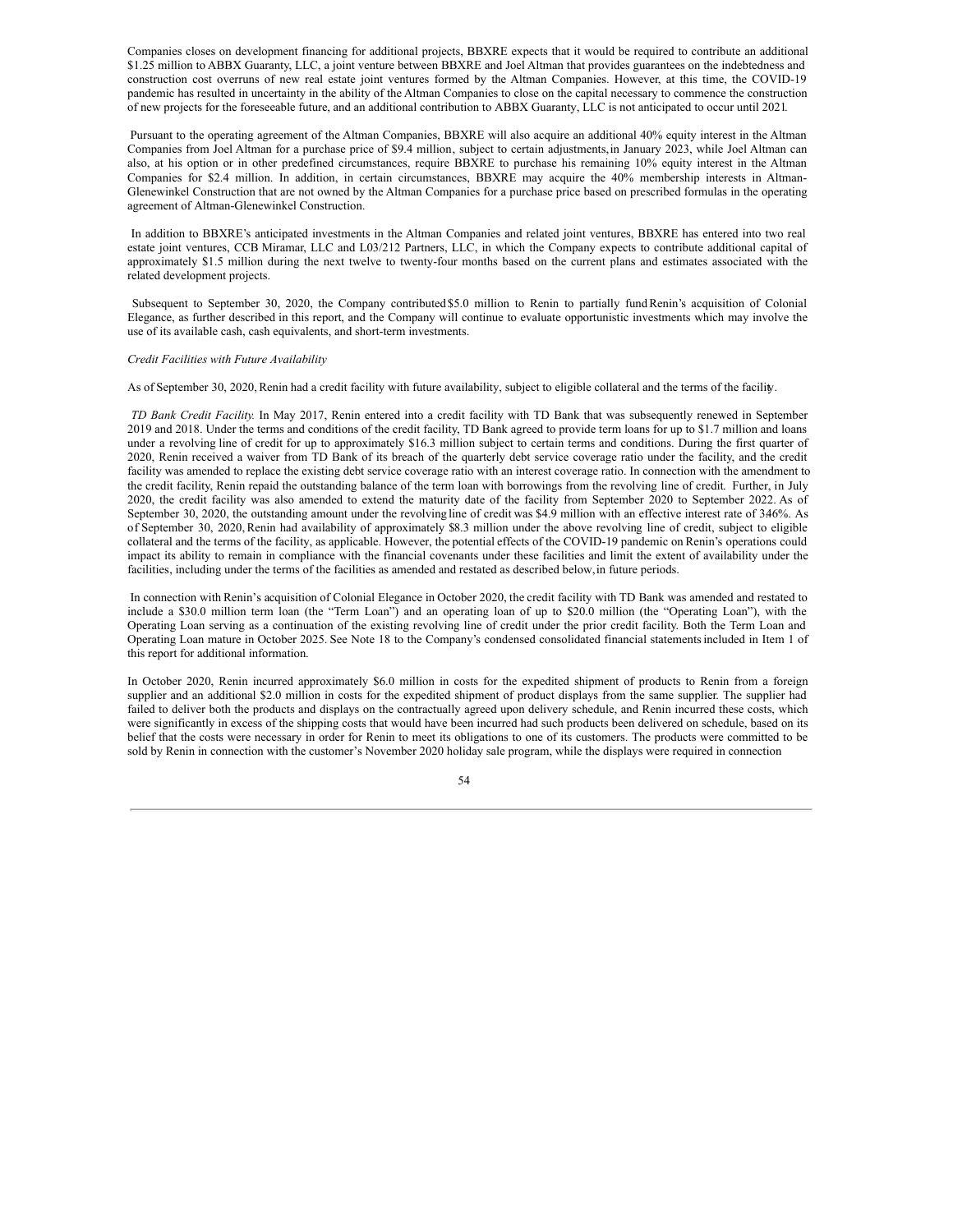with the rollout of new products with the customer. Renin believes that the supplier is liable for such costs pursuant to the terms of the agreements between Renin and the supplier, and Renin has notified the supplier that it intends to exercise a right of offset of the costs against outstanding amounts due to the supplier of approximately \$6.0 million. The costs of the products and related shipping will be recognized in connection with sale to the customer during the fourth quarter of 2020, while the costs of the displays and related shipping will be deferred and amortized over the period in which the Company expects to benefit from their use. Although Renin's right of offset may reduce a portion of the shipping costs incurred related to the products and displays, the supplier may dispute Renin's offset and seek collection for amounts otherwise due to it, and there is no assurance regarding the ultimate resolution of the matter. This matter may adversely impact Renin's compliance with the financial covenants under its outstanding credit facility. If Renin is unable to comply with its covenants, Renin would be required to seek a waiver from the bank, and if unable to obtain a waiver, might lose availability under its line of credit, be required to provide additional collateral, or repay all or a portion of its borrowings, any of which could have a material adverse effect on the Company's liquidity, financial position, and results.

# <span id="page-56-0"></span>**Item 3. Quantitative and Qualitative Disclosures About Market Risk.**

The Company is exposed to market risks in the ordinary course of its business. These risks primarily include interest rate risk, commodity price risk and equity price risk. The Company's exposure to market risk has not materially changed from what was previously disclosed in its Form 10 filed with the SEC on August 27, 2020.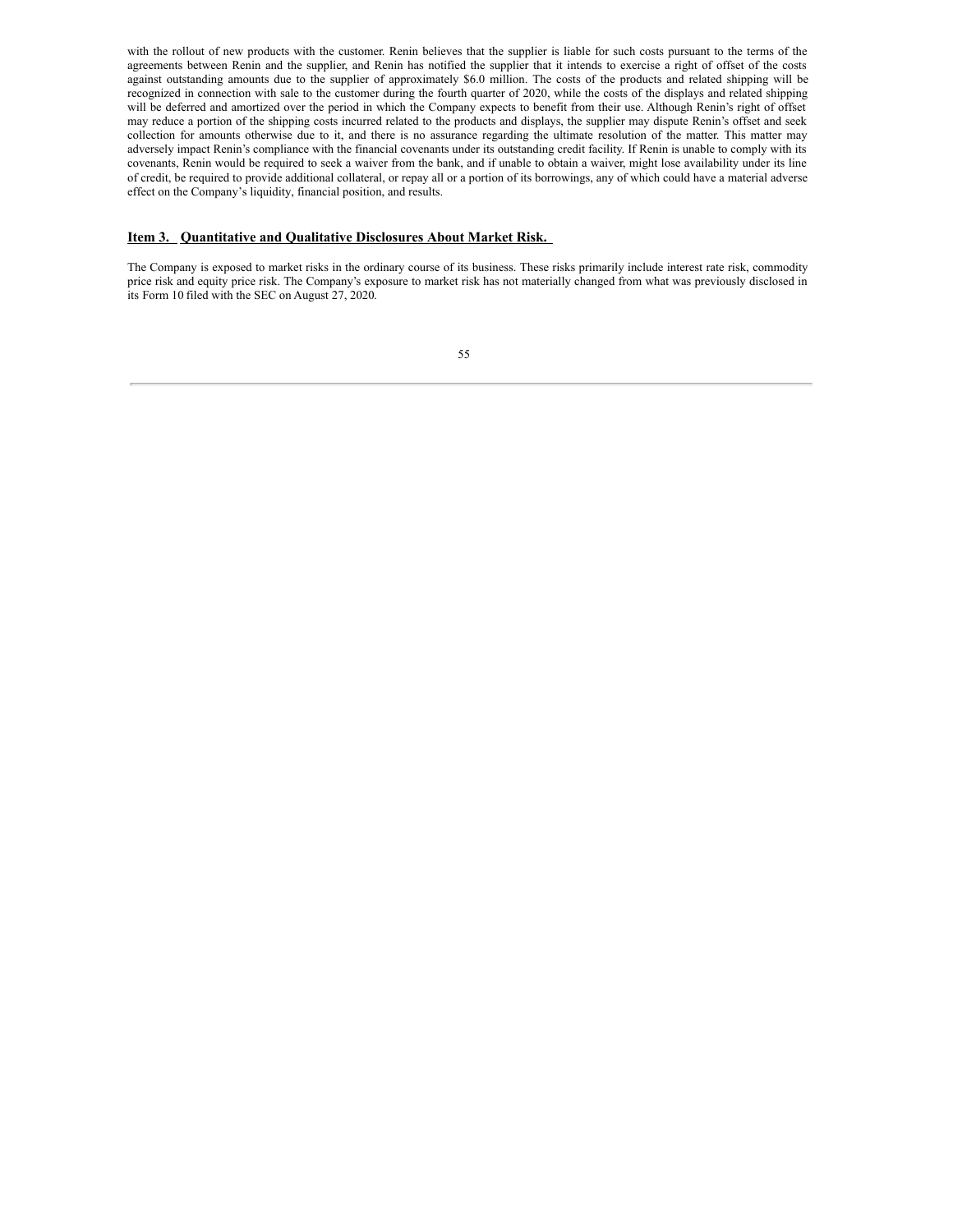## <span id="page-57-0"></span>**Item 4. Controls and Procedures**

## **Evaluation of Disclosure Controls and Procedures**

As of the end of the period covered by this report, our management evaluated, with the participation of our principal executive officer and principal financial officer, the effectiveness of our disclosure controls and procedures (as defined in Rule 13a-15(e) under the Exchange Act). Based upon that evaluation, our principal executive officer and principal financial officer concluded that our disclosure controls and procedures were effective as of September 30, 2020 to ensure that information required to be disclosed by us in the reports that we file or submit under the Exchange Act (i) is recorded, processed, summarized and reported within the time periods specified in the SEC's rules and forms and (ii) is accumulated and communicated to our management, including our principal executive officer and principal financial officer, as appropriate, to allow for timely decisions regarding required disclosure.

## **Changes in Internal Control over Financial Reporting**

There were no changes in our internal control over financial reporting that occurred during the quarter ended September 30, 2020 that have materially affected, or are reasonably likely to materially affect, our internal control over financial reporting.

# **PART II - OTHER INFORMATION**

## <span id="page-57-1"></span>**Item 1. L egal Proceedings**

Except as set forth below, there have been no material changes in our legal proceedings from those disclosed in the Company's Form 10 Information Statement filed on August 27, 2020.

## <span id="page-57-2"></span>**Item 1A. Risk Factors**

There have been no material changes in the risks and uncertainties that we face from those disclosed in the "Risk Factors" section of Company's Information Statement filed on August 27, 2020.

The information presented below updates the related risk factor set forth inCompany's Information Statement filed on August 27, 2020.

## The impact of the IT'SUGAR Bankruptcy Cases on IT'SUGAR and its business and on the Company is uncertain and difficult to *predict.*

In order to successfully exit the Chapter 11 Bankruptcy Cases, IT'SUGAR will need to propose, confirm and consummate a Reorganization Plan. While IT'SUGAR plans to submit a Reorganization Plan to the Bankruptcy Court in the near future, there is no assurance that its Reorganization Plan will be confirmed. Third parties, including the Creditors' Committee appointed by the United States Trustee, may object to IT'SUGAR's Reorganization Plan or seek approval to propose and confirm a competing Reorganization Plan. Further, if IT'SUGAR fails to file a Reorganization Plan or if the Bankruptcy Court does not confirm a Reorganization Plan filed by IT'SUGAR or by a third party, the Bankruptcy Cases could be converted to cases under Chapter 7 of the Bankruptcy Code, or the Bankruptcy Court could dismiss the Bankruptcy Cases.

There is also no assurance that IT'SUGAR's creditors will not seek to assert claims against BBX Capital or any of its subsidiaries other than IT'SUGAR, whether or not such claims have any merit, and attempt to include assets of BBX Capital or any of its subsidiaries in the Bankruptcy Cases. In April 2020, a wholly owned subsidiary of BBX Capital Real Estate purchased the \$4.3 million aggregate principal balance (plus accrued interest) of IT'SUGAR's revolving line of credit and equipment note from the respective lenders and subsequently advanced an additional \$2.0 million to IT'SUGAR under the existing line of credit facility. Further, in connection with the Chapter 11 Bankruptcy Cases, the same subsidiary of BBX Capital Real Estate provided a \$4.0 million credit facility to IT'SUGAR to fund IT'SUGAR's operations as a debtor-in-possession (the "DIP Financing"), and as of November 9, 2020, \$2.0 million had been funded to IT'SUGAR under this facility. The payment by IT'SUGAR of the outstanding amounts under the line of credit and equipment note, as well as the DIP Financing, is subject to the risks inherent in the payment of creditor claims in the Bankruptcy Cases, and there is no assurance that such claims will be satisfied in full, or at all.

Further, even if ITSUGAR is able to exit the Bankruptcy Cases under a Reorganization Plan proposed by IT'SUGAR, there is no assurance that any relief granted to IT'SUGAR from pre-petition obligations and renegotiated lease

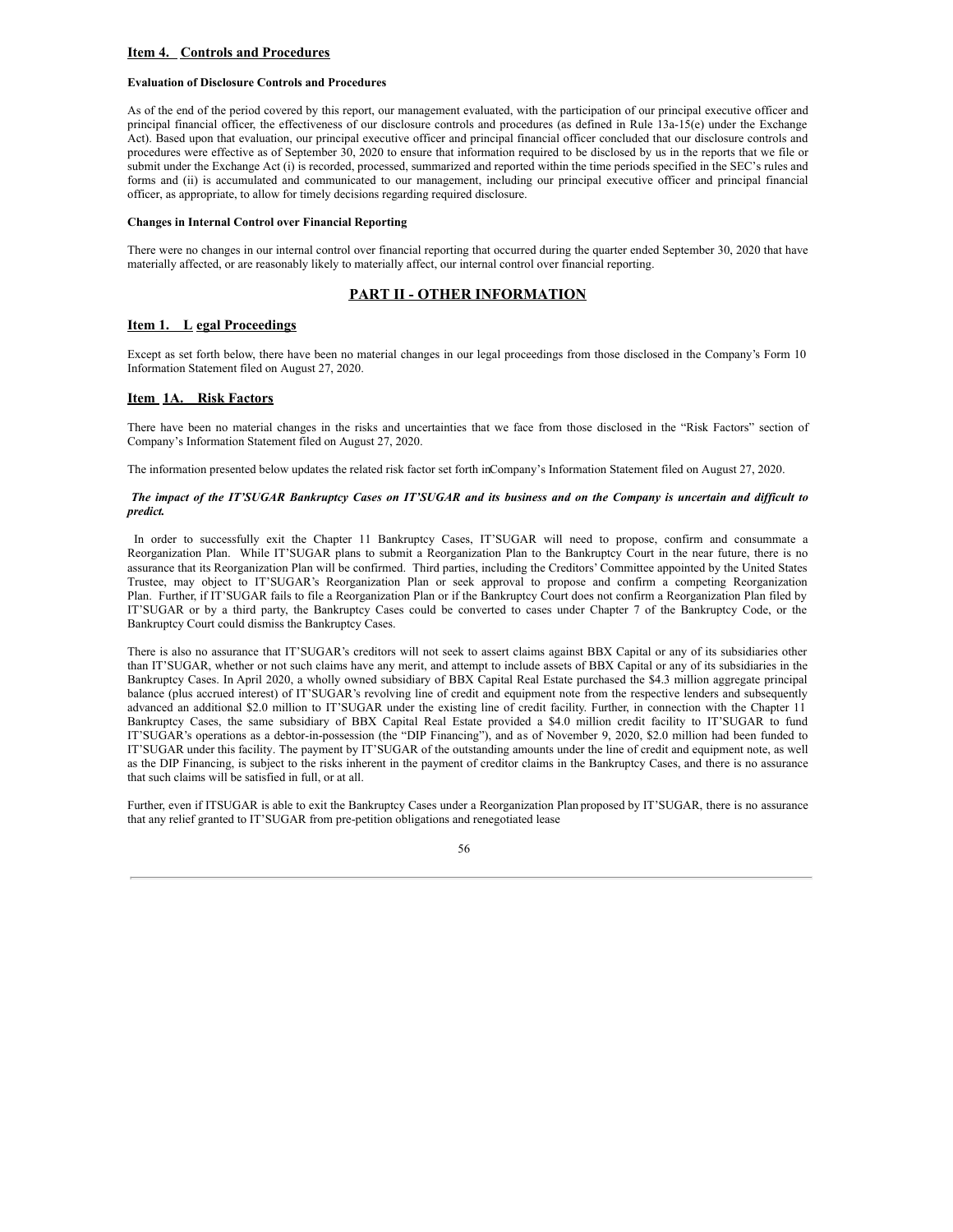agreements for its retained retail locations will be sufficient, in light of the continuing uncertainty regarding the COVID-19 pandemic and its impact on IT'SUGAR's operations and the other risks inherent in IT'SUGAR's business, to enable IT'SUGAR to profitably resume its operations and successfully implement its long-term business and growth strategies.

# <span id="page-58-0"></span>**Item 6. Exhibits**

| Exhibit 31.1  | Principal Executive Officer Certification pursuant to Section 302 of the Sarbanes-Oxley Act of 2002                                                   |
|---------------|-------------------------------------------------------------------------------------------------------------------------------------------------------|
| Exhibit 31.2  | Principal Financial Officer Certification pursuant to Section 302 of the Sarbanes-Oxley Act of 2002                                                   |
| Exhibit 32.1* | Principal Executive Officer Certification pursuant to 18 U.S.C. Section 1350, as Adopted Pursuant to Section<br>906 of the Sarbanes-Oxley Act of 2002 |
| Exhibit 32.2* | Principal Financial Officer Certification pursuant to 18 U.S.C. Section 1350, as Adopted Pursuant to Section<br>906 of the Sarbanes-Oxley Act of 2002 |
| 101.INS       | <b>XBRL</b> Instance Document                                                                                                                         |
| 101.SCH       | XBRL Taxonomy Extension Schema Document                                                                                                               |
| $101$ CAL     | XBRL Taxonomy Extension Calculation Linkbase Document                                                                                                 |
| 101.DEF       | XBRL Taxonomy Extension Definition Linkbase Document                                                                                                  |
| $101$ LAB     | XBRL Taxonomy Extension Labels Linkbase Document                                                                                                      |
| 101.PRE       | XBRL Taxonomy Extension Presentation Linkbase Document                                                                                                |

\* Exhibits furnished and not filed with this Form 10-Q.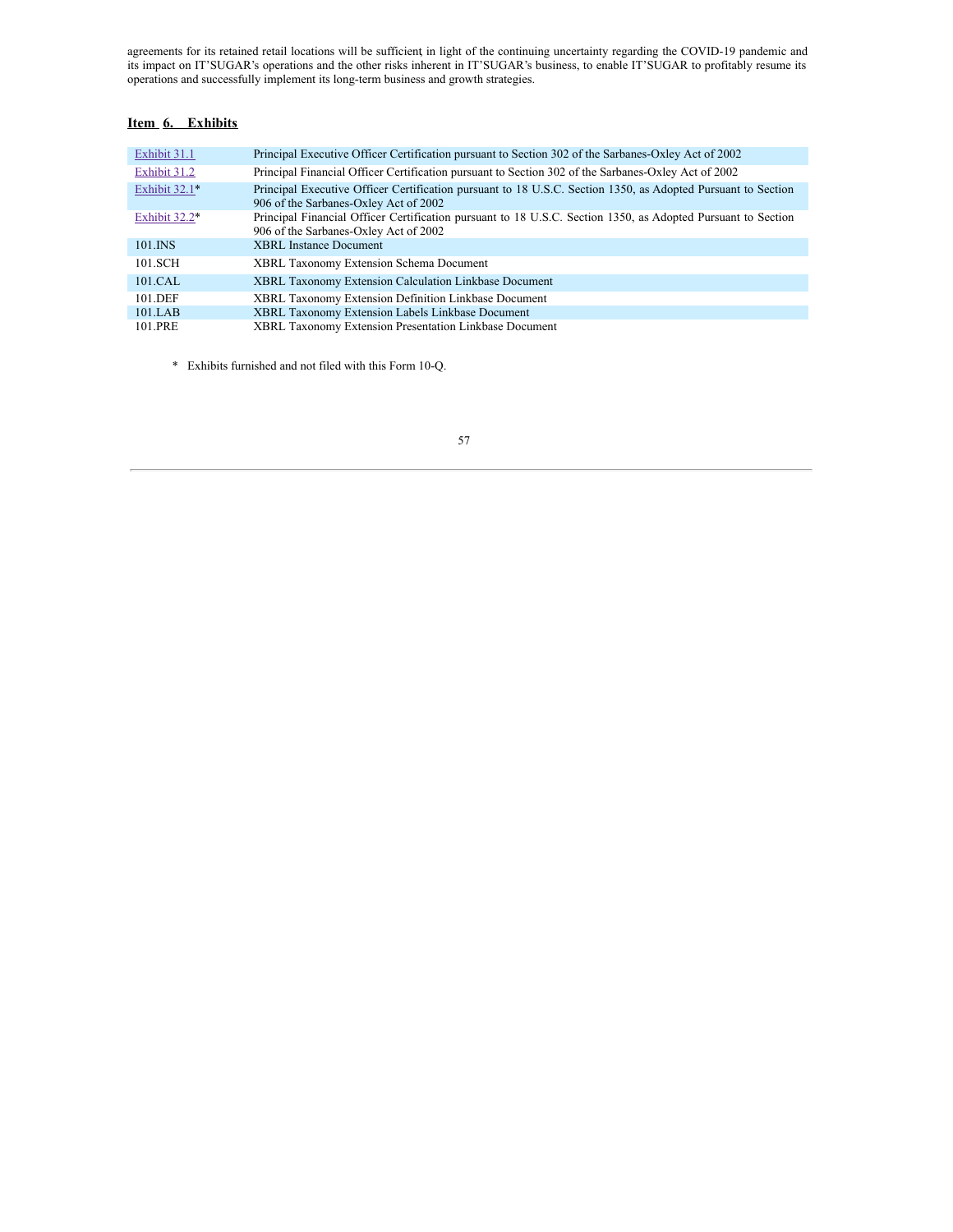# **SIGNATURES**

Pursuant to the requirements of Section 13 or 15(d) of the Securities Exchange Act of 1934, the registrant has duly caused this report to be signed on its behalf by the undersigned, thereunto duly authorized.

# <span id="page-59-0"></span>**BBX CAPITAL, INC.**

November 9, 2020 By: /s/ Jarett S. Levan Jarett S. Levan, Chief Executive Officer and President

November 9, 2020 By: /s/ Brett Sheppard Brett Sheppard, Chief Financial Officer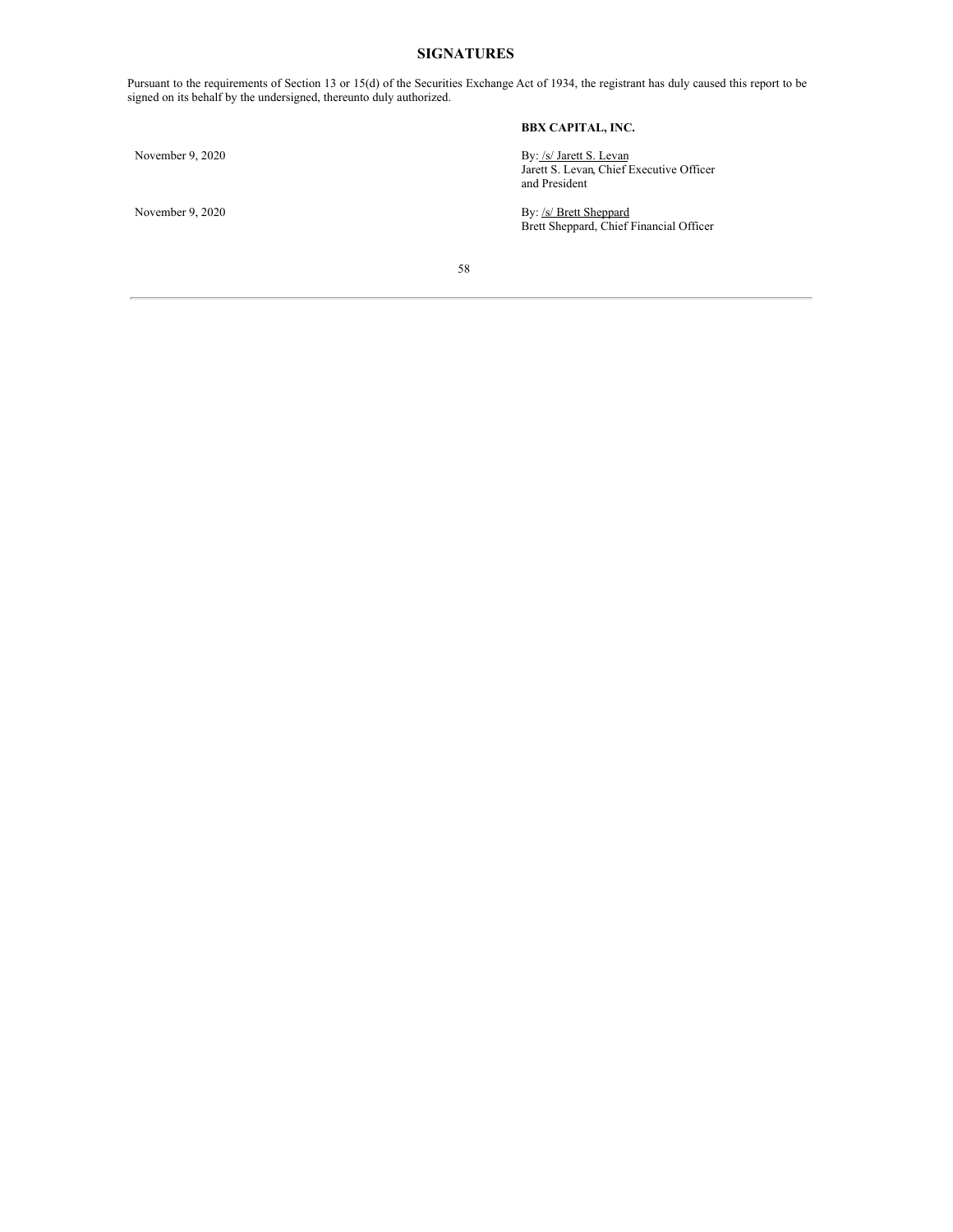<span id="page-60-0"></span>I, Jarett S. Levan, certify that:

- 1) I have reviewed this quarterly report on Form 10-Q of BBX Capital, Inc.;
- 2) Based on my knowledge, this report does not contain any untrue statement of a material fact or omit to state a material fact necessary to make the statements made, in light of the circumstances under which such statements were made, not misleading with respect to the period covered by this report;
- 3) Based on my knowledge, the financial statements, and other financial information included in this report, fairly present in all material respects the financial condition, results of operations and cash flows of the regi in this report;
- 4) The registrant's other certifying officer and I are responsible for establishing and maintaining disclosure controls and procedures (as defined in Exchange Act Rules 13a-15(e) and 15d-15(e)) and internal control over fi Act Rules  $13a-15(f)$  and  $15d-15(f)$ ) for the registrant and have:
	- Designed such disclosure controls and procedures, or caused such disclosure controls and procedures to be designed under our supervision, to ensure that material information relating to the registrant, including its consolidated<br>subsidiaries, is made known to us by others within those entities, particularly during the period in which t being prepared;
	- b. Designed such internal control over financial reporting, or caused such internal control over financial reporting to be designed under our supervision, to provide reasonable assurance regarding the reliability of financ
	- c. Evaluated the effectiveness of the registrant's disclosure controls and procedures and presented in this report our conclusions about the effectiveness of the disclosure controls and procedures, as of the end of the per report based on such evaluation; and
	- Disclosed in this report any change in the registrant's internal control over financial reporting that occurred during the Discovered in this recent fiscal quarter (the registrant's fourth fiscal quarter in the case of an annual report) that has<br>materially affected, or is reasonably likely to materially affect, the registrant's internal contro and
- 5) The registrant's other certifying officer and I have disclosed, based on our most recent evaluation of internal control over financial reporting, to the registrant's auditors and the audit committee of the registrant's board of directors (or persons performing the equivalent functions):
	- a. All significant deficiencies and material weaknesses in the design or operation of internal control over financial reporting which are reasonably likely to adversely affect the registrant's ability to record, process, s
	- b. Any fraud, whether or not material, that involves management or other employees who have a significant role in the registrant's internal control over financial reporting.

Date: November 9, 2020

By: /s/ Jarett S. Levan Jarett S. Levan, Chief Executive Officer and President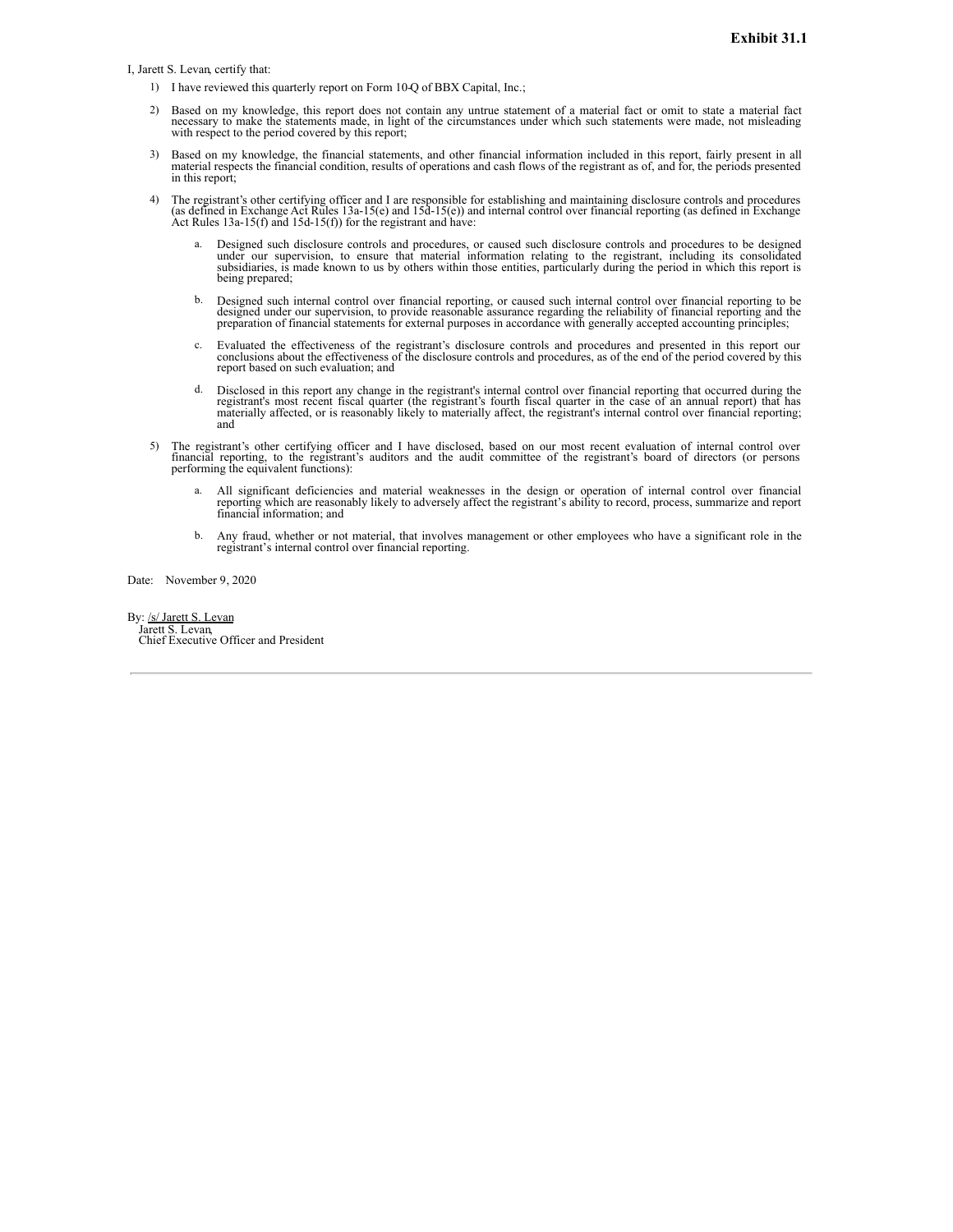<span id="page-61-0"></span>I, Brett Sheppard, certify that:

- 1) I have reviewed this quarterly report on Form 10-Q of BBX Capital, Inc.;
- 2) Based on my knowledge, this report does not contain any untrue statement of a material fact or omit to state a material fact necessary to make the statements made, in light of the circumstances under which such statements were made, not misleading with respect to the period covered by this report;
- 3) Based on my knowledge, the financial statements, and other financial information included in this report, fairly present in all material respects the financial condition, results of operations and cash flows of the regi in this report;
- 4) The registrant's other certifying officer and I are responsible for establishing and maintaining disclosure controls and procedures (as defined in Exchange Act Rules 13a-15(e) and 15d-15(e)) and internal control over fi Act Rules  $13a-15(f)$  and  $15d-15(f)$ ) for the registrant and have:
	- Designed such disclosure controls and procedures, or caused such disclosure controls and procedures to be designed under our supervision, to ensure that material information relating to the registrant, including its consolidated<br>subsidiaries, is made known to us by others within those entities, particularly during the period in which t being prepared;
	- b. Designed such internal control over financial reporting, or caused such internal control over financial reporting to be designed under our supervision, to provide reasonable assurance regarding the reliability of financ
	- c. Evaluated the effectiveness of the registrant's disclosure controls and procedures and presented in this report our conclusions about the effectiveness of the disclosure controls and procedures, as of the end of the per report based on such evaluation; and
	- Disclosed in this report any change in the registrant's internal control over financial reporting that occurred during the Discovered in this recent fiscal quarter (the registrant's fourth fiscal quarter in the case of an annual report) that has<br>materially affected, or is reasonably likely to materially affect, the registrant's internal contro and
- 5) The registrant's other certifying officer and I have disclosed, based on our most recent evaluation of internal control over financial reporting, to the registrant's auditors and the audit committee of the registrant's board of directors (or persons performing the equivalent functions):
	- a. All significant deficiencies and material weaknesses in the design or operation of internal control over financial reporting which are reasonably likely to adversely affect the registrant's ability to record, process, s
	- b. Any fraud, whether or not material, that involves management or other employees who have a significant role in the registrant's internal control over financial reporting.

Date: November 9, 2020

By: /s/ Brett Sheppard Brett Sheppard, Chief Financial Officer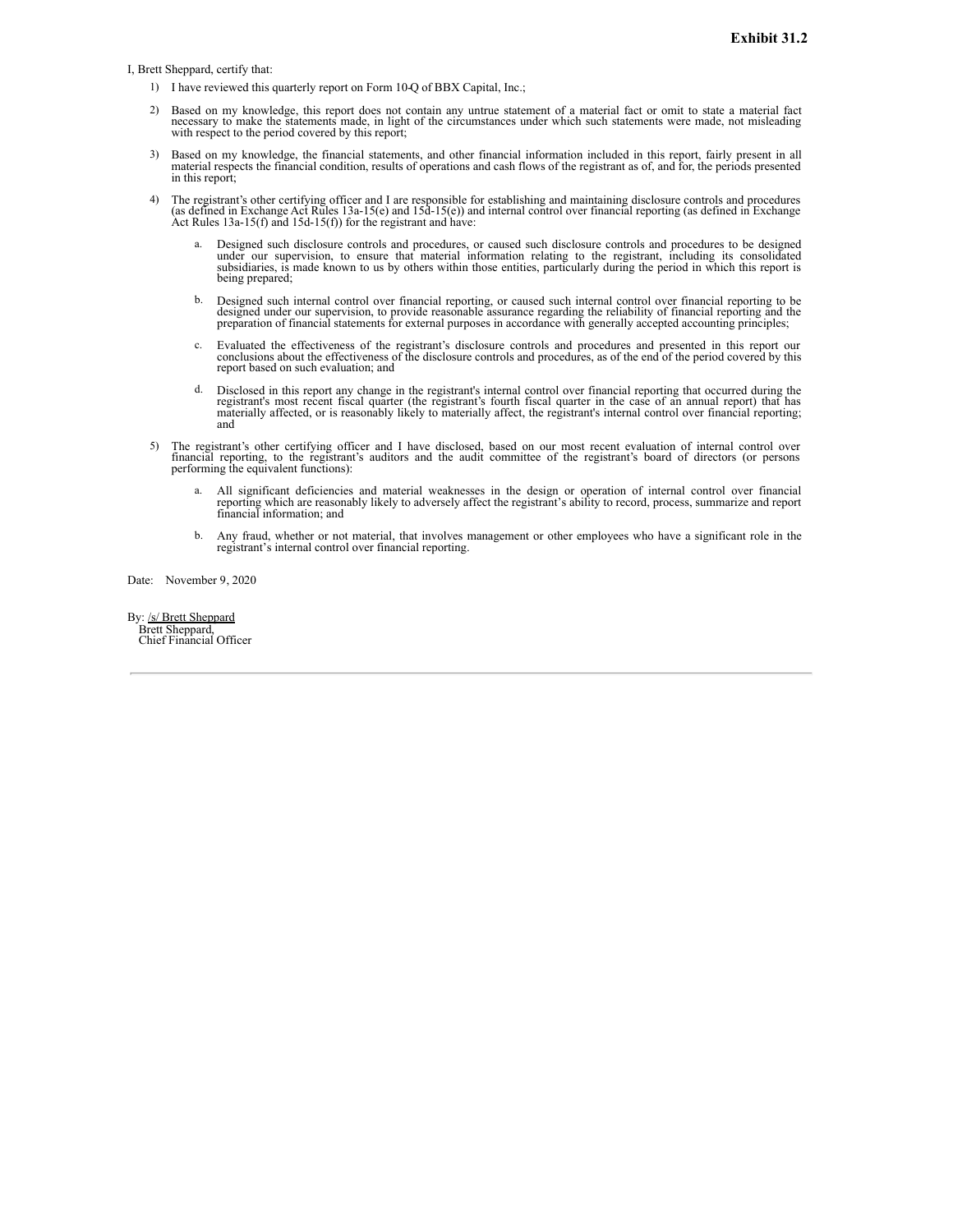## **Certification Pursuant to 18 U.S.C. Section 1350, as Adopted Pursuant to Section 906 of the Sarbanes-Oxley Act of 2002**

<span id="page-62-0"></span>In connection with the Quarterly Report on Form 10-Q of BBX Capital, Inc. (the "Company") for the quarter ended September 30, 2020 as<br>filed with the Securities and Exchange Commission on the date hereof (the "Report"), I, 2002, that:

- (1) The Report fully complies with the requirements of Section 13(a) or 15(d) of the Securities Exchange Act of 1934; and
- (2) The information contained in the Report fairly presents, in all material respects, the financial condition and results of operations of the Company.

Date: November 9, 2020

/s/ Jarett S. Levan Name: Jarrett S. Levan Title: Chief Executive Officer and President